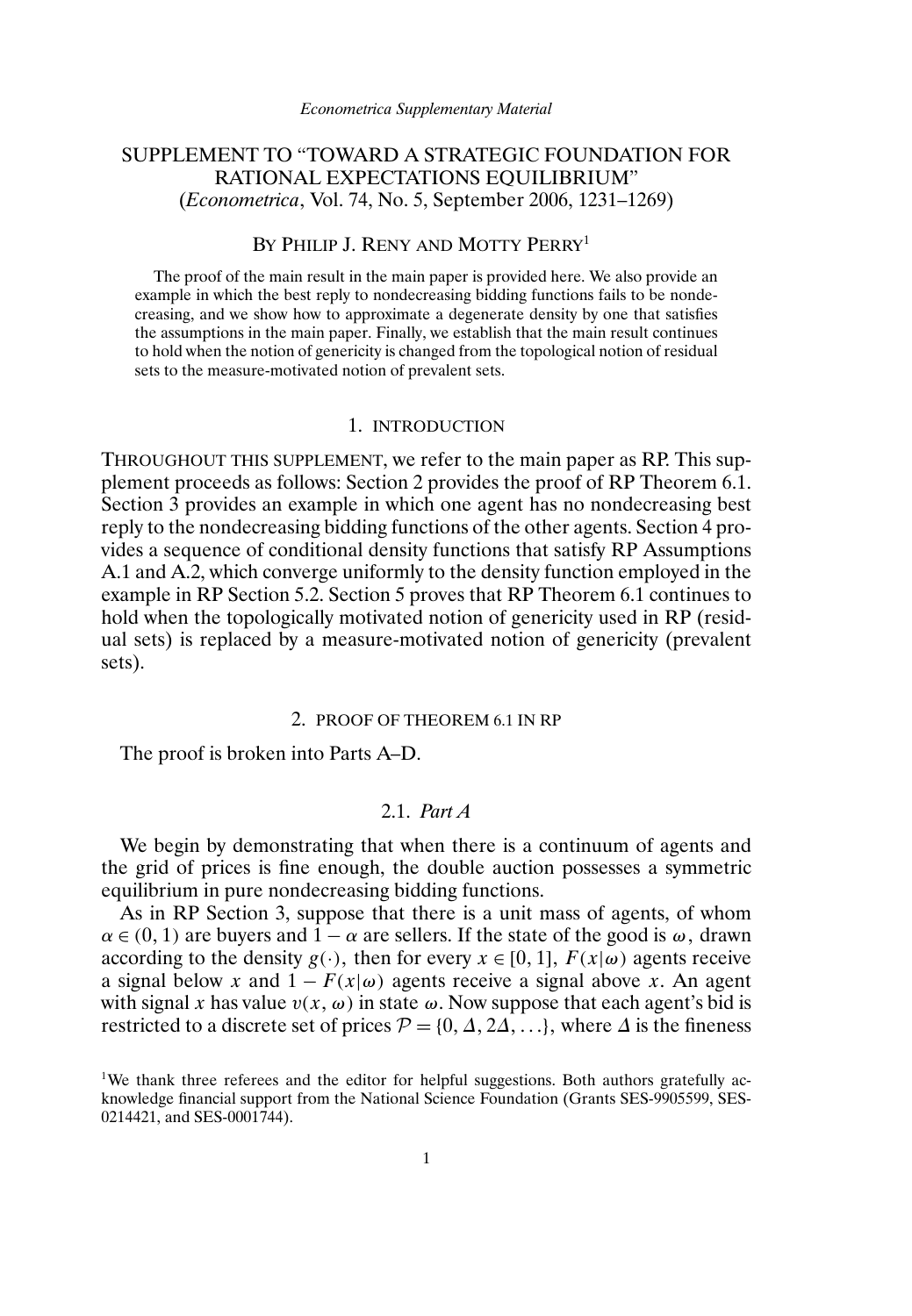of the grid. Denote this environment by  $\mathcal{E}(\alpha, v, f, g, \Delta)$ , where f is the density of  $F$ .

Let us now define a pure, symmetric, nondecreasing double-auction equilibrium for  $\mathcal{E}(\alpha, v, f, g, \Delta)$ . We restrict our attention to nondecreasing bidding functions that are right-continuous at every  $x \in [0, 1]$  and continuous at  $x = 1$ . This is convenient because such functions are completely characterized by their jump points and every bid in the range of such a function is assumed on a nondegenerate interval of signals. So, fix such a nondecreasing function  $b:[0,1] \rightarrow \mathcal{P}.$ 

We wish to define an agent's payoff as a function of both his signal and his bid given that all other agents employ  $b:[0,1] \to \mathcal{P}$ , but to do so, we must first determine the market-clearing price as a function of the unknown state of the good  $\omega$  when all other agents employ  $b(\cdot)$ . Recall that  $x(\omega)$  is the  $\alpha$ th percentile when the state of the good is  $\omega$  (i.e.,  $F(x(\omega)|\omega) = \alpha$ ). Hence, if all agents employ  $b(\cdot)$ , then the double-auction market-clearing price in state  $\omega$ must be  $P(\omega) = b(x(\omega))$  whenever  $b(\cdot)$  is continuous at  $x(\omega)$ . Because  $x(\cdot)$  is strictly increasing,  $b(\cdot)$ , being nondecreasing, is continuous at  $x(\omega)$  for all but perhaps countably many  $\omega$ . Consequently,  $P(\omega)$  is determined uniquely for all but perhaps countably many, and hence a measure zero set of, states  $\omega$ . Therefore, without loss, we may define  $P(\omega) = b(x(\omega))$  for all  $\omega \in [0, 1)$  and define  $P(1) = \lim_{\omega \uparrow 1} P(\omega)$ , which is well defined because  $b(x(\cdot))$  is nondecreasing.<sup>2</sup> Henceforth, we will abbreviate this definition of  $P(\cdot)$ , including the limit at  $\omega = 1$ , by writing  $P(\cdot) \equiv b(x(\cdot))$ .

Suppose that  $p = P(\omega)$  is the market-clearing price in state  $\omega \in [0, 1]$ . Letting  $[\underline{x}(p), \overline{x}(p)]$  denote the nondegenerate interval in [0, 1) on which  $b(\cdot)$ is p,  $F(\bar{x}(p)|\omega) - F(x(p)|\omega)$  is the fraction of agents who bid p; the mass of agents who bid p or higher is  $1 - F(x(p)|\omega) > 1 - F(x(\omega)|\omega) = 1 - \alpha$ . However, but because  $1 - \alpha$  is the total number of units of the good, only a fraction of the agents who bid  $p$  will end up with a unit.

Because the mass of agents who bid strictly more than p in state  $\omega$ , namely  $1 - F(\bar{x}(p)|\omega)$ , must end up with a unit, clearing the market requires that, out of those agents whose bids are equal to the market-clearing price  $p$ , only  $F(\bar{x}(p)|\omega) - \alpha$  end up with a unit. Since these agents are chosen at random from among those who bid p, an agent who bids p when the state is  $\omega \in P^{-1}(p)$ ends up with a unit with probability

(2.1) 
$$
\lambda(\omega|p) = \frac{F(\bar{x}(p)|\omega) - \alpha}{F(\bar{x}(p)|\omega) - F(\underline{x}(p)|\omega)},
$$

<sup>2</sup>Defining  $P(1) = b(x(1))$  would render  $P(\cdot)$  discontinuous at  $\omega = 1$  when  $b(\cdot)$  is discontinuous at  $x(1) \in (0, 1)$ . The range of  $P(\cdot)$  would then include a price, namely  $P(1)$ , that is not assumed on a nondegenerate interval. This inconvenience is avoided by defining  $P(\cdot)$  to be continuous at  $\omega = 1.$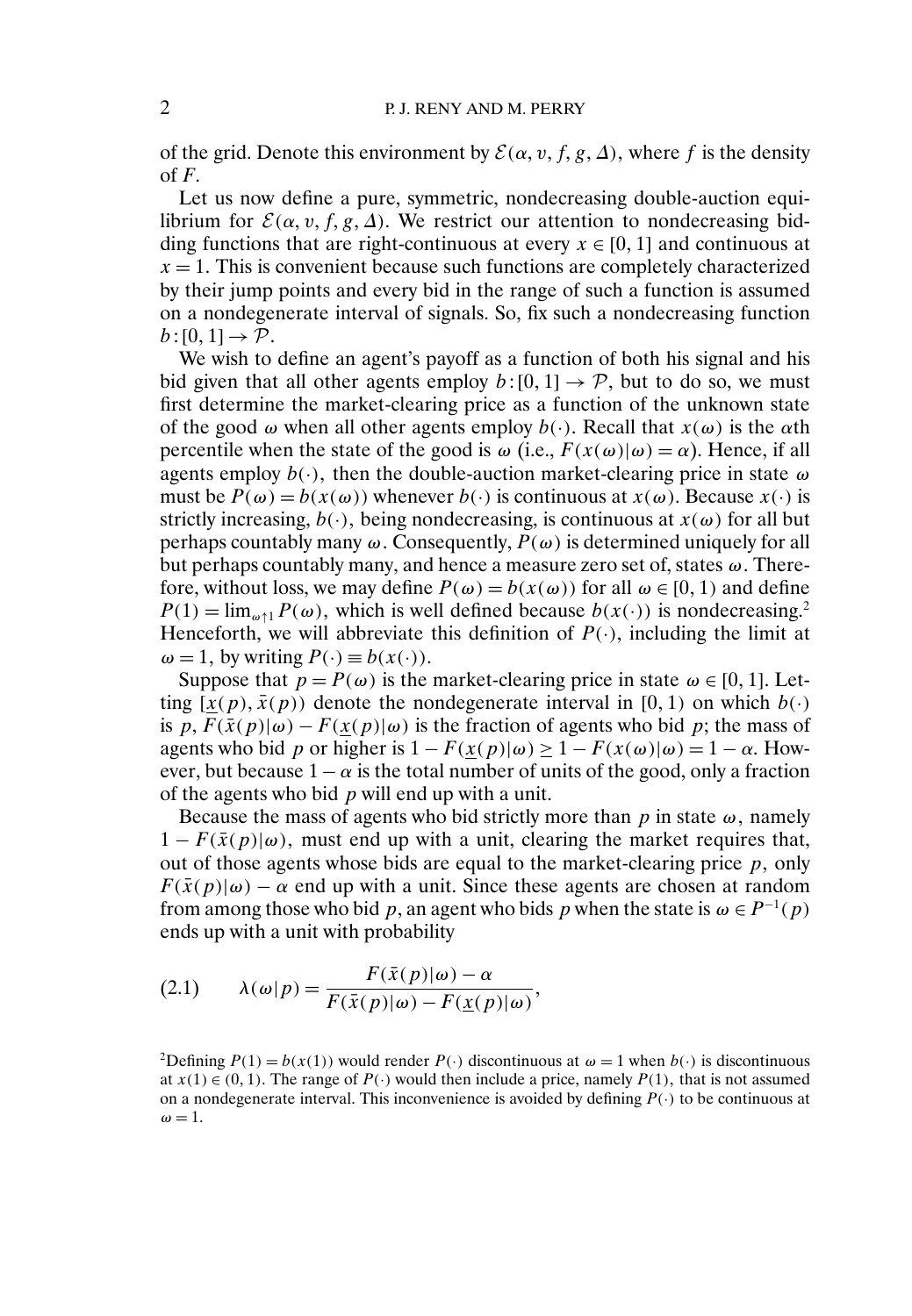where  $[\underline{x}(p), \overline{x}(p)] = b^{-1}(p)$ . It is straightforward to show that when positive,  $\lambda(\omega|p)$  is strictly decreasing in  $\omega$ . Hence, conditional on an agent's bid being equal to the market-clearing price, he is less likely to end up with the good the higher is the state. Consequently, there is a winner's curse effect associated with rationing; ending up with the good is bad news regarding the state  $\omega$ . (Of course, rational agents take this into account.)

For convenience, for each  $\omega \in [0, 1]$ , we extend  $\lambda(\omega)$  from the range of P(·) to all of P by defining  $\lambda(\omega|p) = 0$  if  $p \in \mathcal{P}$  is not in the range of P(·).

If all agents but one employ the bidding function  $b(\cdot)$ , let  $u^{\beta}(p, x|b(\cdot))$  denote the remaining agent's payoff when his signal is  $x \in [0, 1]$ , he submits a bid of p, and he is a buyer, and let  $u^{\sigma}(p, x|b(\cdot))$  denote his payoff if he is a seller. To reflect that no single agent can affect the price in this continuumagent model, the market-clearing price function is the same as that when all agents employ  $b(.)$ . Hence,  $P(.) = b(x(.))$  and we have

$$
u^{\beta}(p, x|b(\cdot)) = \int_{\omega: P(\omega) < p} (v(x, \omega) - P(\omega))h(\omega|x) d\omega
$$

$$
+ \int_{\omega: P(\omega) = p} (v(x, \omega) - p)\lambda(\omega|p)h(\omega|x) d\omega
$$

and

$$
u^{\sigma}(p, x|b(\cdot)) = \int_{\omega: P(\omega) > p} (P(\omega) - v(x, \omega))h(\omega|x) d\omega + \int_{\omega: P(\omega) = p} (p - v(x, \omega))(1 - \lambda(\omega|p))h(\omega|x) d\omega,
$$

where an integral over the empty set is understood to be zero and where  $h(\omega|x) = f(x|\omega)g(\omega)/\int_0^1 f(x|\omega)g(\omega) d\omega$  is the conditional density of the state of the good given the agent's signal of  $x$ , a notation we shall maintain throughout the proofs.

Consequently,

(2.2) 
$$
u^{\sigma}(p, x|b(\cdot)) = u^{\beta}(p, x|b(\cdot)) + \int_0^1 (P(\omega) - v(x, \omega))h(\omega|x) d\omega,
$$

so that a buyer and seller with the same signal have precisely the same preferences over bids, p. Indeed, (2.2) indicates that a seller can optimize by committing to sell his unit at the market-clearing price and then bid as if he is a buyer. The symmetry between buyers and sellers is a consequence of the fact that when there is a continuum of agents, no single agent can affect the price. This symmetry disappears when there are finitely many agents as will be the case later on.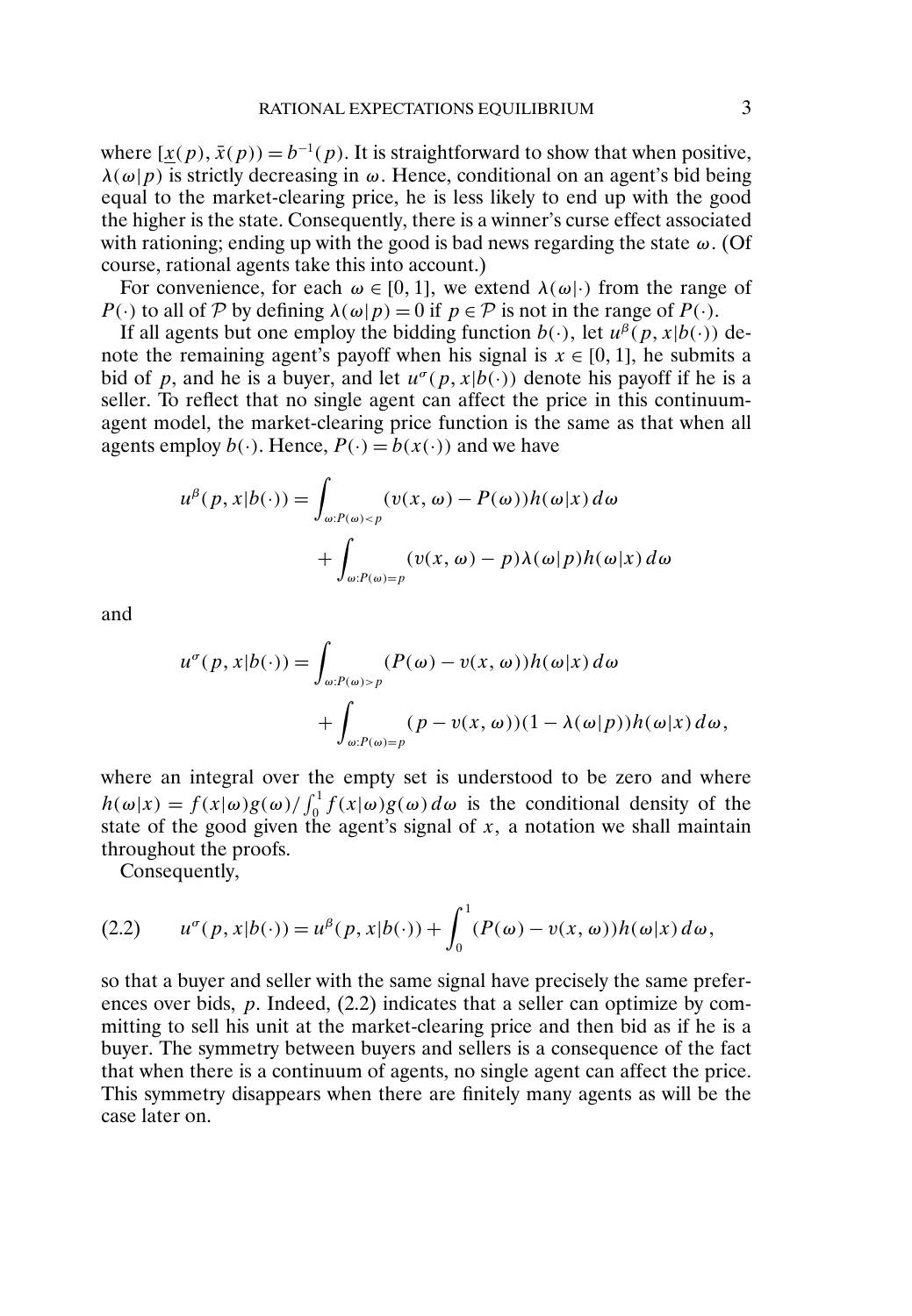Because buyers and sellers are symmetric, we may for the sake of convenience and without loss evaluate any agent's payoff (buyer or seller) from bidding  $p$  when his signal is  $x$  by the common payoff function

(2.3) 
$$
u(p, x|b(\cdot)) = \int_{\omega: P(\omega) < p} (v(x, \omega) - P(\omega))h(\omega|x) d\omega + \int_{\omega: P(\omega) = p} (v(x, \omega) - p)\lambda(\omega|p)h(\omega|x) d\omega,
$$

where both  $P(\cdot)$  and  $\lambda(\cdot | \cdot)$  are determined by  $b(\cdot)$ , the bidding function employed by all other agents.

The nondecreasing bidding function  $b(\cdot)$  constitutes a pure symmetric equilibrium of the double auction for  $\mathcal{E}(\alpha, v, f, g, \Delta)$  if  $b(\cdot)$  is right-continuous on [0, 1], continuous at  $x = 1$ , and, given that all other agents employ it, any remaining agent's payoff given by  $(2.3)$  is, for each  $x \in [0, 1]$ , maximized when  $p = b(x)$ . We will henceforth call such a bidding function simply a *double* $a$ *uction equilibrium for*  $\mathcal{E}(\alpha, v, f, g, \Delta)$ .

We now investigate the properties of a particularly useful correspondence related to equilibria of  $\mathcal{E}(\alpha, v, f, g, \Delta)$ . Let  $\overline{\mathcal{P}} = \{0, \Delta, 2\Delta, ..., K\overline{\Delta}\}$  $\{p_0, \ldots, p_K\}$ , where  $K\Delta \ge v(1, 1) > (K-1)\Delta$ . Because no bid above  $p_K = K\Delta$ is ever strictly better for any agent than his best bid in  $\bar{P}$ , for the purposes of existence it suffices to restrict the agents' bids to  $\bar{P}$ .

As in Athey (2001), it will be useful to view nondecreasing step functions as being derived from the points at which they jump. Specifically, a vector of jump points  $0 \le x_1 \le x_2 \le \cdots \le x_K \le 1$  defines a nondecreasing right-continuous function  $b: [0, 1] \rightarrow \{p_0, \ldots, p_K\}$  as follows, where  $x_0 = 0$  and  $x_{K+1} = 1$ :

(2.4) 
$$
b(x) = p_k
$$
, if  $x \in [x_k, x_{k+1})$  and  $b(1) = \lim_{x \uparrow 1} b(x)$ .

Note that the definition ensures continuity at  $x = 1$ .

Let  $X_K$  denote the nonempty, compact, convex set of nondecreasing vectors in [0, 1]<sup>K</sup> and let  $b_x(\cdot)$  denote the step function defined in (2.4) for  $\mathbf{x} \in X_K$ <sup>3</sup> For  $\mathbf{x} \in X_K$ , suppose that all agents but one employ the bidding function  $b_{\mathbf{x}}(\cdot)$ . Then  $u(p, x|b_x(\cdot))$ , given by (2.3), denotes the remaining agent's payoff from bidding  $p \in \overline{P}$  when his signal is x. Because **x** represents  $b_x(\cdot)$ , from now on we shall write  $u(p, x | \mathbf{x})$  instead of  $u(p, x | b_x(\cdot))$ . Consider now the remaining agent's *ex ante* constrained maximization problem

(2.5) 
$$
\max_{y \in X_K} \int_0^1 u(b_y(x), x | \mathbf{x}) f(x) dx,
$$

<sup>3</sup>Note that every nondecreasing right-continuous function that is continuous at  $x = 1$  and whose range is a subset of  $\{p_0, \ldots, p_K\}$  is represented by some nondecreasing vector **x**. In particular, functions that do not assume the price  $p_k$  are represented by  $\mathbf{x} \in X_K$  such that  $x_k = x_{k+1}$ .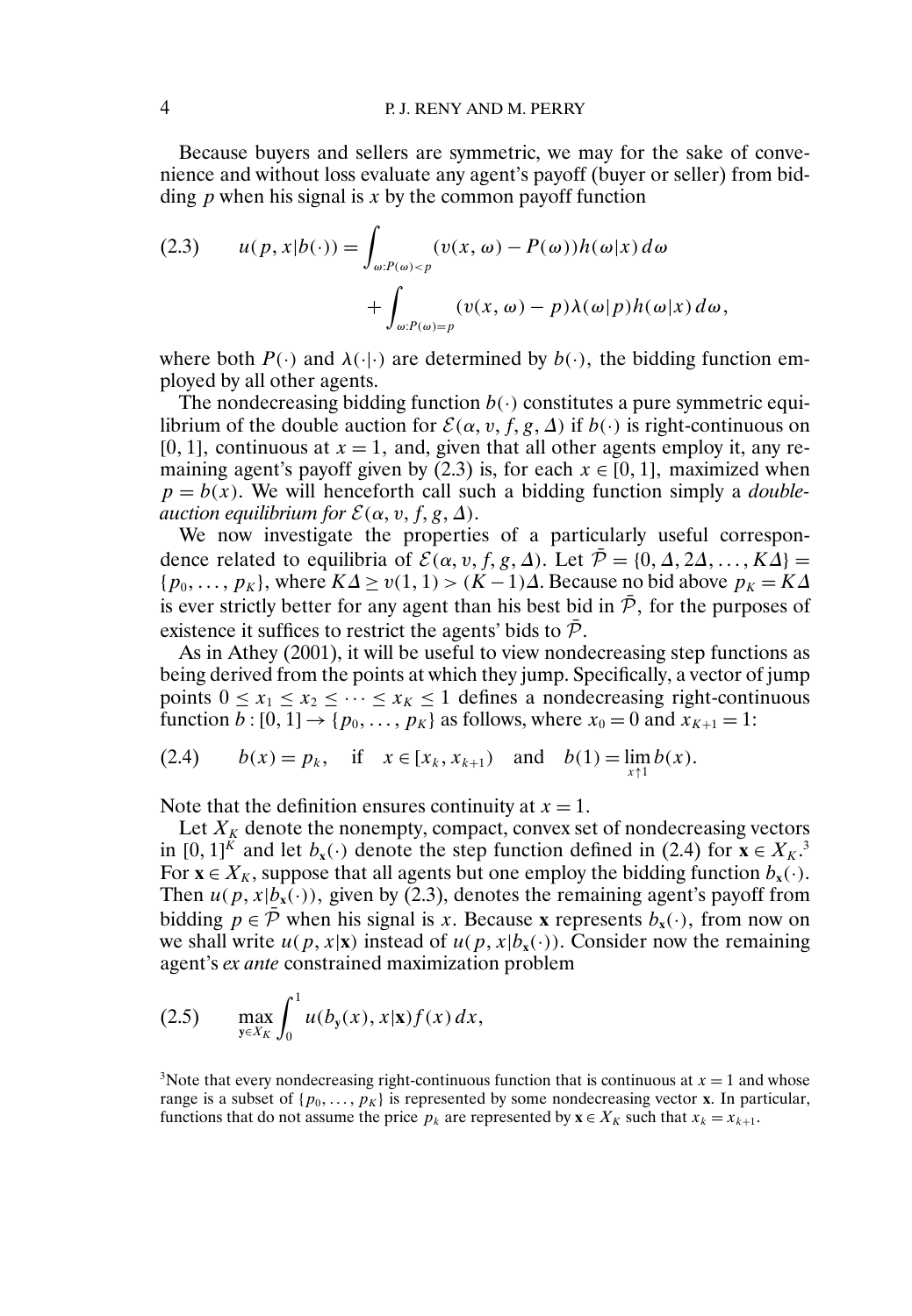where  $f(x) = \int_0^1 f(x|\omega)g(\omega) d\omega$  is the ex ante density over the agent's signal, a notation we maintain throughout the proofs.

This maximization problem is *constrained* because it restricts the agent to nondecreasing bidding functions (i.e.,  $b_{\mathbf{v}}(\cdot)$ ) when there is as yet no reason to expect the agent's best reply to be nondecreasing.

Note that  $b_x(\cdot)$  would be a double-auction equilibrium if **x** were a solution to (2.5) *and* if it could be shown that the remaining agent possesses a nondecreasing best reply when all other agents employ  $b_x(\cdot)$ .

Let  $B(x)$  denote the set of solutions to (2.5).<sup>4</sup> Because the function  $\phi(x, y) =$  $\int_0^1 u(b_y(x), x | \mathbf{x}) f(x) dx$  is continuous in  $(\mathbf{x}, \mathbf{y})$ ,  $B(\cdot)$  is a nonempty-valued, compact-valued, upper hemicontinuous correspondence from  $X_K$  into subsets of itself. However, it need not be convex-valued. Letting  $\cos B(x)$  denote the convex hull of  $B(x)$ , it follows from Kakutani's theorem that  $\hat{x} \in \text{co } B(\hat{x})$  for some  $\hat{\mathbf{x}} \in X_K$ .

We now present two important results concerning the fixed points of co $B(\cdot)$ . A consequence of these results is that whenever  $\Delta > 0$  is sufficiently small, every fixed point  $\hat{x}$  of the correspondence co $B(\cdot)$  is a fixed point of the correspondence  $B(\cdot)$ , and  $b_{\hat{x}}(\cdot)$  is a double-auction equilibrium for  $\mathcal{E}(\alpha, v, f, g, \Delta)$ .

In what follows, keep in mind that the grid of prices  $\bar{\mathcal{P}}$ , the correspondence  $B(·)$ , and the fixed point  $\hat{x}$  all depend on  $\Delta$ .

LEMMA 2.1: *There exists*  $\bar{\eta} > 0$  *such that for all* K *and*  $\Delta$  *satisfying*  $(K - 1)\Delta < \Delta$  $v(1,1) \leq K\Delta$  and all  $\mathbf{x} \in X_K$ , if the length of each interval over which  $P(\cdot) \equiv$  $b_x(x(\cdot))$  *is constant is strictly less than*  $\bar{\eta}$ , *then* (i)  $B(x)$  *is convex and* (ii) *if all other agents employ*  $b_x(\cdot)$ , *then for some*  $y \in X_K$  *the nondecreasing bidding function*  $b_{\mathbf{v}}(\cdot)$  *maximizes the agent's ex ante (and interim) payoff among all measurable bidding functions*, *nondecreasing or not*.

LEMMA 2.2: *For every*  $\eta > 0$ , there exists  $\overline{\Lambda} > 0$  such that for all  $\Delta < \overline{\Lambda}$ , when $ever \hat{\mathbf{x}} \in \text{co } B(\hat{\mathbf{x}})$ , the length of each interval over which  $P(\cdot) \equiv b_{\hat{\mathbf{x}}}(x(\cdot))$  is constant *is strictly less than* η

The proofs of these lemmas will be provided below. We first present an immediate consequence.

PROPOSITION 2.3: *There exists*  $\overline{\Delta} > 0$  *such that for all*  $\Delta < \overline{\Delta}$ *, the following statements are equivalent*:

(a)  $b_{\hat{\mathbf{x}}}(\cdot)$  *is a double-auction equilibrium for*  $\mathcal{E}(\alpha, v, f, g, \Delta)$ *.* 

<sup>4</sup>The correspondence  $B(\cdot)$  varies with  $\Delta$ . Although this dependence is suppressed for simplicity, all of our proofs take it into account.

<sup>5</sup>This follows from the fact that if  $(\mathbf{x}^n, \mathbf{y}^n) \to (\mathbf{x}, \mathbf{y})$ , then  $u(b_{\mathbf{y}^n}(x), x|b_{\mathbf{x}^n}) \to u(b_{\mathbf{y}}(x), x|b_{\mathbf{x}})$  for all values of x but perhaps the finitely many values  $x = y_1, \dots, y_K$  (where  $\mathbf{y} = (y_1, \dots, y_K)$ ). Applying the dominated convergence theorem yields  $\phi(\mathbf{x}^n, \mathbf{y}^n) \rightarrow \phi(\mathbf{x}, \mathbf{y})$ , as desired.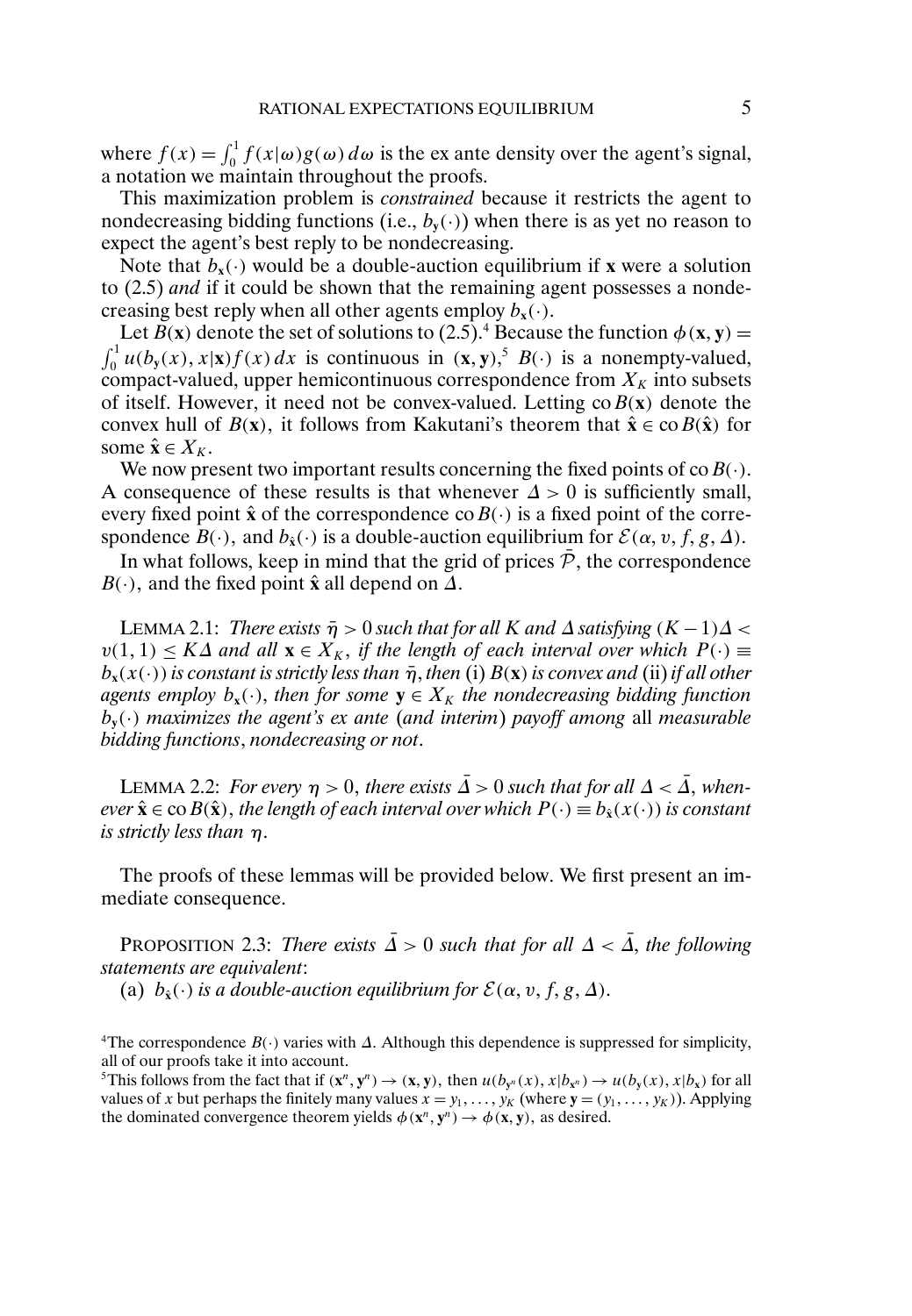(b)  $\hat{\mathbf{x}} \in B(\hat{\mathbf{x}})$ .

 $(c)$   $\hat{\mathbf{x}} \in \text{co } B(\hat{\mathbf{x}})$ .

*Consequently*, *because* coB(·) *always possesses a fixed point*, *a double-auction*  $\epsilon$ quilibrium for  $\mathcal{E}(\alpha, v, f, g, \Delta)$  exists for all sufficiently small  $\Delta$ .

PROOF: Clearly (a)  $\Rightarrow$  (b)  $\Rightarrow$  (c). Hence, it suffices to show that (c)  $\Rightarrow$  (a).

If  $\Delta > 0$  is sufficiently small, Lemmas 2.2 and 2.1 imply that (i) and (ii) of Lemma 2.1 hold. So, if  $\hat{\mathbf{x}} \in \text{co } B(\hat{\mathbf{x}})$ , then  $\hat{\mathbf{x}} \in B(\hat{\mathbf{x}})$  by Lemma 2.1(i). Consequently,  $b_{\hat{x}}(\cdot)$  is a best reply for the remaining agent among all nondecreasing bidding functions when all others employ  $b_{\hat{x}}(\cdot)$ . Lemma 2.1(ii) then implies that  $b_{\hat{x}}(\cdot)$  is an equilibrium, as desired.  $Q.E.D.$ 

LEMMA 2.4: *For every*  $x \in [0, 1]$ , *let*  $g(\cdot|x) \ge 0$  *be a density on*  $[\omega, \bar{\omega}]$ *. Further suppose that*  $g(\cdot|\cdot)$  *is*  $C^1$  *and satisfies the affiliation inequality on*  $[\omega, \bar{\omega}] \times [0, 1]$ *. Finally, suppose that*  $r(x, \omega)$  *is nondecreasing, C*<sup>1</sup>, *and satisfies*  $r_x(x, \omega) > \varepsilon > 0$  $\omega$  ( $\underline{\omega}$ ,  $\bar{\omega}$   $]\times$  [0, 1]. Let

$$
\phi(x) = \int_{\omega}^{\bar{\omega}} r(x, \omega) g(\omega|x) d\omega.
$$

*Then*  $\phi'(x) > \varepsilon$  *for all*  $x \in [0, 1]$ *.* 

PROOF: We have

$$
\phi'(x) = \int_{\underline{\omega}}^{\overline{\omega}} r_x(x, \omega) g(\omega|x) d\omega + \int_{\underline{\omega}}^{\overline{\omega}} r(x, \omega) g_x(\omega|x) d\omega
$$
  
\n
$$
\geq \int_{\underline{\omega}}^{\overline{\omega}} r_x(x, \omega) g(\omega|x) d\omega
$$
  
\n
$$
> \varepsilon,
$$

where the first inequality follows because  $r(x, \omega)$  is nondecreasing in  $\omega$  and  $g(\omega|x)$  satisfies the affiliation inequality, and the second follows because  $r_{r}(x, \omega) > \varepsilon.$  $\omega$ ) >  $\varepsilon$ .  $Q.E.D.$ 

PROOF OF LEMMA 2.1: By Theorem 1 in Athey (2001), it suffices to show that there exists  $\bar{\eta} > 0$  such that for all K and  $\Delta$  satisfying  $K\Delta \ge v(1,1) >$  $(K-1)\Delta$  and for all **x** ∈  $X_K$ , if the length of each step of  $P(\cdot) = b_x(x(\cdot))$  is less than  $\bar{\eta}$ , then the agent's payoff function  $u(p, x|\mathbf{x})$  satisfies the single-crossing property in  $(p, x) \in \bar{\mathcal{P}} \times [0, 1]$ . That is, for every  $\bar{p} > p$  in  $\bar{\mathcal{P}}$  and every  $x \in$  $[0, 1]$ , if

$$
u(\bar{p}, x | \mathbf{x}) - u(\underline{p}, x | \mathbf{x})
$$
  
= 
$$
\int_{\omega: P(\omega) = \underline{p}} (v(x, \omega) - \underline{p})(1 - \lambda(\omega | \underline{p})) h(\omega | x) d\omega
$$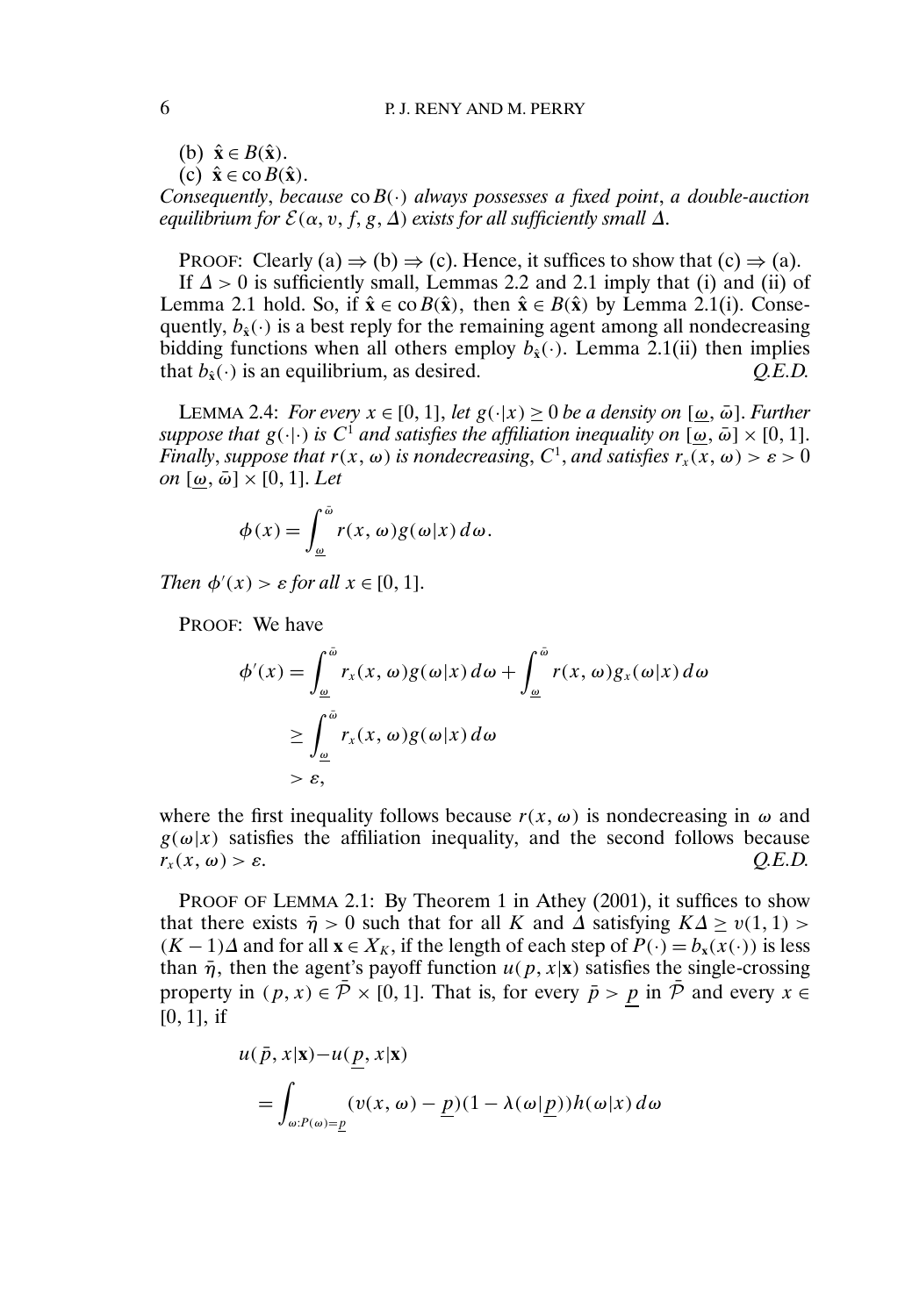$$
+\int_{\omega:\underline{p}  
+
$$
\int_{\omega:P(\omega)=\overline{p}}(v(x,\omega)-\overline{p})\lambda(\omega|\overline{p})h(\omega|x) d\omega
$$
  

$$
\geq 0,
$$
$$

then the inequality is maintained when  $x$  rises, and if the inequality is strict, the inequality remains strict when  $x$  rises.

Noting that the conclusion holds trivially if the interval { $\omega$  :  $p \le P(\omega) \le \bar{p}$ } is degenerate, it suffices to show that it holds when the interval  $\sqrt{\omega}$ :  $p \le P(\omega) \le$  $\bar{p}$ } is nondegenerate.

Let  $I_0$ ,  $I_1$ , and  $I_2$  denote the intervals  $P^{-1}(p)$ ,  $P^{-1}((p, \bar{p}))$ , and  $P^{-1}(\bar{p})$ , respectively. At least one of the  $I_k$  is nondegenerate because  $I_0 \cup I_1 \cup I_2 =$  $\{\omega : p \leq P(\omega) \leq \bar{p}\}\$ is nondegenerate. For  $x \in [0, 1]$ , define

(2.6) 
$$
d_0(x) = \int_{I_0} (1 - \lambda(\omega | \underline{p})) h(\omega | x) d\omega,
$$

$$
d_1(x) = \int_{I_1} h(\omega | x) d\omega,
$$

$$
d_2(x) = \int_{I_2} \lambda(\omega | \overline{p}) h(\omega | x) d\omega.
$$

Also for  $x \in [0, 1]$ , define the density  $h_k(\cdot | x)$  on  $I_k$ , for  $k = 0, 1, 2$ , as

$$
h_0(\omega|x) = (1 - \lambda(\omega|\underline{p}))h(\omega|x)/d_0(x), \quad \text{if} \quad \omega \in I_0,
$$
  
\n
$$
h_1(\omega|x) = h(\omega|x)/d_1(x), \quad \text{if} \quad \omega \in I_1,
$$
  
\n
$$
h_2(\omega|x) = \lambda(\omega|\bar{p}h)(\omega|x)/d_2(x), \quad \text{if} \quad \omega \in I_2,
$$

where  $h_k(\omega|x)$  is defined to be zero if the denominator  $d_k(x)$  that appears in its definition is zero.

Letting  $\phi(x) = u(\bar{p}, x | \mathbf{x}) - u(p, x | \mathbf{x})$ , we then have

$$
\phi(x) = d_0(x) \int_{I_0} (v(x, \omega) - \underline{p}) h_0(\omega | x) d\omega
$$
  
+  $d_1(x) \int_{I_1} (v(x, \omega) - P(\omega)) h_1(\omega | x) d\omega$   
+  $d_2(x) \int_{I_2} (v(x, \omega) - \overline{p}) h_2(\omega | x) d\omega.$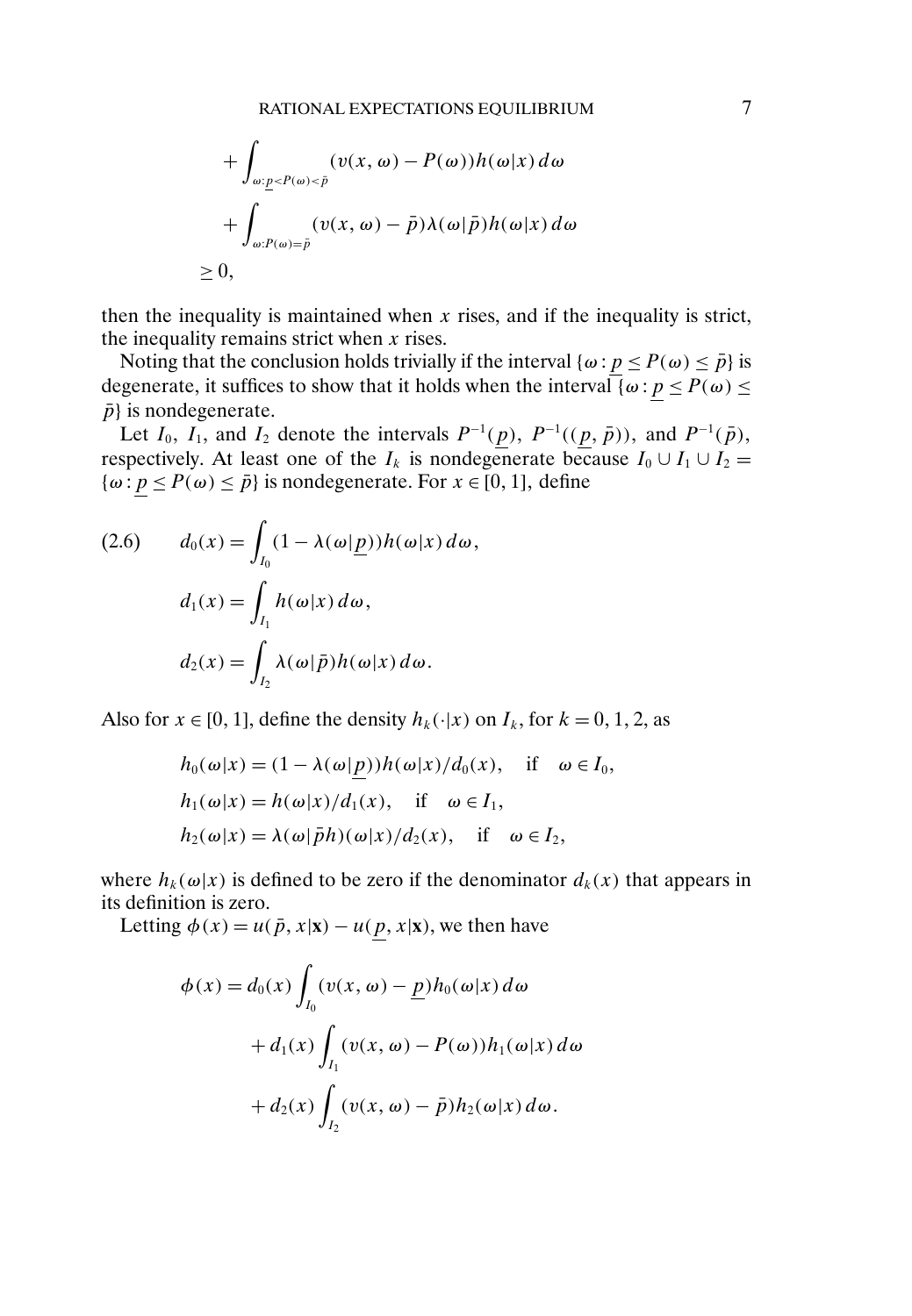Now, because  $I_0 \cup I_1 \cup I_2 = \{\omega : p \leq P(\omega) \leq \overline{p}\}\$ is nondegenerate,  $d_0(x)$  +  $d_1(x) + d_2(x) > 0$  for all  $x \in [0, 1]$ . For  $x \in [0, 1]$ , define, for  $k = 0, 1, 2$ ,

$$
a_k(x) = d_k(x)/(d_0(x) + d_1(x) + d_2(x)),
$$
  
\n
$$
c_0(x) = \int_{I_0} (v(x, \omega) - \underline{p}) h_0(\omega|x) d\omega,
$$
  
\n
$$
c_1(x) = \int_{I_1} (v(x, \omega) - P(\omega)) h_1(\omega|x) d\omega,
$$
  
\n
$$
c_2(x) = \int_{I_2} (v(x, \omega) - \overline{p}) h_2(\omega|x) d\omega
$$

and define  $\gamma(x) = \phi(x)/(d_0(x) + d_1(x) + d_2(x))$  for  $x \in [0, 1]$ . Then

$$
(2.7) \t\t \gamma(x) = a_0(x)c_0(x) + a_1(x)c_1(x) + a_2(x)c_2(x).
$$

Note that sgn  $\phi(x) = \text{sgn }\gamma(x)$ , because  $d_0(x) + d_1(x) + d_2(x) > 0$  on [0, 1]. Hence, it suffices to show that there exists  $\bar{\eta} > 0$  such that for all  $\mathbf{x} \in X_K$ , if the length of every step of  $P(\cdot) = b_x(x(\cdot))$  is less than  $\bar{\eta}$ , then  $\gamma'(x) > 0$  for all  $x \in [0, 1]$  and for all pairs of prices  $\underline{p} < \overline{p}$  in  $\overline{P}$  such that  $[\underline{p}, \overline{p}]$  contains a price in the range of  $P(\cdot)$ .

Now

$$
\gamma'(x) = a_0(x)c'_0(x) + a_1(x)c'_1(x) + a_2(x)c'_2(x) + a'_0(x)c_0(x) + a'_1(x)c_1(x) + a'_2(x)c_2(x).
$$

Moreover, because  $v_x(x, \omega) > 0$  and continuous on  $[0, 1]^2$ , there exists  $\varepsilon > 0$ such that  $v_x(x, \omega) > \varepsilon$  on [0, 1]<sup>2</sup>. Consequently, Lemma 2.4 implies that  $c'_k(x) > \varepsilon$  for all x and for  $k = 0, 1, 2$ . Because the  $a_k(x)$  are nonnegative and sum to 1, this implies

$$
\gamma'(x) > \varepsilon + a'_0(x)c_0(x) + a'_1(x)c_1(x) + a'_2(x)c_2(x).
$$

Because  $c_k(x)$  is bounded on [0, 1], it suffices to show that the  $a'_k(x)$  are sufficiently close to zero uniformly in x when the step widths of  $P(\cdot)$  are sufficiently small. More precisely, it suffices to show that for all sequences  $K_r \rightarrow_r \infty$ and  $\Delta_r \rightarrow_r 0$  such that  $K_r \Delta_r \geq v(1,1) > (K_r - 1)\Delta_r$ , for every sequence of price functions  $P_r$ :  $[0, 1] \rightarrow \overline{P}_r = \{0, \Delta_r, \ldots, K_r\Delta_r\}$  whose step widths converge uniformly to zero, and for all sequences of prices  $p_r < \bar{p}_r$  in  $\bar{\mathcal{P}}_r$  such that  $[\underline{p}_r, \bar{p}_r]$  contains a price in the range of  $P_r(\cdot)$ , the corresponding sequences  $a'_{0,r}(x)$ ,  $a'_{1,r}(x)$ , and  $a'_{2,r}(x)$  converge to zero uniformly in  $x \in [0, 1]$ . Given such sequences  $K_r$ ,  $\Delta_r$ ,  $P_r(\cdot)$ ,  $\underline{p}_r$ , and  $\bar{p}_r$ , we now derive the desired conclusion. However, to simplify the notation, we suppress the index  $r$ .

As the width of the steps of  $P(\cdot)$  converges uniformly to zero, the length of the intervals  $I_0$  and  $I_2$  converge to zero because each of these corresponds to a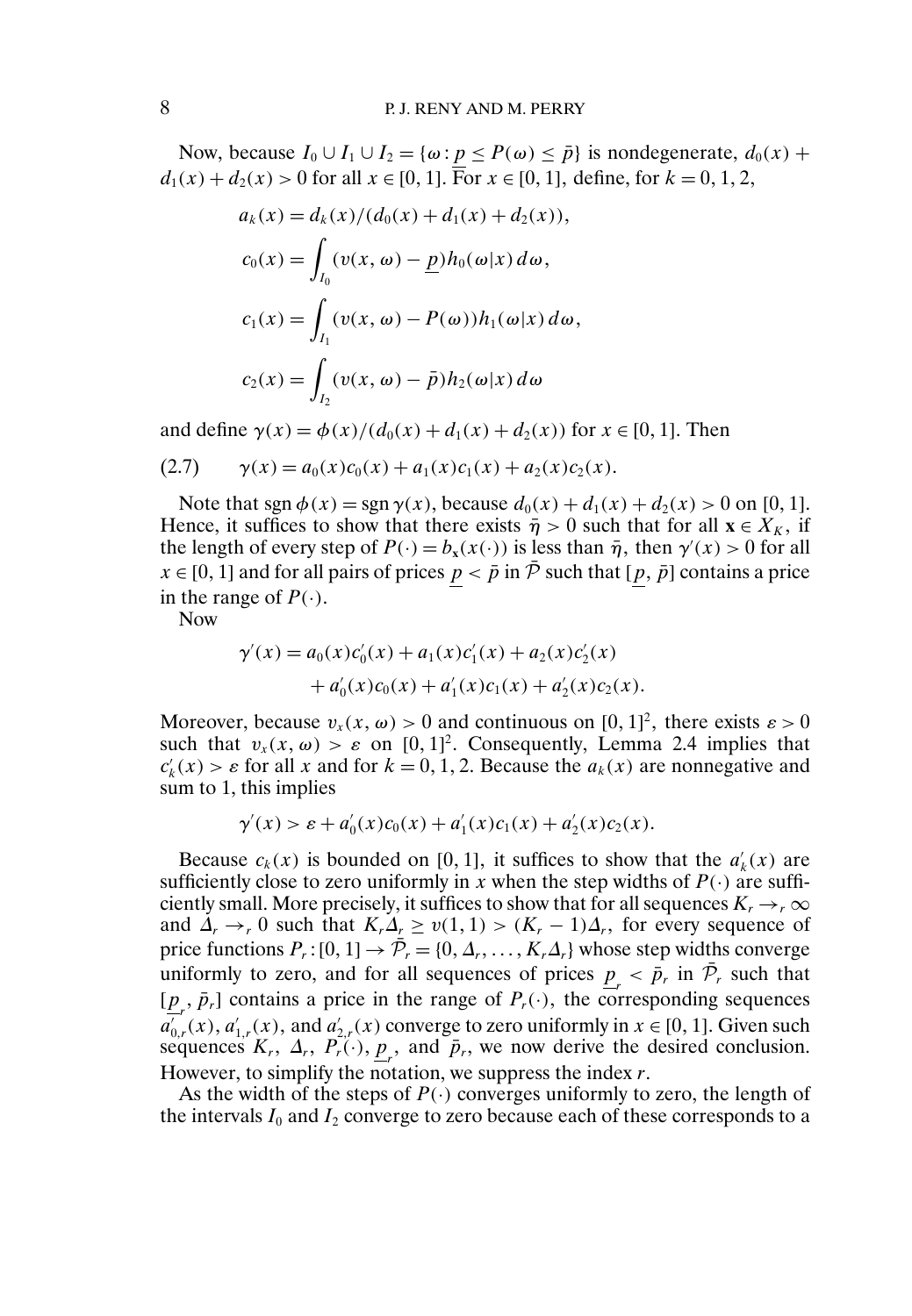length of one of the steps of  $P(\cdot)$ . However, the length of  $I_1$  need not converge to zero because  $I_1$  is potentially the sum of the lengths of many steps of  $P(\cdot)$ and the number of these steps might be unbounded along the sequence. Of course, the length of  $I_1$  is bounded.

Of the three derivatives,  $a'_0(x)$ ,  $a'_1(x)$ , and  $a'_2(x)$ , we will only treat one in detail; the other two are similar. Let us consider  $a'_0(x)$ . Direct computation yields

$$
(2.8) \t a'_0(x) = \left[\frac{d'_0(x)}{d_0(x)} - \frac{d'_1(x)}{d_1(x)}\right]a_0(x)a_1(x) + \left[\frac{d'_0(x)}{d_0(x)} - \frac{d'_2(x)}{d_2(x)}\right]a_0(x)a_2(x),
$$

where for  $k = 0, 1, 2, d'_{k}(x)/d_{k}(x)$  is understood to be zero if  $I_{k}$  is degenerate, the latter being the only instance in which  $d_k(x) = a_k(x) = 0$ .

If  $I_0$  is degenerate at any point in the sequence, then  $a_0(\cdot)$  and  $a'_0(\cdot)$  are identically zero at that point in the sequence. So, without loss, we may assume that along the sequence,  $I_0$  is always nondegenerate.

By (2.8), it suffices to show that

$$
(2.9) \qquad \left[\frac{d_0'(x)}{d_0(x)} - \frac{d_1'(x)}{d_1(x)}\right] a_0(x) a_1(x)
$$

and

$$
(2.10) \quad \left[\frac{d_0'(x)}{d_0(x)} - \frac{d_2'(x)}{d_2(x)}\right] a_0(x) a_2(x)
$$

each converge uniformly to zero.

Now, along the sequence, the intervals  $I_1$  and  $I_2$  can each be either degenerate or nondegenerate. Any subsequence along which both are degenerate is such that both  $(2.9)$  and  $(2.10)$  are zero for all x along that subsequence (recall the convention established in (2.8)). We consider the remaining cases one at a time.

CASE I: Consider any subsequence along which  $I_1$  is degenerate and  $I_2$  is nondegenerate. Because  $I_1$  is degenerate, (2.9) is zero for all x. The definition of  $d_0(x)$  yields

$$
(2.11) \quad \frac{d_0'(x)}{d_0(x)} = \frac{\int_{I_0} (1 - \lambda(\omega | \underline{p})) h_x(\omega | x) d\omega}{\int_{I_0} (1 - \lambda(\omega | \underline{p})) h(\omega | x) d\omega}
$$

$$
= \int_{I_0} \frac{h_x(\omega | x)}{h(\omega | x)} \left( \frac{(1 - \lambda(\omega | \underline{p})) h(\omega | x)}{\int_{I_0} (1 - \lambda(\omega | \underline{p})) h(\omega | x) d\omega} \right) d\omega
$$

$$
\rightarrow \frac{h_x(\omega_0 | x)}{h(\omega_0 | x)},
$$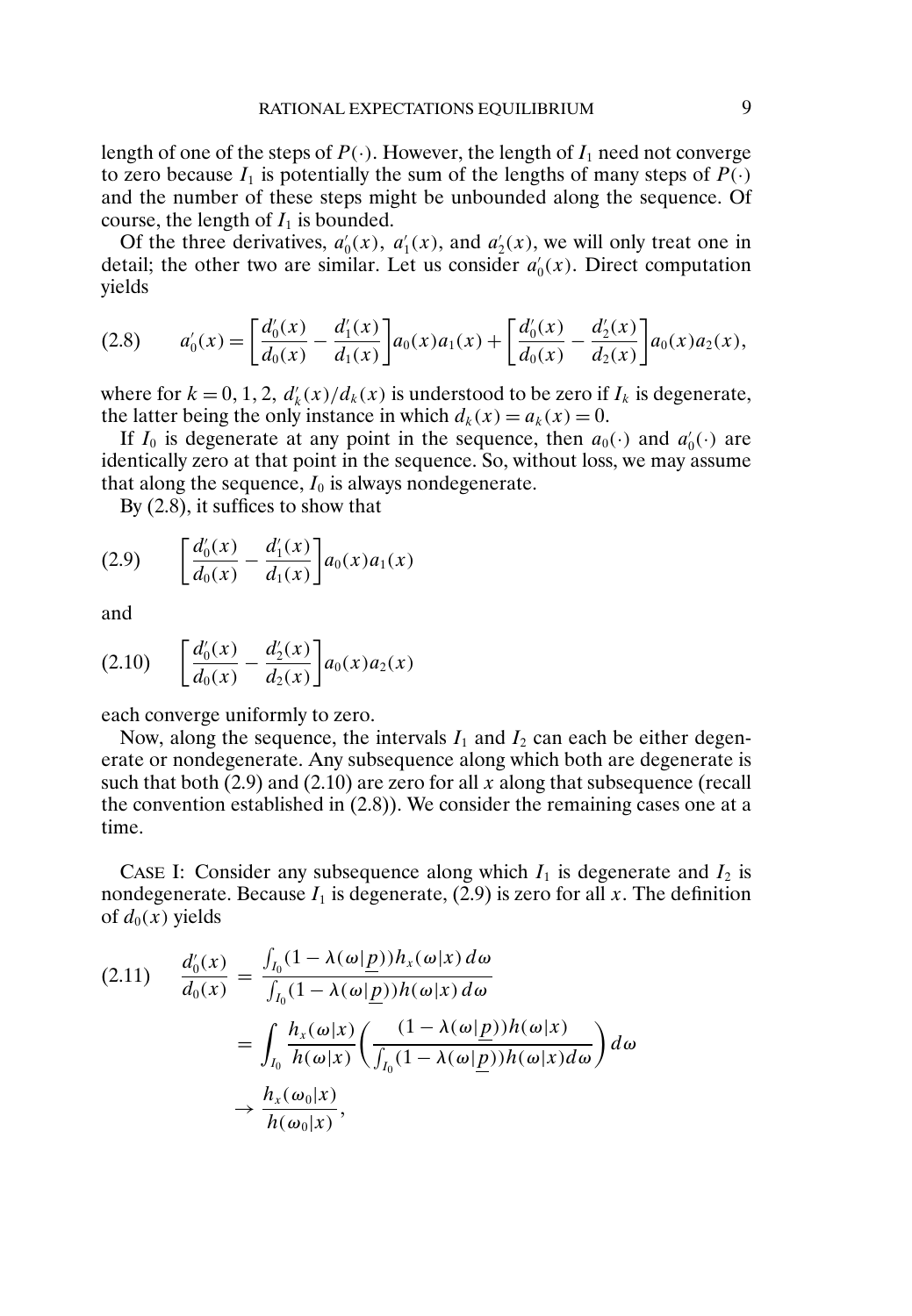where  $\omega_0$  is the common limit of the upper and lower endpoints of the sequence of intervals  $\{I_0\}$ , whose lengths converge to zero, and where the limit in the display follows because the expression on the right-hand side of the second equality is an average of  $h_x(\omega|x)/h(\omega|x)$  over  $\omega \in I_0$ , and both  $h_x(\cdot|x)$  and  $h(\cdot|x)$  are continuous and  $h(\cdot|x) > 0$ . Moreover, the convergence is uniform in x because  $h_x(\omega|x)$  and  $h(\omega|x)$  are jointly continuous in  $\omega$  and  $x$ .<sup>6</sup>

Similarly,

$$
\frac{d_2'(x)}{d_2(x)} \to \frac{h_x(\omega_2|x)}{h(\omega_2|x)}
$$
 uniformly in x,

where  $\omega_2$  is the common limit of the upper and lower endpoints of the subsequence of nondegenerate intervals  $\{I_2\}$ , whose lengths converge to zero.

Now, because  $I_1$  is degenerate along the subsequence under consideration, the intervals  $I_0$  and  $I_2$  are adjacent and so their endpoints must converge to a common point. That is,  $\omega_0 = \omega_2$ . We conclude that (2.10) converges to zero uniformly in x, because  $a_0(x)$  and  $a_2(x)$  are bounded between 0 and 1. Hence,  $a'_0(x)$  converges to zero uniformly in x.

CASE II: Next, consider any subsequence along which  $I_2$  is degenerate and  $I_1$  is nondegenerate. Because  $I_2$  is degenerate, (2.10) is zero for all x along the subsequence. If the length of  $I_1$  converges to zero along any further subsequence, then as above we may conclude that

(2.12) 
$$
\frac{d_1'(x)}{d_1(x)} \to \frac{h_x(\omega_1|x)}{h(\omega_1|x)}
$$
 uniformly in x,

where  $\omega_1$  is the common limit of the upper and lower endpoints of the further subsequence of intervals  $\{I_1\}$ . However, because  $I_0$  and  $I_1$  are adjacent intervals, we must then have  $\omega_0 = \omega_1$  so that (2.9) converges to zero uniformly in x. Hence,  $a'_0(x)$  converges to zero uniformly in x.

If the length of  $I_1$  is bounded away from zero along some other further subsequence, then  $d_0(x)/d_1(x)$  converges to zero uniformly in x, so that  $a_0(x)$ converges to zero uniformly in x. Because  $d'_{1}(x)/d_{1}(x)$  is bounded on [0, 1] along the subsequence,  $(2.9)$  converges to zero uniformly in x.

CASE III: Consider any subsequence along which both  $I_1$  and  $I_2$  are nondegenerate. If the length of  $I_1$  converges to zero along any further subsequence, then once again (2.12) holds, and again  $\omega_0 = \omega_1$  so that (2.9) converges to zero uniformly in x. However,  $I_1$  and  $I_2$  are also adjacent intervals, so that, similarly,  $\omega_0 = \omega_1 = \omega_2$  and so (2.10) converges to zero uniformly in x as well. Hence,  $a'_0(x)$  converges to zero uniformly in x.

<sup>6</sup>Note that this limit result takes into account the fact that the function  $\lambda(\cdot|p)$  varies with  $I_0$  and p.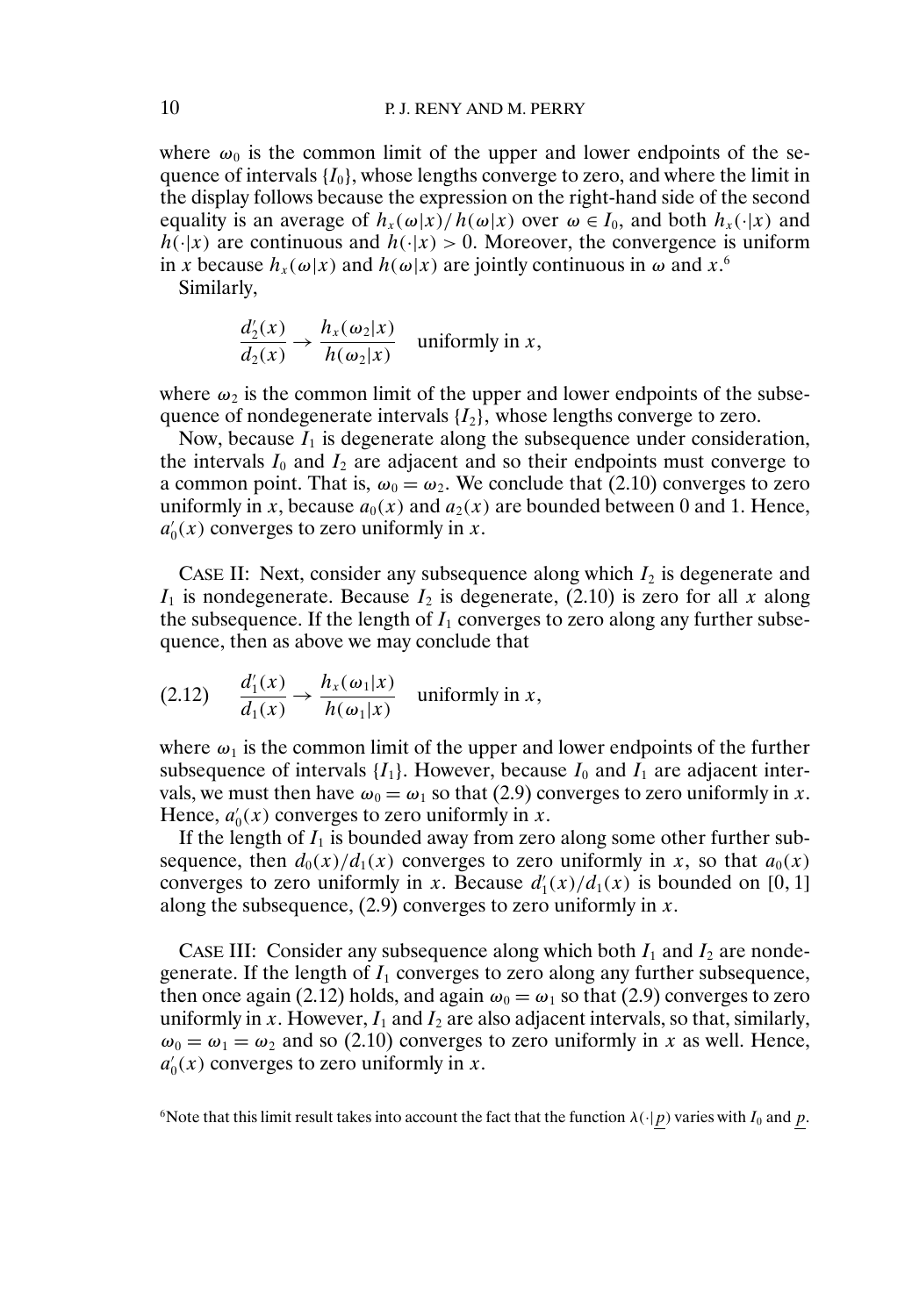If the length of  $I_1$  is bounded away from zero along some other further subsequence, then both  $d_0(x)/d_1(x)$  and  $d_2(x)/d_1(x)$  converge to zero uniformly in x, so that both  $a_0(x)$  and  $a_2(x)$  converge to zero uniformly in x. Because  $d'_{k}(x)/d_{k}(x)$ , being an average over  $\omega$  of  $h_{x}(\omega|x)/h(\omega|x)$  (see, e.g., (2.11)), is bounded on  $[0, 1]$  along the subsequence,  $(2.9)$  and  $(2.10)$  each converge to zero uniformly in x, and hence so does  $a'_0(x)$ .

Having considered all possible cases, we conclude that  $a'_0(x)$  converges to zero uniformly in  $x$ . A similar argument establishes the required uniform convergence to zero of both  $a'_1(x)$  and  $a'_2$ <sup>2</sup>(x) *Q.E.D.*

Note that the preceding proof did not make essential use of the exact functional form of the rationing probability function  $\lambda(\omega|p)$ . We have therefore actually proven the following result, which we record here for future reference.

COROLLARY 2.5: *There exists*  $\bar{\eta} > 0$  *such that for all* K *and*  $\Delta$ , *all*  $\bar{P} =$  $\{0, \Delta, \ldots, K\Delta\}$ , all right-continuous nondecreasing functions  $P$ :  $[0, 1] \rightarrow \overline{P}$  con*tinuous at* 1, and all measurable  $\gamma$ :  $[0, 1] \times \overline{P} \rightarrow [0, 1]$  *such that*  $\gamma(\omega|p) \in (0, 1)$ *whenever*  $P(\omega) = p$ , *if the width of each step of*  $P(\cdot)$  *is strictly less than*  $\bar{\eta}$  *and* 

$$
r(p, x) = \int_{\omega: P(\omega) < p} (v(x, \omega) - P(\omega)) h(\omega|x) \, d\omega + \int_{\omega: P(\omega) = p} (v(x, \omega) - p) \gamma(\omega|p) h(\omega|x) \, d\omega,
$$

*then, for all*  $\bar{p} > p$  *in*  $\bar{P}$  *such that*  $[p, \bar{p}]$  *contains a price in the range of*  $P(\cdot)$ *, there is a strictly positive*  $C^1$  *function*  $d(\cdot)$  *on*  $[0,1]$  *such that* 

$$
(2.13) \quad \frac{d}{dx} \frac{r(\bar{p}, x) - r(\underline{p}, x)}{d(x)} \ge \bar{\eta} > 0
$$

*for all*  $x \in [0, 1]$ .<sup>7</sup>

PROOF OF LEMMA 2.2: Suppose, by way of contradiction, that the lemma is false. Then there is a sequence of finite price grids  $\bar{\mathcal{P}}^{\Delta}$  that become dense in [0,  $v(1, 1)$ ] as  $\Delta \rightarrow 0$  and each of whose highest price lies between  $v(1, 1)$ and  $v(1, 1) + 1$ , and there is a corresponding sequence of fixed points **x**<sup>∆</sup> of co  $B(\cdot)$  such that for some  $\varepsilon > 0$  and for every  $\Delta > 0$ , the width of some step of  $P^{\Delta}(\cdot) = b_{x^{\Delta}}(x(\cdot))$  is of length at least  $\varepsilon$ .<sup>8</sup> That is, for each  $\Delta$ , there is an interval of states  $[\omega^{\Delta}, \bar{\omega}^{\Delta}]$  on which  $P^{\Delta}(\cdot)$  assumes the value  $p^{\Delta}$ , say, and such

<sup>&</sup>lt;sup>7</sup>Let  $d(\cdot) = d_0(\cdot) + d_1(\cdot) + d_2(\cdot)$ , where the  $d_k$  are as in the proof of Lemma 2.1.

<sup>&</sup>lt;sup>8</sup>The number of prices in  $\bar{P}^{\Delta}$ , and so the dimension of  $\mathbf{x}^{\Delta}$ , also depends on  $\Delta$  and will typically increase without bound as ∆ tends to zero.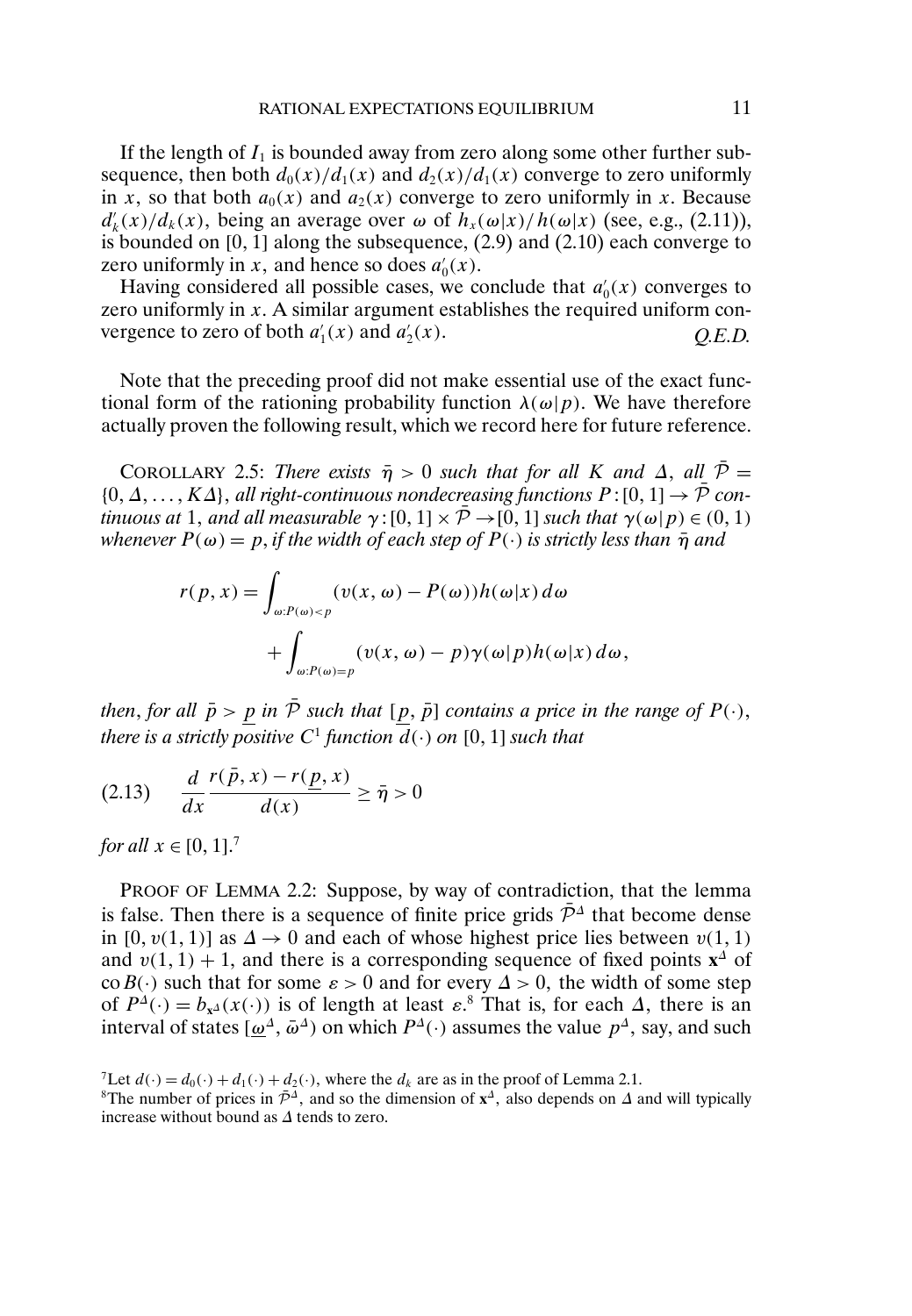that  $\bar{\omega}^{\Delta} - \underline{\omega}^{\Delta} \ge \varepsilon$  for all  $\Delta$ . Because  $p^{\Delta} \in [0, v(1, 1) + 1]$ , we may assume that  $p^{\Delta} \rightarrow p$  as  $\Delta \rightarrow 0$ .

Since the length of the interval of states on which  $P^{\Delta}(\cdot) = b_{x^{\Delta}}(x(\cdot))$  is  $p^{\Delta}$ is bounded away from zero and  $x(\cdot)$  is continuous and strictly increasing, the length of the interval of signals on which  $b_{x^{\Delta}}(\cdot)$  is  $p^{\Delta}$  must also be bounded away from zero. So, for every  $\Delta$ , we may suppose that this interval of signals has length at least  $\eta > 0$ .

Now,  $\mathbf{x}^{\Delta} \in \mathbf{co} B(\mathbf{x}^{\Delta})$  implies that  $\mathbf{x}^{\Delta}$  is a convex combination of finitely many vectors  $y^{\Delta}$ , ...,  $z^{\Delta}$  in  $B(x^{\Delta})$ . Because the length of the interval on which  $b_{x^{\Delta}}(\cdot)$ is  $p^{\Delta}$  is at least  $\eta$ , the same must be true for at least one of  $b_{y^{\Delta}}(\cdot), \ldots, b_{z^{\Delta}}(\cdot)$ . Hence, for every  $\Delta$  there exists  $y^{\Delta} \in B(x^{\Delta})$  such that the length of the interval,  $[y^{\Delta}, \bar{y}^{\Delta})$  say, on which  $b_{y^{\Delta}}(\cdot)$  is  $p^{\Delta}$  is at least  $\eta$ .

Because  $y^{\Delta} \in B(x^{\Delta})$ ,  $b_{y^{\Delta}}(\cdot)$  maximizes the agent's ex ante payoff when all others employ  $b_{x^{\Delta}}(\cdot)$  and the agent is restricted to nondecreasing strategies. Hence, the agent's interim payoff when his signal is  $y^{\Delta}$  must be at least as high when he bids  $p^{\Delta}$  as it would be were he to bid the next price in the grid below  $p^{\Delta}$  (assuming, for the moment, that  $p^{\Delta} > 0$  so that such a price exists). Otherwise, because the agent's payoff is continuous in his signal, he can increase his ex ante payoff, while still satisfying the nondecreasing strategy constraint, by reducing his bid just below  $p^{\Delta}$  for a small interval of signals around  $y^{\Delta}$ . So, if  $p_{-}^{\Delta}$  denotes the price in  $\bar{\mathcal{P}}^{\Delta}$  just below  $p^{\Delta}$ , we must have

$$
(2.14) \qquad \int_{\underline{\omega}^{\Delta}}^{\underline{\omega}^{\Delta}} (v(\underline{y}^{\Delta}, \omega) - p^{\Delta})(1 - \lambda(\omega|p^{\Delta}))h(\omega|\underline{y}^{\Delta}) d\omega + \int_{\underline{\omega}^{\Delta}}^{\bar{\omega}^{\Delta}} (v(\underline{y}^{\Delta}, \omega) - p^{\Delta})\lambda(\omega|p^{\Delta})h(\omega|\underline{y}^{\Delta}) d\omega \ge 0,
$$

where  $[\omega^{\Delta}, \omega^{\Delta}]$  is the (possibly empty) interval on which  $P^{\Delta}(\cdot)$  assumes the value  $p_{-}^{\Delta}$  and where  $[\underline{\omega}^{\Delta}, \overline{\omega}^{\Delta}]$  is the interval on which  $P^{\Delta}(\cdot)$  assumes the value  $p^{\Delta}$ . We have so far assumed that  $p^{\Delta} > 0$ . If  $p^{\Delta} = 0$ , define  $[\omega^{\Delta}, \omega^{\Delta}]$  to be empty so that (2.14) clearly holds. Hence, with this convention,  $(2.14)$  holds for all  $p^4 \geq 0$ .

Similarly, letting  $p^{\Delta}_+$  denote the price in  $\bar{\mathcal{P}}^{\Delta}$  just above  $p^{\Delta}$ , the difference in the agent's payoff from bidding  $p^{\Delta}$  versus  $p^{\Delta}$  when his signal is  $\bar{y}^{\Delta}$  must be nonpositive. Hence,

$$
(2.15) \qquad \int_{\underline{\omega}^{\Delta}}^{\bar{\omega}^{\Delta}} (v(\bar{y}^{\Delta}, \omega) - p^{\Delta})(1 - \lambda(\omega|p^{\Delta}))h(\omega|\bar{y}^{\Delta}) d\omega + \int_{\bar{\omega}^{\Delta}}^{\overline{\omega}^{\Delta}} (v(\bar{y}^{\Delta}, \omega) - p^{\Delta}_{+})\lambda(\omega|p^{\Delta}_{+})h(\omega|\bar{y}^{\Delta}) d\omega \le 0,
$$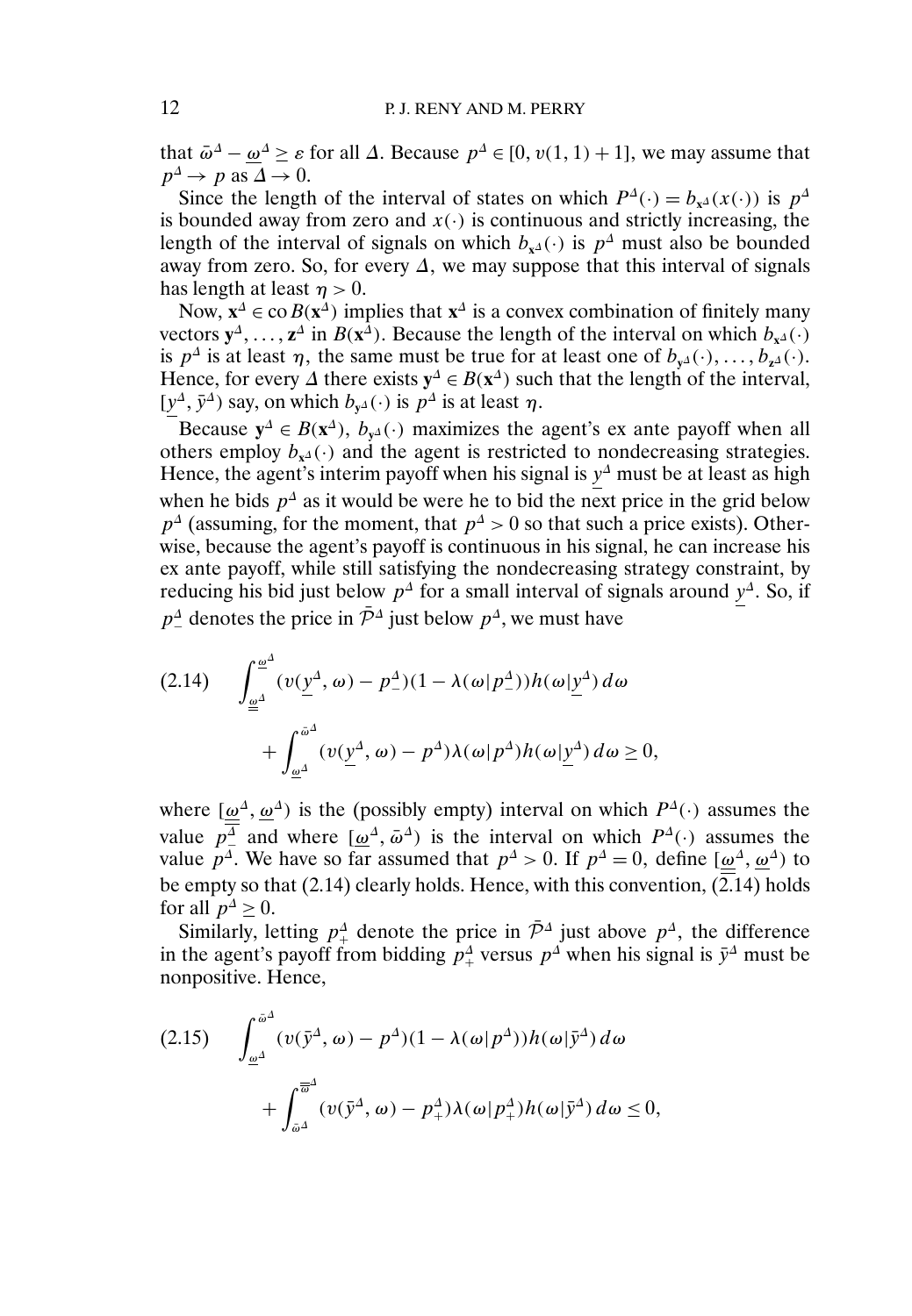where  $[\bar{\omega}^{\Delta}, \overline{\overline{\omega}}^{\Delta}]$  is the (possibly empty) interval on which  $P^{\Delta}(\cdot)$  assumes the value  $p^{\Delta}_+$ . If  $p^{\Delta}$  is the highest price in  $\bar{\mathcal{P}}^{\Delta}$ , then define  $\left[\bar{\omega}^{\Delta}, \overline{\overline{\omega}}^{\Delta}\right)$  to be empty, so that (2.15) holds because the highest price in the grid is at least  $v(1, 1)$ .

Let us now consider the limits of (2.14) and (2.15) as  $\Delta \rightarrow 0$ . Without loss, we may assume that  $y^{\Delta} \to y$ ,  $\bar{y}^{\Delta} \to \bar{y}$ ,  $\underline{\omega}^{\Delta} \to \underline{\omega}$ ,  $\underline{\omega}^{\Delta} \to \underline{\omega}$ ,  $\bar{\omega}^{\Delta} \to \bar{\omega}$ , and  $\overline{\overline{\omega}}^{\Delta} \to \overline{\overline{\omega}}$ . Note that because  $\bar{\omega}^{\Delta} - \underline{\omega}^{\Delta} \ge \varepsilon$  and  $\bar{y}^{\Delta} - y^{\Delta} \ge \eta$  for all  $\Delta$ ,  $[\underline{\omega}, \bar{\omega})$  and  $[y, \bar{y})$  are nondegenerate. On the other hand, the length of either of the intervals  $(\omega, \omega)$ and  $[\bar{\omega}, \overline{\overline{\omega}})$  might be zero.

Recall that  $p^{\Delta} \rightarrow p$ . Hence,  $p^{\Delta}$  and  $p^{\Delta}$  also converge to p. Using the definition of  $\lambda(\cdot|\cdot)$ , one can directly compute the limits of  $\lambda(\omega|p^{\Delta})$ ,  $\lambda(\omega|p^{\Delta})$ , and  $\lambda(\omega|p^{\Delta}_+)$ , which exist, respectively, whenever the intervals  $[\omega, \omega)$ ,  $[\omega, \bar{\omega})$ , and  $[\bar{\omega}, \overline{\overline{\omega}})$  are nonempty. Hence, when all three intervals are nonempty, there are nonincreasing functions  $\gamma$ <sub>-</sub>(·),  $\gamma$ (·), and  $\gamma$ <sub>+</sub>(·), each taking values in [0, 1], such that  $\lambda(\omega|p_{-}^{\Delta}) \to \gamma_{-}(\omega)$ ,  $\lambda(\omega|p_{-}^{\Delta}) \to \gamma(\omega)$ , and  $\lambda(\omega|p_{+}^{\Delta}) \to \gamma_{+}(\omega)$  for all  $\omega \in [\omega, \omega]$ ,  $[\omega, \bar{\omega}]$ , and  $[\bar{\omega}, \bar{\overline{\omega}}]$ , respectively. (If an interval is empty, its corresponding limit function can be defined arbitrarily because the limit of the corresponding integral is zero.) Moreover, because  $[\omega, \bar{\omega})$  and  $[y, \bar{y})$  are nondegenerate, the strict monotone likelihood ratio property (MLRP) implies that  $\gamma(\cdot)$  is strictly decreasing on  $[\omega, \bar{\omega}]$  unless  $y = 0$  and  $\bar{y} = 1$ , in which case  $\gamma$  is constant and equal to  $1 - \alpha$ ; either way,  $\gamma(\cdot)$  is not almost everywhere equal to 1 on  $[\omega, \bar{\omega}]$ . So, because  $v(x, \omega)$  and  $h(\omega|x)$  are continuous in  $(\omega, x)$ , Lebesgue's dominated convergence theorem implies that the limits of (2.14) and (2.15) as  $\Delta \rightarrow 0$  are, respectively,

$$
(2.16) \qquad \int_{\underline{\omega}}^{\underline{\omega}} (v(\underline{y}, \omega) - p)(1 - \gamma_{-}(\omega))h(\omega|\underline{y}) d\omega
$$

$$
+ \int_{\underline{\omega}}^{\bar{\omega}} (v(\underline{y}, \omega) - p)\gamma(\omega)h(\omega|\underline{y}) d\omega \ge 0
$$

and

$$
(2.17) \qquad \int_{\underline{\omega}}^{\overline{\omega}} (\upsilon(\overline{y}, \omega) - p)(1 - \gamma(\omega))h(\omega|\overline{y}) d\omega + \int_{\overline{\omega}}^{\overline{\omega}} (\upsilon(\overline{y}, \omega) - p)\gamma_{+}(\omega)h(\omega|\overline{y}) d\omega \le 0.
$$

Now, either  $v(y, \omega) - p < 0$  or  $v(y, \omega) - p \ge 0$ . In the former case, because  $v(x, \omega)$  is nondecreasing, the first integral in (2.16) is nonpositive and so the second is nonnegative. In the latter case,  $v(x, \omega)$  being nondecreasing directly implies that the second integral in (2.16) is nonnegative. Hence, in either case, the second integral in (2.16) is nonnegative. A similar argument establishes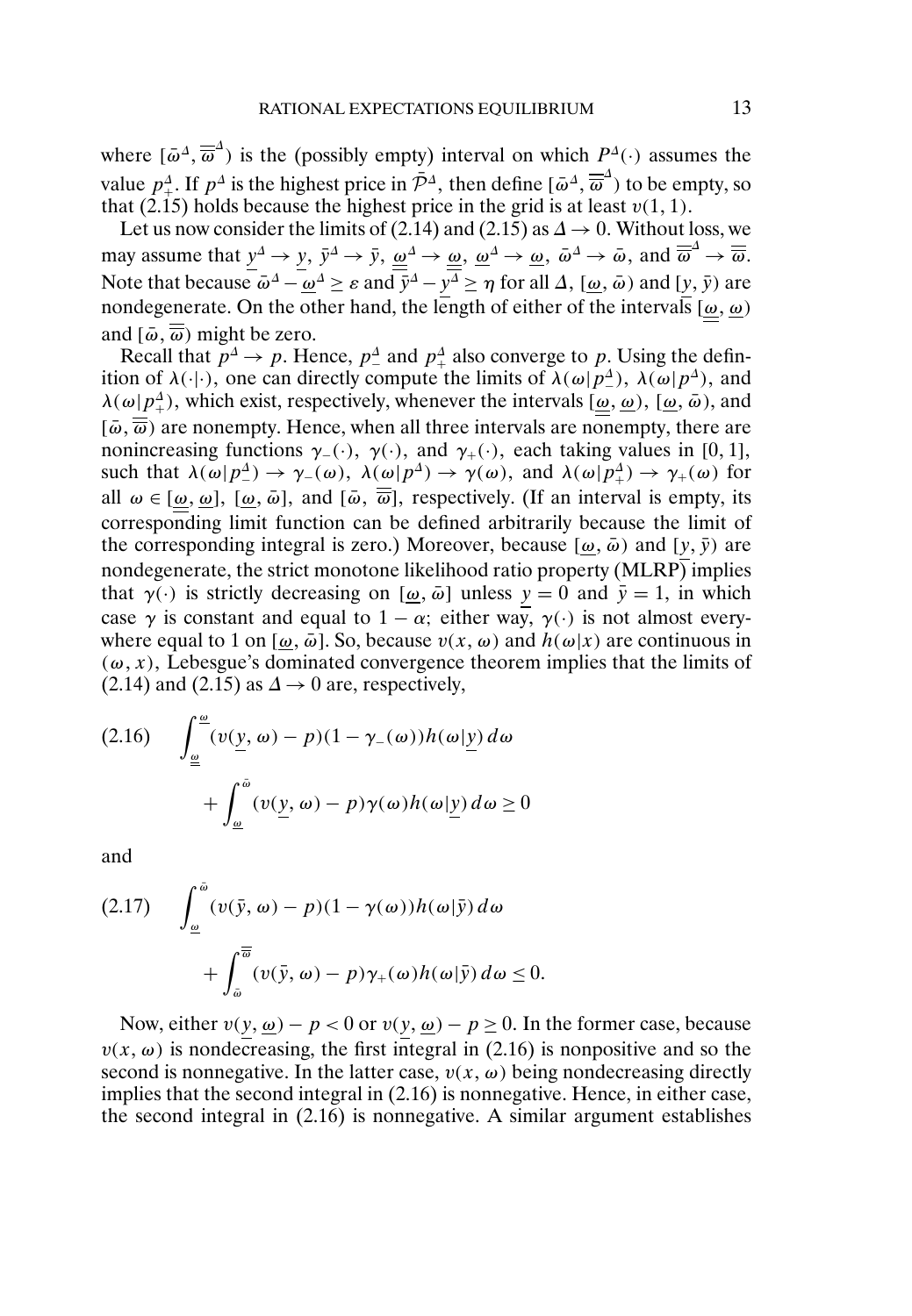that the first integral in (2.17) is nonpositive. However, because  $\bar{y} > y$  and because  $\gamma(\cdot)$  is not almost everywhere equal to 1,

$$
\int_{\underline{\omega}}^{\bar{\omega}} (v(\bar{y}, \omega) - p) \left[ \frac{(1 - \gamma(\omega))h(\omega|\bar{y})}{\int_{\underline{\omega}}^{\bar{\omega}} (1 - \gamma(\omega))h(\omega|\bar{y}) d\omega} \right] d\omega
$$
\n
$$
\geq \int_{\underline{\omega}}^{\bar{\omega}} (v(\bar{y}, \omega) - p) \left\{ \frac{\gamma(\omega)h(\omega|\bar{y})}{\int_{\underline{\omega}}^{\bar{\omega}} \gamma(\omega)h(\omega|\bar{y}) d\omega} \right\} d\omega
$$
\n
$$
> \int_{\underline{\omega}}^{\bar{\omega}} (v(\underline{y}, \omega) - p) \left\{ \frac{\gamma(\omega)h(\omega|\underline{y})}{\int_{\underline{\omega}}^{\bar{\omega}} \gamma(\omega)h(\omega|\underline{y}) d\omega} \right\} d\omega,
$$

where the first inequality follows because  $v(x, \omega)$  is nondecreasing and the density in square brackets first-order stochastically dominates the density in curly brackets,<sup>9</sup> and the second inequality follows from Lemma 2.4. Hence, it cannot be the case that the second integral in (2.16) is nonnegative and the first integral in (2.17) is nonpositive. This contradiction completes the proof. *Q.E.D.*

Suppose that  $b: [0, 1] \to \overline{P}$  is a double-auction equilibrium for  $\mathcal{E}(\alpha, v, f, \alpha)$ g,  $\Delta$ ) and that the range of  $P(\cdot) \equiv b(x(\cdot))$  is  $\pi_1 < \cdots < \pi_{L-1}$ <sup>10</sup> For  $l =$  $1, \ldots, L-1$ , let  $[x_l, x_{l+1})$  denote the (nonempty) interval on which  $b(\cdot)$  is  $\pi_l$ . Then

$$
x_1 \le x(0) < x_2
$$
 and  $x_{L-1} < x(1) \le x_L$ .

According to Lemma 2.2, when the grid of prices is fine enough (i.e., when  $\Delta$  is sufficiently small),  $P(\cdot)$  has uniformly narrow steps. Consequently, because on [0, 1],  $x'(\omega)$  is positive and continuous (and so bounded away from zero) and  $P(\cdot) = b(x(\cdot))$  for every  $\varepsilon > 0$ , there exists  $\overline{\Delta} > 0$  such that for all  $\Delta < \overline{\Delta}$ ,  $x_{l+1} - x_l < \varepsilon$  whenever both  $x_l$  and  $x_{l+1}$  are in [x(0), x(1)]. Our next result, maintaining the notation here, sharpens this to show also that  $x_2 - x_1 < \varepsilon$  and  $x_L - x_{L-1} < \varepsilon$ . The dependence of each  $x_l$  and  $\pi_l$ , and of L on  $\Delta$  is suppressed throughout.

LEMMA 2.6: *For every*  $\varepsilon > 0$ , *there exists*  $\overline{\Delta} > 0$  *such that for all*  $\Delta < \overline{\Delta}$  *and for every double-auction equilibrium,*  $|x_1 - x(0)| < \varepsilon$ ,  $|x_L - x(1)| < \varepsilon$ , and  $0 < \varepsilon$  $x_l - x_{l-1} < \varepsilon$  for all  $l = 2, \ldots, L$ . Hence,  $L \to \infty$  as  $\varepsilon \to 0$ .

<sup>&</sup>lt;sup>9</sup>In particular, for every pair of states  $\bar{\omega} > \underline{\omega}$ , the relative likelihood of  $\bar{\omega}$  versus <u> $\omega$ </u> is higher under the density in square brackets because  $\lambda(\omega)$  is a nonincreasing function of  $\omega$ . <sup>10</sup>Hence, each  $\pi_l = k_l \Delta$  for some  $k_l \in \{0, 1, ..., K\}.$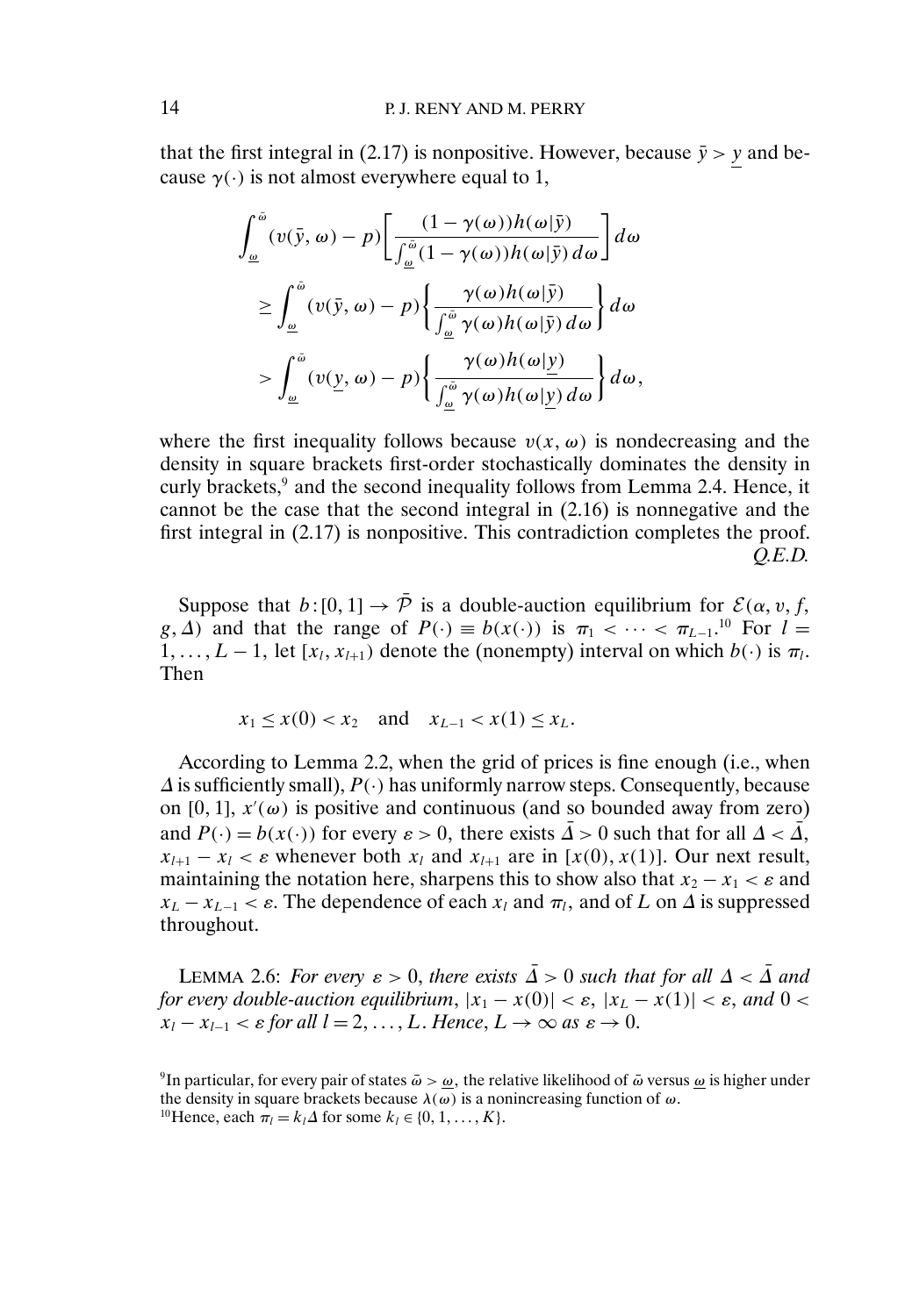PROOF: In view of the discussion preceding the statement of the lemma and because Lemma 2.2 implies that  $x_2 \to x(0)$  and  $x_{L-1} \to x(1)$  as  $\Delta \to 0$ , it suffices to show that  $x_1 \to x(0)$  and  $x_L \to x(1)$  as  $\Delta \to 0$ . We provide the argument only for  $x_1$ , because the other argument is similar. Assume, by way of contradiction, that  $x_1$  does not converge to  $x(0)$  as  $\Delta \rightarrow 0$ . Then, because  $x_1 \leq x(0)$ , we may assume that  $x_1 \rightarrow x_1^* < x(0)$ .

Because an agent can always bid zero, his payoff must be nonnegative. In particular, this must be the case when his signal is  $x_1$  and he submits his equilibrium bid of  $\pi_1$ . That is,

$$
(2.18) \qquad \int_{\omega:x(\omega)\in[x_1,x_2)}(v(x_1,\omega)-\pi_1)\lambda(\omega|\pi_1)h(\omega|x_1)\,d\omega\geq 0.
$$

Now, because for  $\Delta$  small enough,  $x_1 < x(0) < x_2$ , the set  $\{\omega : x(\omega) \in \Delta\}$  $[x_1, x_2]$  = [0,  $\omega(x_2)$ ) is nondegenerate.<sup>11</sup> Consequently, we may divide (2.18) by the positive quantity  $\int_0^{\omega(x_2)} \lambda(\omega|\pi_1) h(\omega|x_1) d\omega$ , yielding

$$
(2.19) \qquad \int_0^{\omega(x_2)} v(x_1, \omega) \frac{\lambda(\omega | \pi_1) h(\omega | x_1)}{\int_0^{\omega(x_2)} \lambda(\omega | \pi_1) h(\omega | x_1) d\omega} d\omega \geq \pi_1.
$$

Note that  $x_2 \to x(0)$  implies  $\omega(x_2) \to 0$ . Consequently, because  $v(x, \omega)$  is continuous, taking the limit of (2.19) as  $\Delta \rightarrow 0$  gives, assuming without loss that  $\pi_1 \to \pi^*$  (each  $\pi_l$ , a member of the changing price grid, depends on  $\Delta$ ),

$$
(2.20) \t v(x_1^*, 0) \ge \pi^*.
$$

Consider now  $\bar{x} \in (x_1^*, x(0))$ . Because  $v_x > 0$ ,  $v(\bar{x}, 0) > \pi^* + \eta$  for some  $\eta > 0$ . Consequently, for  $\Delta$  small enough, it would be strictly better for an agent with signal  $x \in (\bar{x}, x(0))$  to bid  $\pi' \in (\pi_1, \pi^* + \eta)$  than to bid  $\pi_1$ , where  $\pi'$  is the price just above  $\pi_1$  in the grid. (Recall that the grid becomes arbitrarily fine as  $\Delta$  tends to zero.) This is because whether the price of the good is  $\pi'$  or  $\pi_1$ , such an agent strictly prefers to end up with it. Bidding  $\pi'$  guarantees that the agent ends up with the good if the price is  $\pi_1$  and gives the agent a positive probability of ending up with the good if the price is  $\pi'$ . Bidding  $\pi_1$  gives no chance of ending up with the good if the price is  $\pi'$  and only gives a probability less than 1 of ending up with it when the price is  $\pi_1$ . Consequently, for  $\Delta$  small enough, all agents with signals  $x \in (\bar{x}, x(0))$  are not optimizing by bidding  $\pi_1$ . (This argument is valid whether or not  $P(\cdot)$  assumes the price  $\pi'$ .) This contradiction completes the argument. *Q.E.D.*

An implication of Lemma 2.6 is that if the grid size is small enough, then to each double-auction equilibrium  $b(\cdot)$  there are prices  $0 < \pi_1 < \cdots < \pi_{L-1} <$ 

<sup>&</sup>lt;sup>11</sup> Recall that  $\omega(x)$  is the state in which the  $\alpha$ th percentile is closest to x. See RP Section 3.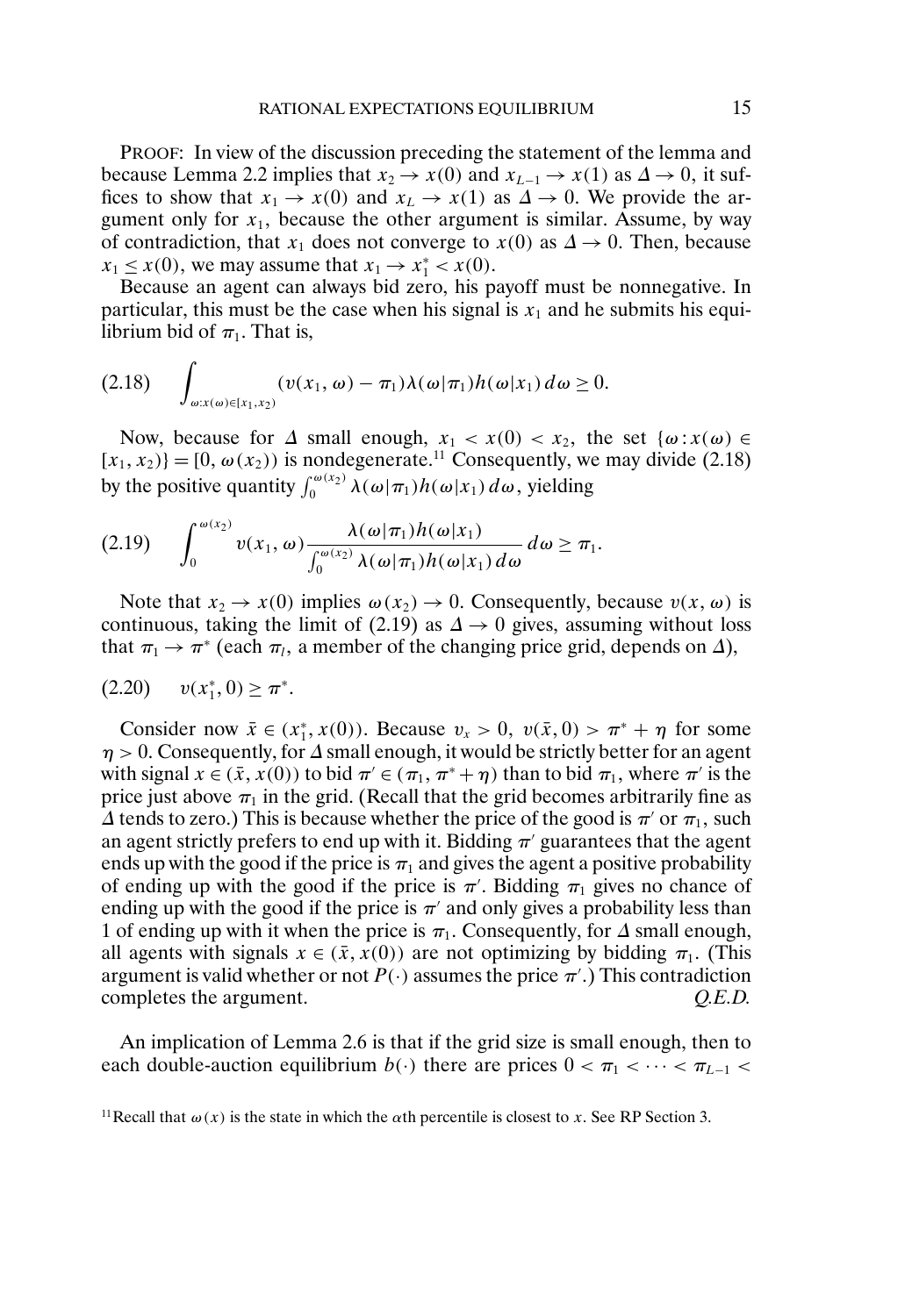K $\Delta$  and signals  $0 < x_1 < \cdots < x_L < 1$ , where  $L \ge 2$ , such that  $x_1 \le x(0) < x_2$ and  $x_{L-1}$  <  $x(1)$  ≤  $x_L$ , and for each  $l = 1, ..., L - 1$ ,

$$
(2.21) \t b(x) = \pi_l \t for all  $x \in [x_l, x_{l+1}),$
$$

and where the range of  $P(\cdot) \equiv b(x(\cdot))$  is  $\{\pi_1, \dots, \pi_{L-1}\}.$ 

The reader should keep in mind that  $(x_1, \ldots, x_L)$  is not in general the jumppoint representation of  $b(.)$  as defined in (2.4). There are two reasons for this. First, as we have seen, when  $\Delta$  is sufficiently small,  $b(\cdot)$  takes on values strictly below  $\pi_1$  and strictly above  $\pi_{L-1}$ , and so there are additional jump points. Second, the  $\pi_l$  need not be consecutive grid prices because  $b(\cdot)$ , and hence  $P(\cdot)$ , might jump from one grid price to another, while skipping over several in between. In each case, the dimension of the jump-point vector that represents  $b(\cdot)$  as defined in (2.4) will be strictly greater than  $L - 1$ .

Nonetheless, the  $\pi_l$  and  $x_l$  are sufficient for describing the equilibrium  $b(\cdot)$ because all bids below  $\pi_1$  (resp., above  $\pi_{L-1}$ ) are equivalent to one another because they ensure that the bidder does not (resp., does) end up with the good, and switching one such bid for another has no effect on the equilibrium outcome and the resulting bid function remains in equilibrium. Furthermore, the missing jump-point dimensions are redundant because each missing entry, for prices between  $\pi_1$  and  $\pi_{L-1}$ , would be equal to one of the  $x_l$ .

Now, in equilibrium, each agent's bid, for  $l = 2, \ldots, L$ , jumps from  $\pi_{l-1}$  to  $\pi_l$ when his signal is  $x_l$  and so the agent must be indifferent between the two bids. Also, when  $x_1$  is strictly positive, an agent with signal  $x_1$  must be indifferent between bidding  $\pi_1$  and any price in the grid strictly below it because all such lower prices leave the agent without a unit. Similarly, when  $x_L$  is strictly less than 1, an agent with signal  $x_L$  must be indifferent between bidding  $\pi_{L-1}$  and any price in the grid strictly above it.

Consequently, for all  $\Delta$  small enough, because  $x_1 > 0$  and  $x_L < 1$ ,

$$
(2.22) \quad \int_{\omega:x(\omega)\in[x_{l-1},x_l)} (v(x_l,\omega)-\pi_{l-1})(1-\lambda(\omega|\pi_{l-1}))h(\omega|x_l) d\omega +\int_{\omega:x(\omega)\in[x_l,x_{l+1})} (v(x_l,\omega)-\pi_l)\lambda(\omega|\pi_l)h(\omega|x_l) d\omega = 0,
$$

must hold for all  $l = 1, 2, ..., L$ , where we define  $x_0 = \pi_0 = 0$ ,  $x_{L+1} = 1$ , and  $\pi_L = K\Delta$ . Note then that when  $l = 1$ , the first integral (which is the only place where  $\pi_0$  appears) is zero regardless of the value of  $\pi_0,$  because it is integrated over the set  $\{\omega : x(\omega) \in [0, x_1)\}\$ , which is empty because  $x_1 \leq x(0)$ . Similarly, when  $l = L$ , the second integral (which is the only place where  $\pi_L$  appears) is zero regardless of the value of  $\pi_L$ . Consequently, the definitions of  $\pi_0$  and  $\pi_L$ are rather arbitrary.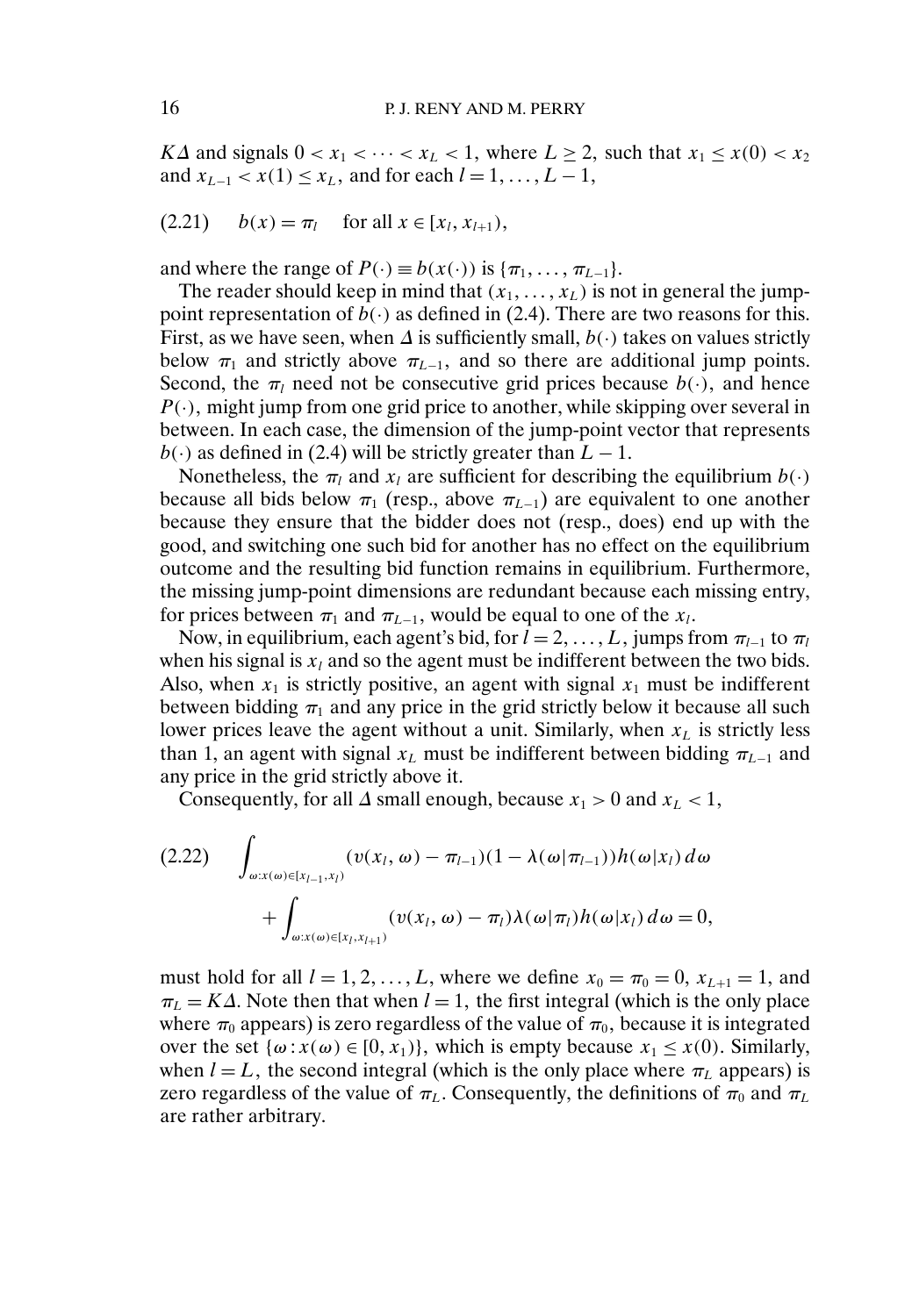By the definition of  $\lambda$ , for every  $\omega$  such that  $x(\omega) \in [x_l, x_{l+1})$  and for every  $l = 0, 1, 2, \ldots, L,$ 

$$
\lambda(\omega|\pi_l) = \frac{F(x_{l+1}|\omega) - \alpha}{F(x_{l+1}|\omega) - F(x_l|\omega)}.
$$

So, if we define

$$
\bar{\lambda}(\omega|x_l, x_{l+1}) = \frac{F(x_{l+1}|\omega) - \alpha}{F(x_{l+1}|\omega) - F(x_l|\omega)}
$$

and substitute into (2.22), we obtain

$$
(2.23) \quad \int_{\omega:x(\omega)\in[x_{l-1},x_l)} (v(x_l,\omega)-\pi_{l-1})(1-\bar{\lambda}(\omega|x_l,x_{l+1}))h(\omega|x_l) d\omega +\int_{\omega:x(\omega)\in[x_l,x_{l+1})} (v(x_l,\omega)-\pi_l)\bar{\lambda}(\omega|x_l,x_{l+1})h(\omega|x_l) d\omega = 0
$$

for  $l = 1, 2, ..., L$ .

We next obtain a normalized version of the system of  $L$  equations in (2.23) by dividing the lth equation by

$$
(2.24) \quad \int_{\omega:x(\omega)\in[x_{l-1},x_l)} (1-\bar{\lambda}(\omega|x_{l-1},x_l))h(\omega|x_l)\,d\omega
$$

$$
+\int_{\omega:x(\omega)\in[x_l,x_{l+1})} \bar{\lambda}(\omega|x_l,x_{l+1})h(\omega|x_l)\,d\omega.
$$

Note that this quantity is nonzero because  $0 = x_0 < x_1 < \cdots < x_L < x_{L+1} = 1$ by (2.21).

The resulting equations for  $l = 1, \ldots, L$  take the form

$$
(2.25) \quad (1 - \beta(x_{l-1}, x_l, x_{l+1}))
$$
  
\$\times \left( \int\_{\omega: x(\omega) \in [x\_{l-1}, x\_l)} v(x\_l, \omega) h\_0(\omega | x\_{l-1}, x\_l) d\omega - \pi\_{l-1} \right) \$  
\$+ \beta(x\_{l-1}, x\_l, x\_{l+1})\$  
\$\times \left( \int\_{\omega: x(\omega) \in [x\_l, x\_{l+1})} v(x\_l, \omega) h\_1(\omega | x\_l, x\_{l+1}) d\omega - \pi\_l \right) = 0\$,

where  $\beta(x_{l-1}, x_l, x_{l+1}) \in [0, 1]$  is given by

$$
(2.26)\quad\left(\int_{\omega:x(\omega)\in[x_l,x_{l+1})}\bar{\lambda}(\omega|x_l,x_{l+1})h(\omega|x_l)\,d\omega\right)
$$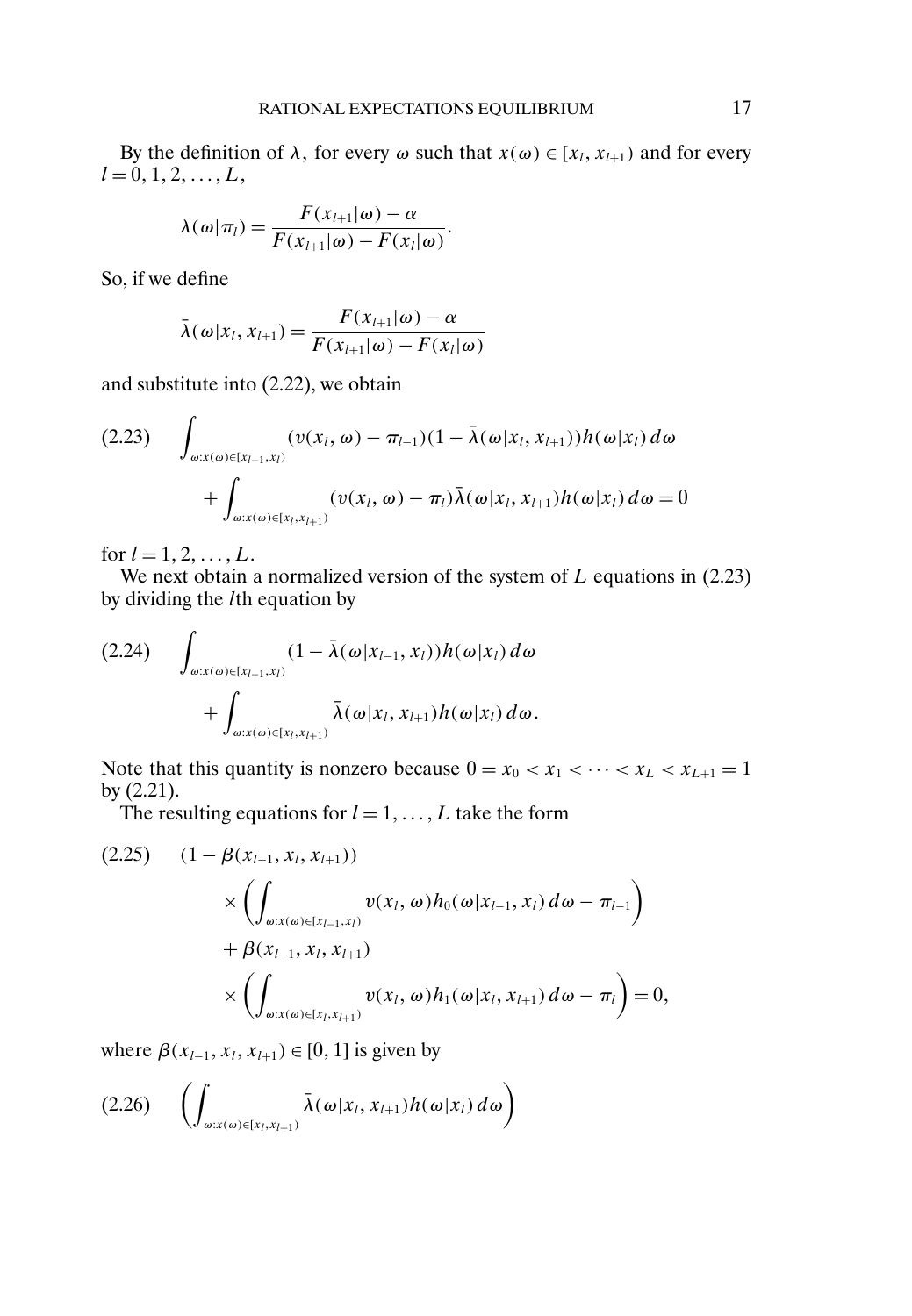$$
\times \left( \int_{\omega: x(\omega) \in [x_{l-1},x_l)} (1 - \bar{\lambda}(\omega | x_{l-1}, x_l)) h(\omega | x_l) d\omega + \int_{\omega: x(\omega) \in [x_l, x_{l+1})} \bar{\lambda}(\omega | x_l, x_{l+1}) h(\omega | x_l) d\omega \right)^{-1},
$$

and where

$$
h_0(\omega | x_{l-1}, x_l) = \frac{(1 - \bar{\lambda}(\omega | x_{l-1}, x_l))h(\omega | x_l)}{\int_{\omega : x(\omega) \in [x_{l-1}, x_l)} (1 - \bar{\lambda}(\omega | x_{l-1}, x_l))h(\omega | x_l) d\omega}
$$

and

$$
h_1(\omega|x_l,x_{l+1})=\frac{\bar{\lambda}(\omega|x_l,x_{l+1})h(\omega|x_l)}{\int_{\omega:x(\omega)\in[x_l,x_{l+1})}\bar{\lambda}(\omega|x_l,x_{l+1})h(\omega|x_l)\,d\omega}.
$$

Note that for  $k = 0, 1$  and  $l = 1, ..., L$ ,  $h_k(\cdot | x_{l+k-1}, x_{l+k})$  is a continuous density on  $\{\omega : x(\omega) \in [x_{l+k-1}, x_{l+k})\}$ . Note also that  $\beta(x_{l-1}, x_l, x_{l+1}) \in (0, 1)$  for  $l \in \{2, \ldots, L-1\}$  because both integrals in the denominator of (2.26) are positive because the intervals over which they are integrated are nondegenerate.

Thus, whenever the grid size is small enough, (2.25) must hold in every equilibrium. We now employ Lemma 2.6 to show that as  $\Delta$ , the fineness of the grid, tends to zero, every double-auction equilibrium  $b(\cdot)$  for  $\mathcal{E}(\alpha, v, f, g, \Delta)$ converges uniformly to the essentially unique symmetric double-auction equilibrium in the market with a fraction  $\alpha$  of buyers and in which agents can bid any nonnegative real number.

PROPOSITION 2.7: *For each*  $\Delta > 0$ , *let*  $b^{\Delta}(\cdot)$  *be a double-auction equilibrium for*  $\mathcal{E}(\alpha, v, f, g, \Delta)$ . *Then*  $b^{\Delta}(x) \to v(x, \omega(x))$  *uniformly on* [ $x(0), x(1)$ )  $as \Delta \to 0$ , where  $\omega(x)$  *is the state*  $\omega$  *such that*  $F(x|\omega) = \alpha$ . Also,  $P^{\Delta}(\omega) \to$  $v(x(\omega), \omega)$  uniformly on  $[0, 1)$ , and so the market-clearing price function con*verges uniformly to the unique fully revealing rational expectations equilibrium of the limit economy*  $\mathcal{E}(\alpha, v, f, g)$  *with a continuum of agents and prices.* 

PROOF: Given  $b^{\Delta}(\cdot)$ , let  $\pi_0^{\Delta}, \ldots, \pi_{L^{\Delta}}^{\Delta}$  and  $x_0^{\Delta} < x_1^{\Delta} < \cdots < x_{L^{\Delta}+1}^{\Delta}$  be as in (2.21). Then (2.25) must hold when  $({\bf x}, \pi) = ({\bf x}^{\Delta}, \pi^{\Delta})$  for all  $l = 1, 2, ..., L^{\Delta}$ . Let  $\bar{x}^{\Delta}$  be a sequence of signals in [x(0), x(1)) such that  $\bar{x}^{\Delta} \to \bar{x} \in$ 

[ $x(0)$ ,  $x(1)$ ] and let  $\pi_{\mu}^{\Delta} = b^{\Delta}(\bar{x}^{\Delta})$ . Then  $[x_{\mu}^{\Delta}, x_{\mu+1}^{\Delta}]$  is the interval on which  $b^{\Delta}(\cdot)$  is  $\pi^{\Delta}_{l^{\Delta}}$  and  $\bar{x}^{\Delta} \in [x^{\Delta}_{l^{\Delta}}, x^{\Delta}_{l^{\Delta}+1})$  for every  $\Delta > 0$ . It suffices to show that  $b^{\Delta}(\bar{x}^{\Delta}) \rightarrow v(\bar{x}, \omega(\bar{x}))$  as  $\Delta \rightarrow 0$ .

For all  $\Delta$ , the intersection  $[x_{\mu\lambda}^{\Delta}, x_{\mu\lambda+1}^{\Delta}) \cap [x(0), x(1))$  is nonempty because it contains  $\bar{x}^{\Delta}$ . Therefore,  $x_{l^{\Delta}+1}^{\Delta} > x(0)$  and  $x_{l^{\Delta}}^{\Delta} < x(1)$ , but because, by (2.21),  $x_1^{\Delta} \leq x(0)$  and  $x_{L^{\Delta}}^{\Delta} \geq x(1)$ , we must then have  $0 < l^{\Delta} < L^{\Delta}$  for all  $\Delta$ . Hence, the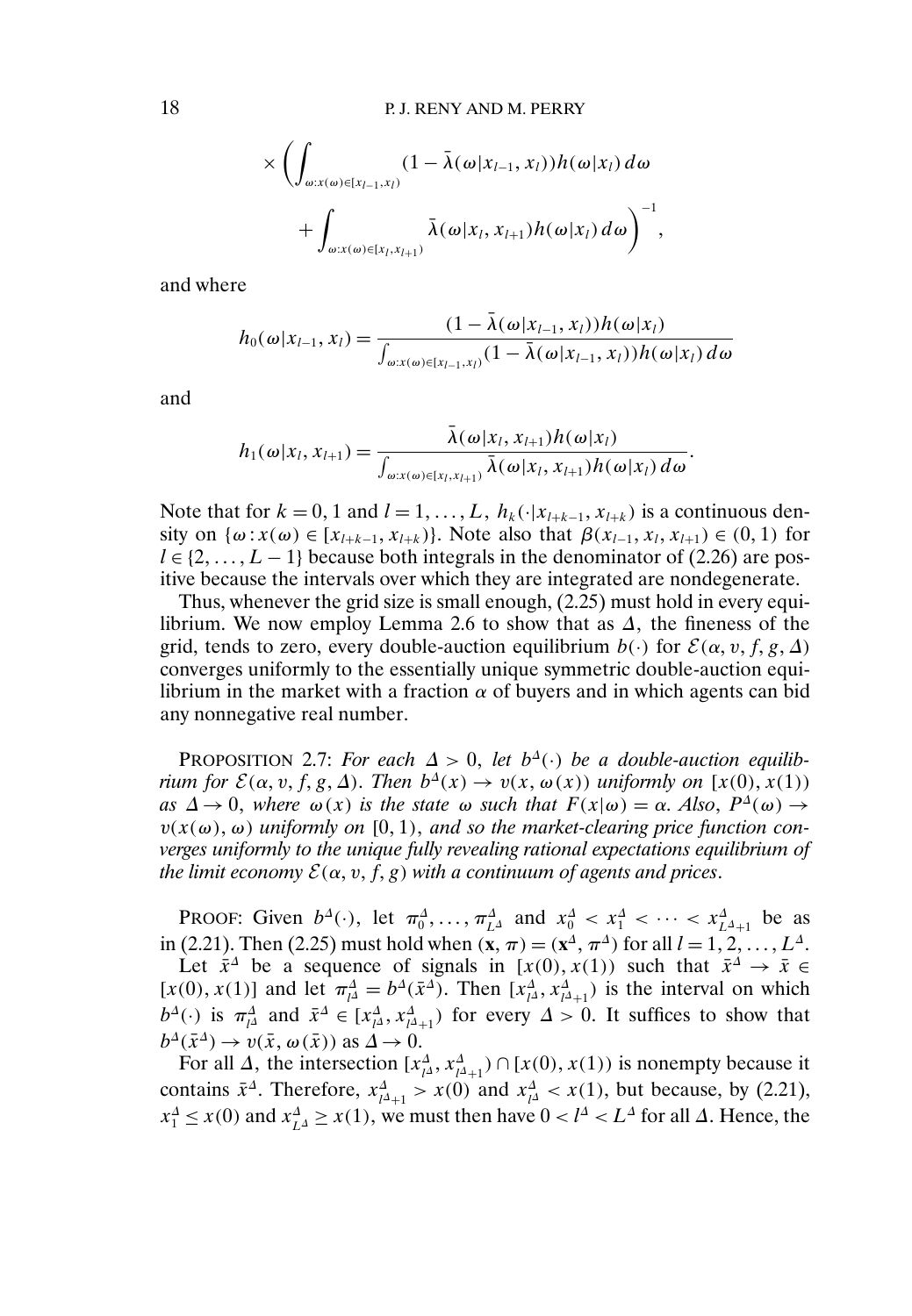interval  $[x_{\mu\lambda}^{\Delta}, x_{\mu\lambda+1}^{\Delta}]$  has two adjacent such intervals, one to the left and one to the right, for all  $\Delta$ . These adjacent intervals are  $[x_{\mu-1}^{\Delta}, x_{\mu}^{\Delta})$  and  $[x_{\mu+1}^{\Delta}, x_{\mu+2}^{\Delta})$ . By Lemma 2.6, the difference between any two of  $x_{l^{\Delta}-1}^{\Delta}$ ,  $x_{l^{\Delta}}^{\Delta}$ , and  $x_{l^{\Delta}+1}^{\Delta}$  converges to zero. Consequently, because  $\bar{x}^{\Delta} \in [x_{l\Delta}^{\Delta}, x_{l\Delta+1}^{\Delta})$ , each of  $x_{l\Delta-1}^{\Delta}, x_{l\Delta}^{\Delta}$ , and  $x_{l^{\Delta}+1}^{\Delta}$  converges to  $\bar{x}$  as  $\Delta \to 0$ .

Consider now, for each  $\Delta$ , the two equations in (2.25) for  $l = l^{\Delta}$  and  $l =$  $l^{\Delta} + 1$  when  $(\mathbf{x}, \pi) = (\mathbf{x}^{\Delta}, \pi^{\Delta})$ . Consider the limit of these two equations as  $\Delta \rightarrow 0$ , extracting a subsequence along which all of the (finitely many) limiting variables within the two equations converge. In particular, suppose that  $\beta(x_{l^{\Delta}-1}, x_{l^{\Delta}}, x_{l^{\Delta}+1}) \rightarrow \beta', \beta(x_{l^{\Delta}}, x_{l^{\Delta}+1}, x_{l^{\Delta}+2}) \rightarrow \beta'', \pi_{l^{\Delta}-1}^{\Delta} \rightarrow \pi, \pi_{l^{\Delta}}^{\Delta} \rightarrow \pi',$  and  $\pi_{l^{\Delta}+1}^{\Delta} \to \pi^{n}$ . Then, because  $x_{l^{\Delta}-1}^{\Delta}, x_{l^{\Delta}}^{\Delta}$ , and  $x_{l^{\Delta}+1}^{\Delta}$  each converge to  $\bar{x}$  as  $\Delta \to 0$ and  $v(\cdot, \cdot)$  is continuous, the limits of the two equations,  $l = l^{\Delta}$  and  $l = l^{\Delta} + 1$ , are, respectively,

$$
(1 - \beta')\big(v(\bar{x}, \omega(\bar{x})) - \pi\big) + \beta'\big(v(\bar{x}, \omega(\bar{x})) - \pi'\big) = 0
$$

and

$$
(1 - \beta'')\big(v(\bar{x}, \omega(\bar{x})) - \pi'\big) + \beta''\big(v(\bar{x}, \omega(\bar{x})) - \pi''\big) = 0,
$$

where  $\pi \leq \pi' \leq \pi''$  and  $\beta', \beta'' \in [0, 1]$ . The first of these equations implies that  $v(\bar{x}, \omega(\bar{x})) \leq \pi'$ , while the second implies that  $v(\bar{x}, \omega(\bar{x})) \geq \pi'$ . So,  $v(\bar{x}, \omega(\bar{x})) = \pi'$ . Because  $b^{\Delta}(\bar{x}^{\Delta}) = \pi_{l\Delta}^{\Delta}$ , we may conclude that

(2.27) 
$$
\lim_{\Delta \to 0} b^{\Delta}(\bar{x}^{\Delta}) = \lim_{\Delta \to 0} \pi_{l\Delta}^{\Delta} = \pi' = v(\bar{x}, \omega(\bar{x})).
$$

Because (2.27) holds along every convergent subsequence, it holds for the original sequence as well.

Finally, because  $P^{\Delta}(\omega) = b^{\Delta}(x(\omega))$  for every  $\omega \in [0, 1)$ , (2.27) implies that  $P^{\Delta}(\omega) \to v(x(\omega), \omega)$  uniformly in  $\omega$  on [0, 1) as  $\Delta \to 0$ . Q.E.D.

The next lemma states that for each  $\Delta > 0$  small enough and generic, the lengths of the intervals over which an equilibrium bidding function assumes the highest and lowest equilibrium market-clearing prices are bounded away from zero uniformly across equilibria of  $\mathcal{E}(\alpha, v, f, g, \Delta)$  (see Lemma 2.8 (c) and (d)). Moreover, if  $[\underline{x}, \overline{x})$  is the interval over which an equilibrium bidding function is the lowest market-clearing equilibrium price p, then  $v(\underline{x}, 0) - p + \Delta$ is strictly positive. Indeed, this difference is bounded away from zero across all equilibria of  $\mathcal{E}(\alpha, v, f, g, \Delta)$ ; a similar result holds for the highest marketclearing price (see Lemma 2.8 (a) and (b)). These properties will be important later on when we construct an equilibrium for the large finite economy. This is the only place where we directly employ RP Assumption A.4, namely that  $v_{\omega}(x, 0) = v_{\omega}(x, 1) = 0$ . (Of course, RP Assumption A.4 is indirectly employed whenever we appeal to the lemma we are about to prove.)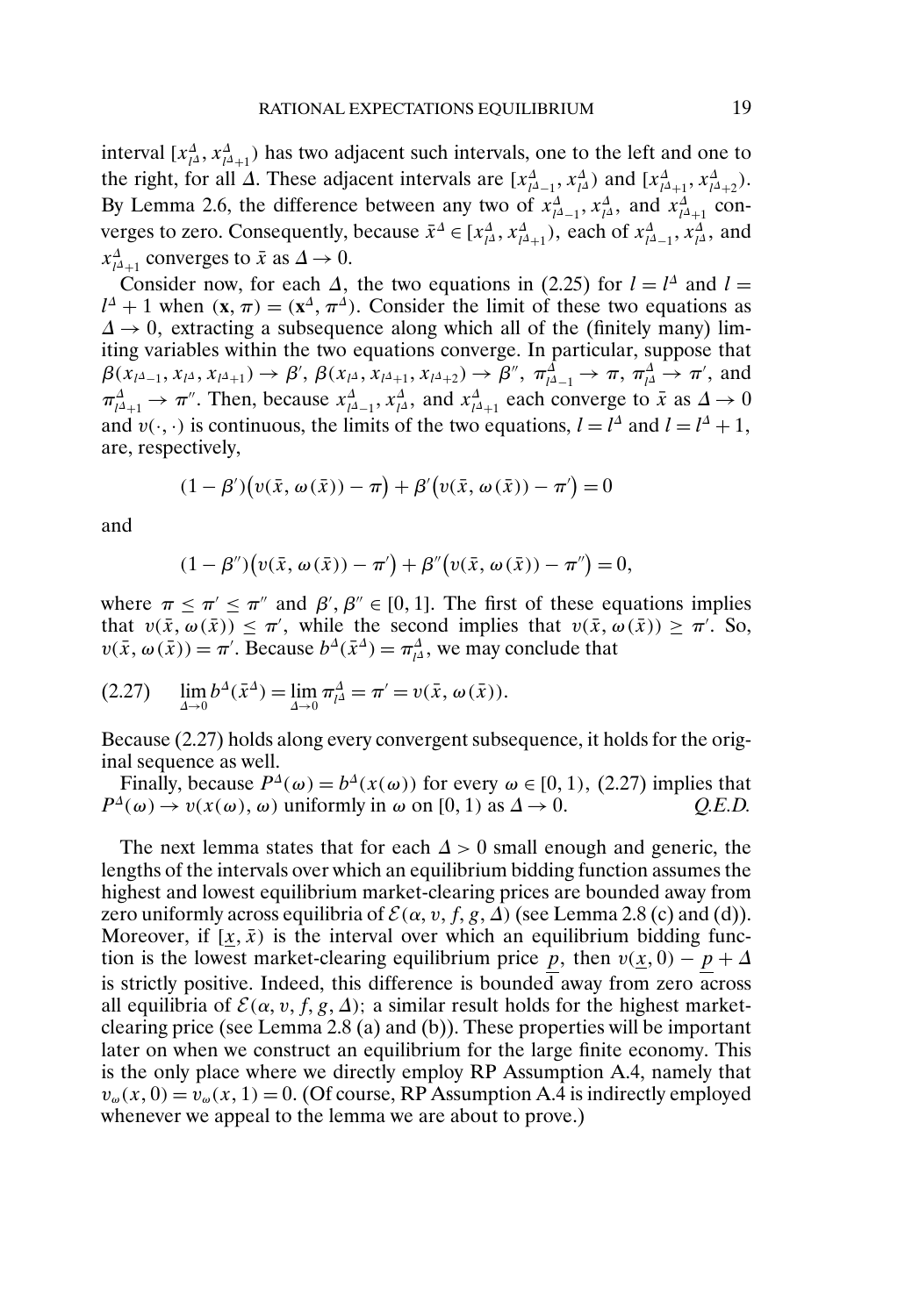LEMMA 2.8: *For all*  $\Delta > 0$  sufficiently small and such that neither  $v(x(0), 0)$ *nor*  $v(x(1), 1)$  *is an integer multiple of*  $\Delta$ , *there exists*  $\bar{\varepsilon} > 0$  *such that*, *for all*  $\hat{\mathbf{x}} \in \text{co } B(\hat{\mathbf{x}})$ , the following statements hold:

(a)  $v(\hat{x}_{k_1}, 0) > (k_1 - 1)\Delta + \bar{\varepsilon};$ (b)  $v(\hat{x}_{k_L}, 1) < k_L \Delta - \bar{\varepsilon};$ (c)  $\hat{x}_{k_2} - \hat{x}_{k_1} > \bar{\varepsilon};$ (d)  $\hat{x}_{k_l} - \hat{x}_{k_{l-1}} > \bar{\varepsilon}$ .

*Here*  $k_1\Delta < \cdots < k_{L-1}\Delta$  *is the range of*  $P(\cdot) \equiv b_{\hat{x}}(x(\cdot))$  *and*  $k_L \equiv k_{L-1} + 1$ .

PROOF: We prove (a) and (c) only because (b) and (d) are similar. We begin with (a).

Because the set of fixed points of coB( $\cdot$ ) is compact for each  $\Delta$  and because  $v(x, 0)$  is continuous, it suffices to show that for all  $\Delta > 0$  sufficiently small and for all  $\hat{\mathbf{x}} \in \text{co } B(\hat{\mathbf{x}})$ ,

$$
(2.28) \t v(\hat{x}_{k_1}, 0) > (k_1 - 1)\Delta,
$$

where the range of  $P(\cdot) \equiv b_{\hat{x}}(x(\cdot))$  is  $k_1\Delta < \cdots < k_{L-1}\Delta$ .

Consider then an arbitrary sequence  $\Delta \rightarrow 0^+$  and for each  $\Delta$  along the sequence consider an arbitrary fixed point  $\hat{\mathbf{x}}^{\Delta} \in \text{co } B(\hat{\mathbf{x}}^{\Delta})$ . Let  $k_1^{\Delta} \Delta < \cdots < k_{L^{\Delta}-1}^{\Delta} \Delta$ be the range of  $P^{\Delta}(\cdot) \equiv b_{\hat{x}^{\Delta}}(x(\cdot))$ . For  $l = 1, ..., L - 1$  and all  $\Delta$ , let  $x_l^{\Delta} = \hat{x}_{k_l^{\Delta}}^{\Delta}$ and  $\pi_l^{\Delta} = k_l^{\Delta} \Delta$ . Without loss, we may assume that  $\lim_{\Delta} x_l^{\Delta}$  and  $\lim_{\Delta} \pi_l^{\Delta}$  exist for all l (because  $x_l^{\Delta} \in [0, 1]$  and  $0 \le \pi_l^{\Delta} \le v(1, 1) + \Delta$ ). It suffices to show that (2.28) holds when  $\hat{\mathbf{x}} = \mathbf{x}^{\Delta}$  for all  $\Delta$  sufficiently small.

For  $\Delta$  sufficiently small, by Proposition 2.3,  $b_{\hat{x}^{\Delta}}(\cdot)$  is a double-auction equilibrium of  $\mathcal{E}(\alpha, v, f, g, \Delta)$ , and so by (2.21) and Lemma 2.6, again for sufficiently small  $\Delta$ , we have  $L \ge 4$  and  $0 < x_1^{\Delta} \le x(0) < x_2^{\Delta} < x_3^{\Delta} < x(1)$ . For convenience, we assume without loss that these conclusions hold for all ∆ Note also that Lemma 2.6 implies that both  $x_1^{\Delta}$  and  $x_2^{\Delta}$  converge to  $x(0)$ .

Now, because  $b_{\hat{x}^{\Delta}}(\cdot)$  is an equilibrium, (2.25) must hold. For  $l = 1$  and 2, we therefore obtain, for every  $\Delta$ ,

$$
(2.29) \qquad \int_0^{\omega(x_2^A)} v(x_1^A, \omega) h_1(\omega | x_1^A, x_2^A) d\omega = \pi_1^A
$$

and

$$
(2.30) \quad (1 - \beta(x_1^{\Delta}, x_2^{\Delta}, x_3^{\Delta})) \left( \int_0^{\omega(x_2^{\Delta})} v(x_2^{\Delta}, \omega) h_0(\omega | x_1^{\Delta}, x_2^{\Delta}) d\omega - \pi_1^{\Delta} \right) + \beta(x_1^{\Delta}, x_2^{\Delta}, x_3^{\Delta}) \left( \int_{\omega(x_2^{\Delta})}^{\omega(x_3^{\Delta})} v(x_2^{\Delta}, \omega) h_1(\omega | x_2^{\Delta}, x_3^{\Delta}) d\omega - \pi_2^{\Delta} \right) = 0,
$$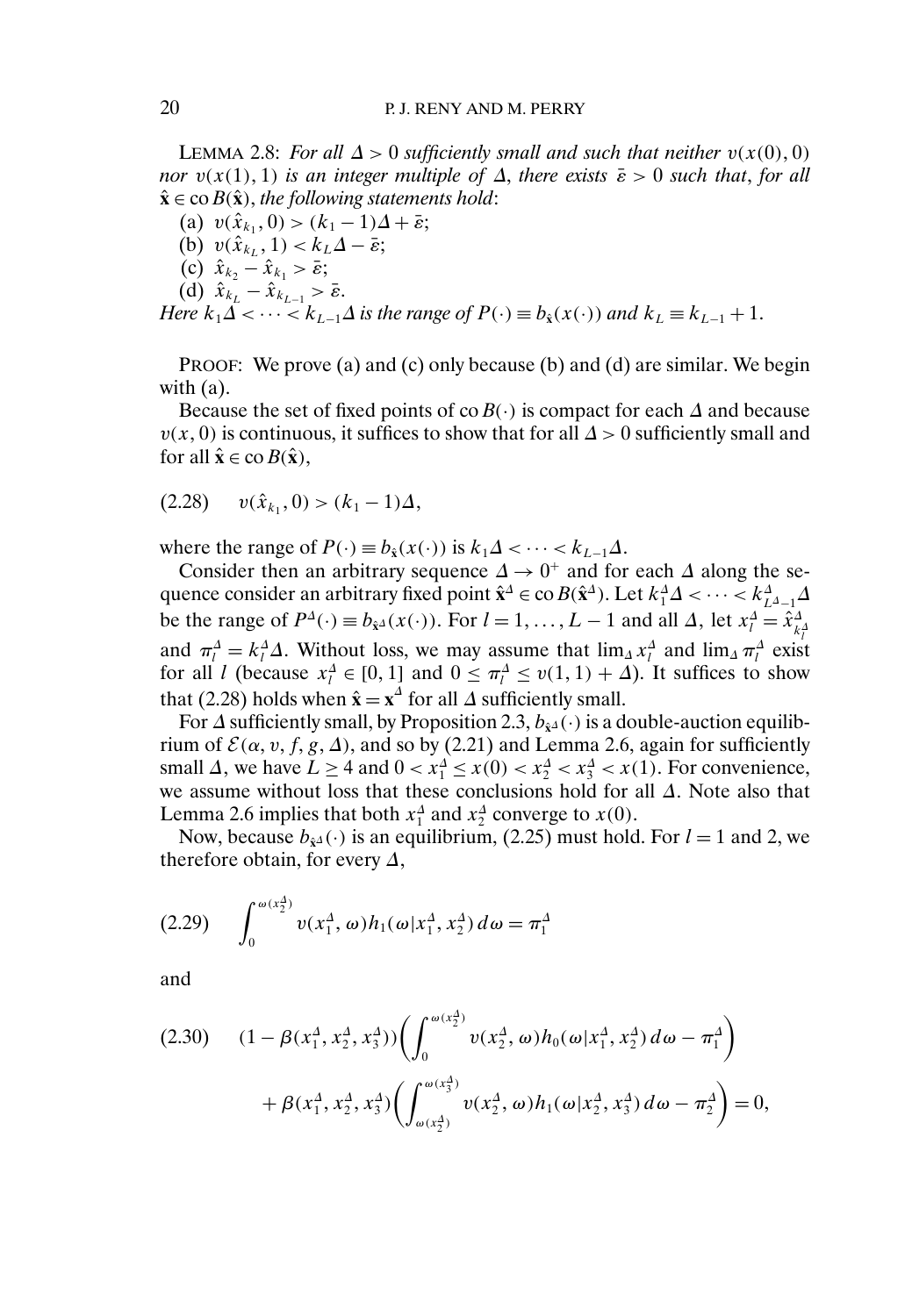where  $\beta(x_1^A, x_2^A, x_3^A) \in (0, 1)$  (see the discussion following (2.25)) and each of the  $h_k(\cdot|x_l^A, x_{l+1}^A)$  are densities on the intervals over which the integrals in which they appear are integrated. We next wish to establish the two inequalities

$$
(2.31) \t v(x_1^4, \omega(x_2^4)) \ge \pi_1^4
$$

and

$$
(2.32) \t v(x_2^4, \omega(x_2^4)) - \pi_1^4 < \Delta.
$$

Inequality (2.31) follows immediately from (2.29) because  $v(x, \omega)$  is nondecreasing in  $\omega$ . For (2.32), note that (2.29) implies that the first integral in parentheses in (2.30) is strictly positive. This is because  $v(x, \omega)$  is strictly increasing in x and nondecreasing in  $\omega$ ,  $x_2^4 > x_1^4$ , and  $h_0(\cdot|x_1^4, x_2^4)$  first-order stochastically dominates  $h_1(\cdot|x_1^{\Delta}, x_2^{\Delta})$ .<sup>12</sup> Consequently, because  $\beta(x_1^{\Delta}, x_2^{\Delta}, x_3^{\Delta}) \in$  $(0, 1)$ , the second integral in parentheses in  $(2.30)$  is strictly negative. This has two implications. First, because  $v(x, \omega)$  is nondecreasing in  $\omega$ , we must have  $v(x_2^4, \omega(x_2^4)) - \pi_2^4 < 0$ . Second, and less obvious, is that there can be no price in the grid strictly between  $\pi_1^{\Delta}$  and  $\pi_2^{\Delta}$ . If there were such a price  $\pi'$ , a buyer with signal  $x_2^{\Delta}$  would be strictly better off bidding  $\pi'$  rather than  $\pi_2^{\Delta}$ because both bids win (resp., do not win) a unit when the market-clearing price is  $\pi_1^{\Delta}$  (resp., above  $\pi_2^{\Delta}$ ), but only the bid  $\pi_2^{\Delta}$  wins a unit with positive probability and earns a negative expected payoff (because the second integral in parentheses in (2.30) is strictly negative) when the market-clearing price is  $\pi_2^{\Delta}$ . However, this yields a contradiction because, according to the equilibrium,  $b_{\hat{x}^{\Delta}}(x_2^{\Delta}) = \pi_2^{\Delta}$ . Hence, there is no price in the grid strictly between  $\pi_1^{\Delta}$ and  $\pi_2^{\Delta}$ . Because  $\pi_2^{\Delta} > \pi_1^{\Delta}$ , we conclude that  $\pi_2^{\Delta} - \pi_1^{\Delta} = \Delta$ . Combining this with  $v(x_2^4, \omega(x_2^4)) - \pi_2^4 < 0$ , we obtain (2.32).

Finally, we wish to establish that for all ∆ sufficiently small,

$$
(2.33) \qquad \frac{v(x_2^4, \omega(x_2^4)) + v(x_1^4, 0)}{2} > v(x_1^4, \omega(x_2^4)).
$$

Before we establish (2.33), note that if it holds, then

$$
\frac{\pi_1^{\Delta} + \Delta + v(x_1^{\Delta}, 0)}{2} > \frac{v(x_2^{\Delta}, \omega(x_2^{\Delta})) + v(x_1^{\Delta}, 0)}{2}
$$

$$
> v(x_1^{\Delta}, \omega(x_2^{\Delta}))
$$

$$
\geq \pi_1^{\Delta},
$$

<sup>12</sup>First-order stochastic dominance follows because  $h_0(\omega|x_1^A, x_2^A)/h_1(\omega|x_1^A, x_2^A)$  is nondecreasing in  $\omega$ , which itself follows because  $\bar{\lambda}(\omega | x_1^A, x_2^A)$  is nonincreasing in  $\omega$ , and  $f(x | \omega)$  (and hence  $h(\omega|x)$ ) satisfies the MLRP.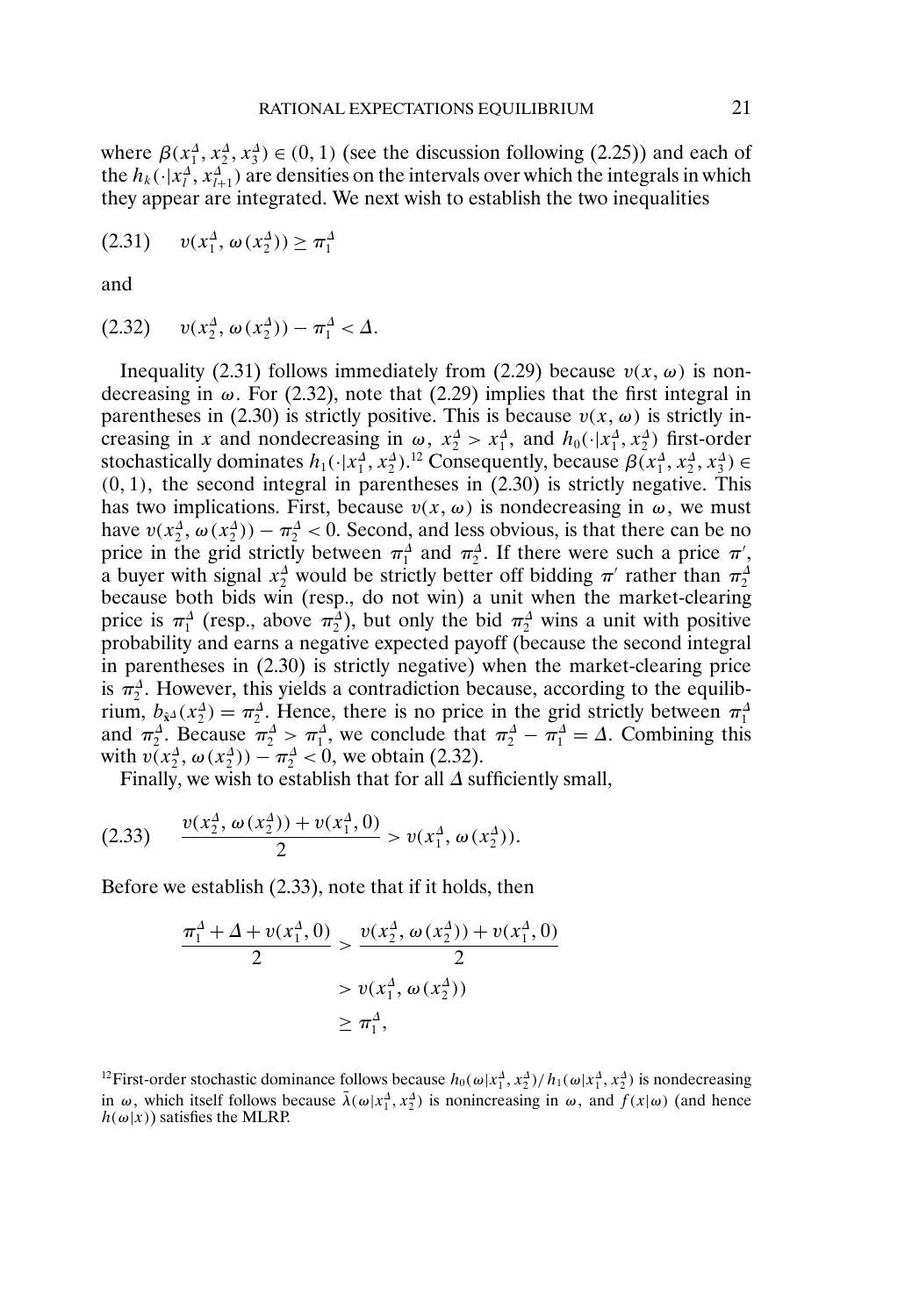where the first and third lines follow from  $(2.32)$  and  $(2.31)$ , respectively, and the second line follows from (2.33). Rearranging the outer expressions yields  $v(x_1^{\Delta}, 0) > \pi_1^{\Delta} - \Delta = (k_1^{\Delta} - 1)\Delta$ , proving (2.28) when  $\hat{\mathbf{x}} = \mathbf{x}^{\Delta}$ , as desired. Hence, it remains only to prove (2.33).

Because  $x_2^{\Delta} > x_1^{\Delta}$ , we may rewrite (2.33) as

$$
(2.34) \qquad \frac{v(x_2^4, \omega(x_2^4)) - v(x_1^4, \omega(x_2^4))}{x_2^4 - x_1^4} + \frac{v(x_1^4, 0) - v(x_1^4, \omega(x_2^4))}{x_2^4 - x_1^4} > 0.
$$

Now, because  $v_x(x, \omega)$  is continuous, the first term on the left-hand side of (2.34) converges to  $v_x(x(0),0) > 0$ . Consequently, it suffices to show that the second term converges to zero. Because  $x_2^4 > x(0)$ , we have  $\omega(x_2^4) > 0$ and so the second term can be written as the product

$$
\frac{\omega(x_2^4)}{x_2^4-x(0)}\frac{x_2^4-x(0)}{x_2^4-x_1^4}\frac{v(x_1^4,0)-v(x_1^4,\omega(x_2^4))}{\omega(x_2^4)}.
$$

Because  $x(0) > 0$ , the strict MLRP implies that  $F_{\omega}(x(0)|0) < 0$ . Therefore, the limit of the first term in the preceding product exists and is  $-F_x(x(0)|0)/F_\omega(x(0)|0)$ <sup>13</sup> The second term is bounded; indeed, it is in [0, 1] because  $x_2^4 > x(0) > x_1^4$ . Finally, because  $v_\omega(x, \omega)$  is continuous and  $\omega(x_2^4) \rightarrow$  $\omega(x(0)) = 0$ , the third term converges to  $-v_{\omega}(x(0), 0)$ , which is zero by RP Assumption A.4. This proves (2.33).

We now prove (c). By what we have just shown, we may choose  $\Delta > 0$  according to Proposition 2.3 and also so that (a) holds. Fix any  $\Delta < \Delta$  such that  $k\Delta \neq v(x(0), 0)$  for all  $k = 0, 1, \ldots$  Let  $\{\hat{\mathbf{x}}\}$  be a sequence of fixed points of coB(·), and suppose without loss (because  $\bar{P}$  is finite given  $\Delta$ ) that the range of  $P(\cdot) \equiv b_{\hat{\mathbf{x}}}(x(\cdot))$  is constant and equal to  $\{k_1 \Delta, \ldots, k_{L-1} \Delta\}$  along the sequence. If, contrary to (c),  $|\hat{x}_{k_2} - \hat{x}_{k_1}| \to 0$ , then because, by (2.21),  $\hat{x}_1 \le x(0) < \hat{x}_{k_2}$ , we must have  $\hat{x}_{k_1} \to x(0)$  and  $\hat{x}_{k_2} \to x(0)$ . However, taking the limit of (2.29), which must hold because  $b_{\hat{x}}(\cdot)$  is an equilibrium by Proposition 2.3, we obtain  $v(x(0), 0) = k_1 \Delta$ , a contradiction, thus proving (c).

We have shown therefore that there is a single  $\bar{\Delta}$  such that for every  $\Delta < \bar{\Delta}$ , (a) holds for some  $\bar{\varepsilon}$  and (c) holds for some possibly distinct  $\bar{\varepsilon}$ . Clearly, (a) and (c) hold simultaneously for the smaller of the two epsilons. *Q.E.D.*

In the course of proving Lemma 2.8, we showed that for ∆ sufficiently small,  $k_2 \Delta \ge v(\hat{x}_{k_2}, \omega(\hat{x}_{k_2}))$  and  $k_2 = k_1 + 1$  for all  $\hat{\mathbf{x}} \in \text{co } B(\hat{\mathbf{x}})$ . Consequently, because  $\hat{x}_{k_2} > x(0), v_x > 0$ , and  $v_\omega \ge 0$ , we obtain  $(k_1 + 1)\Delta > v(x(0), 0)$ . Similarly, it can be shown that  $(k_{L-1} - 1)\Delta < v(x(1), 1)$ . We record these results for future reference.

<sup>13</sup>This can be derived from the fact that, by the definition of  $\omega(\cdot)$ ,  $F(x_2^4 | \omega(x_2^4)) = \alpha$  is constant for all  $\Delta$ .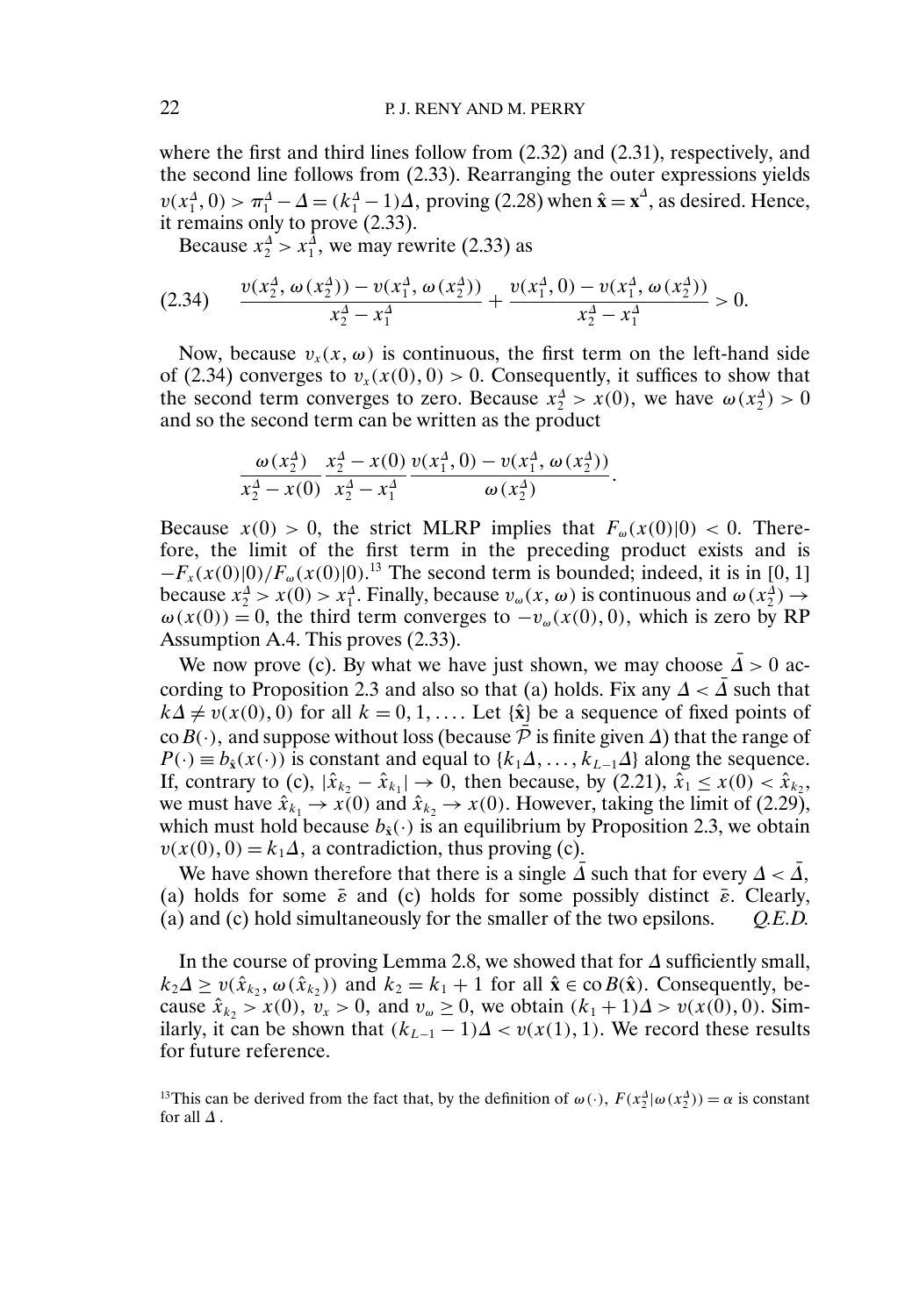LEMMA 2.9: *For all*  $\Delta > 0$  *sufficiently small and for all*  $\hat{\mathbf{x}} \in \text{co } B(\hat{\mathbf{x}})$ , (a)  $(k_1 +$ 1) $\Delta$  >  $v(x(0),0)$  and (b)  $(k_{L-1}-1)\Delta < v(x(1),1)$ , where  $k_1\Delta < \cdots < k_{L-1}\Delta$  is *the range of*  $P(\cdot) \equiv b_{\hat{x}}(x(\cdot)).$ 

### 2.2. *Part B*

As we have seen, when  $\Delta$  is small enough, every double-auction equilibrium for  $\mathcal{E}(\alpha, v, f, g, \Delta)$  yields a vector of signals  $0 < x_1 \leq x(0) < x_2 < \cdots < x_{L-1} <$  $x(1) \le x_i < 1$  and corresponding prices  $0 \le \pi_1 < \cdots < \pi_{i-1} < K\Delta$  in  $\overline{\mathcal{P}}$  that satisfy (2.25). We now investigate certain genericity properties of such systems of equations. To do so, we consider perturbations of both the value function  $v$ and the fineness of the grid  $\Delta$ .

Suppose we replace  $v(x, \omega)$  in (2.25) with the function  $v(x, \omega) + \varepsilon_1 + \varepsilon_2 x +$  $\varepsilon_3 x^2 + \cdots + \varepsilon_L x^{L-1}$  for some  $\varepsilon_1, \ldots, \varepsilon_L \in \mathbb{R}$ . (It is not important that the resulting function need not lie in  $V$ .) The system (2.25) then becomes, for  $l = 1, \ldots, L$ ,

$$
(2.35) \quad (1 - \beta(x_{l-1}, x_l, x_{l+1}))
$$
  
\$\times \left( \int\_{\omega: x(\omega) \in [x\_{l-1}, x\_l)} v(x\_l, \omega) h\_0(\omega | x\_{l-1}, x\_l) d\omega - \pi\_{l-1} \right) \$  
\$+ \beta(x\_{l-1}, x\_l, x\_{l+1}) \left( \int\_{\omega: x(\omega) \in [x\_l, x\_{l+1})} v(x\_l, \omega) h\_1(\omega | x\_l, x\_{l+1}) d\omega - \pi\_l \right) \$  
\$+ \varepsilon \cdot \mathbf{p}\_L(x\_l) = 0\$,

where  $\varepsilon = (\varepsilon_1, \dots, \varepsilon_L)$  and  $\mathbf{p}_L(x) = (1, x, x^2, \dots, x^{L-1})$ , and where we define  $x_0 = \pi_0 = 0$ ,  $x_{L+1} = 1$ , and  $\pi_L = K\Delta$ .

Recalling that each  $\pi_l = k_l \Delta$  for some nonnegative integer  $k_l$ , the following perspective will be useful. For any  $L \geq 2$  and any sequence of nonnegative integers  $k_0 < k_1 < k_2 < \cdots < k_L$ , replacing each  $\pi_l$  by  $k_l \Delta$ , we can view the L equations in (2.35) as a system of equations in the variables  $x_1, \ldots, x_L$ ,  $\varepsilon_1, \ldots, \varepsilon_L$ , and  $\Delta$ , while holding fixed  $L, k_0, k_1, \ldots$ , and  $k_L$ . Let

$$
(2.36) \qquad \Phi(\mathbf{x}, \varepsilon, \Delta) = 0
$$

denote this system of equations, where  $\mathbf{x} = (x_1, \dots, x_L)$ , and the zero on the right-hand side is an L vector. We maintain the assumption that  $L \ge 2$  for the remainder of this section.

Let U denote the open set of strictly increasing vectors,  $(x_1, \ldots, x_L)$ (0, 1)<sup>L</sup> such that  $x_2 > x(0)$  and  $x_{L-1} < x(1)$ . Then  $\Phi$ (**x**,  $\varepsilon$ ,  $\Delta$ ) is well defined on  $U \times \mathbb{R}^{L+1}$ . Note that in addition to negative vectors  $\varepsilon$ , we allow here  $\Delta \leq 0$ , and also  $x_1 > x(0)$  and  $x_L < x(1)$ . This is convenient for the formal analysis of the system of equations  $\Phi$ .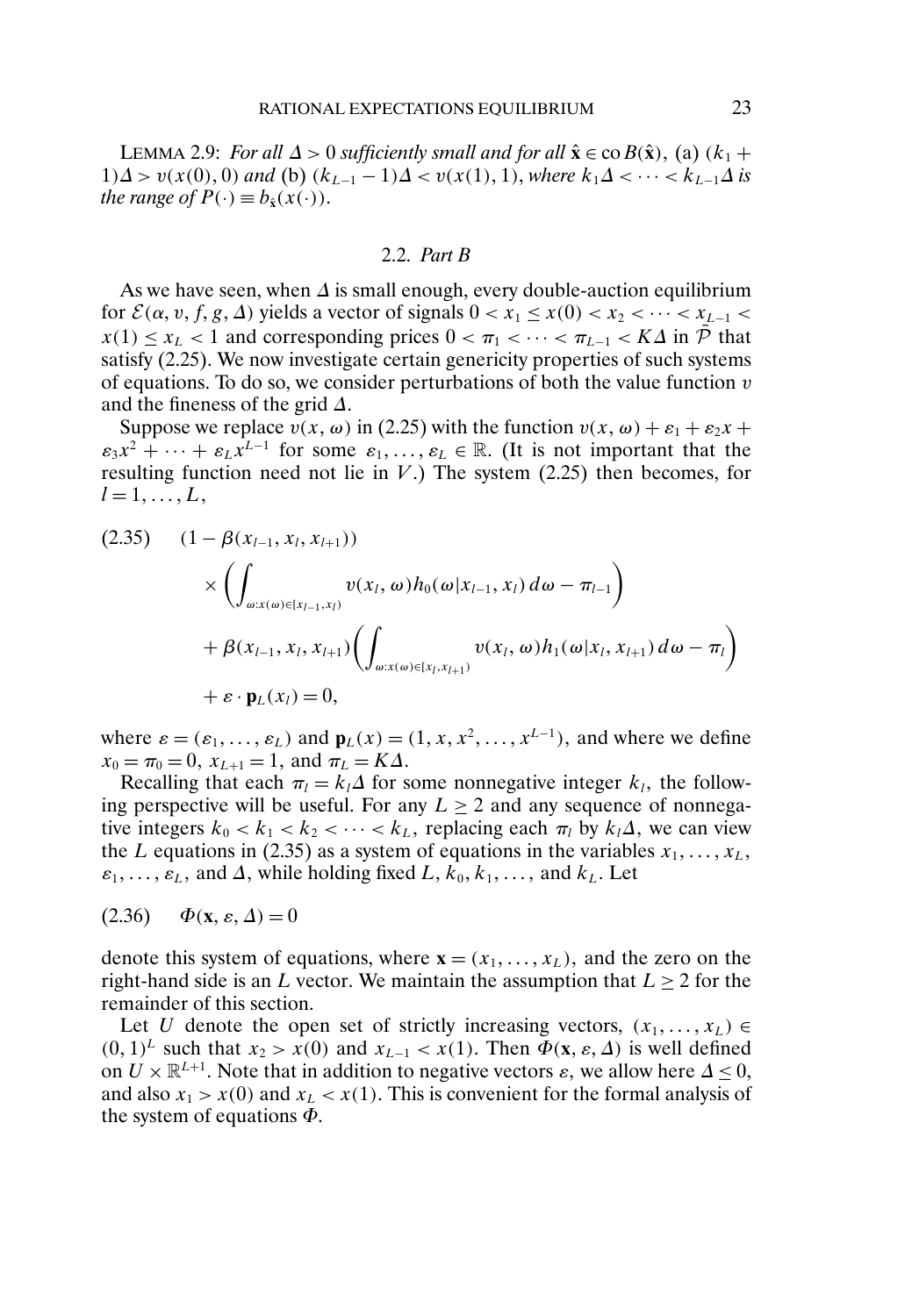The function  $\Phi(\mathbf{x}, \varepsilon, \Delta)$  is linear in  $\varepsilon$  and its derivative with respect to  $\varepsilon$  is the matrix

$$
(2.37) \quad \Phi_{\varepsilon}(\mathbf{x}, \varepsilon, \Delta) = \begin{pmatrix} 1 & x_1 & x_1^2 & \cdots & x_1^{L-1} \\ 1 & x_2 & x_2^2 & \cdots & x_2^{L-1} \\ \vdots & \vdots & \vdots & & \vdots \\ 1 & x_L & x_L^2 & \cdots & x_L^{L-1} \end{pmatrix},
$$

which has full rank because the  $x_i$  are distinct.<sup>14</sup>

Hence, for every  $x \in U$  and every  $\Delta \in \mathbb{R}$ , there is a unique  $\varepsilon \in \mathbb{R}^L$  that solves (2.35). Let us denote this solution by  $\varepsilon$ (**x**,  $\Delta$ ).

Now, although  $\Phi(\mathbf{x}, \varepsilon, \Delta)$  is differentiable in  $\varepsilon$ , it is not differentiable in **x** on U. (Hence,  $\varepsilon(x, \Delta)$  is not differentiable either.) In fact, differentiability fails when  $x_1 = x(0)$  or  $x_L = x(1)$ .<sup>15</sup> To see this for  $x_1 = x(0)$ , note that when  $l = 1$ , the left-hand side of (2.35) involves integration over the set of states  $\omega$  such that  $x(\omega) \in [0, x_1)$  and  $x(\omega) \in [x_1, x_2)$ . Now, if  $x_1 < x(0)$ , then the first set of states is empty and the second is locally independent of  $x_1$ . Consequently, the derivatives of the corresponding integrals do not depend on the limits of integration, but if  $x_1 > x(0)$ , both sets are nonempty and both vary with  $x_1$ . Moreover, this variation affects the derivative in a manner that is bounded away from zero. Hence, differentiability at  $x_1 = x(0)$  fails. Similarly, differentiability at  $x_L = x(1)$  fails.

These are the only points in U at which  $\Phi(\mathbf{x}, \varepsilon, \Delta)$  fails to be differentiable in **x** Indeed, it is otherwise continuously differentiable in all variables. Fortunately, for every  $\Delta > 0$ , the set of value perturbations  $\varepsilon$  that admit solutions **x** to  $\Phi(\mathbf{x}, \varepsilon, \Delta) = 0$  such that  $x_1 = x(0)$  or  $x_L = x(1)$  are rare. In fact, this set has Lebesgue measure zero, as we now establish.

LEMMA 2.10: *Fix any*  $\Delta \in \mathbb{R}$ . *For almost every*  $\varepsilon \in \mathbb{R}^L$ , *if*  $\mathbf{x} \in U$  *solves*  $\Phi(\mathbf{x}, \varepsilon, \Delta) = 0$ , then  $x_1 \neq x(0)$  and  $x_L \neq x(1)$ .

PROOF: Fix  $\Delta \in \mathbb{R}$  and denote the function  $\varepsilon(\mathbf{x}, \Delta)$  simply by  $\varepsilon(\mathbf{x})$ . We must show that the set of  $\varepsilon \in \mathbb{R}^L$  for which  $\Phi(\mathbf{x}, \varepsilon, \Delta) = 0$  possesses a solution  $\mathbf{x} \in U$ such that either (a)  $x_1 = x(0)$  and  $x_L = x(1)$ , (b)  $x_1 = x(0)$  and  $x_L \neq x(1)$ , or (c)  $x_1 \neq x(0)$  and  $x_L = x(1)$  has Lebesgue measure zero.

We provide the argument for case (a) only; the other two cases are similar. Fix  $x_1 = x(0)$  and  $x_L = x(1)$ , and consider  $\varepsilon(x(0), x_2, ..., x_{L-1}, x(1))$ as a function that maps vectors  $z = (x_2, \dots, x_{L-1})$  such that  $x(0) < x_2 <$  $\cdots < x_{L-1} < x(1)$  into  $\mathbb{R}^L$ . Note that if  $L = 2$ , then **z** is the null vector and  $\varepsilon(x(0), x_2, \dots, x_{L-1}, x(1)) = \varepsilon(x(0), x(1))$  is constant.

<sup>&</sup>lt;sup>14</sup>The matrix maps a nonzero vector  $(a_0, a_1, \ldots, a_{L-1})$  to the zero vector if and only if each  $x_l$  is a root of the nonconstant polynomial  $a_0 + a_1x + \cdots + a_{L-1}x^{L-1}$ . However, this polynomial has at most  $L - 1$  distinct roots and so this would imply that the  $x_l$  are not distinct. <sup>15</sup> Recall that because  $f > 0$ ,  $0 < x(0) < x(1) < 1$ .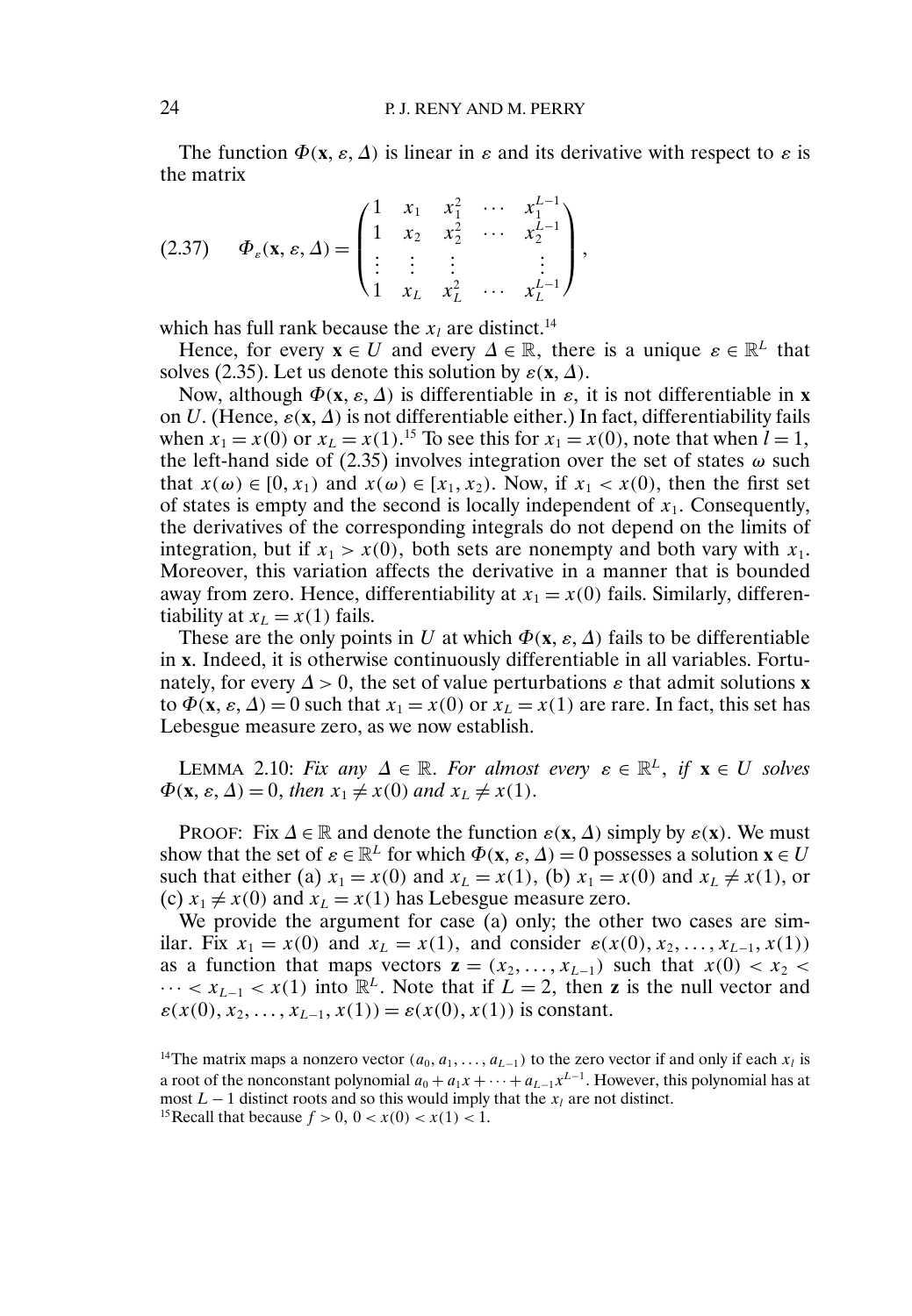Note that the range of  $\varepsilon(x(0), \mathbf{z}, x(1))$  gives precisely the set of perturbations  $\varepsilon$  for which  $\Phi(\mathbf{x}, \varepsilon, \Delta) = 0$  possesses a solution **x**, with  $x_1 = x(0)$  and  $x_L = x(1)$ . To take care of case (a), it suffices to show that this range has measure zero in  $\mathbb{R}^L$ .

Because  $\Phi(x(0), \mathbf{z}, x(1), \varepsilon, \Delta)$  is continuously differentiable in the arguments **z**,  $\varepsilon$ ,  $\Delta$ , (recall that  $x(0) < x_2 < \cdots < x_{L-1} < x(1)$ ) and because, as already established,  $\Phi_{\varepsilon}$  has full rank, the implicit function theorem implies that  $\varepsilon(x(0), \mathbf{z}, x(1))$  is continuously differentiable in **z** on its domain.

Now, the derivative  $\varepsilon_{z}(x(0), z, x(1))$  has rank at most  $L - 2$ , the number of coordinates of **z**. Hence, because  $\varepsilon(x(0), \mathbf{z}, x(1))$  takes values in  $\mathbb{R}^L$ , every value of  $\varepsilon(x(0), \mathbf{z}, x(1))$  is critical, by definition. By Sard's theorem, the set of critical values of  $\varepsilon(x(0), \mathbf{z}, x(1))$  has measure zero in  $\mathbb{R}^L$ . We conclude that the range of  $\varepsilon(x(0), \mathbf{z}, x(1))$ , as **z** varies over its domain, has measure zero in  $\mathbb{R}^L$ as desired. *Q.E.D.*

Lemma 2.10 has the following immediate implication.

LEMMA 2.11: Let  $U^0 = {\mathbf{x} \in U : x_1 \neq x(0) \text{ and } x_L \neq x(1)}$ . Then  $\Phi(\mathbf{x}, \varepsilon, \Delta)$  is  $\emph{continuously differentiable on } U^0\times\mathbb{R}^L\times\mathbb{R}$  and, for every  $\Delta\in\mathbb{R},$  there is a subset C of  $\mathbb{R}^L$  whose complement has Lebesgue measure zero such that for every  $\varepsilon \in C$ , *all solutions*  $\mathbf{x} \in U$  *to*  $\Phi(\mathbf{x}, \varepsilon, \Delta) = 0$  *are in*  $U^0$ .

PROOF: Continuous differentiability of  $\Phi(\mathbf{x}, \varepsilon, \Delta)$  on  $U^0 \times \mathbb{R}^{L+1}$  follows from the continuous differentiability of the functions involved in its definition, and the measure zero result follows directly from Lemma 2.10. *Q.E.D.*

Having established that it is rarely the case that solutions **x** to  $\Phi(\mathbf{x}, \varepsilon, \Delta) = 0$ involve either  $x_1 = x(0)$  or  $x_L = x(1)$ , we now consider another possible property of these solutions and establish that it too rarely obtains. Specifically, we wish to establish that if an agent with signal  $x_l$  is indifferent, in equilibrium, between bidding  $\pi_{l-1}$  and  $\pi_l$ , then, typically, the agent's expected payoff from bidding the higher price  $\pi_l$  is not zero, conditional on (i) his signal, (ii)  $\pi_l$  being the market-clearing price, and (iii) ending up with the good subsequent to whatever rationing takes place.

The following lemma provides a precise statement. Recall that  $\pi_l = k_l \Delta$  for some nonnegative integers  $k_0 < \cdots < k_L$  and that, by definition,

$$
h_1(\omega|x_l, x_{l+1}) = \frac{\bar{\lambda}(\omega|x_l, x_{l+1})h(\omega|x_l)}{\int_{\omega:x(\omega)\in[x_l, x_{l+1})}\bar{\lambda}(\omega|x_l, x_{l+1})h(\omega|x_l) d\omega}
$$

is the agent's posterior density of the state  $\omega$ , conditional on (i) the agent's signal  $x_l$ , (ii) the market-clearing price being  $\pi_l$  (i.e.,  $x(\omega) \in [x_l, x_{l+1})$ ), and (iii) the agent ending up with good subsequent to any rationing.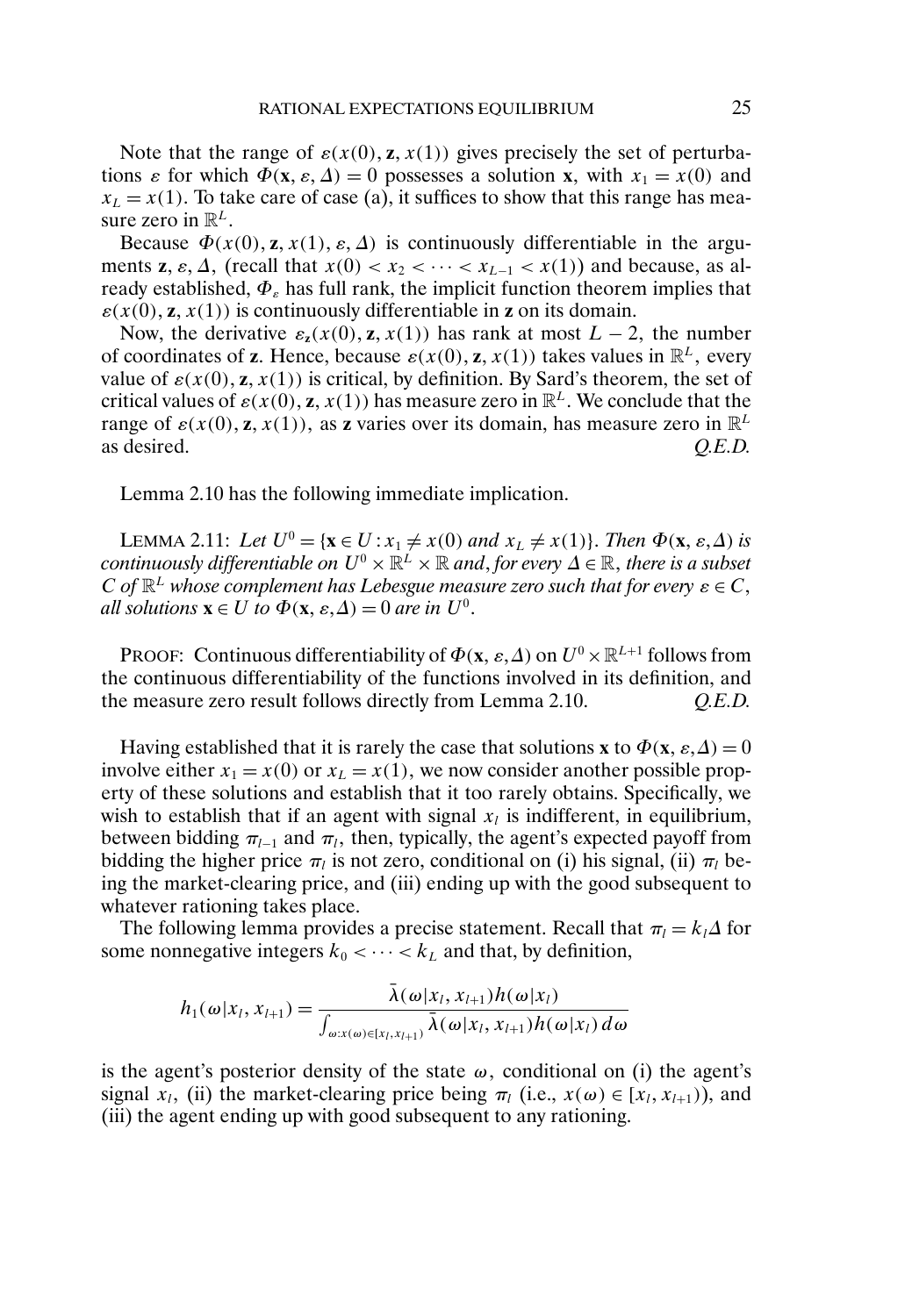LEMMA 2.12: *For almost every*  $(\varepsilon, \Delta) \in \mathbb{R}^{L+1}$ *, every solution*  $\mathbf{x} \in U$  to  $\Phi(\mathbf{x}, \varepsilon)$  $\Delta$ ) = 0 *is such that*  $x_1 \neq x(0)$ ,  $x_L \neq x(1)$ , and

$$
(2.38) \quad \int_{\omega:x(\omega)\in[x_l,x_{l+1})} v(x_l,\omega)h_1(\omega|x_l,x_{l+1})\,d\omega + \varepsilon \cdot \mathbf{p}_L(x_l) - k_l\Delta \neq 0
$$

*for every l such that*  $x_l \in (x(0), x(1))$ .

PROOF: By Lemma 2.11 and Fubini's theorem, there is a Borel subset  $E$ of  $\mathbb{R}^{L+1}$ , whose complement has Lebesgue measure zero, such that for every  $(\varepsilon^0, \Delta^0) \in E$ , every solution  $\mathbf{x}^0 \in U$  to  $\Phi(\mathbf{x}, \varepsilon^0, \Delta^0) = 0$  is such that  $\mathbf{x}^0 \in U^0$ . It therefore suffices to establish (2.38) for all  $\mathbf{x} \in U^0$ . Note that  $\Phi(\mathbf{x}, \varepsilon, \Delta)$  is continuously differentiable on  $U^0 \times \mathbb{R}^{L+1}$ .

Given  $l = 1, ..., L$ , consider modifying the system of L equations  $\Phi(\mathbf{x}, \varepsilon)$ ,  $\Delta$ ) = 0 by replacing its *l*th equation by the *two* equations

$$
(2.39) \quad \int_{\omega:x(\omega)\in[x_{l-1},x_l)} v(x_l,\omega)h_0(\omega|x_{l-1},x_l)\,d\omega + \varepsilon \cdot \mathbf{p}_L(x_l) - k_{l-1}\Delta = 0
$$

and

$$
(2.40) \quad \int_{\omega:x(\omega)\in[x_l,x_{l+1})} v(x_l,\omega)h_1(\omega|x_l,x_{l+1})\,d\omega+\varepsilon\cdot\mathbf{p}_L(x_l)-k_l\Delta=0.
$$

Denote this new system of  $L + 1$  equations by  $\Psi^l(\mathbf{x}, \varepsilon, \Delta)$ . Note that the lefthand sides of (2.40) and (2.38) are identical.

The *l*th equation removed from  $\Phi(\mathbf{x}, \varepsilon, \Delta) = 0$  is a strict convex combination of the two equations (2.39) and (2.40) whenever  $x_l \in (x(0), x(1))$ . Consequently,  $x_l \in (x(0), x(1))$  and  $\Psi^l(\mathbf{x}, \varepsilon, \Delta) = 0$  imply  $\Phi(\mathbf{x}, \varepsilon, \Delta) = 0$ . In addition, the strict convex combination means that (2.38) can fail for some **x** such that  $\Phi(\mathbf{x}, \varepsilon, \Delta) = 0$  and such that  $x_l \in (x(0), x(1))$  only if both (2.40) and (2.39) hold, and so only if  $\Psi^l(\mathbf{x}, \varepsilon, \Delta) = 0$ . Hence, it suffices to show that, for each  $l = 1, 2, ..., L$  and for almost every  $(\varepsilon, \Delta) \in \mathbb{R}^{L+1}$ , the system  $\Psi^l(\mathbf{x}, \varepsilon, \Delta) = 0$ has no solution **x**  $\in U^0$ .

For any fixed  $\mathbf{x}^0 \in U^0$ , we first argue that there is a unique  $(\varepsilon^0, \Delta^0)$  such that  $\Psi'(\mathbf{x}^0, \varepsilon^0, \Delta^0) = 0$ . To see this, note that, given  $\mathbf{x}^0$ , any such  $(\varepsilon^0, \Delta^0)$  must satisfy (2.40) and (2.39). Subtracting either one of these equations from the other eliminates  $\varepsilon$  and yields an equation in  $\Delta$  alone. Because  $k_{l-1} < k_l$ , there is a unique  $\Delta$  that solves this equation and so we may write  $\Delta^0 = \Delta(\mathbf{x}^0)$ . Moreover, again because  $k_{l-1} < k_l$ , the function  $\Delta(\mathbf{x})$  is continuously differentiable. Now, because  $\mathbf{x}^0$  solves  $\Psi^l(\mathbf{x}, \varepsilon^0, \Delta^0) = 0$ , it must also solve  $\Phi(\mathbf{x}, \varepsilon^0, \Delta^0) = 0$ . However, this means that  $\varepsilon^0 = \varepsilon(\mathbf{x}^0, \Delta^0) = \varepsilon(\mathbf{x}^0, \Delta(\mathbf{x}^0))$ . Letting  $\bar{\varepsilon}(\mathbf{x}) = \varepsilon(\mathbf{x}, \Delta(\mathbf{x}))$ , we have that  $\bar{\varepsilon}(\mathbf{x})$  is continuously differentiable on  $U^0$ , being the composition of such functions.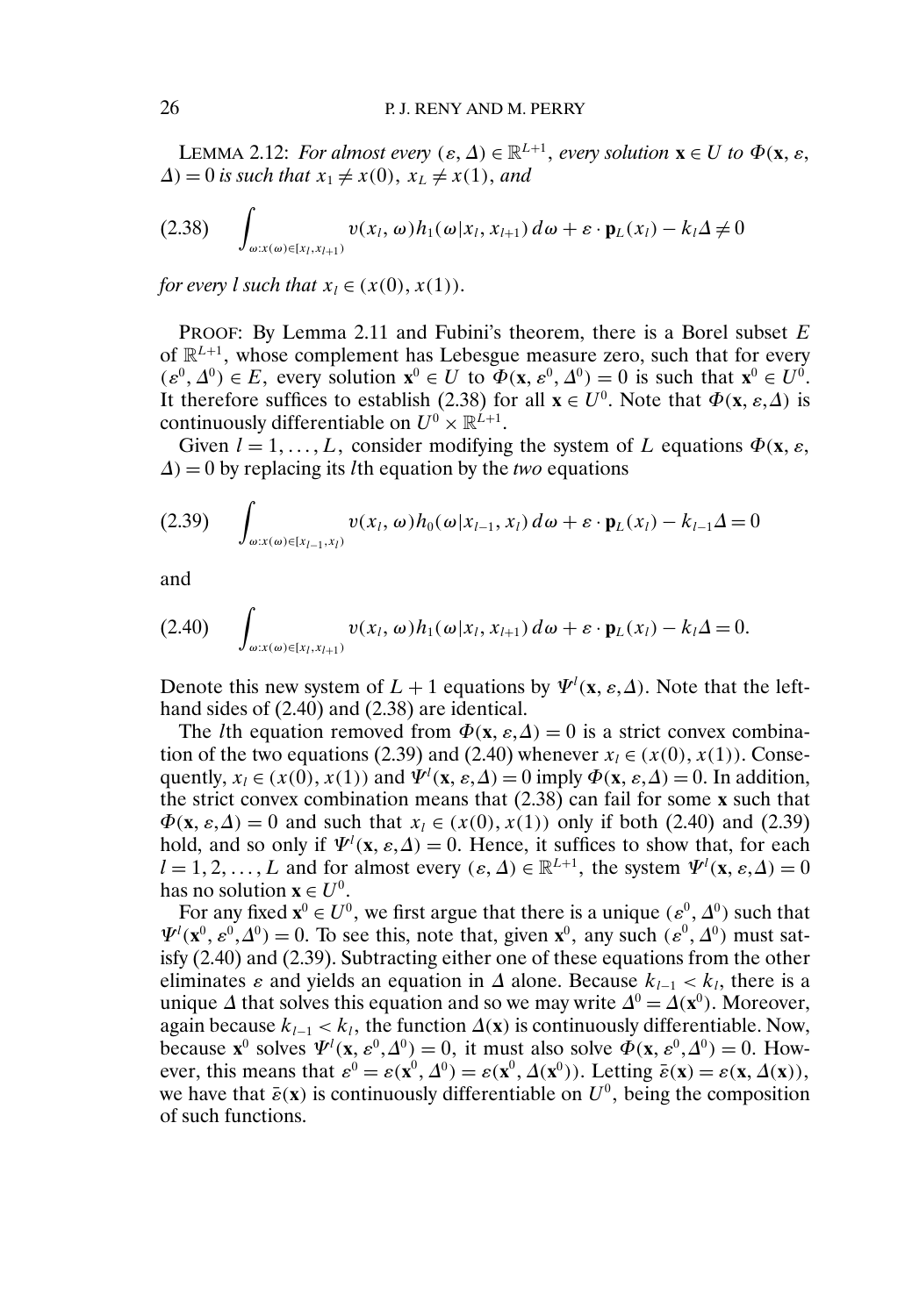Therefore, for each  $\mathbf{x} \in U^0$ ,  $(\bar{\varepsilon}(\mathbf{x}), \Delta(\mathbf{x}))$  is the unique solution  $(\varepsilon, \Delta)$  to  $\Psi^l$ (**x**,  $\varepsilon, \Delta$ ) = 0. Consequently, the range of ( $\bar{\varepsilon}$ (**x**),  $\Delta$ (**x**)) as **x** varies throughout  $U^0$  is the entire set of  $(\varepsilon, \Delta)$  such that  $\Psi^l(\mathbf{x}, \varepsilon, \Delta) = 0$  possesses a solution  $\mathbf{x} \in U^0$ . It suffices then to demonstrate that the range of  $(\bar{\varepsilon}(\mathbf{x}), \Delta(\mathbf{x}))$  has Lebesgue measure zero in  $\mathbb{R}^{L+1}$ .

The function  $(\bar{\varepsilon}(\mathbf{x}), \Delta(\mathbf{x}))$  is a continuously differentiable map from the open set  $U^0 \subset \mathbb{R}^L$  into  $\mathbb{R}^{L+1}$ . Consequently, the rank of its derivative  $(\bar{\varepsilon}_x(\mathbf{x}), \Delta_x(\mathbf{x}))$ is at most L for every  $\mathbf{x} \in U^0$ . Therefore, by definition, each value in the range of  $(\bar{\varepsilon}(\mathbf{x}), \Delta(\mathbf{x}))$  is critical. By Sard's theorem, the set of critical values of  $(\bar{\varepsilon}(\mathbf{x}), \Delta(\mathbf{x}))$ , and hence its entire range, has Lebesgue measure zero, as desired.  $Q.E.D.$ 

Recall from RP that V denotes the subset of functions,  $v(x, \omega)$  that satisfy RP Assumptions A.3 and A.4, and that RP define a norm on  $V$  by  $||v|| = \max_{x,\omega} v(x,\omega)$ , thereby inducing a topology on V.<sup>16</sup>

LEMMA 2.13: *There is a residual subset*  $V^0$  of V such that for every  $v \in V^0$ , v(0- 0) > 0 *and the following scenario holds for a residual set of* ∆ ∈ R: *For every positive integer* L ≥ 2 *and every strictly increasing sequence of nonnegative integers*  $k_0 < k_1 < \cdots < k_L$ , if  $0 = x_0 < x_1 < \cdots < x_L < x_{L+1} = 1$  satisfies  $x_2 > x(0)$ ,  $x_{L-1} < x(1)$ , and

$$
(2.41) \quad \int_{\omega:x(\omega)\in[x_{l-1},x_l)} (v(x_l,\omega)-k_{l-1}\Delta)(1-\bar{\lambda}(\omega|x_{l-1},x_l))h(\omega|x_l) d\omega
$$

$$
+\int_{\omega:x(\omega)\in[x_l,x_{l+1})} (v(x_l,\omega)-k_l\Delta)\bar{\lambda}(\omega|x_l,x_{l+1})h(\omega|x_l) d\omega=0
$$

for each  $l = 1, 2, \ldots, L$ , then

 $(2.42)$   $x_1 \neq x(0),$   $x_L \neq x(1),$ 

*and*

$$
(2.43) \quad \int_{\omega:x(\omega)\in[x_l,x_{l+1})}(v(x_l,\omega)-k_l\Delta)\bar{\lambda}(\omega|x_l,x_{l+1})h(\omega|x_l)\,d\omega\neq 0
$$

*for every l such that*  $x_l \in (x(0), x(1))$ *.* 

PROOF: Because  $\{v \in V : v(0,0) > 0\}$  is an open and dense subset of V, it suffices to prove the statement while ignoring the condition  $v(0,0) > 0$ . Let

 $16$ Any topology on V that is at least this strong and for which linear combinations of elements of  $V$  are continuous in the coefficients will do.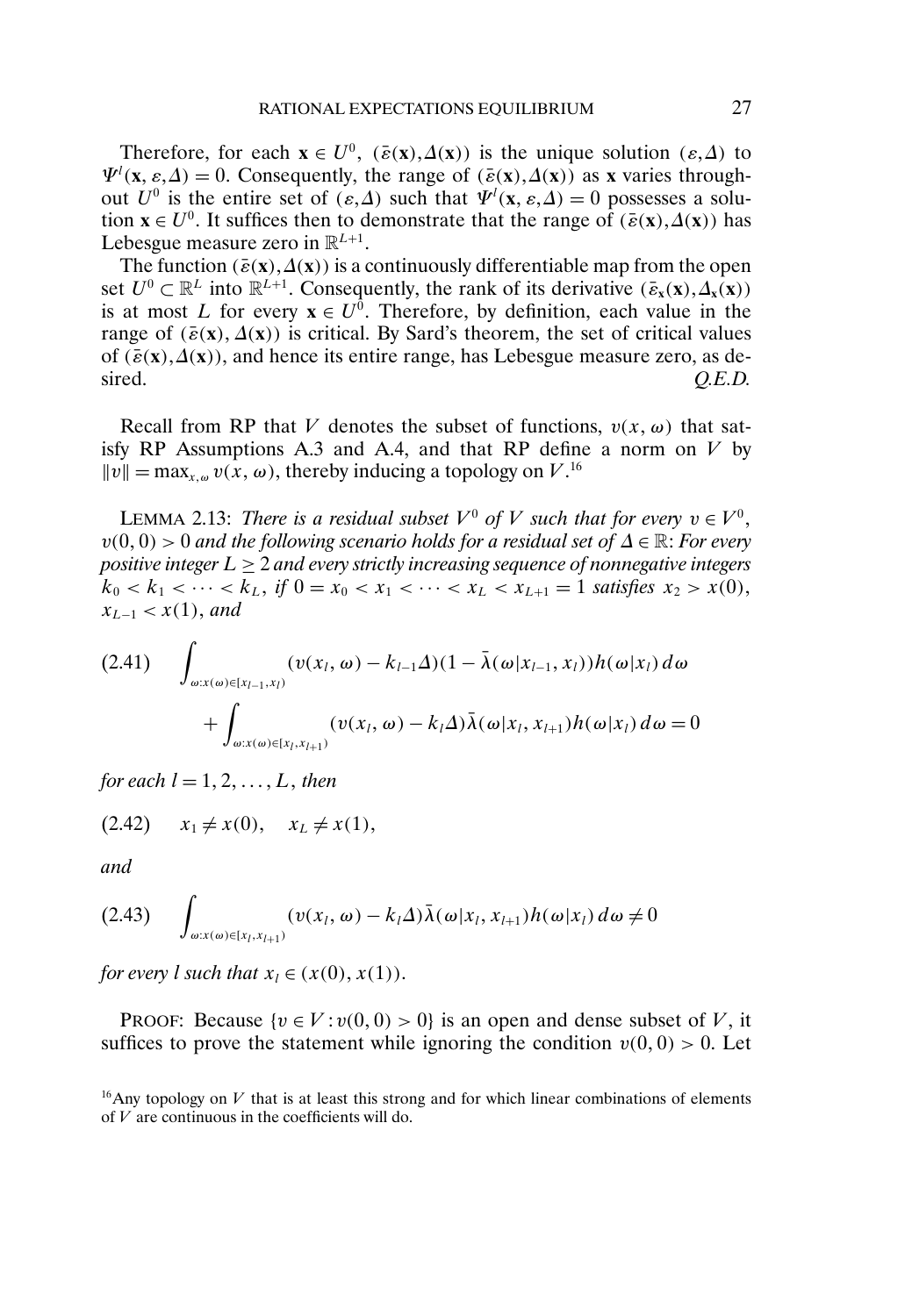$\Phi$ (**x**, *v*,  $\Delta$ , *L*) denote the system (2.36), but where  $\varepsilon = 0$  and where we explicitly keep track of  $v \in V$  and the dimension  $L \geq 2$ . Recall that U denotes the open set of strictly increasing vectors  $(x_1, ..., x_L) \in (0, 1)^L$  such that  $x_2 > x(0)$  and  $x_{L-1} < x(1)$ .

Define  $\hat{U}_{L,n}$  to be the compact subset of strictly increasing vectors **x** in U such that the distance between any two coordinates of **x** is at least  $1/n$ , and such that  $x_1 \geq 1/n$ ,  $x_2 \geq x(0) + 1/n$ ,  $x_{L-1} \leq x(1) - 1/n$ , and  $x_L \leq 1 - 1/n$ . Note that, given L, the union over *n* of the  $\overline{U}_{L,n}$  is U.

Define  $A_{L,n} = \{(v, \Delta) \in V \times \mathbb{R} : \text{every solution } \mathbf{x} \in \overline{U}_{L,n} \text{ to } \Phi(\mathbf{x}, v, \Delta, L) = 0\}$ is such that (2.42) and (2.43) hold}. Because  $\bar{U}_{L,n}$  is compact,  $A_{L,n}$  is open. Moreover, by Lemma 2.12, if  $(v, \Delta) \in V \times \mathbb{R}$  is not in  $A_{L,n}$ , then for some  $\varepsilon \in \mathbb{R}_{++}$  arbitrarily close to the origin, and some  $\Delta' \in \mathbb{R}$  arbitrarily close to  $\Delta$ ,  $(v + \mathbf{p}_L \cdot \varepsilon, \Delta') \in A_{L,n}$ . Consequently,  $A_{L,n}$  is dense in  $V \times \mathbb{R}$ . The set  $A = \bigcap_{n,L} A_{L,n}$  is therefore residual and has the property that every  $(v, \Delta) \in A$ satisfies the conclusion of the lemma. By the Kuratowski–Ulam theorem (see Oxtoby (1980, p. 56, Theorem 15.1)), there exists a residual subset  $V^0$  of V such that for every  $v \in V^0$ ,  $\{\Delta \in \mathbb{R} : (v, \Delta) \in A\}$  is a residual subset of  $\mathbb{R}$ . *Q.E.D.*

## 2.3. *Part C*

Consider again the economy  $\mathcal{E}(\alpha, v, f, g, \Delta)$  with a unit mass of agents, of whom  $\alpha \in (0, 1)$  are buyers, and where all agents are restricted to the discrete grid of prices  $P = \{0, \Delta, 2\Delta, ...\}$ .

Our objective here is to allow buyers and sellers to behave asymmetrically, within a certain range, even though they are symmetric in this continuum agent setting. We shall define a particularly useful correspondence from pairs of asymmetric buyer–seller bid functions,  $(b(\cdot), s(\cdot))$  into subsets of them and demonstrate that every fixed point  $(\bar{b}(\cdot), \bar{s}(\cdot))$  of this correspondence is such that both  $b(\cdot)$  and  $\bar{s}(\cdot)$  are each (symmetric) double-auction equilibria for  $\mathcal{E}(\alpha, v, f, g, \Delta)$ . Furthermore, the two equilibria are outcome equivalent.

Because much of what follows is similar to the presentation in Part A, we need not dwell on the details. Let  $\overline{P} = \{0, \Delta, 2\Delta, \ldots, K\Delta\} = \{p_0, p_1, \ldots, p_K\},\$ where  $K\Delta \ge v(1,1) > (K-1)\Delta$ . Recall that  $X_K$  is the set of nondecreasing vectors in  $[0, 1]^K$  and that each of these represents a right-continuous monotone bidding function. Buyers' bidding functions are represented by **x**  $\in$  X<sub>K</sub> and sellers' bidding functions are represented by **y**  $\in$  X<sub>K</sub>. For  $\varepsilon$   $\geq$  0, let  $C_{\varepsilon} = \{ (\mathbf{x}, \mathbf{y}) \in X_K \times X_K : \max_k |x_k - y_k| \leq \varepsilon \}.$  Hence,  $C_{\varepsilon}$  is a nonempty, compact, convex set.

Consider a buyer (sellers have equivalent preferences). If all other buyers employ  $\mathbf{x} \in X_K$  and all sellers employ  $\mathbf{y} \in X_K$ , respectively, then the buyer's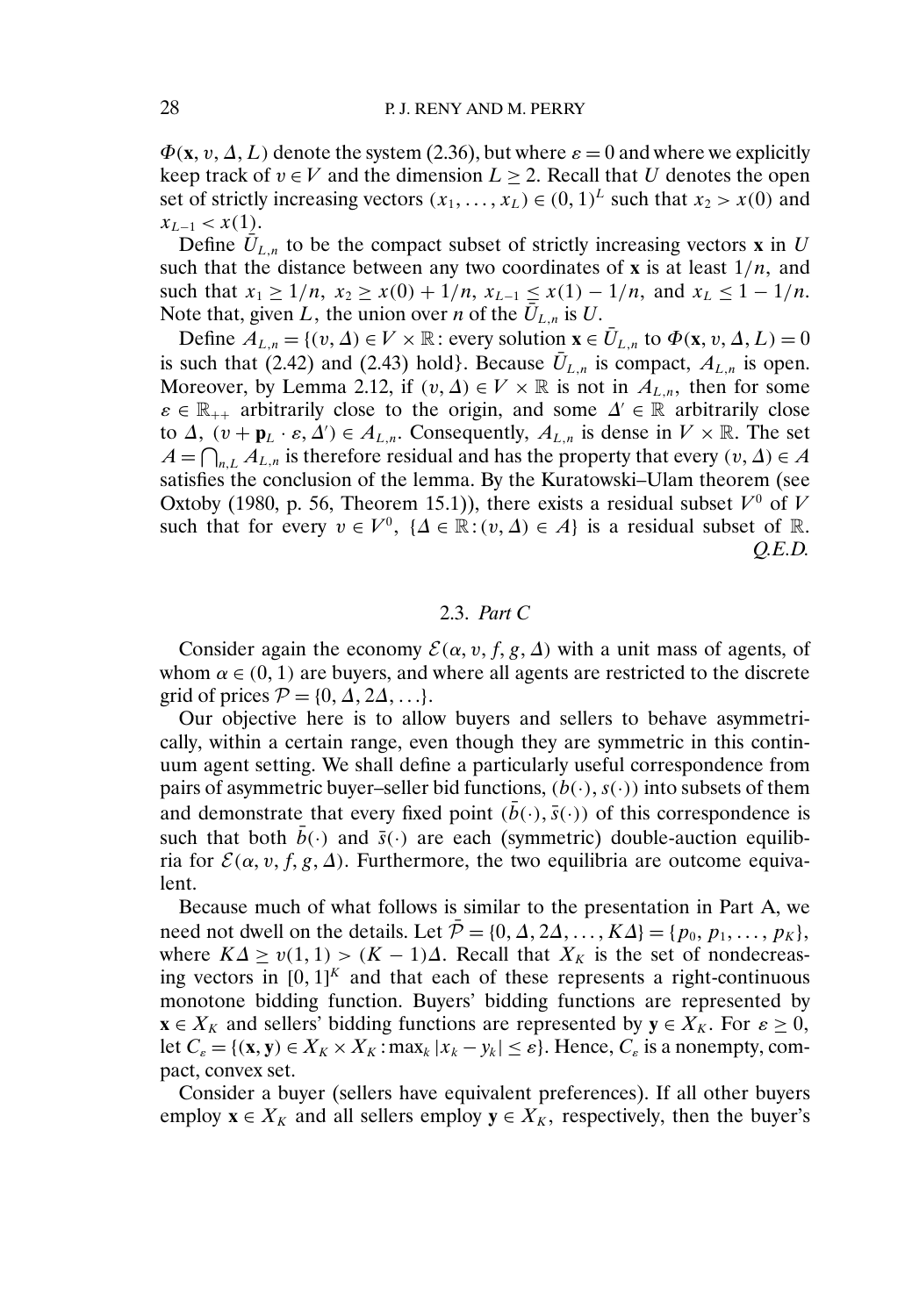payoff when his signal is  $x$  and he bids  $p$  is

(2.44) 
$$
u(p, x | \mathbf{x}, \mathbf{y}) = \int_{\omega : P(\omega) < p} (v(x, \omega) - P(\omega)) h(\omega | x) d\omega + \int_{\omega : P(\omega) = p} (v(x, \omega) - p) \lambda(\omega | p, \mathbf{x}, \mathbf{y}) h(\omega | x) d\omega,
$$

where  $P(\omega)$  is the market-clearing price in state  $\omega \in [0, 1]$ , and  $\lambda(\omega | p, \mathbf{x}, \mathbf{y})$  is the probability that the buyer ends up with the good when  $P(\omega) = p$ . These latter two functions are determined by the others' strategies **x** and **y** as follows.

For  $k = 0, 1, ..., K$ , according to the strategy **x**, a buyer bids  $p_k$  when his signal is in  $[x_k, x_{k+1})$ , and according to the strategy y, a seller bids  $p_k$  when his signal is in  $[y_k, y_{k+1})$ , where  $x_0 = y_0 = 0$  and  $x_{K+1} = y_{K+1} = 1$ . The marketclearing price in state  $\omega$  must be such that the mass of agents bidding strictly above that price is no more than  $1 - \alpha$ , the number of units of the good, and such that the mass of agents bidding strictly less than that price is no more than  $\alpha$ . Hence, the price  $p_k$  is a potential market-clearing price in state  $\omega \in$  $[0, 1]$  if

$$
(2.45) \qquad \alpha F(x_k|\omega) + (1-\alpha)F(y_k|\omega) \le \alpha \le \alpha F(x_{k+1}|\omega) + (1-\alpha)F(y_{k+1}|\omega).
$$

Note that because  $x_0 = y_0 = 0$  and  $x_{K+1} = y_{K+1} = 1$ , (2.45) holds for at least one  $k = 0, 1, ..., K$ . However, if **x** and **y** yield buyer–seller bid functions in which there is no trade, there may be many prices  $p_k$  that satisfy (2.45). This happens only when, for some k, one of  $x_k$  and  $y_k$  is zero and the other is one. Such vectors can be avoided by restricting attention to  $(\mathbf{x}, \mathbf{y}) \in C_{\varepsilon}$  for  $\varepsilon \in [0, 1)$ . In this case, for all but perhaps finitely many  $\omega \in [0, 1]$ , there is a unique  $p_k$ that satisfies (2.45). We state this formally:

LEMMA 2.14: If  $\varepsilon \in [0, 1)$  and  $(\mathbf{x}, \mathbf{y}) \in C_{\varepsilon}$ , then for all but perhaps finitely many  $\omega \in [0, 1]$ , there exists a unique  $k = 0, 1, ..., K$  such that

$$
(2.46) \qquad \alpha F(x_k|\omega) + (1-\alpha)F(y_k|\omega) < \alpha < \alpha F(x_{k+1}|\omega) + (1-\alpha)F(y_{k+1}|\omega).
$$

PROOF: Given strict affiliation, we have  $F_{\omega}(x|\omega) < 0$  for all  $x \in (0, 1)$ . Consequently, if

$$
(2.47) \qquad \alpha F(x_k|\omega) + (1-\alpha)F(y_k|\omega) = \alpha
$$

for some  $k = 0, 1, ..., K + 1$ , then, because  $\alpha \in (0, 1)$  and  $|x_k - y_k| \le \varepsilon < 1$ , either  $x_k$  or  $y_k$  must be strictly between zero and one. However, this means that the left-hand side of (2.47) is strictly decreasing in  $\omega$  and so, for that k, the equality can hold for exactly one value of  $\omega$ .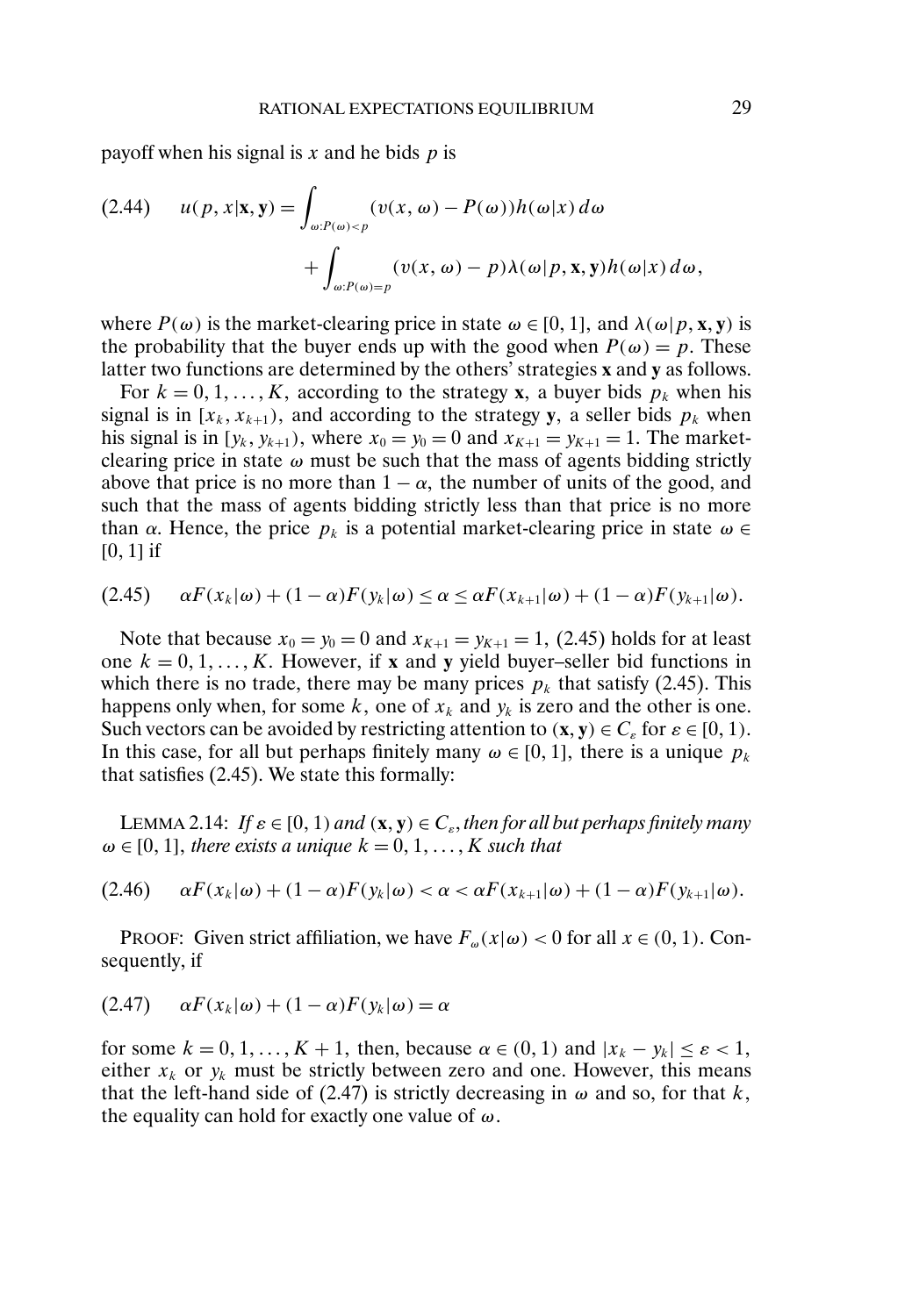Hence, for all but finitely many  $\omega$ , when (2.45) holds for some k (and it must hold for at least one  $k$ ), both inequalities are strict, i.e.,  $(2.46)$  holds. This clearly implies that it holds for precisely one value of k.  $Q.E.D.$ 

So, when  $\varepsilon \in [0, 1)$  and  $(\mathbf{x}, \mathbf{y}) \in C_{\varepsilon}$ , the price function  $P(\cdot)$  determined by the market-clearing condition (2.45) is essentially uniquely determined. Note also that it is nondecreasing. At each of the finitely many  $\omega \in [0, 1]$  where  $P(\omega)$ is not uniquely determined, we may define  $P(\omega)$  so that it is right-continuous at  $\omega$  and continuous at  $\omega$  if  $\omega = 1$ . The unique price function  $P : [0, 1] \rightarrow \mathcal{P}$ determined in this way is said to be that *induced* by (**x**- **y**).

Assume, for the remainder of this part of the proof, that  $\varepsilon \in [0, 1)$  so that the market-clearing price induced by any  $(\mathbf{x}, \mathbf{y}) \in C_{\varepsilon}$  is well defined.

When  $P(\omega) = p_k$  and the buyer bids  $p_k$ , he will typically be rationed with positive probability. All agents who bid strictly more than  $p_k$  end up with a unit of the good. The mass of such agents is  $\alpha(1 - F(x_{k+1}|\omega)) + (1 \alpha$ )(1 –  $F(y_{k+1}|\omega)$ ), which is no more than 1 –  $\alpha$ , the number of units of the good. The leftover units are randomly (uniformly) allocated to those agents who bid  $p_k$ , whose mass is  $\alpha(F(x_{k+1}|\omega) - F(x_k|\omega)) + (1 - \alpha)(F(y_{k+1}|\omega) F(y_k|\omega)$ ). Hence, the probability that an agent bidding  $p_k$  ends up with a unit is

$$
(2.48) \quad \lambda(\omega|p_k, \mathbf{x}, \mathbf{y}) = \frac{\alpha F(x_{k+1}|\omega) + (1-\alpha)F(y_{k+1}|\omega) - \alpha}{\alpha (F(x_{k+1}|\omega) - F(x_k|\omega)) + (1-\alpha) (F(y_{k+1}|\omega) - F(y_k|\omega))}.
$$

Given  $(\mathbf{x}, \mathbf{y}) \in C_{\varepsilon}$ , let  $\Psi_{\varepsilon}(\mathbf{x}, \mathbf{y})$  denote the set of  $(\mathbf{x}', \mathbf{y}') \in C_{\varepsilon}$  such  $\mathbf{x}'$  and  $\mathbf{y}'$ each solve the ex ante maximization problem

(2.49) 
$$
\max_{z \in X_K} \int_0^1 u(b_z(x), x | \mathbf{x}, \mathbf{y}) f(x) dx.
$$

As we shall demonstrate next, the integral in  $(2.49)$  is continuous in  $(\mathbf{x}, \mathbf{y}, \mathbf{z})$ so that  $\Psi_{\varepsilon}(\mathbf{x}, \mathbf{y})$  is upper hemicontinuous and nonempty-valued. The latter follows because  $(\mathbf{z}^0, \mathbf{z}^0) \in \Psi_{\varepsilon}(\mathbf{x}, \mathbf{y})$  for any solution  $\mathbf{z}^0$  to (2.49). Let us now demonstrate the continuity of the integral in  $(\mathbf{x}, \mathbf{y}, \mathbf{z}) \in C_{\varepsilon} \times X_K$ .

LEMMA 2.15: *The integral*  $\int_0^1 u(b_\mathbf{z}(x), x | \mathbf{x}, \mathbf{y}) f(x) dx$  *is continuous in*  $(\mathbf{x}, \mathbf{y}, \mathbf{z})$ *on*  $C_{\varepsilon} \times X_K$ .

PROOF: Suppose that  $(\mathbf{x}^n, \mathbf{y}^n, \mathbf{z}^n) \rightarrow (\mathbf{x}, \mathbf{y}, \mathbf{z})$ . Let  $P(\cdot)$  denote the price function induced by  $(x, y)$  and, for each n, let  $P_n(\cdot)$  denote the price function in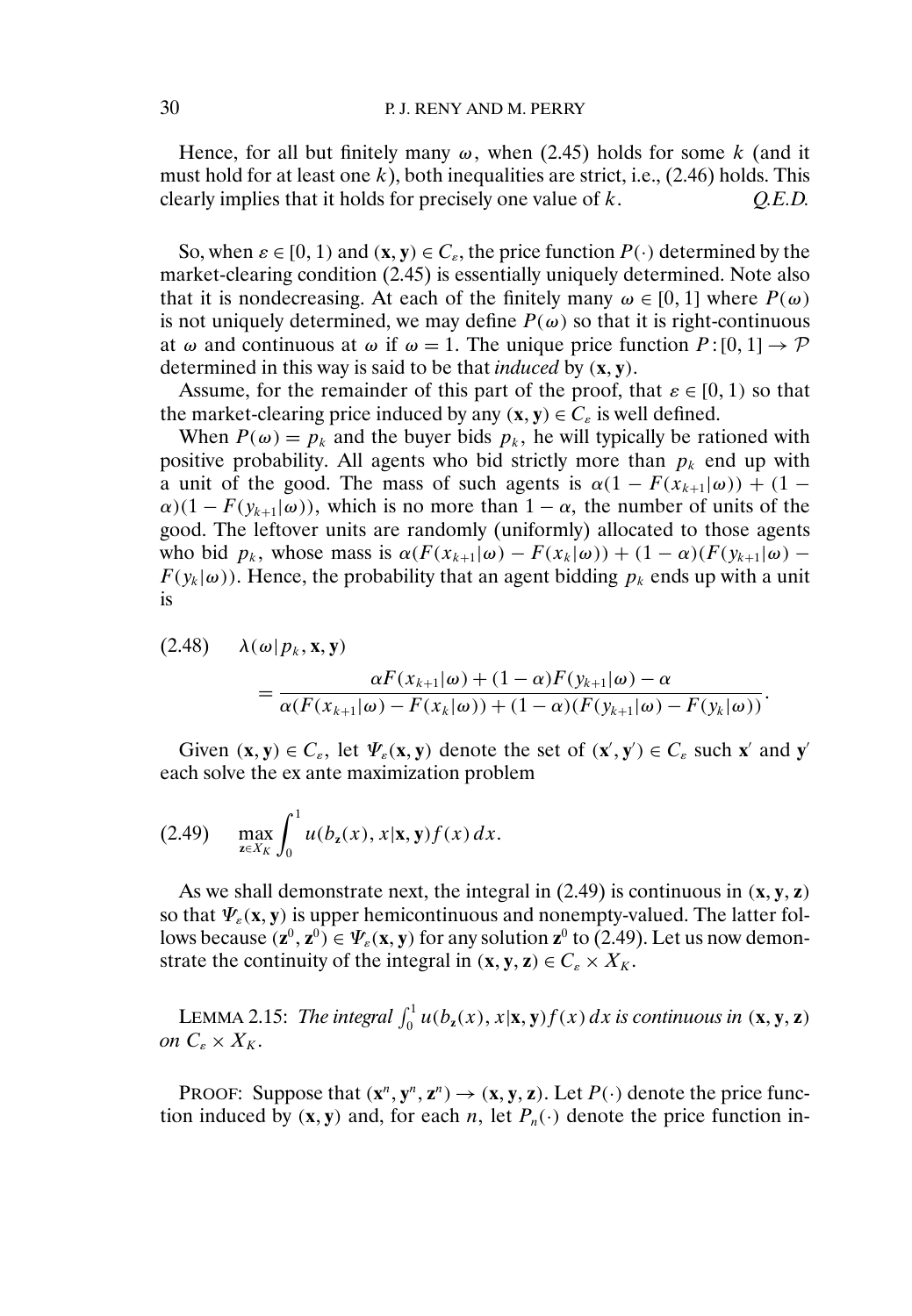duced by  $(\mathbf{x}^n, \mathbf{y}^n)$ . Then

$$
(2.50) \quad \int_0^1 u(b_{\mathbf{z}^n}(x), x | \mathbf{x}^n, \mathbf{y}^n) f(x) dx
$$
  
\n
$$
= \int_0^1 \left[ \int_{\omega: P_n(\omega) < b_{\mathbf{z}^n}(x)} (v(x, \omega) - P_n(\omega)) h(\omega | x) d\omega \right] f(x) dx
$$
  
\n
$$
+ \int_0^1 \left[ \int_{\omega: P_n(\omega) = b_{\mathbf{z}^n}(x)} (v(x, \omega) - b_{\mathbf{z}^n}(x)) \lambda(\omega | P_n(\omega), \mathbf{x}^n, \mathbf{y}^n) \right. \times h(\omega | x) d\omega \right] f(x) dx.
$$

Note first that for every  $x \in [0, 1] \setminus \{z_1, \ldots, z_K\}, b_{\mathbf{z}^n}(x) = b_{\mathbf{z}}(x)$  for all *n* large enough. Consequently, if for almost every  $\omega \in [0, 1]$ ,  $P_n(\omega) = P(\omega)$  for all n large enough, then by Lebesgue's dominated convergence theorem, the righthand side of (2.50) converges to the same expression without the subscript or superscript *n*'s. That is, it converges to  $\int_0^1 u(b_\mathbf{z}(x), \mathbf{x}|\mathbf{x}, \mathbf{y}) f(x) dx$ , as desired. Hence, it remains only to establish that for almost every  $\omega \in [0, 1]$ ,  $P_n(\omega) =$  $P(\omega)$  for all *n* large enough. We will in fact establish slightly more.

Recall that by Lemma 2.14, because  $(x, y) \in C_{\varepsilon}$ , (2.46) holds for some k for all but perhaps finitely many  $\omega \in [0, 1]$ . Let  $\omega$  be any such state and let  $p_k$  be the unique price such that (2.46) holds for k. Consequently,  $P(\omega) = p_k$ . However, (2.46) clearly holds for the same k when  $(\mathbf{x}, \mathbf{y})$  is replaced by  $(\mathbf{x}^n, \mathbf{y}^n)$ and *n* is large enough. Hence,  $P_n(\omega) = p_k$  for all *n* large enough. Because ω was arbitrary, we have established that for all but perhaps finitely many  $ω ∈$ [0, 1],  $P_n(\omega) = P(\omega)$  for all *n* large enough. *Q.E.D.* 

Thus,  $\Psi_{\varepsilon}(\cdot, \cdot)$  is a nonempty-valued, compact-valued, upper hemicontinuous correspondence from  $C_{\varepsilon}$  into subsets of itself. However, it need not be convexvalued. Letting co  $\Psi_{\varepsilon}(\mathbf{x}, \mathbf{y})$  denote the convex hull of  $\Psi_{\varepsilon}(\mathbf{x}, \mathbf{y})$ , it follows from Kakutani's theorem that  $(\hat{x}, \hat{y}) \in \text{co } \Psi_{\varepsilon}(\hat{x}, \hat{y})$  for some  $(\hat{x}, \hat{y}) \in C_{\varepsilon}$ . We now establish two important results concerning the fixed points of co  $\Psi_{\varepsilon}(\cdot,\cdot)$ .

LEMMA 2.16: *For every*  $\bar{\eta} > 0$  and every  $\hat{\varepsilon} \in [0, 1)$ , there exists  $\bar{\Delta} > 0$  such that  $f$ or all  $\varDelta < \bar{\varDelta}$ , all  $\varepsilon \in [0,\hat{\varepsilon}],$  and all  $(\bar{\mathbf{x}},\bar{\mathbf{y}}) \in \mathrm{co}\, \Psi_{\varepsilon}(\bar{\mathbf{x}},\bar{\mathbf{y}}),$  the length of each interval  $\overline{\rm over}$  which the  $(\bar{\bf x}, \bar{\bf y})$ -induced price function  $P(\cdot)$  is constant is strictly less than  $\bar{\eta}$ .

PROOF: The proof is virtually identical to that of Lemma 2.2, whose steps can be followed *mutatis mutandis*, with the following two observations. First, consider arbitrary sequences  $\varepsilon_r \in [0, 1)$  and  $(\mathbf{x}^r, \mathbf{y}^r) \in \text{co } \Psi_{\varepsilon'}(\mathbf{x}^r, \mathbf{y}^r)$ , and the induced sequence of price functions  $P_r(\cdot)$ . Fix some price  $p_k$  in the grid  $\bar{\mathcal{P}}^{\Delta}$  (the grid is independent of r). If the length of the interval of states on which  $P_r$  is  $p_k$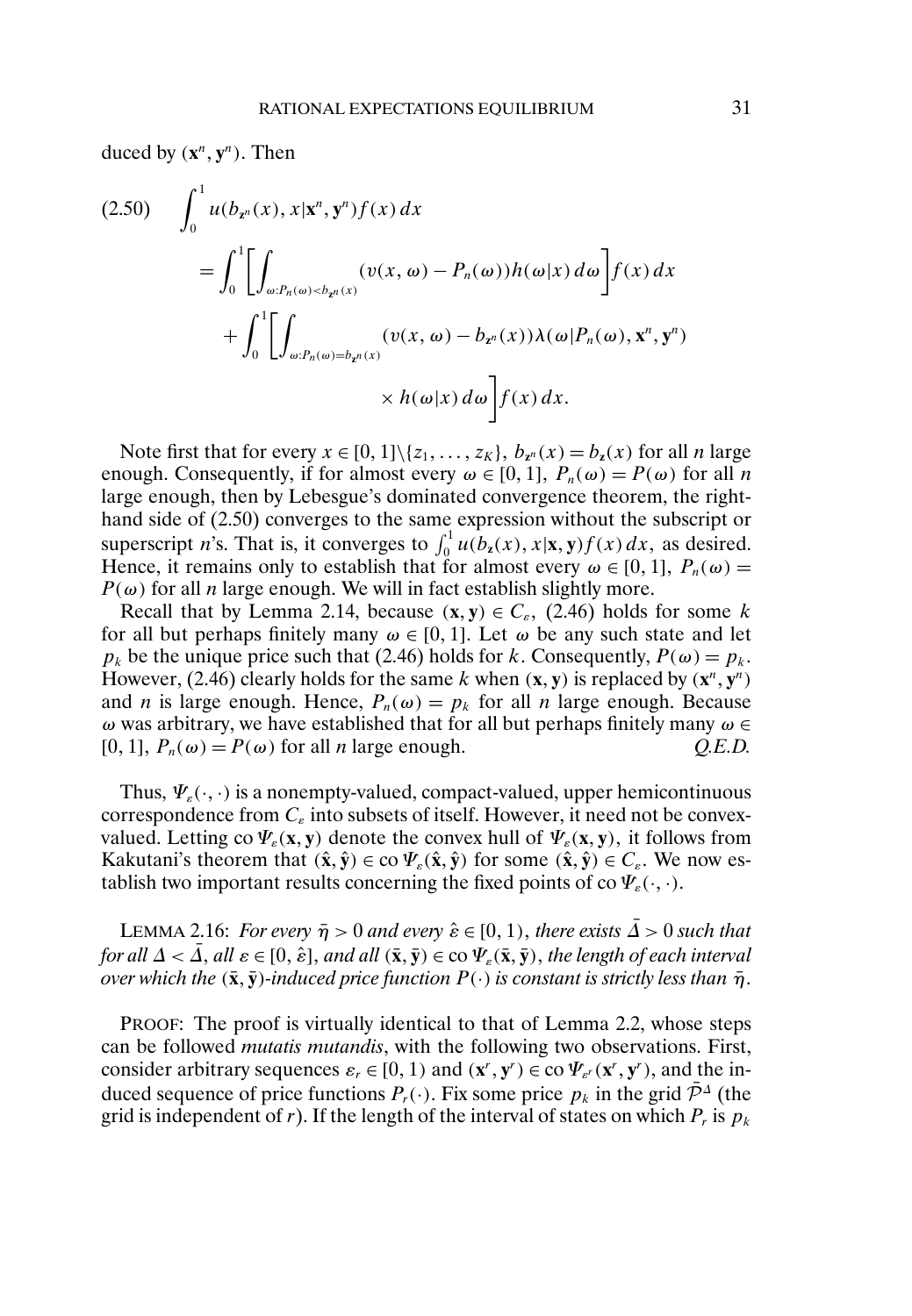is bounded away from zero along the sequence, then one of the differences  $x_{k+1}^r - x_k^r$  or  $y_{k+1}^r - y_k^r$  is also bounded away from zero. This follows from (2.45) and the strict MLRP.

Second, the rationing probability  $\lambda(\omega|p_k, \mathbf{x}, \mathbf{y})$  in (2.48) is strictly decreasing in  $\omega$  unless  $x_k = y_k = 0$  and  $x_{k+1} = y_{k+1} = 1$ .<sup>17</sup> Consequently, because  $(\mathbf{x}^r, \mathbf{y}^r) \in$  $C_{\tilde{\varepsilon}}$  and  $\tilde{\varepsilon}$  < 1, the pointwise limit of  $\lambda(\cdot|p_k, \mathbf{x}^r, \mathbf{y}^r)$  is strictly decreasing on the relevant interval of states.  $Q.E.D.$ 

Recall from RP Section 3 that  $x(\omega)$  is the  $\alpha$ th percentile of  $F(\cdot|\omega)$ . Let us call two bidding functions,  $b(\cdot)$  and  $s(\cdot)$ , *outcome-equivalent* if  $b(x(\omega)) =$  $s(x(\omega))$  for every  $\omega \in [0, 1)$ . Hence, outcome-equivalent bidding functions coincide at signals between  $x(0)$  and  $x(1)$ . We will also say that **x**,  $y \in X_K$  are outcome-equivalent if  $b_x(\cdot)$  and  $b_y(\cdot)$  are outcome-equivalent.

The next lemma states that for all  $\varepsilon \in [0, 1)$  and for all sufficiently small  $\Delta$ , all fixed points of co  $\Psi_{\varepsilon}(\cdot,\cdot)$  are pairs of outcome-equivalent vectors, each of which is a fixed point of  $B(\cdot)$ . Loosely speaking, if the price grid is sufficiently fine, the only equilibria of the continuum economy in which buyers and sellers use distinct strategies are equilibria with arbitrarily little trade.

LEMMA 2.17: *For every*  $\hat{\epsilon} \in [0, 1)$ , there exists  $\overline{\hat{\Delta}} > 0$  such that for all  $\Delta < \overline{\hat{\Delta}}$  $i$  and all  $\varepsilon \in [0, \hat{\varepsilon}],$  if  $(\bar{\mathbf{x}}, \bar{\mathbf{y}}) \in \text{co}\,\Psi_{\varepsilon}(\bar{\mathbf{x}}, \bar{\mathbf{y}}),$  then  $\bar{\mathbf{x}} \in B(\bar{\mathbf{x}}), \bar{\mathbf{y}} \in B(\bar{\mathbf{y}}),$  and  $\bar{\mathbf{x}}$  and  $\bar{\mathbf{y}}$  are *outcome-equivalent*.

PROOF: Choose  $\bar{\eta} > 0$  as in Lemma 2.5. Given  $\bar{\eta}$  and  $\hat{\varepsilon} \in [0, 1)$ , choose  $\bar{\Delta}$  according to Lemma 2.16 and also so that the conclusion of Lemma 2.3 holds. Fix any  $\Delta \in (0, \bar{\Delta})$ , any  $\varepsilon \in [0, \hat{\varepsilon}]$ , and any  $(\bar{\mathbf{x}}, \bar{\mathbf{y}}) \in \text{co }\Psi_{\varepsilon}(\bar{\mathbf{x}}, \bar{\mathbf{y}})$ . Because  $u(p, x | \bar{\mathbf{x}}, \bar{\mathbf{y}})$ is constant in  $p \in \overline{\mathcal{P}}^{\Delta}$  for both p below  $P(0)$  and also for p above  $P(1)$ , Lemmas 2.16 and 2.5 together imply that  $u(p, x | \bar{x}, \bar{y})$  satisfies single crossing on  $[0, 1] \times \overline{\mathcal{P}}^{\Delta}$ . Consequently,  $u(p, x | \overline{\mathbf{x}}, \overline{\mathbf{y}})$  has a nondecreasing pointwise maximizer and  $\Psi_{\varepsilon}(\bar{x}, \bar{y})$  is convex so that  $(\bar{x}, \bar{y}) \in \Psi_{\varepsilon}(\bar{x}, \bar{y})$ , which together imply that both  $b_{\bar{x}}(x)$  and  $b_{\bar{y}}(x)$  maximize  $u(p, x | \bar{x}, \bar{y})$  over  $p \in \bar{\mathcal{P}}^{\Delta}$  for every  $x \in [0, 1]$ . Now, because Lemma 2.5 yields strict single crossing for all price pairs that contain a price in the range of  $P(\cdot)$  weakly between them, when a pointwise maximizer of  $u(p, x | \bar{x}, \bar{y})$  is weakly between  $P(0)$  and  $P(1)$ , it is unique except for finitely many  $x \in [0, 1]$ . Hence, because  $b_{\bar{x}}(\cdot)$  and  $b_{\bar{y}}(\cdot)$  are right-continuous, for all p weakly between  $P(0)$  and  $P(1)$ ,  $b_{\bar{x}}^{-1}(p) = b_{\bar{y}}^{-1}(p)$ , so that  $b_{\bar{x}}(x(\omega)) =$  $b_{\bar{y}}(x(\omega))$  for all  $\omega \in [0, 1)$ . However, then  $P(\omega) = b_{\bar{x}}(x(\omega)) = b_{\bar{y}}(x(\omega))$  for all  $\omega \in [0, 1)$ . Consequently,  $b_{\bar{x}}(\cdot)$  and  $b_{\bar{y}}(\cdot)$  are outcome-equivalent and both are symmetric equilibria. The latter implies  $\bar{\mathbf{x}} \in B(\bar{\mathbf{x}})$  and  $\bar{\mathbf{y}} \in B(\bar{\mathbf{y}})$ .  $Q.E.D.$ 

<sup>&</sup>lt;sup>17</sup>To see this, let  $a(\omega) = \alpha F(x_k|\omega) + (1-\alpha)F(y_k|\omega)$  and  $b(\omega) = \alpha F(x_{k+1}|\omega) + (1-\alpha)F(y_{k+1}|\omega)$ , and note that  $\lambda(\omega|p) = (b(\omega) - \alpha) / [(b(\omega) - \alpha) + (\alpha - a(\omega))]$ , that all terms in parentheses are nonnegative, and that  $a'(\omega) \leq 0$ ,  $b'(\omega) \leq 0$ .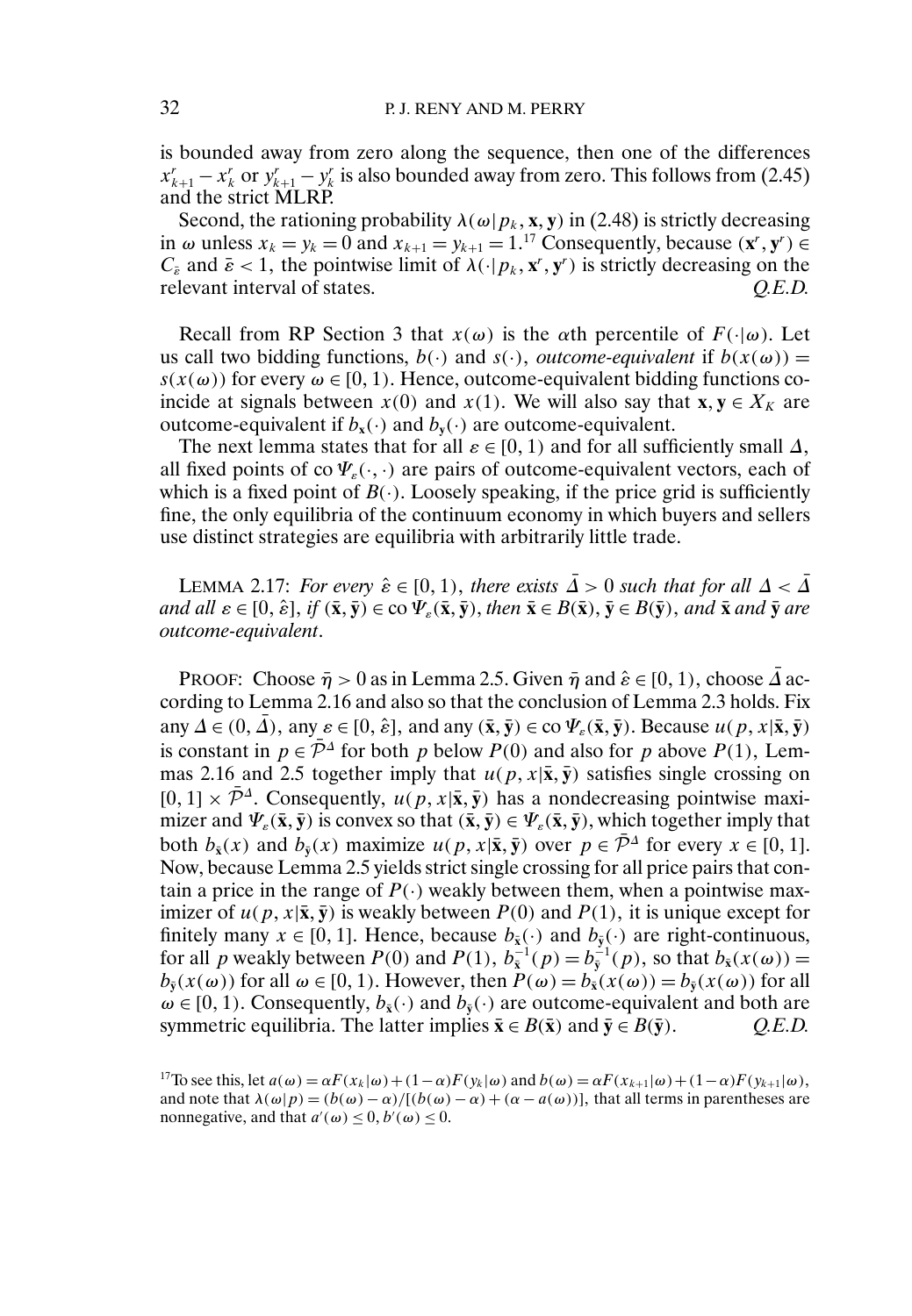### 2.4. *Part D*

Consider the finite economy  $\mathcal{E}(n, m, v, f, g, \Delta)$  with *n* buyers, *m* sellers, and price grid  $P = \{0, \Delta, 2\Delta, \ldots\}$ . We wish to argue that even though one's bid can effect the price here, for the purposes of equilibrium existence, it remains without loss to restrict attention to the price grid  $\overline{P} = \{0, \Delta, 2\Delta, ..., K\Delta\}$ , where  $(K-1)\Delta < v(1,1) \leq K\Delta$ . Indeed, suppose that  $m > 1$  and all bidders other than *i* submit bids weakly below K $\Delta$ . Let p denote the expost market-clearing price if bidder *i* were to submit the bid  $K\Delta$ . Clearly,  $p \leq K\Delta$ . If instead *i* bids  $b' > K\Delta$ , the price must weakly increase to p' (by the auction rules; see RP Section 4), but it must remain weakly below  $K\Delta$  (otherwise there would be excess supply because  $m > 1$ ). Hence b' is guaranteed to win a unit at price  $p' > p$ . Therefore, b' is strictly worse than bidding  $K\Delta$  if  $p < p' \leq K\Delta$ , because both bids are sure to win, but b' wins at a higher price, and b' is no better than  $K\Delta$ if  $p = p' = K\Delta$  because b' wins for sure and  $K\Delta \ge v(1, 1)$ .

Fix  $\alpha \in (0,1)$  for the remainder of the proof. We wish to establish our main result, namely, that for a residual set of value functions  $v \in V$ , there exists  $\bar{\Delta} > 0$  such that for a residual set of  $\Delta \in (0, \bar{\Delta})$  and all unbounded sequences of natural numbers  $\{n_r\}$ ,  $\{m_r\}$  such that  $n_r/(n_r + m_r) \rightarrow_r \alpha$ , the economy  $\mathcal{E}(n_r, m_r, v, f, g, \Delta)$  possesses a double-auction equilibrium for all r sufficiently large.

For  $\mathbf{x}, \mathbf{y} \in X_K$ , let  $u_r^{\beta}(p, x | \mathbf{x}, \mathbf{y})$  denote the double-auction expected payoff of a buyer in  $\mathcal{E}(n_r, m_r, v, f, g, \Delta)$  whose signal is x when he bids  $p \in \overline{\mathcal{P}}$ , all other  $n_r - 1$  buyers employ the bidding function  $b_x(\cdot)$ , and all  $m_r$  sellers employ the bidding function  $b_y(\cdot)$ . Similarly, let  $u_r^{\sigma}(p, x | \mathbf{x}, \mathbf{y})$  denote the double-auction expected payoff of a seller whose signal is x when he bids  $p \in \overline{P}$ , all  $n_r$  buyers employ  $b_x(\cdot)$ , and all other  $m_r - 1$  sellers employ  $b_y(\cdot)$ .

Formally, the buyer's payoff  $u_r^{\beta}(p, x | \mathbf{x}, \mathbf{y})$  is

$$
(2.51) \qquad \int_{0}^{1} \sum_{\mathbf{B}^r : \rho'(\mathbf{B}^r, p) < p} (\upsilon(x, \omega) - \rho^r(\mathbf{B}^r, p)) \Pr(\mathbf{B}^r | \mathbf{x}, \mathbf{y}, \omega) h(\omega | x) \, d\omega + \int_{0}^{1} \sum_{\mathbf{B}^r : \rho^r(\mathbf{B}^r, p) = p} (\upsilon(x, \omega) - \rho^r(\mathbf{B}^r, p)) \lambda^r(\mathbf{B}^r, p) \Pr(\mathbf{B}^r | \mathbf{x}, \mathbf{y}, \omega) \times h(\omega | x) \, d\omega,
$$

where  $\mathbf{B}' = (B'_1, \ldots, B'_{n_r+m_r-1})$  is the vector of all *others*' bids, from highest  $B_1^r$  to lowest  $B_{n_r+m_r-1}^r$ ;  $\rho^r(\mathbf{B}^r, p)$  is the market-clearing price that lies weakly between the  $m_r$ <sup>th</sup> highest and  $(m_r + 1)$ st highest among *all*  $n_r + m_r$  bids<sup>18</sup>  $p, B'_1, \ldots, B'_{n_r+m_r-1}$ ; Pr(**B**<sup>r</sup>|**x**, **y**,  $\omega$ ) is the probability that the others' ordered

<sup>18</sup>The values taken on by  $\rho^r(\mathbf{B}^r, p)$  are not required to lie in  $P$ , unless, of course, the *mth* and  $(m + 1)$ st highest bids are identical, in which case  $\rho^r(\mathbf{B}^r, p)$  must be equal to that bid.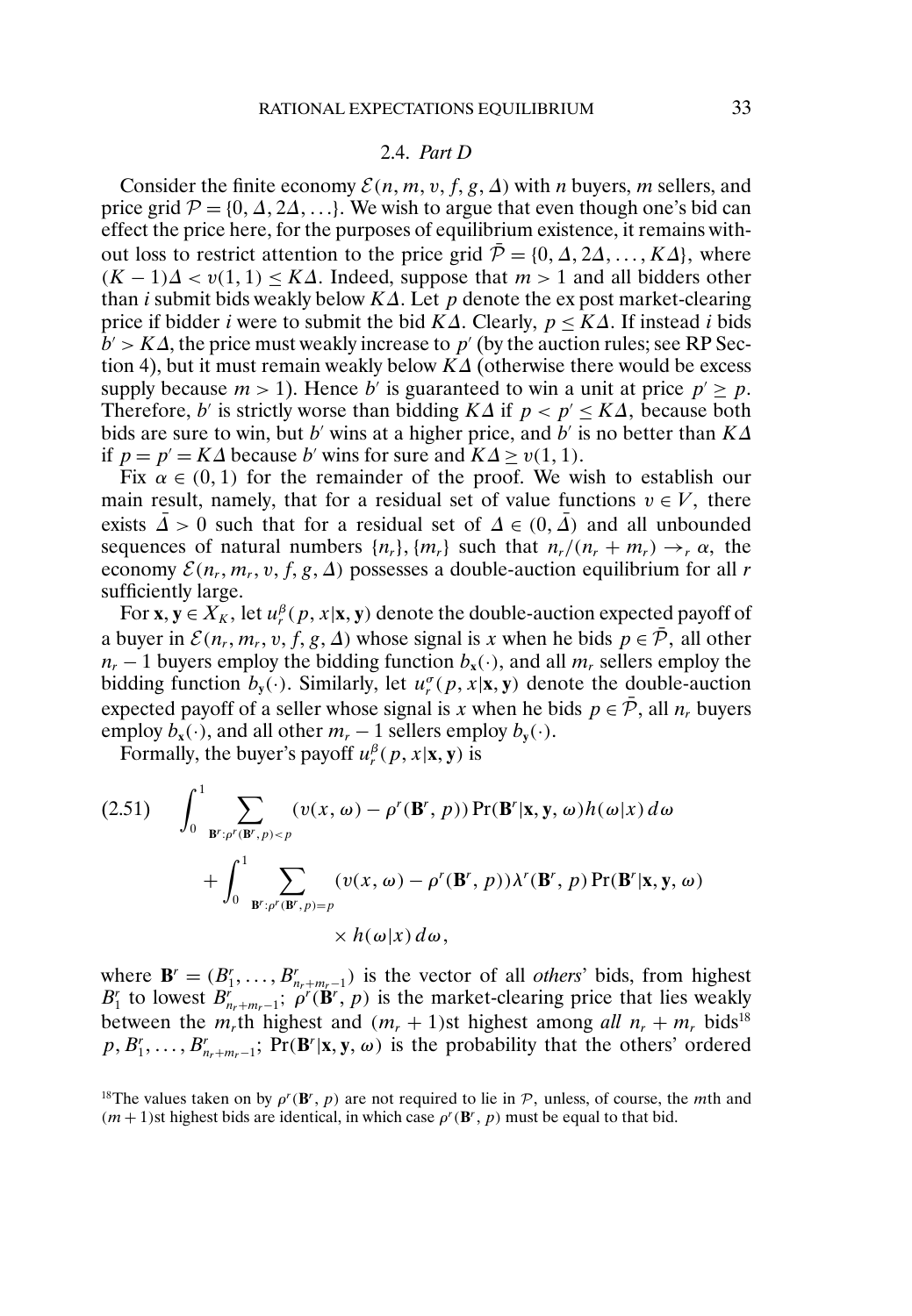vector of bids is  $\mathbf{B}^r$  conditional on the state  $\omega$  and conditional on the others' strategies  $(x, y)$ ; and  $\lambda^r(\mathbf{B}^r, p)$  is the probability the buyer receives a unit when his bid is  $p$  and the vector of the others' bids is  $\mathbf{B}^r$ . Formally,

$$
\lambda^r(\mathbf{B}^r, p) = \begin{cases} 0, & \text{if } p^r(\mathbf{B}^r, p) > p, \\ \frac{m_r - \# \{\text{bids} > p\}}{\# \{\text{bids} = p\}}, & \text{if } p^r(\mathbf{B}^r, p) = p, \\ 1, & \text{if } p^r(\mathbf{B}^r, p) < p, \end{cases}
$$

where the term "bids" refers to *all* bids, including p, among the  $n_r + m_r$  bids in the vector  $(\mathbf{B}^r, p)$ .

When necessary, we will let  $\tilde{\mathbf{B}}^r = (\tilde{B}^r_1, \dots, \tilde{B}^r_{n_r+m_r-1})$  denote the random vector that takes on the value **B**<sup>*r*</sup> with probability  $Pr(B^r | x, y, \omega)$ , given **x**, **y**, and  $\omega$ .

Now, strictly speaking, the seller's payoff is

$$
\int_0^1 \sum_{\mathbf{B}^r : \rho^r(\mathbf{B}^r, p) > p} (\rho^r(\mathbf{B}^r, p) - v(x, \omega)) \Pr(\mathbf{B}^r | \mathbf{x}, \mathbf{y}, \omega) h(\omega | x) d\omega + \int_0^1 \sum_{\mathbf{B}^r : \rho^r(\mathbf{B}^r, p) = p} (\rho^r(\mathbf{B}^r, p) - v(x, \omega)) (1 - \lambda^r(\mathbf{B}^r, p)) \Pr(\mathbf{B}^r | \mathbf{x}, \mathbf{y}, \omega) \times h(\omega | x) d\omega.
$$

It will be convenient for the statements and proofs of several results (in particular, Lemmas 2.18 and 2.21) to define the seller's payoff as the preceding expression plus a function that is independent of  $p$ , the seller's choice variable. This of course has no effect on the seller's best replies and hence no effect on the set of equilibria.<sup>19</sup> Formally then, define the seller's payoff,  $u_r^{\sigma}(p, x | \mathbf{x}, \mathbf{y})$  to be

$$
(2.52) \qquad \int_{0}^{1} \sum_{\mathbf{B}^r : \rho^r(\mathbf{B}^r, p) > p} (\rho^r(\mathbf{B}^r, p) - v(x, \omega)) \Pr(\mathbf{B}^r | \mathbf{x}, \mathbf{y}, \omega) h(\omega | x) d\omega + \int_{0}^{1} \sum_{\mathbf{B}^r : \rho^r(\mathbf{B}^r, p) = p} (\rho^r(\mathbf{B}^r, p) - v(x, \omega)) (1 - \lambda^r(\mathbf{B}^r, p)) \Pr(\mathbf{B}^r | \mathbf{x}, \mathbf{y}, \omega) \times h(\omega | x) d\omega + \int_{0}^{1} \sum_{\mathbf{B}^r} (B_{m_r}^r - v(x, \omega)) \Pr(\mathbf{B}^r | \mathbf{x}, \mathbf{y}, \omega) h(\omega | x) d\omega.
$$

 $19A$  similar device was used in Part A when we noted there, because of the continuum of agents, that the addition of a suitable constant to the seller's payoff function rendered it identical to the buyer's.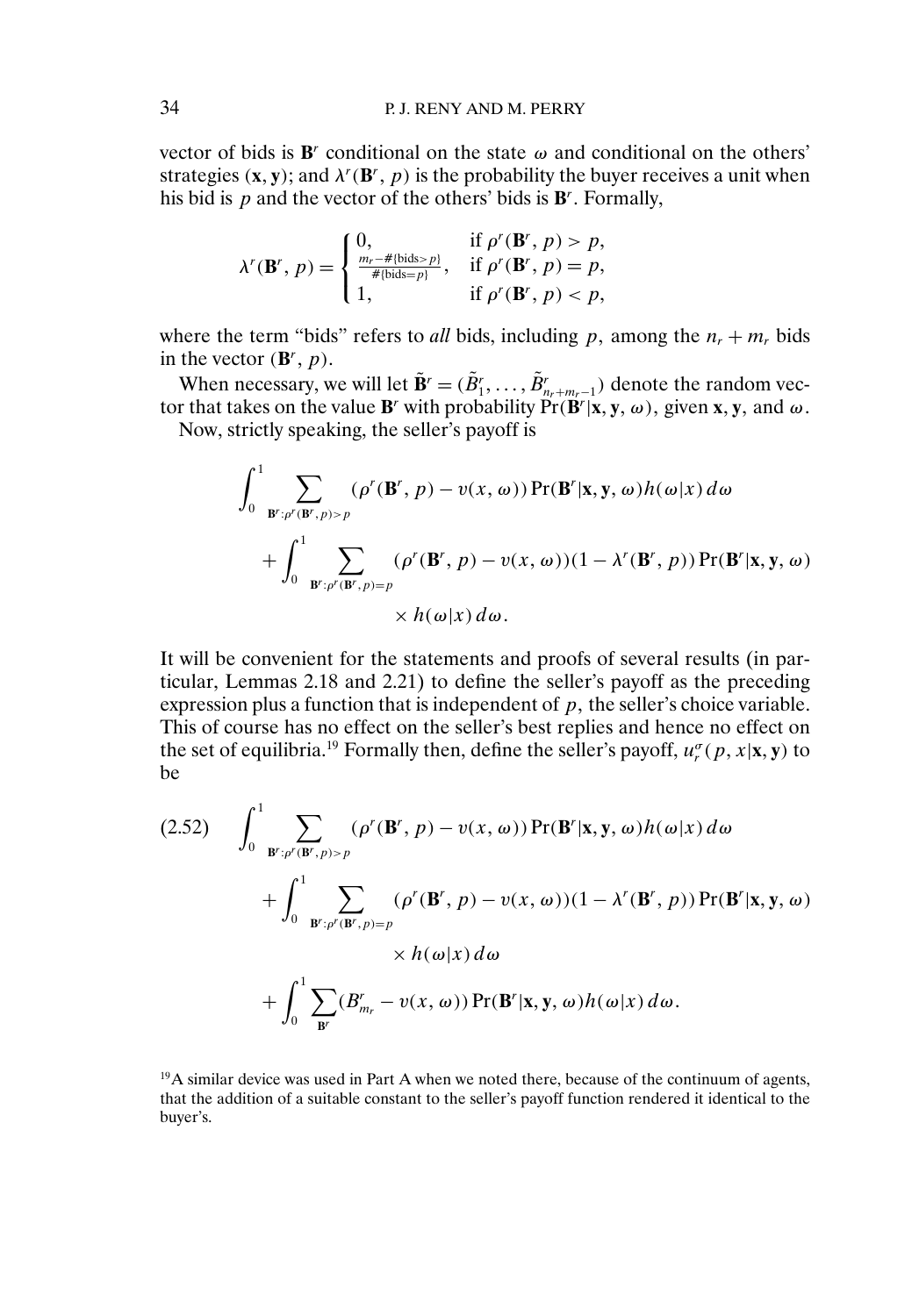Note that we are abusing notation here because the random variable  $\tilde{\mathbf{B}}^r$  from a seller's perspective is *not* the same as  $\mathbf{B}^r$  from the buyer's perspective. For each agent, **B**<sup>r</sup> is the ordered vector of bids of all *other* agents. Consequently,  $Pr(B^r | x, y, \omega)$  is different in the two expressions because a buyer faces  $n_r - 1$ buyers and  $m_r$  sellers, whereas a seller faces  $n_r$  buyers and  $m_r - 1$  sellers. However, there is no need to introduce additional notation for this distinction because we will henceforth not explicitly employ the formula for the seller's payoff; our analysis of the seller will follow by analogy from the results that we prove for the buyer.

For  $\hat{\mathbf{x}}, \hat{\mathbf{y}} \in X_K$ , the pair of functions  $(b_{\hat{\mathbf{x}}}(\cdot), b_{\hat{\mathbf{y}}}(\cdot))$ , each mapping [0, 1] into  $\bar{\mathcal{P}}$ , constitutes a *double-auction equilibrium for*  $\mathcal{E}(n_r, m_r, v, f, g, \Delta)$  if for every  $x \in$  $[0, 1],$ 

$$
b_{\hat{\mathbf{x}}}(x)
$$
 solves  $\max_{p \in \bar{\mathcal{P}}} u_r^{\beta}(p, x | \hat{\mathbf{x}}, \hat{\mathbf{y}})$ 

and

$$
b_{\hat{\mathbf{y}}}(x)
$$
 solves  $\max_{p \in \bar{\mathcal{P}}} u_r^{\sigma}(p, x | \hat{\mathbf{x}}, \hat{\mathbf{y}}).$ 

A double-auction equilibrium  $(b_{\hat{\mathbf{x}}}(\cdot), b_{\hat{\mathbf{y}}}(\cdot))$  is called *nontrivial* if trade occurs with positive probability. That is, if for every  $k = 1, ..., K$ ,  $(\hat{x}_k, \hat{y}_k) \neq (1, 0)$ .

Recall that  $u(p, x | \mathbf{x}, \mathbf{y})$ , given by (2.44), is the double-auction expected payoff of an agent *i* (buyer or seller) in the continuum economy  $\mathcal{E}(\alpha, v, f, g, \Delta)$ in which a fraction  $\alpha$  of the agents are buyers, when agent *i*'s signal is x and he bids p, and when, except for agent i, all buyers employ  $b_x(\cdot)$  and all sellers employ  $b_{\mathbf{v}}(\cdot)$ . We next show that an agent's finite economy payoff converges uniformly to his continuum economy payoff.

For the remainder of the proof, it is assumed that  $n_r/(n_r + m_r) \rightarrow_r \alpha$ .

LEMMA 2.18: *If*  $\varepsilon \in [0, 1)$ , then as  $r \to \infty$ ,

$$
u_r^{\beta}(p, x | \mathbf{x}, \mathbf{y})
$$
 and  $u_r^{\sigma}(p, x | \mathbf{x}, \mathbf{y})$  converge to  $u(p, x | \mathbf{x}, \mathbf{y})$ 

*and*

$$
\frac{\partial}{\partial x} u_r^{\beta}(p, x | \mathbf{x}, \mathbf{y}) \quad \text{and} \quad \frac{\partial}{\partial x} u_r^{\sigma}(p, x | \mathbf{x}, \mathbf{y})
$$
\n
$$
\text{converge to} \quad \frac{\partial}{\partial x} u(p, x | \mathbf{x}, \mathbf{y}),
$$

*where in each case the convergence is uniform in*  $p \in \overline{P}$ ,  $x \in [0, 1]$ , *and* (**x**,  $\mathbf{y}) \in C_{\varepsilon}$ .

PROOF: We consider the buyer only; the proof for the seller is similar. Because  $\bar{\mathcal{P}}$  is finite and both [0, 1] and  $C_{\varepsilon}$  are compact, it suffices to consider a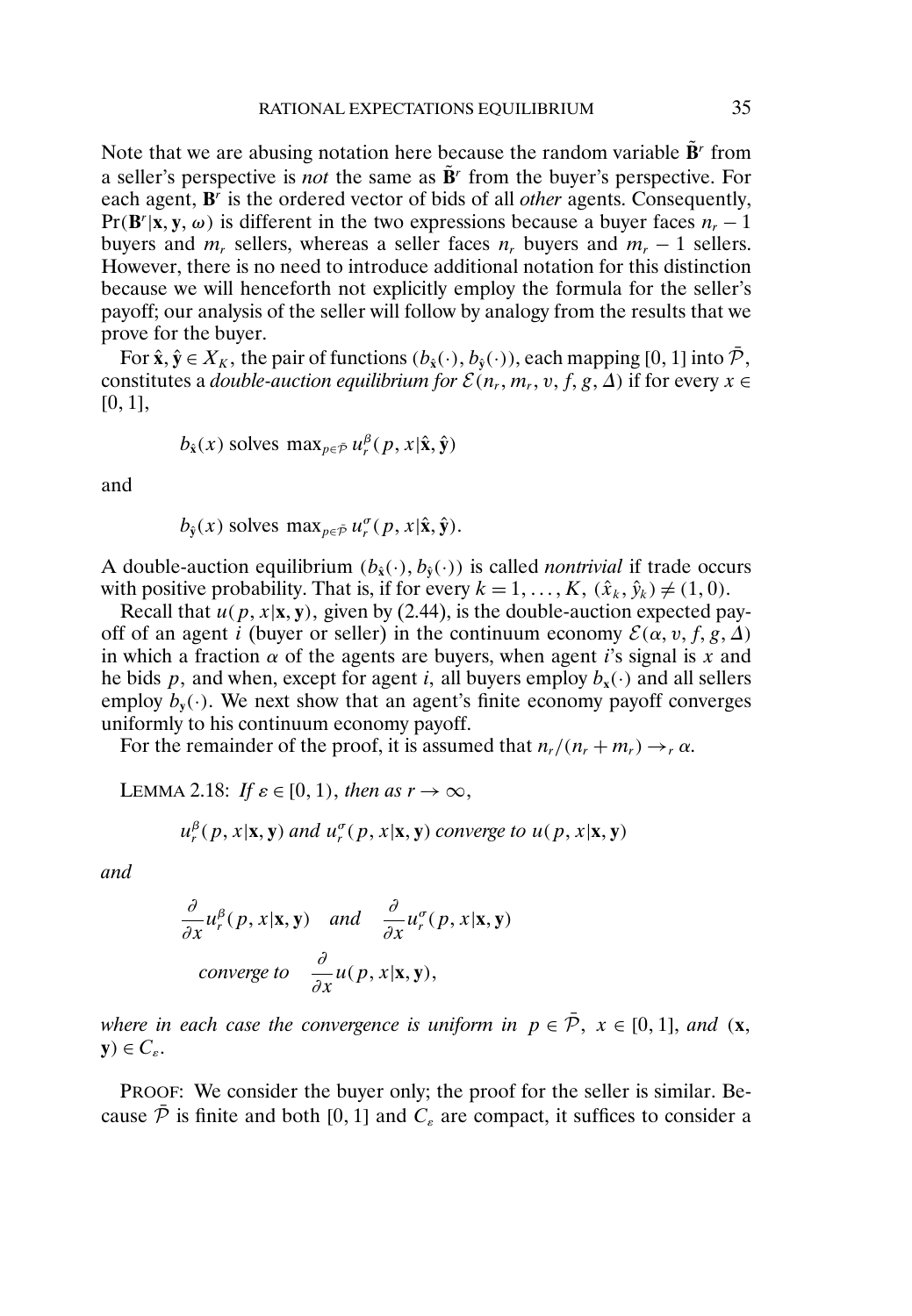fixed price  $p \in \overline{\mathcal{P}}$ , and sequences  $x^r \to x$  and  $(\mathbf{x}^r, \mathbf{y}^r) \to (\mathbf{x}, \mathbf{y})$ , and to show that

(2.53) 
$$
\lim_{r} u_r^{\beta}(p, x^r | \mathbf{x}^r, \mathbf{y}^r) = u(p, x | \mathbf{x}, \mathbf{y}).
$$

Note that if  $B_{m_r-1}^r = B_{m_r}^r = B_{m_r+1}^r$ , then the market-clearing price  $\rho^r(\mathbf{B}^r, p)$ is independent of the buyer's bid p and is equal to  $B_{m_r}^r$ . Let E<sup>r</sup> denote the set of the others' ordered bids  $(B_1^r, \ldots, B_{n_r+m_r-1}^r)$  such that  $B_{m_r-1}^r = B_{m_r}^r = B_{m_r+1}^r$ . Then we may write the buyer's payoff (2.51) as

$$
(2.54) \t u_r^{\beta}(p, x^r | \mathbf{x}', \mathbf{y}')\t= \int_0^1 \left( \sum_{\mathbf{B}' \in E': B'_{m_r} < p} (v(x^r, \omega) - B'_{m_r}) \Pr(\mathbf{B}^r | \mathbf{x}', \mathbf{y}', \omega) h(\omega | x') \right) d\omega
$$
  
+ 
$$
\int_0^1 \left( \sum_{\mathbf{B}' \in E': B'_{m_r} = p} (v(x^r, \omega) - B'_{m_r}) \times \lambda^r(\mathbf{B}', p) \Pr(\mathbf{B}' | \mathbf{x}', \mathbf{y}', \omega) h(\omega | x') \right) d\omega
$$
  
+ 
$$
\int_0^1 \left( \sum_{\mathbf{B}' \notin E': \rho'(\mathbf{B}', p) < p} (v(x^r, \omega) - \rho^r(\mathbf{B}', p)) \times \Pr(\mathbf{B}' | \mathbf{x}', \mathbf{y}', \omega) h(\omega | x') \right) d\omega
$$
  
+ 
$$
\int_0^1 \left( \sum_{\mathbf{B}' \notin E': \rho'(\mathbf{B}', p) = p} (v(x^r, \omega) - \rho^r(\mathbf{B}', p)) \times \lambda^r(\mathbf{B}', p) \Pr(\mathbf{B}' | \mathbf{x}', \mathbf{y}', \omega) h(\omega | x') \right) d\omega.
$$

Let  $P(\cdot)$  be the price function induced by  $(\mathbf{x}, \mathbf{y})$  in  $\mathcal{E}(\alpha, v, f, g, \Delta)$ . Then by Lemmas 2.19 and 2.20 (see subsequent text),

(2.55) 
$$
\lim_{r} \Pr(\tilde{\mathbf{B}}^{r} \in E^{r} \text{ and } \tilde{B}_{m_{r}}^{r} = P(\omega)|\mathbf{x}^{r}, \mathbf{y}^{r}, \omega) = 1
$$

and

(2.56) 
$$
\lim_{r} \sum_{\mathbf{B}' \in E': B'_{mr} = P(\omega)} \lambda^{r}(\mathbf{B}', P(\omega)) \Pr(\mathbf{B}' | \mathbf{x}', \mathbf{y}', \omega) = \lambda(\omega | P(\omega), \mathbf{x}, \mathbf{y})
$$

for all but finitely many  $\omega \in [0, 1]$ .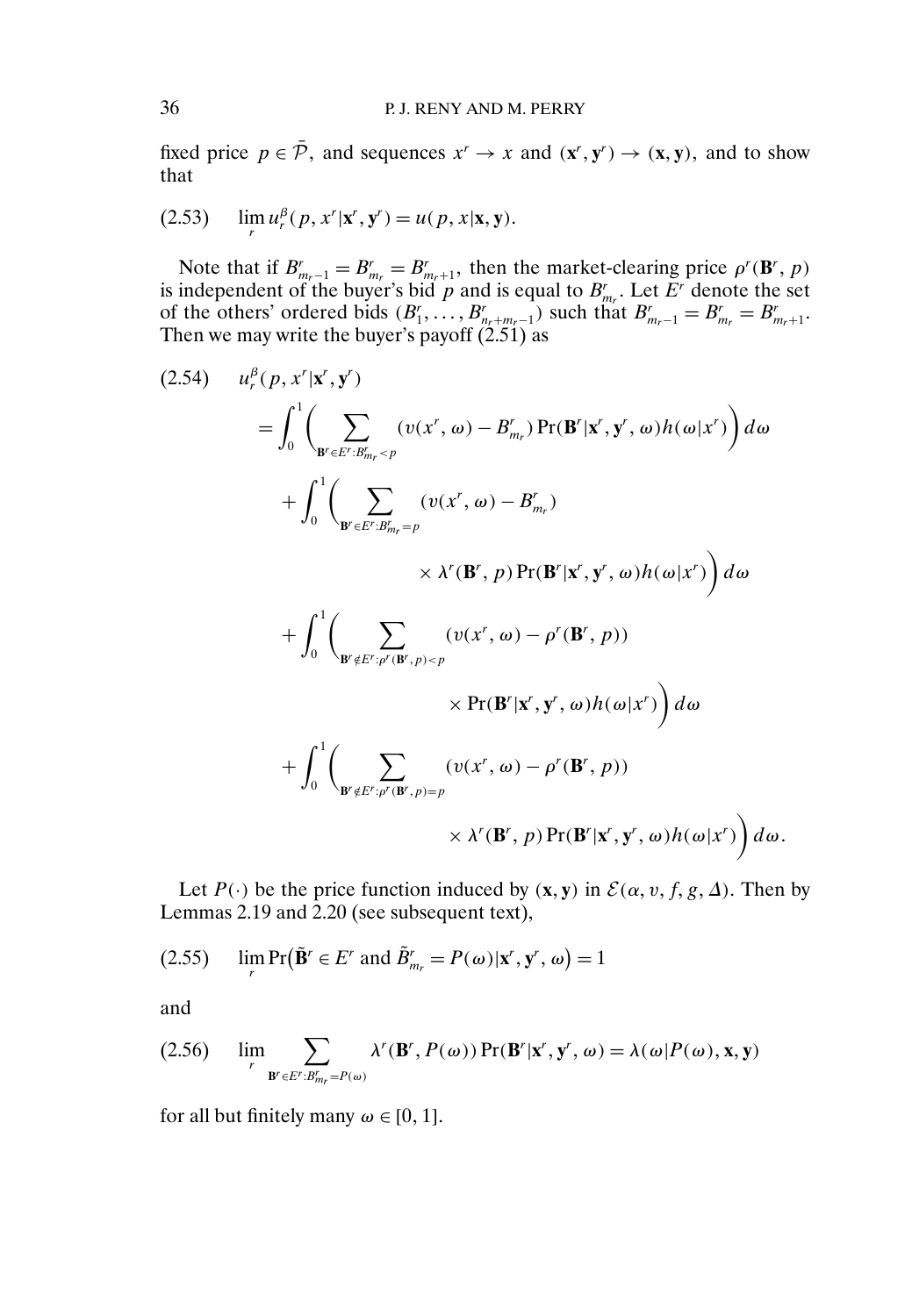Consider now each of the four functions of  $\omega$  that appear in parentheses in (2.54). By (2.55) and because  $x^r \to x$ , the function on the first line converges to

$$
(v(x, \omega) - P(\omega))\mathbf{I}_{P(\omega)<} p(\omega)h(\omega|x),
$$

and those on the third and fourth lines converge to zero. By (2.55), (2.56), and because  $x' \rightarrow x$ , the function in parentheses on the second line converges to

$$
(v(x, \omega) - P(\omega))\lambda(\omega)P(\omega), \mathbf{x}, \mathbf{y})\mathbf{I}_{P(\omega)=p}(\omega)h(\omega|x),
$$

where, in each case, convergence is pointwise in  $\omega \in [0, 1]$  except possibly at finitely many points. Hence, by Lebesgue's dominated convergence theorem, we have

$$
\lim_{r} u_r^{\beta}(p, x^r | \mathbf{x}^r, \mathbf{y}^r)
$$
\n
$$
= \int_{\omega: P(\omega) < p} (v(x, \omega) - P(\omega)) h(\omega | x) \, d\omega
$$
\n
$$
+ \int_{\omega: P(\omega) = p} (v(x, \omega) - P(\omega)) \lambda(\omega | p, \mathbf{x}, \mathbf{y}) h(\omega | x) \, d\omega
$$
\n
$$
= u(p, x | \mathbf{x}, \mathbf{y}),
$$

as desired.

The result for  $\partial u_r^{\beta}(p, x^r | \mathbf{x}^r, \mathbf{y}^r) / \partial x$  follows similarly because this partial derivative is equal to

$$
\int_{0}^{1} \sum_{\mathbf{B}^{r}:p^{r}(\mathbf{B}^{r},p)
$$

and, as before, this expression converges to

$$
\int_{\omega:P(\omega)\n
$$
-\int_{\omega:P(\omega)
$$
$$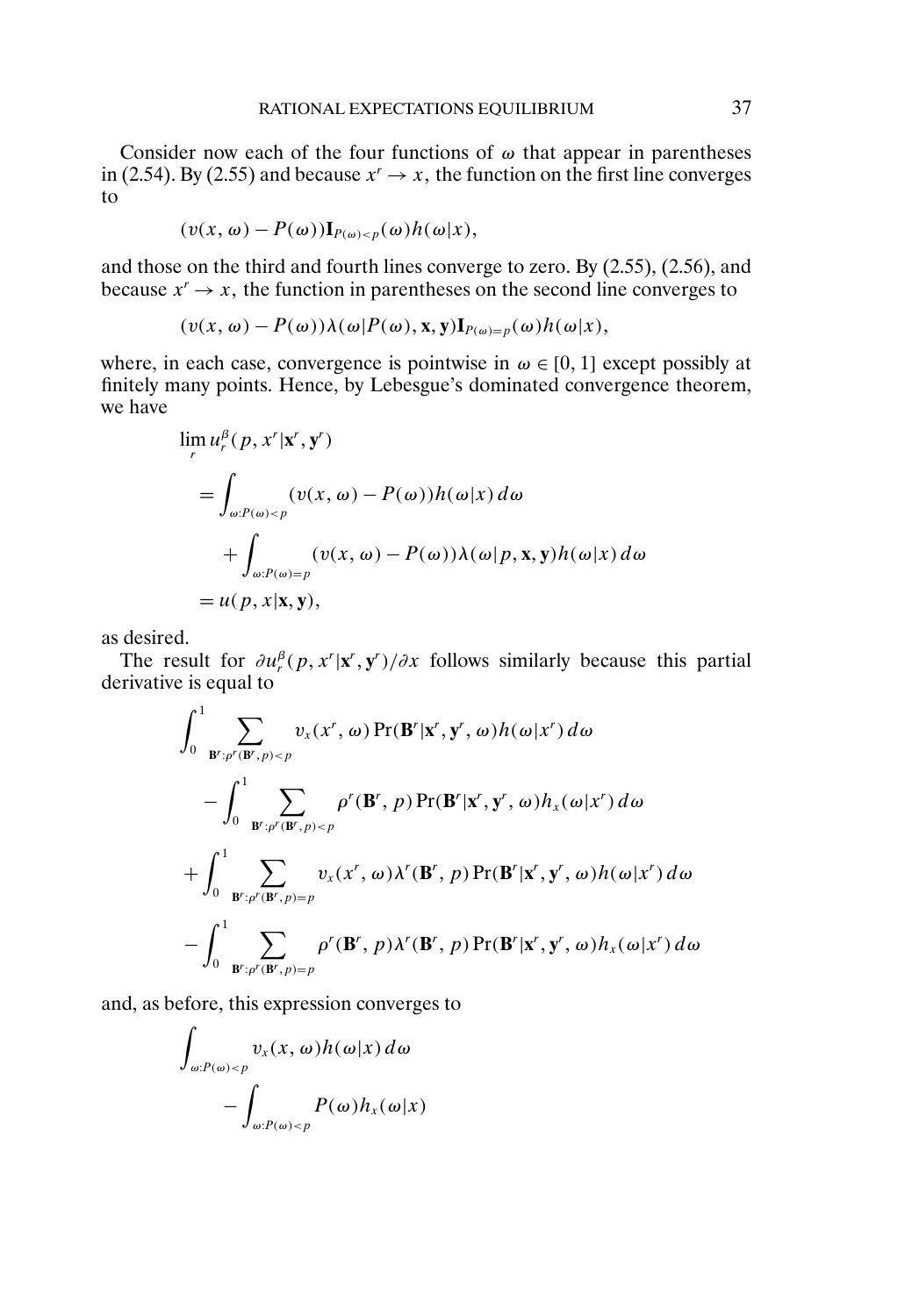$$
+ \int_{\omega:P(\omega)=p} v_x(x, \omega) \lambda(\omega|p, x, y) h(\omega|x) d\omega
$$

$$
- \int_{\omega:P(\omega)=p} P(\omega) \lambda(\omega|p, x, y) h_x(\omega|x) d\omega
$$

$$
= \frac{\partial}{\partial x} u(p, x|x, y),
$$

as desired. *Q.E.D.*

We now state and prove the two lemmas referred to in the preceding proof.

LEMMA 2.19: *If*  $(\mathbf{x}^r, \mathbf{y}^r) \in C_\varepsilon$  for  $\varepsilon \in [0, 1)$  and every r, and  $(\mathbf{x}^r, \mathbf{y}^r) \to (\mathbf{x}, \mathbf{y})$ , *then for all but finitely many*  $\omega \in [0, 1]$ ,

$$
\lim_{r} \Pr(\tilde{B}_{m_{r}-1}^{r} = \tilde{B}_{m_{r}}^{r} = \tilde{B}_{m_{r}+1}^{r} = P(\omega)|\mathbf{x}^{r}, \mathbf{y}^{r}, \omega) = 1.
$$

PROOF: It suffices to show that

$$
\lim_{r} \Pr(\tilde{B}_{m_r-1}^r = P(\omega)|\mathbf{x}^r, \mathbf{y}^r, \omega) = 1,
$$

$$
(2.57) \qquad \lim_{r} \Pr(\tilde{B}_{m_r}^r = P(\omega)|\mathbf{x}^r, \mathbf{y}^r, \omega) = 1,
$$

and

$$
\lim_{r} \Pr(\tilde{B}_{m_r+1}^r = P(\omega)|\mathbf{x}^r, \mathbf{y}^r, \omega) = 1.
$$

We show only  $(2.57)$ ; the proofs of the other two equalities are similar. Recall from the proof of Lemma 2.18 that  $(\mathbf{x}^r, \mathbf{y}^r) \rightarrow (\mathbf{x}, \mathbf{y}) \in \mathbb{C}_{\varepsilon}$  and that  $\varepsilon \in [0, 1)$ . Also recall that  $P(\cdot)$  is the price function induced by  $(\mathbf{x}, \mathbf{y})$  in  $\mathcal{E}(\alpha, v, f, g, \Delta)$ . By Lemma 2.14, for all but finitely many  $\omega \in [0, 1]$ ,  $P(\omega) = p_k$ , where k satisfies

$$
(2.58) \qquad \alpha F(x_k|\omega) + (1-\alpha)F(y_k|\omega) < \alpha < \alpha F(x_{k+1}|\omega) + (1-\alpha)F(y_{k+1}|\omega).
$$

Choosing such an  $\omega \in [0, 1]$ , it suffices to show that (2.57) holds for this  $\omega$ . The remainder of the argument is conditional on this  $\omega$ .

Recall that  $\tilde{B}_{m_r}^r$  is the  $m_r$ th highest bid among  $n_r + m_r - 1$  agents, where  $n_r - 1$ are buyers who each employ  $\mathbf{x}^r$  and where  $m_r$  are sellers who each employ  $\mathbf{y}^r$ . Consequently, a buyer bids less than  $p_k$  when his signal is less than  $x_k^r$  and a seller bids less than  $p_k$  when his signal is less than  $y_k^r$ .

Let  $\tilde{\theta}_\beta^r$  be the fraction of the  $n_r - 1$  buyers whose signals are less than  $x_k^r$  and let  $\tilde{\theta}'_{\sigma}$  be the fraction of the  $m_r$  sellers whose signals are less than  $y_k^r$ . Hence,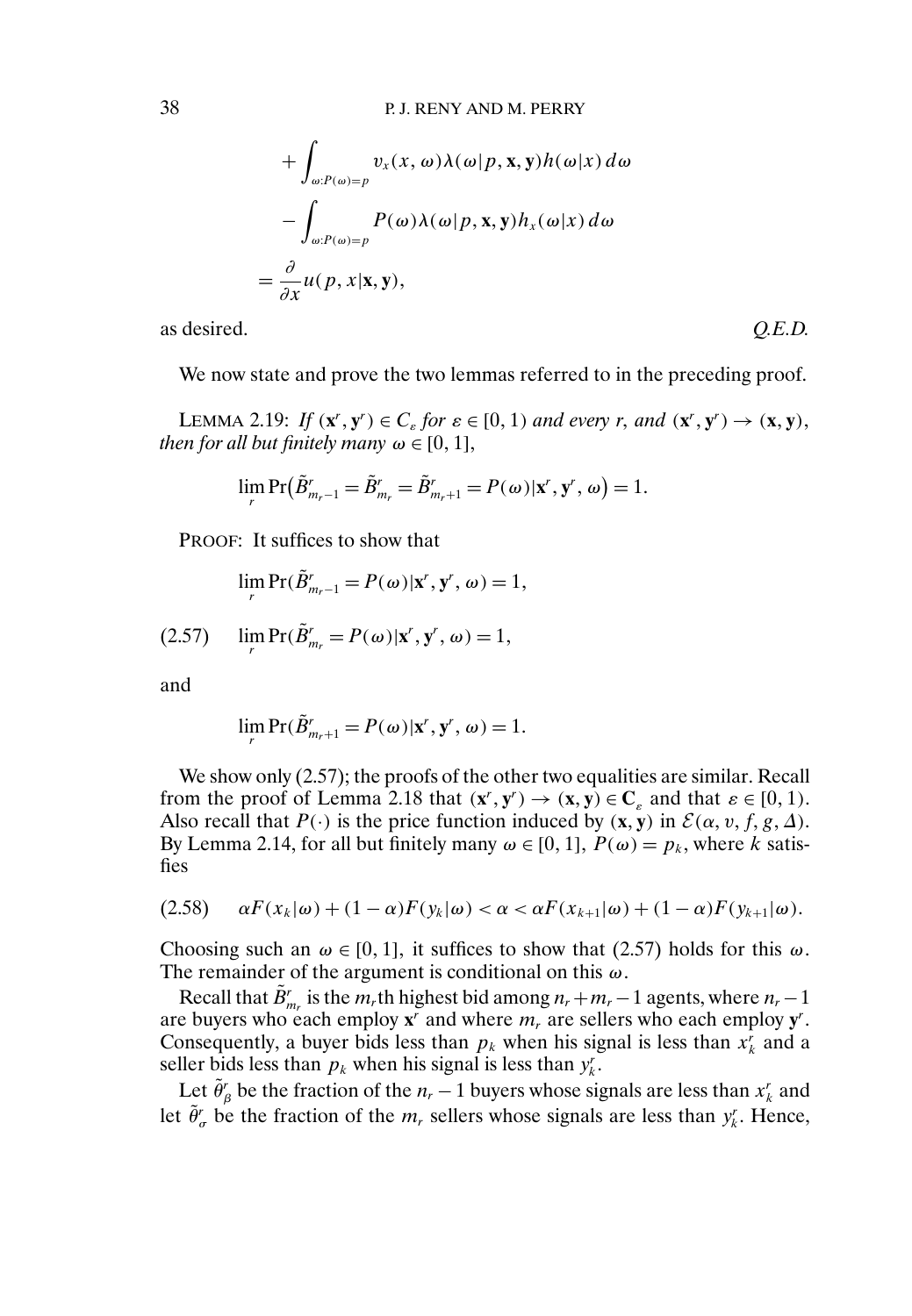when the  $n_r - 1$  buyers employ  $\mathbf{x}^r$  and the  $m_r$  sellers employ  $\mathbf{y}^r$ , the number of them who bid less than  $p_k$  is

$$
(2.59) \qquad (n_r-1)\tilde{\theta}^r_{\beta} + m_r \tilde{\theta}^r_{\sigma}.
$$

The mean and variance of  $\tilde{\theta}_\beta^r$  are  $F(x_k^r | \omega)$  and  $F(x_k^r | \omega)(1 - F(x_k^r | \omega))$ /  $(n_r - 1)$ , respectively, and the mean and variance of  $\tilde{\theta}'_r$  are  $F(y_k^r | \omega)$  and  $F(y_k^r | \omega)(1 - F(y_k^r | \omega)) / m_r$ , respectively.<sup>20</sup> Hence, for every  $\eta > 0$ , Chebyshev's inequality yields

$$
\lim_{r} \Pr(|\tilde{\theta}'_{\beta} - F(x'_{k}|\omega)| < \eta) = \lim_{r} \Pr(|\tilde{\theta}'_{\sigma} - F(y'_{k}|\omega)| < \eta) = 1.
$$

Hence, because  $x_k^r \to x_k$  and  $y_k^r \to y_k$ ,

$$
\lim_{r} \Pr(|\tilde{\theta}_{\beta}' - F(x_{k}|\omega)| < \eta) = \lim_{r} \Pr(|\tilde{\theta}_{\sigma}' - F(y_{k}|\omega)| < \eta) = 1,
$$

which, for brevity, we write instead as

$$
\text{Plim}_{r} \tilde{\theta}_{\beta}^{r} = F(x_{k}|\omega) \quad \text{and} \quad \text{Plim}_{r} \tilde{\theta}_{\sigma}^{r} = F(y_{k}|\omega).
$$

Therefore, because  $n_r/(n_r + m_r) \rightarrow \alpha$ ,

$$
\begin{aligned} \text{(2.60)} \quad & \text{P} \lim_{r} \left( \frac{n_r - 1}{n_r + m_r - 1} \tilde{\theta}_{\beta}^r + \frac{m_r}{n_r + m_r - 1} \tilde{\theta}_{\sigma}^r \right) \\ &= \alpha F(x_k | \omega) + (1 - \alpha) F(y_k | \omega) \\ &< \alpha \\ &= \lim_{r} \frac{n_r - 1}{n_r + m_r - 1}, \end{aligned}
$$

where the inequality follows from (2.58). Consequently,

$$
1 = \lim_{r} \Pr\left(\frac{n_r - 1}{n_r + m_r - 1}\tilde{\theta}'_\beta + \frac{m_r}{n_r + m_r - 1}\tilde{\theta}'_\sigma < \frac{n_r - 1}{n_r + m_r - 1}\right)
$$
\n
$$
= \lim_{r} \Pr((n_r - 1)\tilde{\theta}'_\beta + m_r\tilde{\theta}'_\sigma < n_r - 1),
$$
\n
$$
= \lim_{r} \Pr(\# \{\text{bids strictly less than } p_k\} < n_r - 1),
$$

<sup>&</sup>lt;sup>20</sup>For example, note that  $\tilde{\theta}'_{\beta}$  is the average of  $n_r - 1$  independent and identically distributed random variables each of whose value is zero if the corresponding buyer's signal is below  $x_k$  and is one otherwise.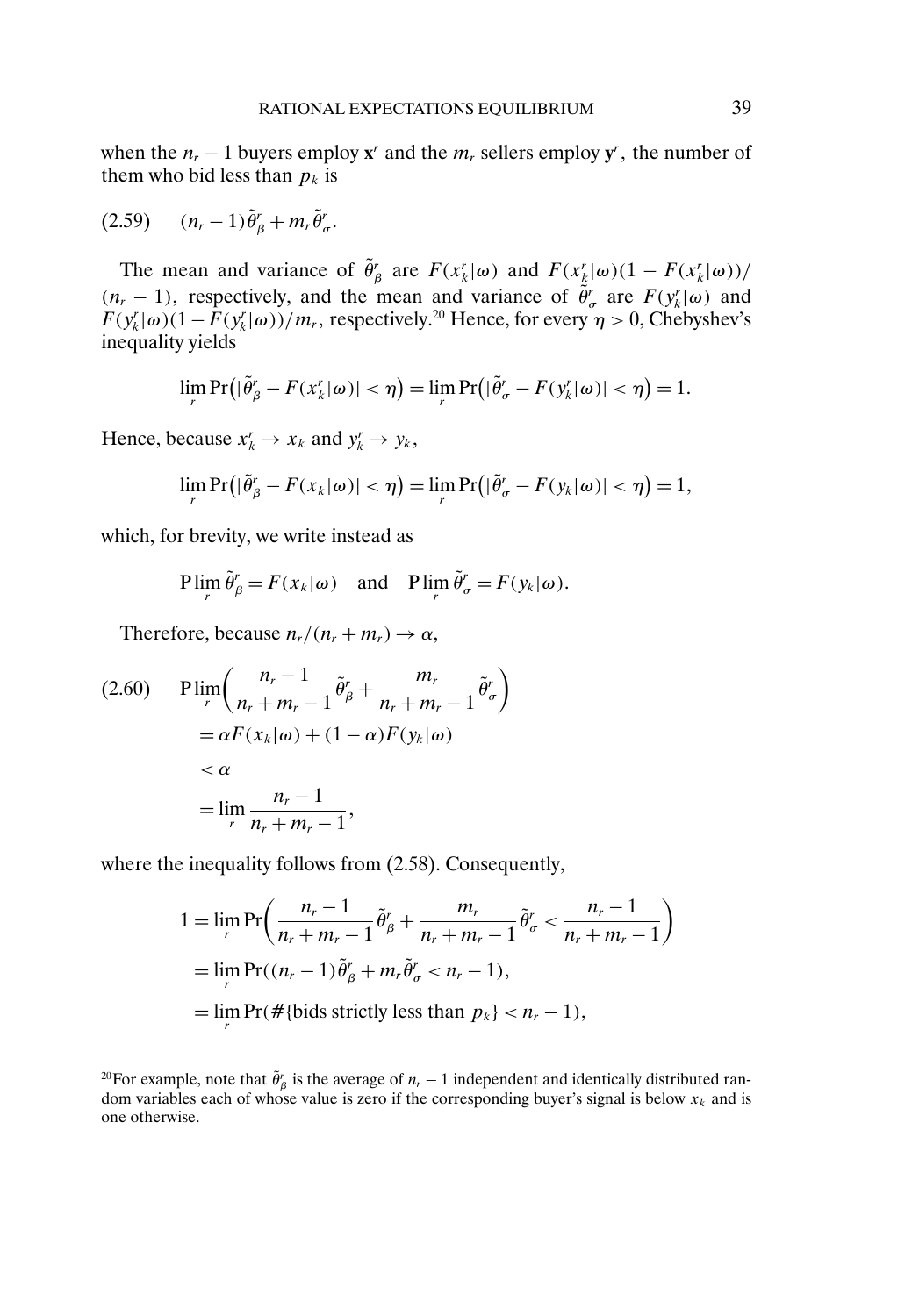which implies that

 $\lim_{r} \Pr(\tilde{B}_{m_r}^r \ge p_k | \omega, \mathbf{x}^r, \mathbf{y}^r) = 1.$ 

By employing  $x_{k+1}^r$  and  $y_{k+1}^r$  to construct random variables that count the fractions of buyer and seller bids strictly above  $p_k$ , a similar argument establishes that

$$
\lim_{r} \Pr(\tilde{B}_{m_r}^r \leq p_k | \omega, \mathbf{x}^r, \mathbf{y}^r) = 1,
$$

which completes the proof.  $Q.E.D.$ 

LEMMA 2.20: If  $(\mathbf{x}^r, \mathbf{y}^r) \in C_\varepsilon$  for  $\varepsilon \in [0, 1)$  and every r, and  $(\mathbf{x}^r, \mathbf{y}^r) \to (\mathbf{x}, \mathbf{y})$ , *then for all but finitely many*  $\omega \in [0, 1]$ ,

$$
\lim_{r} \sum_{\mathbf{B}' \in E': B'_{mr} = P(\omega)} \lambda^{r}(\mathbf{B}', P(\omega)) \Pr(\mathbf{B}' | \mathbf{x}', \mathbf{y}', \omega) = \lambda(\omega | P(\omega), \mathbf{x}, \mathbf{y}).
$$

PROOF: As shown in the proof of Lemma 2.19, for all but finitely many  $\omega \in$ [0, 1] there is a unique k that satisfies (2.46). Fix any such  $\omega$  for the remainder of the proof.

Because, by Lemma 2.19,

$$
\lim_{r} \Pr(\tilde{\mathbf{B}}^r \in E^r \text{ and } \tilde{B}_{m_r}^r = P(\omega) | \mathbf{x}^r, \mathbf{y}^r, \omega) = 1,
$$

it suffices to show that

$$
\lim_{r} \sum_{\mathbf{B}'} \lambda^{r}(\mathbf{B}', P(\omega)) \Pr(\mathbf{B}'|\mathbf{x}', \mathbf{y}', \omega) = \lambda(\omega) P(\omega), \mathbf{x}, \mathbf{y}),
$$

and for this it suffices to show that

$$
P\lim_{r} \lambda^{r}(\tilde{\mathbf{B}}^{r}, P(\omega)) = \lambda(\omega|P(\omega), \mathbf{x}, \mathbf{y}).
$$

Now, for each value  $\mathbf{B}^r$  assumed by  $\tilde{\mathbf{B}}^r$ ,

$$
\lambda^r(\mathbf{B}^r, P(\omega)) = \begin{cases} 0, & \text{if } \rho^r(\mathbf{B}^r, P(\omega)) > P(\omega), \\ \frac{m_r - #\{\text{bids} > P(\omega)\}}{\# \{\text{bids} = P(\omega)\}}, & \text{if } \rho^r(\mathbf{B}^r, P(\omega)) = P(\omega), \\ 1, & \text{if } \rho^r(\mathbf{B}^r, P(\omega)) < P(\omega). \end{cases}
$$

Hence, because Lemma 2.19 implies that

$$
\lim_{r} \Pr(\rho^r(\tilde{\mathbf{B}}^r, P(\omega)) = P(\omega)|\mathbf{x}^r, \mathbf{y}^r, \omega) = 1,
$$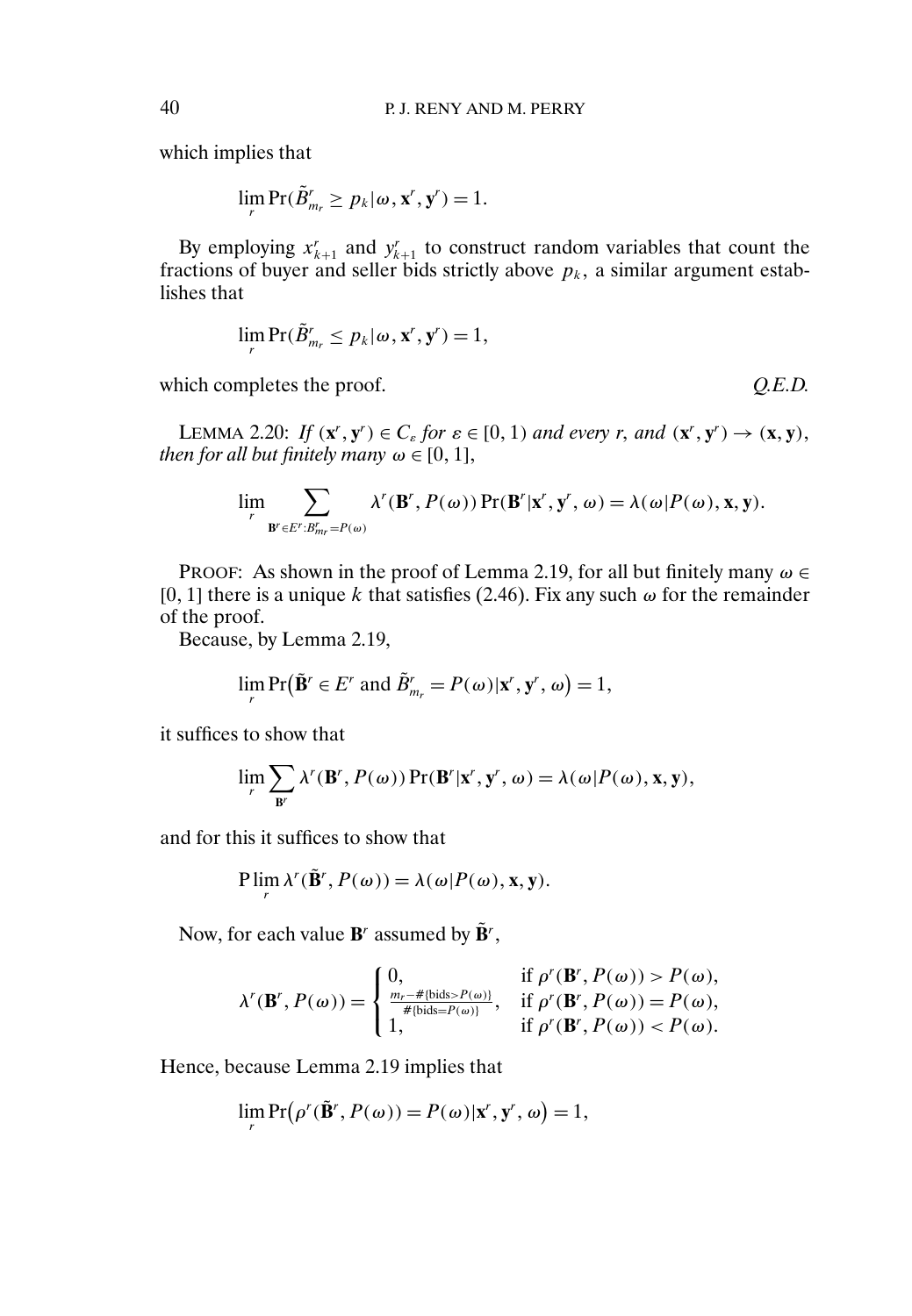it suffices to show that

$$
P\lim_{r}\frac{m_{r}-\#\{\text{bids}>P(\omega)\}}{\#\{\text{bids}=P(\omega)\}}=\lambda(\omega|P(\omega),\mathbf{x},\mathbf{y}),
$$

which is equivalent to

$$
(2.61) \qquad \frac{\lim_{r} \frac{m_r}{n_r+m_r} - P \lim_{r} \frac{\# \{\text{bids} > P(\omega)\}}{n_r+m_r}}{P \lim_{r} \frac{\# \{\text{bids} = P(\omega)\}}{n_r+m_r}} = \lambda(\omega|P(\omega), \mathbf{x}, \mathbf{y}),
$$

as long as the denominator is not zero, and where all the agents' bids are considered, even the distinguished buyer whose bid is fixed and equal to  $P(\omega)$ .

Let us begin with the numerator of (2.61). The random quantity

$$
\frac{\#\{\text{bids} > P(\omega)\}}{n_r + m_r}
$$

is the fraction of bids among the random vector of bids  $(\tilde{B}', P(\omega))$  that are strictly greater than  $P(\omega)$ . In (2.60) we showed that among bids in the random vector  $\tilde{\mathbf{B}}^r$ , the fraction that are strictly *less* than  $P(\omega) = p_k$  has probability limit equal to  $\alpha F(x_k|\omega) + (1-\alpha)F(y_k|\omega)$ . Because buyers bid strictly more than  $P(\omega) = p_k$  when their signal is greater than  $x_{k+1}$  and sellers bid strictly more than  $P(\omega) = p_k$  when their signal is greater than  $y_{k+1}$ , a similar argument establishes that

P 
$$
\lim_{r} \frac{\# \{\text{bids} > P(\omega)\}}{n_r + m_r}
$$
  
= α(1 - F(x<sub>k+1</sub>|ω)) + (1 - α)(1 - F(y<sub>k+1</sub>|ω));

together, the two results establish that

P 
$$
\lim_{r} \frac{\# \{\text{bids} = P(\omega)\}}{n_r + m_r}
$$
  
= α(F(x<sub>k+1</sub>|ω) - F(x<sub>k</sub>|ω)) + (1-α)(F(y<sub>k+1</sub>|ω) - F(y<sub>k</sub>|ω)).

Hence, because  $m_r/(n_r + m_r) \rightarrow 1 - \alpha$ , the left-hand side of (2.61) becomes

$$
\frac{\alpha F(x_{k+1}|\omega) + (1-\alpha)F(y_{k+1}|\omega) - \alpha}{\alpha(F(x_{k+1}|\omega) - F(x_k|\omega)) + (1-\alpha)(F(y_{k+1}|\omega) - F(y_k|\omega))},
$$

which is precisely  $\lambda(\omega|P(\omega), \mathbf{x}, \mathbf{y})$  (see(2.48)). Finally, note that the denominator is nonzero because (2.46) holds. *Q.E.D.*

As we have seen in RP Section 3, where bids can be any nonnegative real number, there is an indeterminacy in the equilibrium of the continuum economy. This remains true when bids are restricted to a grid. In particular, if  $b(\cdot)$  is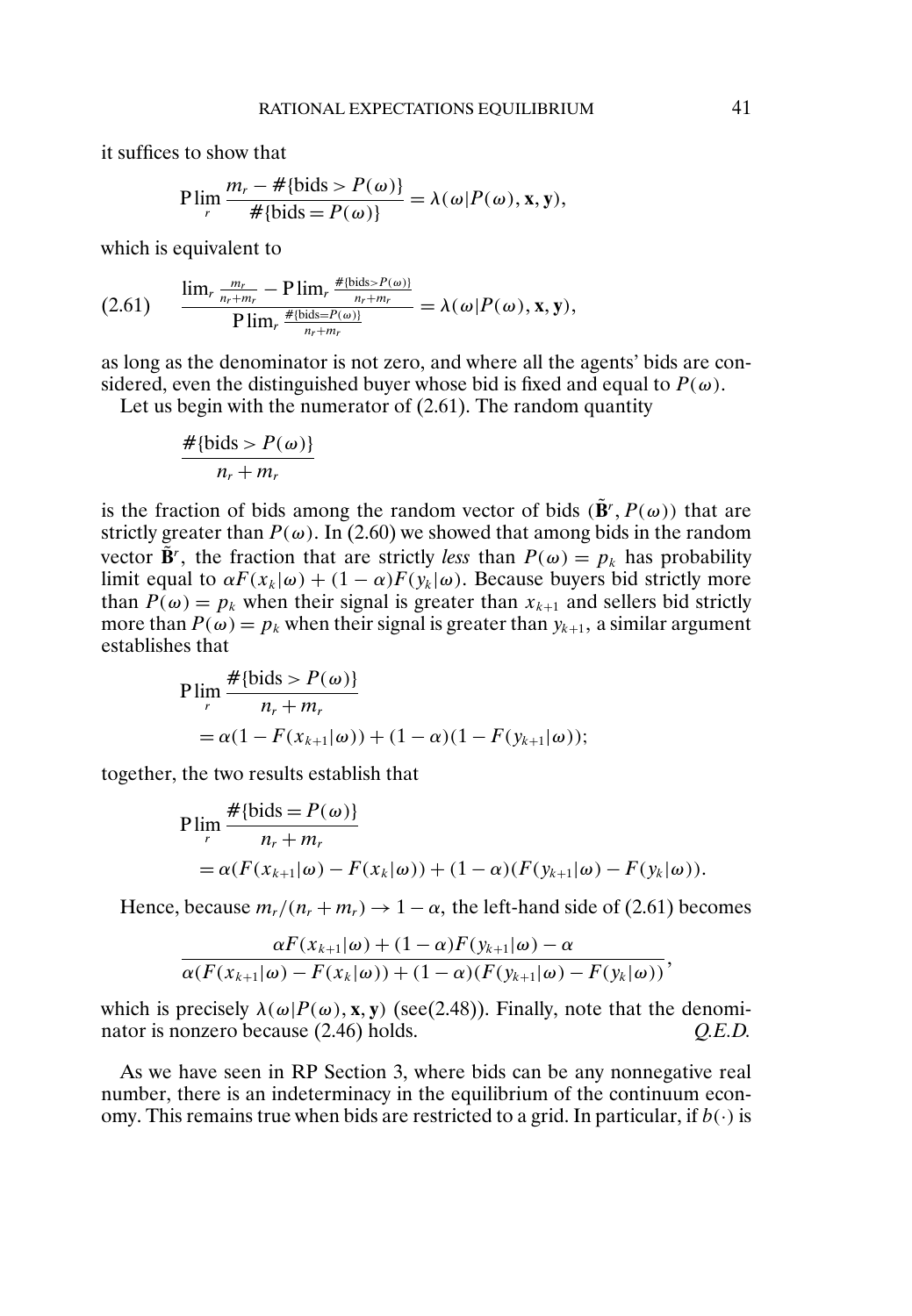a double-auction equilibrium for the continuum economy  $\mathcal{E}(\alpha, v, f, g, \Delta)$  with grid size  $\Delta$ , there may be prices in the range of  $b(\cdot)$  that never arise as marketclearing prices. Indeed, if  $b(x) < b(x(0))$  or  $b(x) > b(x(1))$ , then  $p = b(x)$ is such a price because  $P(\omega) = b(x(\omega)) \in [b(x(0)), b(x(1))]$  for all  $\omega \in [0, 1]$ . Consequently, all bids below  $P(0)$  are equally good and all bids above  $P(1)$ are equally good, and changing an equilibrium bidding function outside the range of  $P(\cdot)$  does not upset the equilibrium. Of course, all such equilibria are outcome-equivalent. This indeterminacy of equilibria in the continuum economy makes it difficult to pin down, in large finite economies, the interval of signals over which bidders bid prices that are outside the range of the limit price function  $P(\cdot)$ . In particular, the length of these intervals and, consequently, the probability that the associated prices occur, can vanish in the limit as the number of traders grows. This, in turn, makes it difficult to establish the single-crossing property for such prices. We overcome this by forcing bidders to submit bidding functions whose step widths are bounded away from zero for potentially problematic prices, a restriction that is ultimately not binding. We require some definitions.

Let  $\mathcal{K}_0 = \{k \ge 0 : v(0,0) - \Delta < k\Delta < v(x(0),0)\}$  and let  $\mathcal{K}_1 = \{k \ge 0 : v(x(1),$ 1) <  $k\Delta < v(1, 1) + \Delta$ . The set  $\mathcal{K}_0$  contains indices that correspond to low grid prices, at most one of which is below  $v(0, 0)$ , and  $\mathcal{K}_1$  contains indices that correspond to high grid prices, at most one of which is above  $v(1, 1)$ . These "extreme" prices are those that can occur as equilibrium prices with vanishingly small probability in large finite economies.

For  $\varepsilon \ge 0$ , let  $X_K^{\varepsilon} = {\mathbf{x} \in X_K : x_{k+1} - x_k \ge \varepsilon \text{ for all } k \in \mathcal{K}_0 \cup \mathcal{K}_1}$ , where  $x_0 = 0$ and  $x_{K+1} = 1$ . Hence, to be a member of  $X_K^{\varepsilon}$  a vector of jump points must induce a nondecreasing function such that, for every  $k \in \mathcal{K}_0 \cup \mathcal{K}_1$ , the length of the interval over which the function is  $k\Delta$  is at least  $\varepsilon$ . Clearly,  $X_K^{\varepsilon}$  is compact and convex. A sufficient condition for nonemptiness is  $\varepsilon \leq 1/(K+1)$ . We shall restrict bidders' vectors of jump points to be in the set  $X_K^{\varepsilon}$ .

We now define a correspondence for the finite economy  $\mathcal{E}(n_r, m_r, v, f, g, \Delta)$ whose fixed points will be shown to be double-auction equilibria when  $n_r$  and  $m_r$  are sufficiently large. Fix  $\varepsilon \in [0, 1)$  and define  $C_e^0 = C_{\varepsilon^2} \cap (X_K^{\varepsilon} \times X_K^{\varepsilon})$ . Note the presence of the  $\varepsilon^2$ . This implies that when  $\varepsilon \in (0, 1)$  and  $(\mathbf{x}, \mathbf{y}) \in C_{\varepsilon}^0$ , we have  $x_{k+1} - y_k = (x_{k+1} - x_k) + (x_k - y_k) \ge \varepsilon - \varepsilon^2 = \varepsilon(1 - \varepsilon) > 0$ , for  $k \in \mathcal{K}_0 \cup \mathcal{K}_1$ . Similarly,  $y_{k+1} - x_k > 0$ .

The set  $C^0_\varepsilon$  is nonempty whenever  $X^{\varepsilon}_K$  is nonempty. For each  $(\mathbf{x}, \mathbf{y}) \in C^0_\varepsilon$ , let  $\Psi_{\varepsilon}^r(\mathbf{x}, \mathbf{y})$  denote the set of solutions to the ex ante maximization problem

$$
(2.62) \quad \max_{(x',y')\in C_e^0}\left[\int_0^1 u_r^{\beta}(b_{x'}(x),x|\mathbf{x},\mathbf{y})f(x)\,dx+\int_0^1 u_r^{\sigma}(b_{y'}(x),x|\mathbf{x},\mathbf{y})f(x)\,dx\right].
$$

As with the related maximization problems (2.5) and (2.49), the objective function here is jointly continuous in **x**, **x**', **y**, and **y**'. Hence,  $\Psi_{\varepsilon}^r(\cdot, \cdot)$  is nonempty-valued when  $X_K^{\varepsilon} \neq \emptyset$  and upper hemicontinuous, but it need not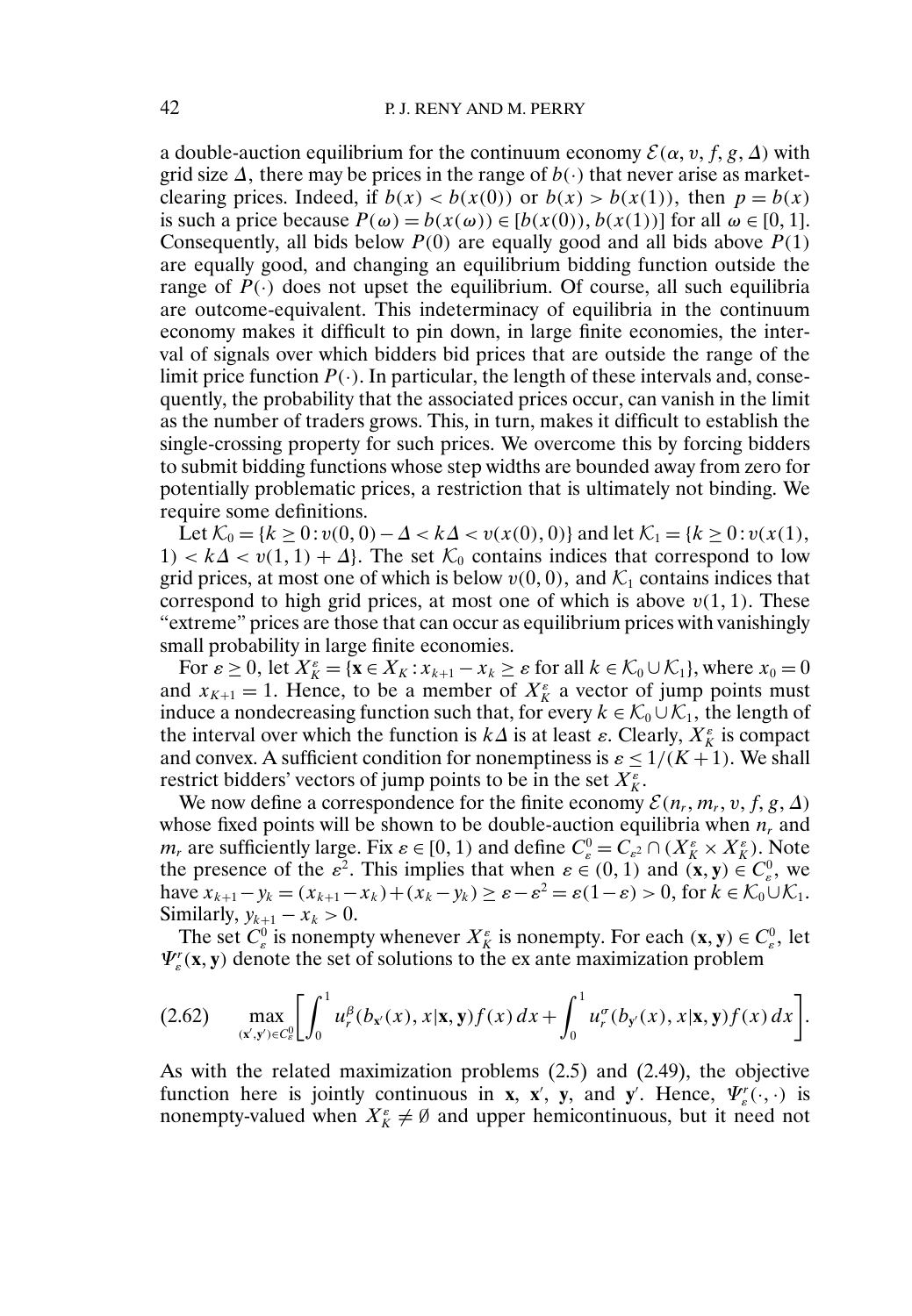be convex-valued. Kakutani's theorem guarantees the existence of  $(x^r, y^r) \in$ co  $\Psi_{\varepsilon}^r(\mathbf{x}^r, \mathbf{y}^r)$ .

We now connect the fixed points of the finite economy correspondence co  $\Psi_{\varepsilon}^r(\cdot,\cdot)$  with those of the continuum economy correspondence co  $\Psi_{\varepsilon}(\cdot,\cdot)$ from Part C.

LEMMA 2.21: *Suppose that*  $\varepsilon \in [0, 1)$  *and*  $(\mathbf{x}^r, \mathbf{y}^r) \in \text{co}\,\Psi_{\varepsilon}^r(\mathbf{x}^r, \mathbf{y}^r)$  *for*  $r =$  $1, 2, \ldots$  *If*  $(\mathbf{x}^r, \mathbf{y}^r) \rightarrow (\mathbf{x}, \mathbf{y})$ , then  $(\mathbf{x}, \mathbf{y}) \in \text{co } \Psi_{\varepsilon}(\mathbf{x}, \mathbf{y})$ .

**PROOF:** Note that  $(\mathbf{x}^r, \mathbf{y}^r) \in \text{co}\,\Psi_\varepsilon^r(\mathbf{x}^r, \mathbf{y}^r)$  implies that  $\mathbf{x}^r, \mathbf{y}^r \in X_K^\varepsilon$  so that  $X_K^{\varepsilon} \neq \emptyset$ . By Caratheodory's theorem, for every  $r, (\mathbf{x}^r, \mathbf{y}^r) \in \text{co}\,\Psi_{\varepsilon}^r(\mathbf{x}^r, \mathbf{y}^r) \subseteq \mathbb{R}^{2K}$ can be expressed as a convex combination of  $2K + 1$  or fewer elements,  $(\mathbf{x}^{r,1}, \mathbf{y}^{r,1}), \ldots, (\mathbf{x}^{r,2K+1}, \mathbf{y}^{r,2K+1}),$  of  $\Psi_{\varepsilon}^r(\mathbf{x}^r, \mathbf{y}^r)$ . By Lemma 2.18, the finite economy payoffs of the buyers and sellers converge uniformly to their common payoff in the continuum economy. Hence, for each  $j = 1, ..., 2K + 1$ , the limit  $(\mathbf{x}^j, \mathbf{y}^j)$  of  $(\mathbf{x}^{r,j}, \mathbf{y}^{r,j})$  must solve the maximization problem

$$
(2.63) \quad \max_{(x',y')\in C_e^0}\left[\int_0^1 u(b_{x'}(x),x|\mathbf{x},\mathbf{y})f(x)\,dx+\int_0^1 u(b_{y'}(x),x|\mathbf{x},\mathbf{y})f(x)\,dx\right].
$$

Let  $z^0 \in X_K^{\varepsilon}$  solve

(2.64) 
$$
\max_{z \in X_K^c} \int_0^1 u(b_z(x), x | \mathbf{x}, \mathbf{y}) f(x) dx.
$$

Then  $(\mathbf{z}^0, \mathbf{z}^0) \in C_{\varepsilon}^0$  solves (2.63). Consequently, for each k, both  $\mathbf{x}^j$  and  $\mathbf{y}^j$  must solve (2.64), but because  $C_{\varepsilon^2} \subseteq C_{\varepsilon}$ , this implies (see (2.49)) that  $(\mathbf{x}^j, \mathbf{y}^j) \in$  $\Psi_{\varepsilon}(\mathbf{x}, \mathbf{y})$  for each j. Hence, because  $(\mathbf{x}, \mathbf{y})$  is a convex combination of the  $(\mathbf{x}^j, \mathbf{y}^j)$ , we have  $(\mathbf{x}, \mathbf{y}) \in \text{co } \Psi_\varepsilon(\mathbf{x}, \mathbf{y})$ , as desired.  $Q.E.D.$ 

We next present a consequence of Assumption A.2 in RP that  $f(x|\omega)$  satisfies the strict monotone likelihood ratio property.

LEMMA 2.22: *For all*  $\omega_0 \in (0, 1]$ , there exists  $\varepsilon_0 > 0$  such that for all  $\varepsilon < \varepsilon_0$ , *if*  $|x - y| \le \varepsilon^2$  *and*  $\varepsilon(1 - \varepsilon) \le x \le 1/2$ , *then* (a)  $F(x|\omega_0/2) > F(y|\omega_0)$  *and* (b)  $F(1-x|1-\omega_0) > F(1-y|1-\omega_0/2)$ .

PROOF: We prove (a) only, because the proof of (b) is similar. Suppose that (a) fails. Then there exists  $\omega_0 \in (0, 1]$  and convergent sequences  $x_n$ ,  $y_n \in [0, 1]$  and  $\varepsilon_n \to 0$  such that  $|x_n - y_n| \le \varepsilon_n^2$ ,  $\varepsilon_n(1 - \varepsilon_n) \le x_n \le 1/2$ , and  $F(x_n|\omega_0/2) \leq F(y_n|\omega_0)$  for every *n*. Hence,  $x_n$  and  $y_n$  must converge to the same limit,  $\hat{x}$ , say, where  $\hat{x} \le 1/2$  and  $F(\hat{x}|\omega_0/2) \le F(\hat{x}|\omega_0)$ . Therefore,  $\hat{x} = 0$ because  $F_{\omega}(x|\omega) < 0$  for  $x \in (0, 1)$ . So, we have  $x_n, y_n \to 0$ .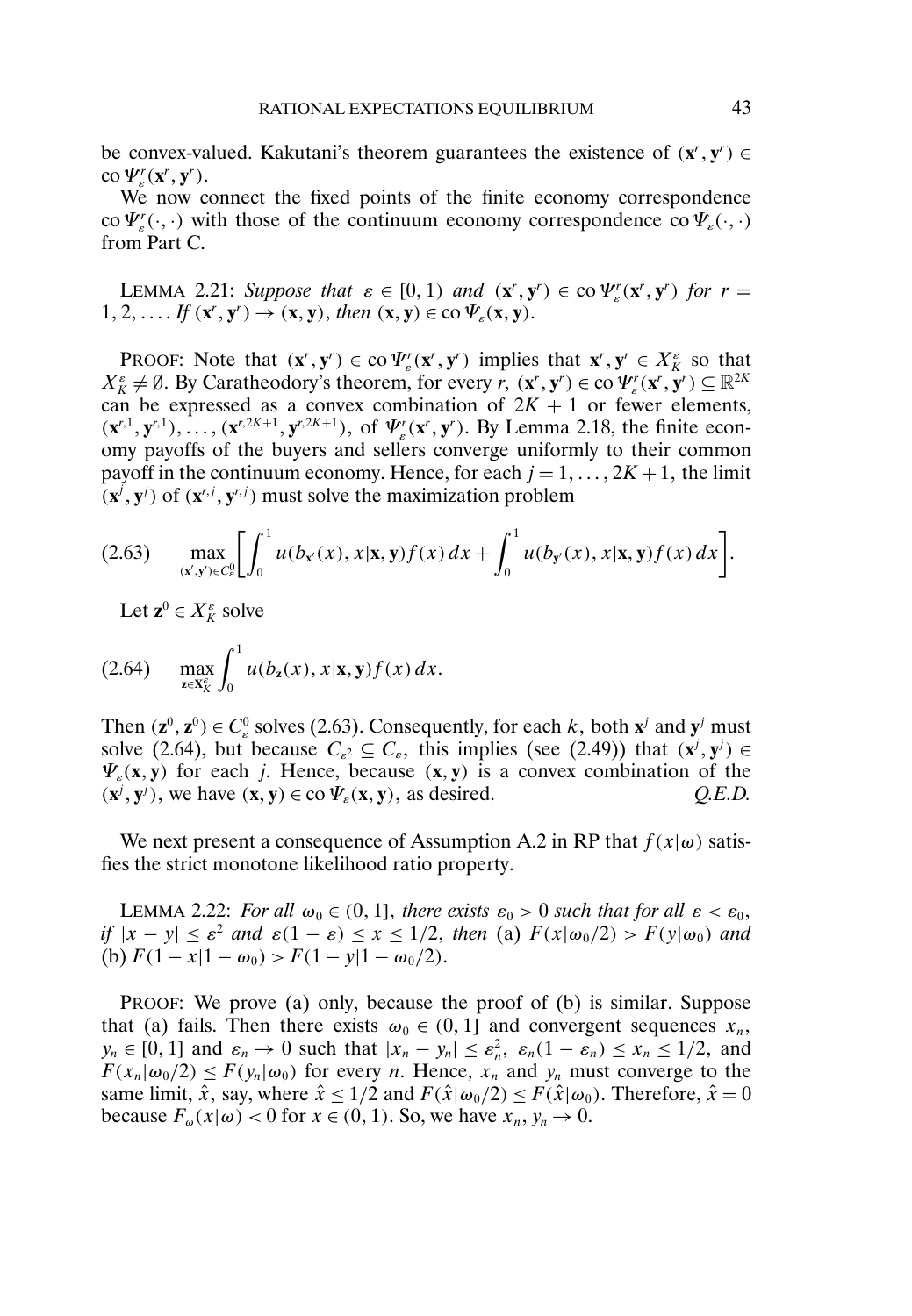For every *n*,  $F(x_n|\omega_0/2) \leq F(y_n|\omega_0)$  implies  $y_n > x_n$  because  $F(x|\omega)$  is strictly increasing in x and strictly decreasing in  $\omega$ . Therefore,

$$
0 \leq \frac{F(y_n|\omega_0) - F(x_n|\omega_0/2)}{y_n - x_n}
$$
  
= 
$$
\frac{F(y_n|\omega_0) - F(x_n|\omega_0) + F(x_n|\omega_0) - F(x_n|\omega_0/2)}{y_n - x_n}
$$
  
= 
$$
\frac{F(y_n|\omega_0) - F(x_n|\omega_0)}{y_n - x_n} + \frac{F(x_n|\omega_0) - F(x_n|\omega_0/2)}{x_n} \frac{x_n}{y_n - x_n}
$$
  

$$
\to -\infty,
$$

a contradiction, where the limit is justified as follows. The first term converges to  $f(0|\omega_0)$  and so is bounded. As for the second term,  $(F(x_n|\omega_0) F(x_n|\omega_0/2))/x_n \to f(0|\omega_0) - f(0|\omega_0/2)$ , while  $x_n/(y_n - x_n) \ge \varepsilon_n(1 - \varepsilon_n)/\varepsilon_n^2 \to$ +∞. Hence, the limit follows if  $f(0|\omega_0) < f(0|\omega_0/2)$ . Now, because  $\omega_0 > 0$ , strict MLRP implies that  $f(x|\omega_0)/f(x|\omega_0/2)$  is strictly increasing in x. Hence, because both  $f(\cdot|\omega_0)$  and  $f(\cdot|\omega_0/2)$  are positive and integrate to unity over [0, 1], neither can be almost everywhere above the other. Therefore, we must have  $f(0|\omega_0) < f(0|\omega_0/2)$  as desired.  $Q.E.D.$ 

LEMMA 2.23: *For every*  $\beta > 0$ , *there exists*  $\theta \in (0,1)$  *such that for all*  $a, b, c, d \geq 0$ , *if*  $0 \leq b - a \leq 1$  *and*  $d \geq \max(b, c) + \beta$ , *then for all positive integers* n *and* m-

$$
\frac{\int_a^b z^n (1-z)^m dz}{\int_c^d z^n (1-z)^m dz} \leq \frac{2}{\beta} \theta^{n+m}, \quad \text{whenever} \quad \frac{n}{n+m} \geq d.
$$

PROOF: Without loss, assume  $a < b$  and let c' denote the average of max(b, c) and d. Hence,  $d > c' > c$ . If  $d \leq n/(n+m)$ , then

$$
\begin{split} &\frac{\int_a^b z^n (1-z)^m \, dz}{\int_c^d z^n (1-z)^m \, dz} \\ &< \frac{\int_a^b z^n (1-z)^m \, dz}{\int_{c'}^d z^n (1-z)^m \, dz} \\ &= \frac{b-a}{d-c'} \frac{\frac{1}{b-a} \int_a^b [z^{n/(n+m)} (1-z)^{m/(n+m)}]^{n+m} \, dz}{\frac{1}{d-c'} \int_{c'}^d [z^{n/(n+m)} (1-z)^{m/(n+m)}]^{n+m} \, dz} \\ &< \frac{1}{\beta/2} \left[ \frac{b^{n/(n+m)} (1-b)^{m/(n+m)}}{(c')^{n/(n+m)} (1-c')^{m/(n+m)}} \right]^{n+m} \end{split}
$$

 $\overline{1}$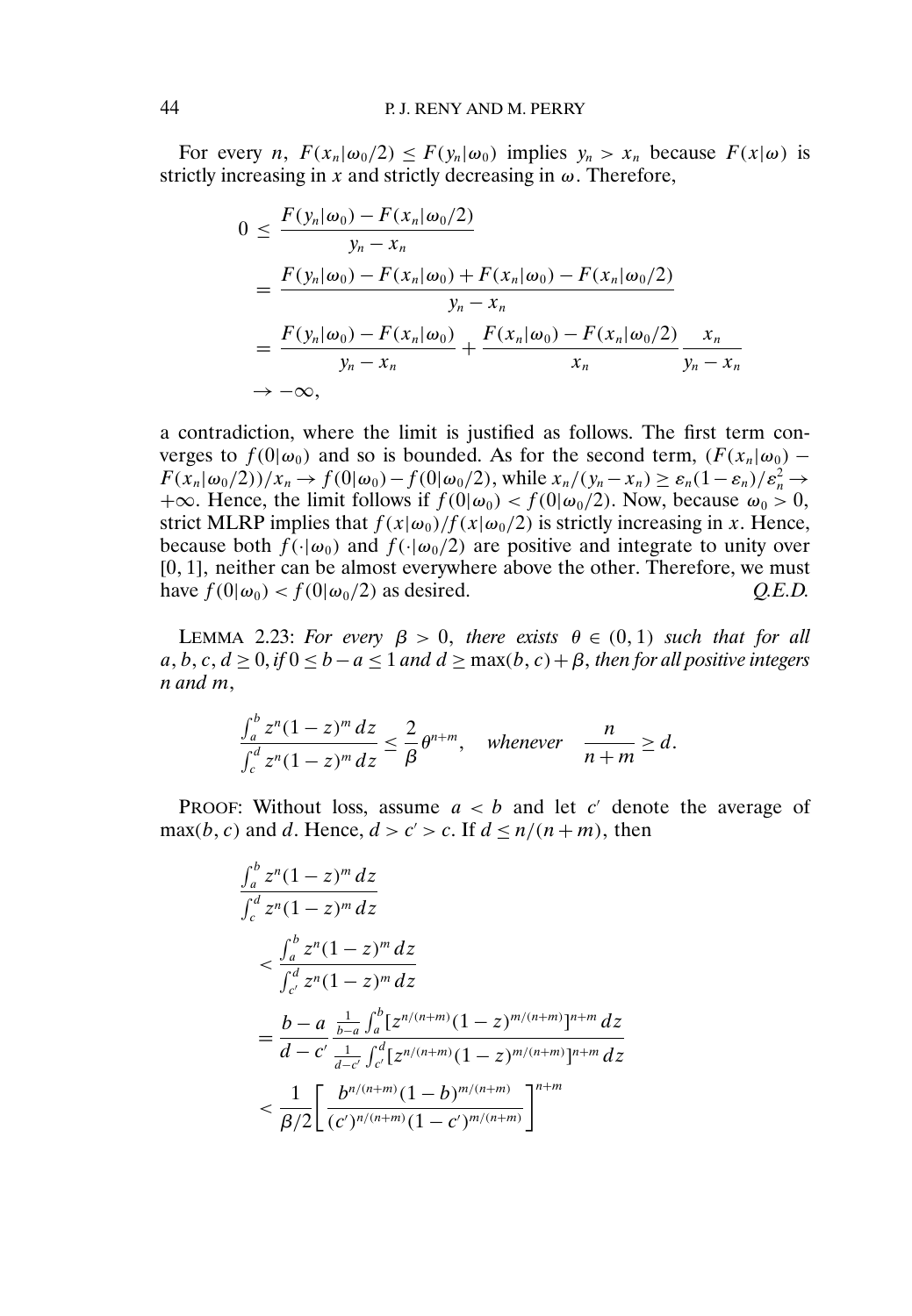$$
\leq \frac{1}{\beta/2}\Bigg[\frac{b^{n/(n+m)}(1-b)^{m/(n+m)}}{(b+\beta/2)^{n/(n+m)}(1-(b+\beta/2))^{m/(n+m)}}\Bigg]^{n+m},
$$

where the second strict inequality follows because  $b - a \le 1$ ,  $d - c' \ge \beta/2$ , and  $z^{\gamma}(1-z)^{1-\gamma}$  is strictly increasing in z on [0,  $\gamma$ ] for all  $\gamma \in (0, 1]$ ; note that  $a <$  $b < c' < d \le n/(n + m)$ . The fourth line again follows from the monotonicity of  $z^{\gamma}(1-z)^{1-\gamma}$  and because  $b + \beta/2 \le c' \le n/(n+m)$ . Hence, considering the term in square brackets in the last line, it suffices to show that

$$
\sup_{b,\gamma} \frac{b^{\gamma}(1-b)^{1-\gamma}}{(b+\beta/2)^{\gamma}(1-(b+\beta/2))^{1-\gamma}} < 1,
$$

where, given  $\beta > 0$ , the supremum is taken over all  $b, \gamma \ge 0$  such that  $b +$  $\beta/2 \le \gamma \le 1$ . The desired result follows because, by the previously mentioned monotonicity property of  $z^{\gamma}(1-z)^{1-\gamma}$ , the ratio in the supremum can approach one only if  $\gamma$  approaches zero, which is impossible because  $\gamma \ge \beta/2$ . Q.E.D.

We state the following lemma without proof. It is a straightforward consequence of our assumptions that  $v$  and  $f$  are continuously differentiable on their domains. Recall that  $h(\omega|x) = f(x|\omega)g(\omega) / \int f(x|\omega)g(\omega) d\omega$ .

LEMMA 2.24: Suppose a sequence of probability measures  $\{\mu_r\}$  on  $[0, 1]$  con*verges weakly to a mass point at*  $ω^* ∈ [0, 1]$ *. For*  $x ∈ [0, 1]$  *and each r, define* 

$$
\gamma_r(x) = \int_0^1 v(x, \omega) \frac{h(\omega|x)}{\int_0^1 h(\omega|x) d\mu_r(\omega)} d\mu_r(\omega).
$$

*Then*  $\gamma_r(x) \to_r v(x, \omega^*)$  *and*  $\gamma'_r(x) \to_r v_x(x, \omega^*)$ , *both uniformly in* x *on* [0, 1].

Recall that  $\omega(x)$  is the state  $\omega$  in which the  $\alpha$ th percentile of  $F(\cdot|\omega)$  is closest to x. The following result proves (i) and (ii) of RP Theorem 6.1.

**THEOREM** 2.25: Given  $\alpha \in (0,1)$ , let  $V^0$  denote the residual subset of V *from Lemma* 2.13, *and suppose that*  $n_r, m_r \to \infty$  *and*  $n_r/(n_r + m_r) \to \alpha$ *. For every*  $v \in V^0$  and every  $\widehat{\eta_0} > 0$ , there exists  $\overline{\Delta} > 0$  such that for a residual set of  $\Delta \in (0, \overline{\Delta})$ , the finite economy  $\mathcal{E}(n_r, m_r, v, f, g, \Delta)$  possesses a nontrivial  $double\text{-}auction\text{-}equilibrium\text{ }(b_{\mathbf{x}^r}(\cdot),b_{\mathbf{y}^r}(\cdot))$  for all sufficiently large r. Furthermore,  $\lim_{r} b_{x}(x) = \lim_{r} b_{y}(x) = \hat{b}(x)$ , where the convergence is uniform in  $x \in [0, 1]$ *and where*  $\hat{b}(\cdot)$  *is a double-auction equilibrium for the continuum economy*  $\mathcal{E}(\alpha, v, f, g, \Delta)$ , such that  $\sup_{x \in [0,1]} |\hat{b}(x) - v(x, \omega(x))| < \bar{\eta}$ .

PROOF: Fix any  $\eta_0 > 0$ ,  $\hat{\varepsilon} \in (0, 1)$ , and any  $v \in V^0$ . Bacause  $V^0$  is as in Lemma 2.13,  $v(0,0) > 0$ . Choose  $\bar{\eta} > 0$  as in Lemma 2.5. Choose  $0 < \bar{\Delta} <$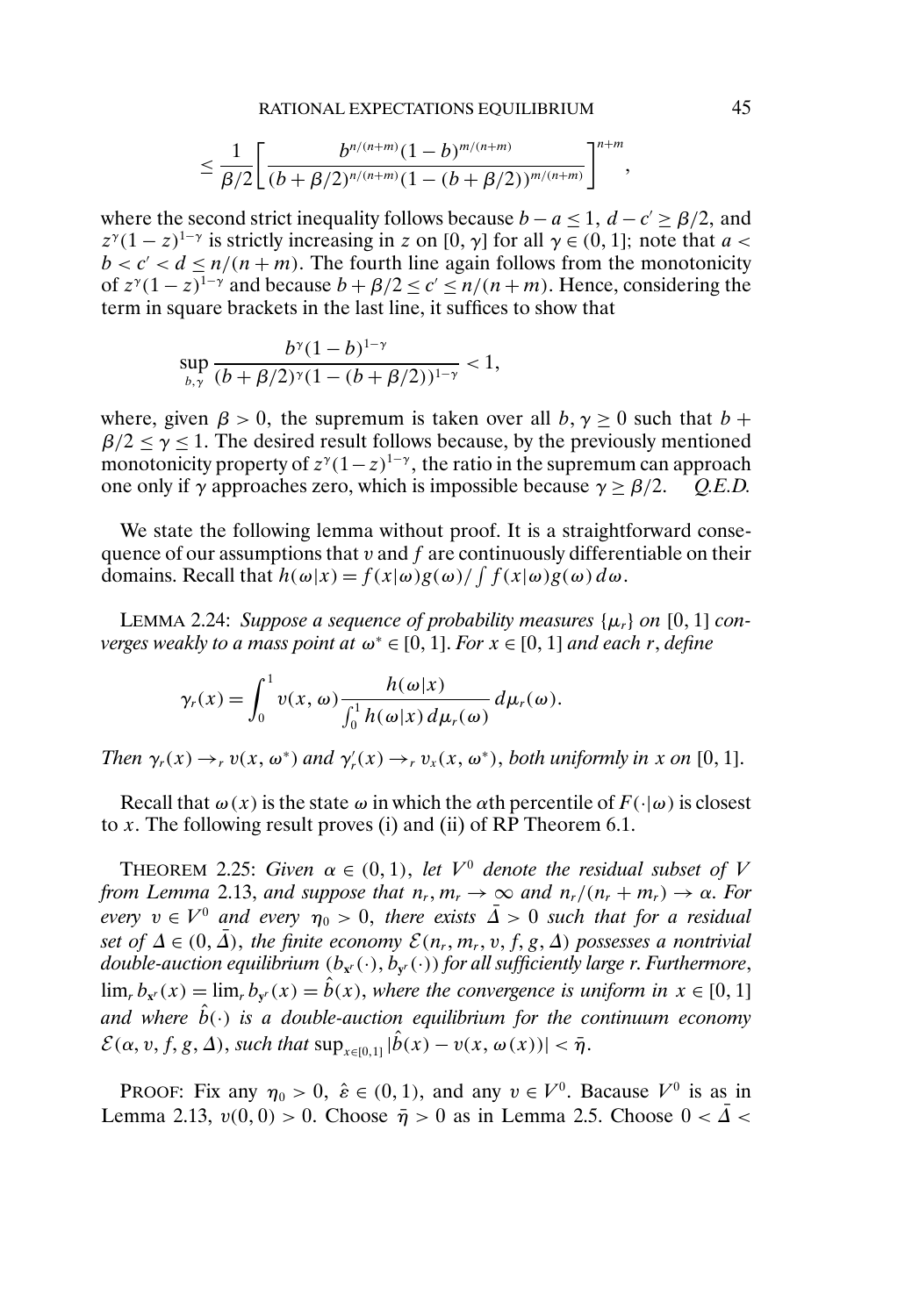min( $\bar{\eta}$ ,  $\eta_0$ ) and a residual subset D of (0,  $\bar{\Delta}$ ) on which the conclusions of Proposition 2.3 and Lemmas 2.8, 2.9, 2.13, 2.16, and 2.17 all hold, and such that for every  $\Delta \in D$ , none of  $v(0, 0)$ ,  $v(1, 1)$ ,  $v(x(0), 0)$ , or  $v(x(1), 1)$  is an integer multiple of  $\Delta$ . At the same time, choose  $\overline{\Delta} < v(0,0)$  and such that for all  $\Delta \in (0, \hat{\Delta})$  and all double-auction equilibria  $b(\cdot)$  of  $\mathcal{E}(\alpha, v, f, g, \Delta)$ , we have  $\sup_{x \in [x(0), x(1))} |b(x) - v(x, \omega(x))| < \eta_0$  (see Lemma 2.7).

Fix now any  $\Delta \in D$ , and choose K so that  $(K - 1)\Delta < v(1, 1) \leq K\Delta$ . This determines  $\overline{\mathcal{P}} = \{0, \Delta, 2\Delta, ..., K\Delta\}$  and the correspondence  $B(\cdot)$ , as defined in Section 2.1. Given the choices of v,  $\overline{\Lambda}$ , and  $\overline{\Delta}$ , we may choose  $\overline{\epsilon} > 0$  according to Lemma 2.8. We may also choose  $\zeta_0 > 0$  such that  $v_x(x, \omega) > \zeta_0$  for all  $x$  and  $\omega$ .

Let  $\underline{k} = \min_{\lambda} \mathcal{K}_0$ . Note that  $\underline{k} \ge 1$  because  $v(0,0) > \overline{\Delta} > \Delta$  and note that  $K =$ max $\mathcal{K}_1$ . Define  $x_k^0 \equiv 0$  and, for each  $\underline{k} < k \in \mathcal{K}_0$ , define  $x_k^0 > 0$  so that  $v(x_k^0, 0) = k\Delta$ . Define  $x_k^1 \equiv 1$  and, for each  $K > k \in \mathcal{K}_1$ , define  $x_k^1 < 1$  so that  $v(x_k^1, 1) = k\Delta$ . Because v is strictly increasing in x, we may choose  $\zeta_1 > 0$  such that (i) for  $\omega = 0, 1, x_{k+1}^{\omega} - x_k^{\omega} > \zeta_1$  for all  $k, k+1 \in \mathcal{K}_{\omega}$ , and (ii)  $x_{k_1} - x_{k_1-1}^0 > \zeta_1$ and  $x_{K_L}^1 - x_{K_{L-1}+1} > \zeta_1$  for all  $\mathbf{x} \in B(\mathbf{x})$ , where  $k_1\Delta < \cdots < k_{L-1}\Delta$  is the range of  $P(\cdot) \equiv b_x(x(\cdot))$ . Note that (ii) can be satisfied by Lemma 2.8(a) and (b), and because  $v_x > 0$  is bounded away from zero.

Choose  $\varepsilon_0 > 0$  such that  $\varepsilon_0 \cdot \zeta_0 < \min(v(0, 0) - \underline{k}\Delta, K\Delta - v(1, 1), \zeta_1/2, 1)$ , where the first two terms in the min are positive because neither  $v(0,0)$  nor  $v(1, 1)$  is an integer multiple of  $\Delta$ . By Lemma 2.24, we may choose  $\omega_0 \in (0, 1)$ such that for all sequences of probability measures,  $\{\mu_r\}$  on [0, 1], if  $\gamma_r(x)$  is defined as in Lemma 2.24, then for all  $r$  sufficiently large,

$$
(2.65) \qquad |\gamma_r(x) - \nu(x,0)| + |\gamma_r'(x) - \nu_x(x,0)| < \zeta_0 \cdot \varepsilon_0 \quad \text{if} \quad \mu_r([0,\omega_0]) \to_r 1
$$

and

$$
(2.66) \quad |\gamma_r(x) - v(x, 1)| + |\gamma'_r(x) - v_x(x, 1)| < \zeta_0 \cdot \varepsilon_0
$$
\nif

\n
$$
\mu_r([1 - \omega_0, 1]) \to_r 1.
$$

By Lemma 2.22, we may choose  $\varepsilon_1 > 0$  such that for all  $\varepsilon \in (0, \varepsilon_1)$ , if  $|x - y| \le$  $\varepsilon^2$  and  $\varepsilon(1-\varepsilon) \le x \le 1/2$ , then  $F(x|\omega_0/2) > F(y|\omega_0)$  and  $F(1-x|1-\omega_0) >$  $F(1 - y|1 - \omega_0/2)$ .

Finally, fix any strictly positive  $\varepsilon < \min(\bar{\varepsilon}, \varepsilon_0, \varepsilon_1, \frac{1}{K+1})$ . Together with our choice of  $\Delta$ , this determines the correspondence  $\Psi_{\varepsilon}(\cdot,\cdot)$  as defined in Section 2.3 and, given  $n_r$  and  $m_r$  for each  $r$ , also determines  $\Psi_{\varepsilon}^r(\cdot, \cdot)$  as defined in Section 2.4.

Because  $\varepsilon < 1/(K + 1)$ ,  $C_{\varepsilon^2} \cap (X_K^{\varepsilon} \times X_K^{\varepsilon})$  is nonempty. Hence, for each  $r = 1, 2, \ldots$ , Kakutani's theorem guarantees the existence of  $(x^r,$  $(\mathbf{y}^r) \in \text{co}\,\Psi_{\varepsilon}^r(\mathbf{x}^r, \mathbf{y}^r)$ , where  $\Psi_{\varepsilon}^r(\cdot, \cdot)$  is defined as in (2.62) in the economy  $\mathcal{E}(n_r, m_r, v, f, g, \Delta)$ . We shall first show that for all r sufficiently large,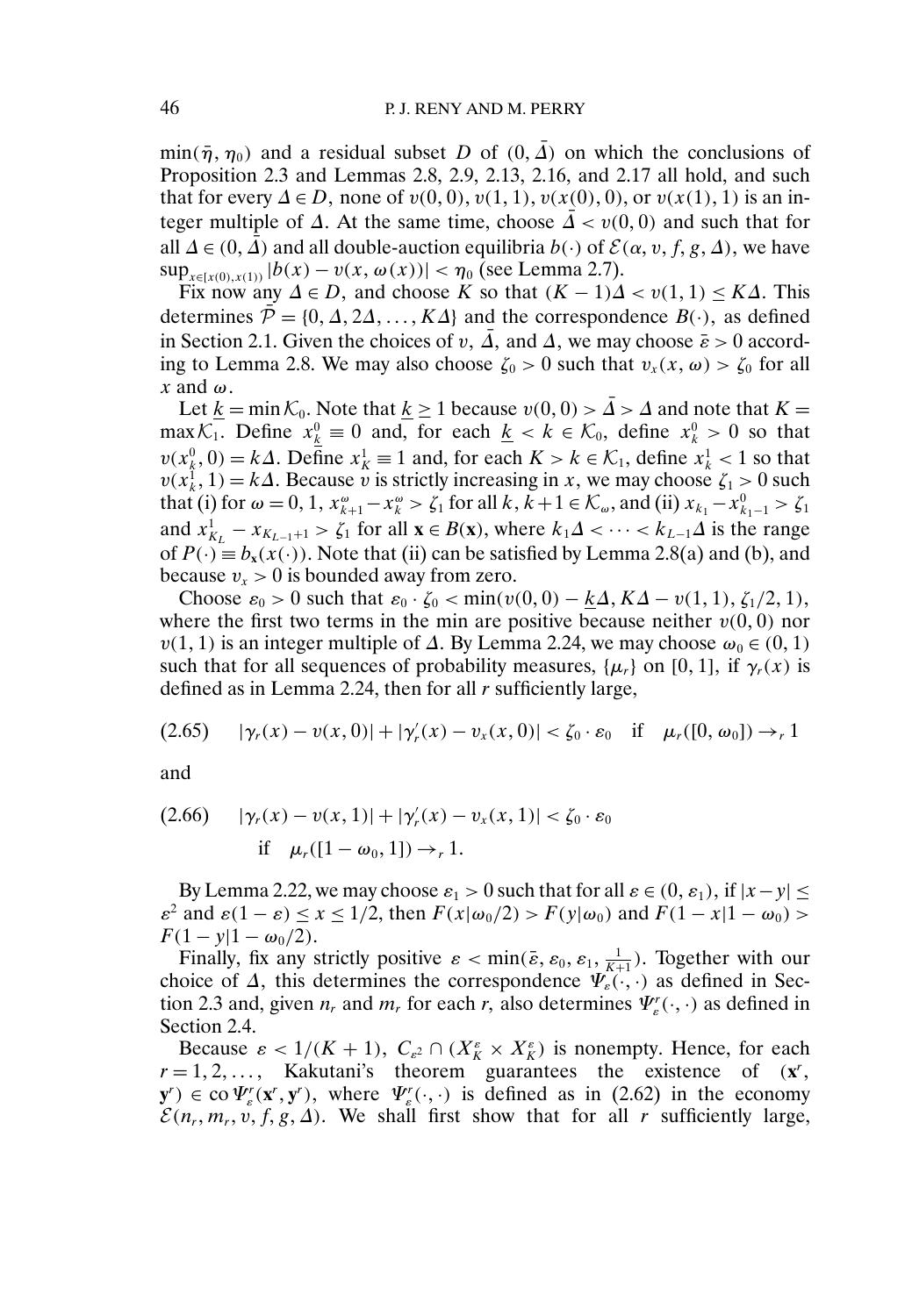$(b_{x}(·), b_{y}(·))$  constitutes a nontrivial double-auction equilibrium for  $\mathcal{E}(n_r, m_r)$ ,  $v, f, g, \Delta$ ).

Without loss, we may suppose that  $(x^r, y^r)$  converges to, say,  $(\hat{x}, \hat{y})$ . Consequently,  $(\hat{x}, \hat{y}) \in \Psi_{\varepsilon}(\hat{x}, \hat{y})$  by Lemma 2.21, and so  $\hat{x} \in \text{co } B(\hat{x})$  and  $\hat{y} \in \text{co } B(\hat{y})$ are outcome-equivalent by Lemma 2.17. Letting  $k_1\Delta < \cdots < k_{L-1}\Delta$  be the common range of  $b_{\hat{\mathbf{x}}}(x(\cdot))$  and  $b_{\hat{\mathbf{y}}}(x(\cdot))$ , we therefore have  $\hat{x}_{k_l} = \hat{y}_{k_l}$  for  $l =$ 1, 2, ...,  $k_L$ , where  $k_L \equiv k_{L-1} + 1$ . The choice of  $\Delta$  and Lemma 2.9 yield

(2.67)  $k \in \mathcal{K}_0$  implies  $k \leq k_1$ 

and

(2.68)  $k \in \mathcal{K}_1$  implies  $k \geq k_{L-1}$ .

For each  $k \in \mathcal{K}_0 \setminus \{k_1\}$  define  $x_k^* = x_k^0$ , for each  $k \in \mathcal{K}_1 \setminus \{k_L\}$  define  $x_k^* =$  $x_{k-1}^1$ , and for  $k \in \{k_1, \ldots, k_L\}$  define  $x_k^* = \hat{x}_k$ . Let  $\mathcal{K} \equiv \mathcal{K}_0 \cup \{k_1, \ldots, k_L\} \cup \mathcal{K}_1$ and suppose that the following two conditions hold (we will establish them shortly):

- (I) For all r large enough,  $u_r^{\beta}(p, x | \mathbf{x}^r, \mathbf{y}^r)$  satisfies strict single crossing in  $(p, x)$  for all  $x \in [0, 1]$  and all prices  $p \in \overline{P}$  that are, in the rth economy, best replies for the buyer for some signal  $x \in [0, 1]$ .<sup>21</sup>
- (II) For all  $k \in \mathcal{K}_0 \cup \mathcal{K}_1$ , all  $k' \neq k$ , and all r large enough,

$$
u_r^{\beta}(k\Delta, x|\mathbf{x}', \mathbf{y}') > u_r^{\beta}(k'\Delta, x|\mathbf{x}', \mathbf{y}'), \quad \text{for all } x \in (x_k^* + \varepsilon, x_{k+1}^* - \varepsilon),
$$

for all  $x \in [0, x_{k+1}^* - \varepsilon)$  when  $k = \underline{k}$ , and for all  $x \in (x_k^* + \varepsilon, 1]$  when  $k = K$ .

Condition  $(I)$  implies that for all r large enough, there is a unique and nondecreasing function,  $\bar{b}_r^{\beta}(\cdot)$  say, whose values solve for each  $x \in [0, 1]$  the problem max  $u_r^{\beta}(p, x | x^r, y^r)$  over  $p \in \overline{\mathcal{P}}$ . Consequently,  $\overline{b}_r^{\beta}(x) = k\Delta$  for all k and x as in (II). Now, by (2.67) and (2.68), and given the definition of  $x_k^*$ , for every  $k \in \mathcal{K}_0 \cup \mathcal{K}_1$ , the length of the interval  $(x_k^* + \varepsilon, x_{k+1}^* - \varepsilon)$  is  $x_{k+1}^* - x_k^* - 2\varepsilon >$  $\zeta_1 - 2\varepsilon > \varepsilon$ . Consequently, if  $\bar{\mathbf{x}}^r \in X_K$  is the jump-point vector representation of  $\bar{b}^{\beta}$ (·), then  $\bar{x}_{k+1}^{r} - \bar{x}_{k}^{r} > \varepsilon$  for all  $k \in \mathcal{K}_{0} \cup \mathcal{K}_{1}$ , so that  $\bar{x}^{r} \in X_{K}^{\varepsilon}$ .

Hence,  $\bar{x}^r \in X_K^{\varepsilon}$  is the unique solution to (note that the maximum is over  $X_K$ )

$$
(2.69) \quad \max_{\mathbf{z}\in\mathbf{X}_K}\int_0^1 u_r^{\beta}(b_{\mathbf{z}}(x),x|\mathbf{x}',\mathbf{y}')f(x)\,dx.
$$

A similar argument establishes that some  $\bar{y}^r \in X_K^{\varepsilon}$  is the unique solution to

$$
(2.70) \quad \max_{\mathbf{z}\in\mathbf{X}_K}\int_0^1 u_r^{\sigma}(b_{\mathbf{z}}(x),x|\mathbf{x}',\mathbf{y}')f(x)\,dx.
$$

<sup>21</sup>That is, if  $\bar{p}$  maximizes  $u_r^{\beta}(p, \bar{x} | \mathbf{x}^r, \mathbf{y}^r)$  on  $\bar{P}$ , then for all  $\underline{p} < \bar{p}$ , if  $\phi(x) \equiv u_r^{\beta}(\bar{p}, x | \mathbf{x}^r, \mathbf{y}^r)$  –  $u_r^{\beta}(\underline{p}, x | \mathbf{x}^r, \mathbf{y}^r)$  is zero at  $x = \bar{x}$ , then it is positive for  $x > \bar{x}$  and negative for  $x < \bar{x}$ .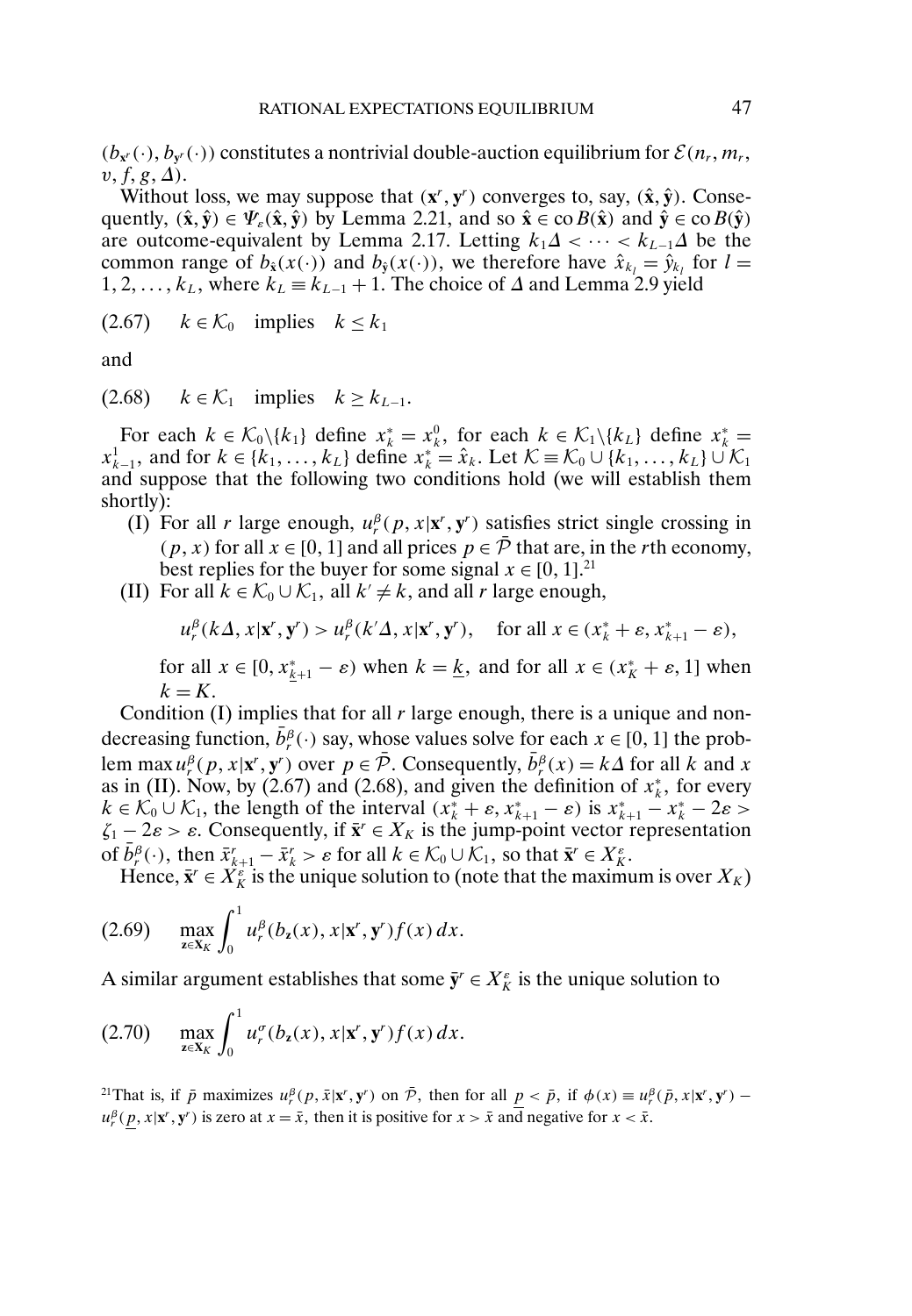Then, for r large enough,  $(\bar{\mathbf{x}}^r, \bar{\mathbf{y}}^r) \in C_{\varepsilon^2}^0$  and so, being feasible for (2.62),  $(\bar{x}', \bar{y}')$  must be the unique solution to (2.62). If this is the case, then for all r large enough,  $\Psi''_s(\mathbf{x}^r, \mathbf{y}^r) = \{(\bar{\mathbf{x}}^r, \bar{\mathbf{y}}^r)\}\$  and so we must have  $(\mathbf{x}^r, \mathbf{y}^r) = (\bar{\mathbf{x}}^r, \bar{\mathbf{y}}^r)$ . Hence,  $b_{x'}(\cdot) = b_{\bar{x}'}(\cdot) = \bar{b}_r^{\beta}(\cdot)$  maximizes a buyer's ex ante payoff among all measurable bidding functions, and similarly for  $b_{\mathbf{v}'}(\cdot)$  and a seller. Hence,  $(b_{x'}(\cdot), b_{y'}(\cdot))$  is a double-auction equilibrium for  $\mathcal{E}(n_r, m_r, v, f, g, \Delta)$ . Moreover, because  $(\mathbf{x}^r, \mathbf{y}^r) \in C_{\varepsilon^2}$  and  $\varepsilon < 1$ , the equilibrium is nontrivial.

Because  $\mathbf{x}^r \to \hat{\mathbf{x}}$ , and because, for r large enough, the steps of  $b_{\mathbf{x}^r}(\cdot)$  are bounded away from zero, each of  $b_{x}(\cdot)$  converges uniformly to  $b_{\hat{x}}(\cdot)$ . By the choice of  $\overline{\Delta}$  and because  $b_{\hat{x}}(\cdot)$  is an equilibrium of  $\mathcal{E}(\alpha, v, f, g, \Delta)$ , we have  $\sup_{x \in [x(0), x(1))} |b_{\hat{x}}(x) - v(x, \omega(x))| < \eta_0$ . Moreover, because  $b_{\tilde{x}'}(x) = k\Delta$  for all x and k as in (II), and because  $v(\hat{x}_{k_1}, 0) > (k_1 - 1)\Delta + \bar{\varepsilon}$  and  $v(\hat{x}_{k_1}, 1)$  $k_L\Delta - \bar{\varepsilon}$  by Lemma 2.8, the construction of **x**<sup>\*</sup> ensures that  $|b_{\bar{x}}(x)$  $v(x, \omega(x))$  <  $\Delta < \overline{\Delta} < \eta_0$  on [0,  $\hat{x}_{k_1}$ ] and on [ $\hat{x}_{k_2}$ , 1]. Hence,  $|b_{\hat{x}}(x)$  $v(x, \omega(x)) < \eta_0$  for all  $x \in [0, 1]$ . So, to complete the proof, we must establish (I) and (II). We begin with (I).

For all r large enough and for all  $x \in [0, 1]$ , no  $p \in \overline{P}$  such that  $k_1 \Delta < p <$  $k_{L-1}\Delta$  and  $p \notin \{k_1\Delta, \ldots, k_{L-1}\Delta\}$  maximizes  $u(p, x|\hat{x})$  over  $\bar{P}$ , by Lemma 2.13. Hence, the same holds true for  $u(p, x | \hat{x}, \hat{y}) = u(p, x | \hat{x})$ , because  $\hat{x}$  and  $\hat{y}$  are outcome-equivalent. However, then by Lemma 2.18, the same holds true for  $u_r^{\beta}(p, x | \mathbf{x}^r, \mathbf{y}^r)$  for r large enough. Suppose that  $\bar{p} \in \{k_1 \Delta, \dots, k_{L-1} \Delta\}$  and that  $p < \bar{p}$ . By Lemma 2.16, the length of each step of the price function induced by  $(\hat{\mathbf{x}}, \hat{\mathbf{y}})$  is less than  $\bar{\eta}$ . Consequently, because  $u(p, x | \hat{\mathbf{x}}, \hat{\mathbf{y}}) = u(p, x | \hat{\mathbf{x}})$ , Lemma 2.5 and the choice of  $\bar{\eta}$  and  $\Delta$  imply that there is a positive C<sup>1</sup> function  $d(\cdot)$  such that

$$
\frac{d}{dx}\frac{u(\bar{p},x|\hat{\mathbf{x}},\hat{\mathbf{y}})-u(\underline{p},x|\hat{\mathbf{x}},\hat{\mathbf{y}})}{d(x)}>\bar{\eta}.
$$

However, then, for all r large enough and all  $x \in [0, 1]$ ,

$$
\frac{d}{dx}\frac{u_r^{\beta}(\bar{p},x|\mathbf{x}',\mathbf{y}')-u_r^{\beta}(\underline{p},x|\mathbf{x}',\mathbf{y}')}{d(x)}>\frac{\bar{\eta}}{2},
$$

by Lemma 2.18. Hence, the desired strict single-crossing property holds for all  $p \in \overline{P}$  between  $k_1\Delta$  and  $k_{L-1}\Delta$ . To complete the proof of (I) it remains to consider  $p < k_1 \Delta$  and  $p > k_{L-1} \Delta$ . We will consider the former only, the latter being similar. $^{22}$ 

<sup>&</sup>lt;sup>22</sup>The analogous proof for  $p > k_{L-1}\Delta$  employs (2.66) in a manner similar to that in which we will eventually employ (2.65) here, but (2.66) will not otherwise be explicitly employed in the present proof.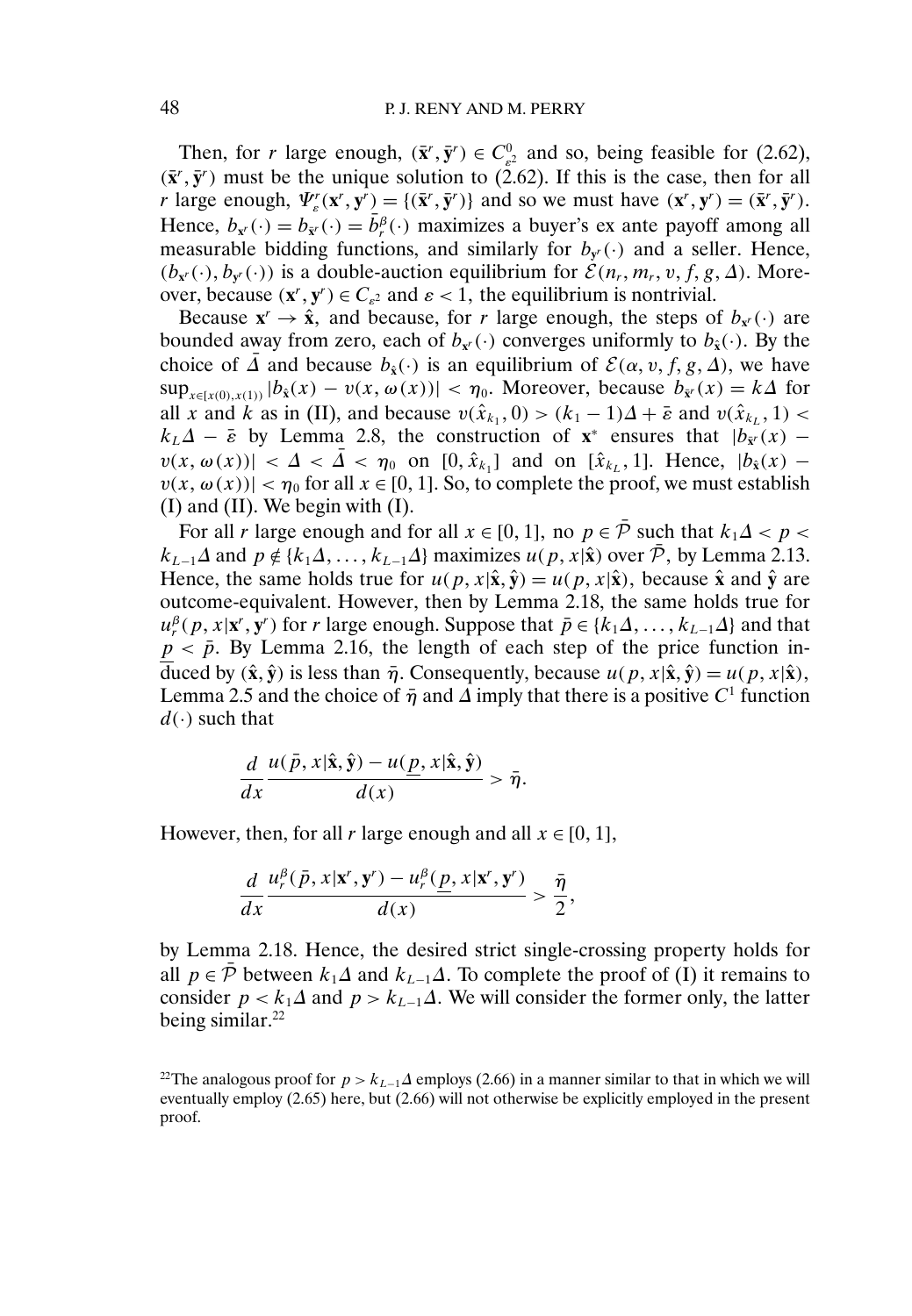Suppose  $\bar{p} \in \{k\Delta : k \in \mathcal{K}_0, k < k_1\}$  and  $\underline{p} < \bar{p}$ . For  $p \in \bar{\mathcal{P}}$ , let  $\text{Pr}(\tilde{B}_{m_r}^r = p$  and trade $|\mathbf{x}^r, \mathbf{y}^r, x)$  denote, from a buyer's perspective when he bids p, the probability that the  $m<sub>r</sub>$ th highest bid of the others is equal to p and that he will trade, conditional on his signal being x, and given that the remaining  $n_r - 1$  buyers employ the bid function  $b_{x'}(\cdot)$  and all  $m_r$  sellers employ the bid function  $b_{y'}(\cdot)$ . Define

(2.71) 
$$
\phi_r(x) = \frac{u_r^{\beta}(\bar{p}, x | \mathbf{x}', \mathbf{y}') - u_r^{\beta}(\underline{p}, x | \mathbf{x}', \mathbf{y}')}{\Pr(\tilde{B}_{m_r}' = \bar{p} \text{ and trade} | \mathbf{x}', \mathbf{y}', x)}.
$$

Define  $Pr(\tilde{B}_{m_r}^r = p \text{ and trade} | \mathbf{x}^r, \mathbf{y}^r, \omega)$  precisely as  $Pr(\tilde{B}_{m_r}^r = p \text{ and trade} | \mathbf{x}^r,$  $\mathbf{y}^r$ , x) except that the former conditions on the state  $\omega$  rather than on the signal x. Recall the choice of  $\varepsilon_1$  and recall also that  $\varepsilon < \varepsilon_1$ . Hence, whenever  $|x - y| \le \varepsilon^2$  and  $\varepsilon(1 - \varepsilon) \le x \le 1 - \varepsilon(1 - \varepsilon)$ , we have  $F(x|\omega_0/2) > F(y|\omega_0)$ . We first show that this implies

$$
(2.72) \qquad \frac{\Pr(\tilde{B}_{m_r}^r = \underline{p} | \mathbf{x}^r, \mathbf{y}^r, \omega)}{\Pr(\tilde{B}_{m_r}^r = \bar{p} \text{ and trade} | \mathbf{x}^r, \mathbf{y}^r, \omega)} \to 0 \quad \text{uniformly in} \quad \omega \in [0, 1]
$$

and

(2.73) 
$$
\frac{\Pr(\tilde{B}_{m_r}^r = \bar{p} \text{ and trade} | \mathbf{x}^r, \mathbf{y}^r, \bar{\omega})}{\Pr(\tilde{B}_{m_r}^r = \bar{p} \text{ and trade} | \mathbf{x}^r, \mathbf{y}^r, \underline{\omega})} \rightarrow 0
$$

for every  $\bar{p} \in \{k\Delta : k \in \mathcal{K}_0 \text{ and } k < k_1\}$ , every  $\underline{p} < \bar{p}$ , and every  $\bar{\omega}, \underline{\omega} \in [0, 1]$ such that  $2\omega < \omega_0 < \bar{\omega}$ .

Let us begin with (2.72). Given that the buyer bids p and given that  $B_{m_r}^r = p$ , the probability that the buyer trades must be at least  $1/(n_r + 1)$ , because no more than  $m_r - 1$  agents bid above p and no more than  $n_r + 1$ , including the buyer, bid p. Consequently, if  $\bar{p} = \bar{k} \Delta$  and  $p = k\Delta$ , then

$$
\frac{\Pr(\tilde{B}_{m_r}^r = \underline{k}\Delta|\mathbf{x}^r, \mathbf{y}^r, \omega)}{\Pr(\tilde{B}_{m_r}^r = \bar{k}\Delta \text{ and trade}|\mathbf{x}^r, \mathbf{y}^r, \omega)} \leq \frac{\Pr(\tilde{B}_{m_r}^r = \underline{k}\Delta|\mathbf{x}^r, \mathbf{y}^r, \omega)}{\Pr(\tilde{B}_{m_r}^r = \bar{k}\Delta|\mathbf{x}^r, \mathbf{y}^r, \omega)\frac{1}{n_r+1}} = (n_r+1)\frac{\Pr(\tilde{B}_{m_r}^r = \underline{k}\Delta|\mathbf{x}^r, \mathbf{y}^r, \omega)}{\Pr(\tilde{B}_{m_r}^r = \bar{k}\Delta|\mathbf{x}^r, \mathbf{y}^r, \omega)}.
$$

Let  $a_r = \min(x_{\underline{k}}^r, y_{\underline{k}}^r), b_r = \max(x_{\underline{k}+1}^r, y_{\underline{k}+1}^r), c_r = \max(x_{\overline{k}}^r, y_{\overline{k}}^r),$  and  $d_r =$  $\min(x_{\bar{k}+1}^r, y_{\bar{k}+1}^r)$ . Clearly,  $a_r \leq b_r \leq c_r$ . Note that, because  $\bar{k} \in \mathcal{K}_0$  and  $(\mathbf{x}^r, \mathbf{y}^r) \in$  $C_{\varepsilon^2} \cap (\bar{X}_{K}^{\varepsilon} \times \bar{X}_{K}^{\varepsilon}), d_r - c_r = \min(x_{\bar{k}+1}^r, y_{\bar{k}+1}^r) - \max(x_{\bar{k}}^r, y_{\bar{k}}^r) \geq \varepsilon(1-\varepsilon) > 0$  for all r. Hence,  $a_r \leq b_r \leq c_r < d_r < x(0)$ . Indeed,  $d_r$  is bounded away from  $x(0)$ because  $x_{\bar{k}+1}^r \to \hat{x}_{\bar{k}+1}$  and  $\bar{k} < k_1$  implies  $\hat{x}_{\bar{k}+1} \le \hat{x}_{k_1} < x(0)$ .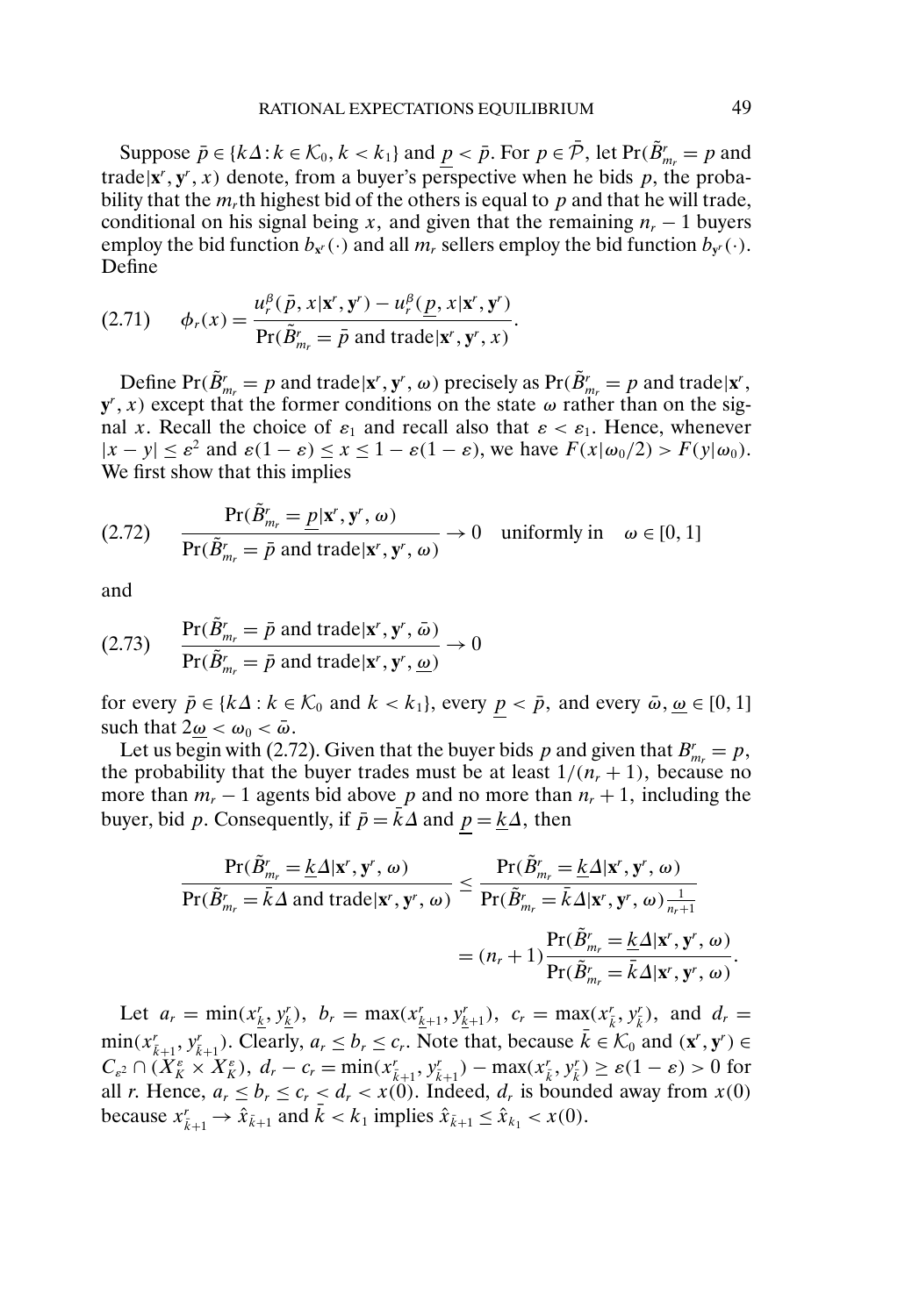For the  $m_r$ th highest bid of the others to be equal to  $\underline{k}\Delta$ , the  $m_r$ th highest *signal* of the others must lie in  $[a_r, b_r]$ . Hence,  $Pr(\tilde{B}_{m_r}^r = \underline{k} \Delta | \mathbf{x}^r, \mathbf{y}^r, \omega) \leq Pr(\tilde{X}_{m_r}^r \in$  $[a_r, b_r] | \mathbf{x}^r, \mathbf{y}^r, \omega)$ , where  $\tilde{X}^r_{m_r}$  is the  $m_r$ <sup>th</sup> highest signal of the other  $n_r + m_r - 1$ agents in the *r*th economy. Also, if  $X_{m_r}^r \in [c_r, d_r]$ , then it is necessarily the case that  $B_{m_r}^r = \bar{k}\Delta$ . Hence,  $Pr(\tilde{B}_{m_r}^r = \bar{k}\Delta | \mathbf{x}^r, \mathbf{y}^r, \omega) \geq Pr(\tilde{X}_{m_r}^r \in [c_r, d_r] | \mathbf{x}^r, \mathbf{y}^r, \omega)$ . Putting these together yields

$$
\frac{\Pr(\tilde{B}_{m_r}^r = \underline{k}\Delta|\mathbf{x}^r, \mathbf{y}^r, \omega)}{\Pr(\tilde{B}_{m_r}^r = \overline{k}\Delta|\mathbf{x}^r, \mathbf{y}^r, \omega)} \leq \frac{\Pr(\tilde{X}_{m_r}^r \in [a_r, b_r]|\mathbf{x}^r, \mathbf{y}^r, \omega)}{\Pr(\tilde{X}_{m_r}^r \in [c_r, d_r]|\mathbf{x}^r, \mathbf{y}^r, \omega)}
$$
\n
$$
= \frac{\int_{a_r}^{b_r} F^{n_r-1}(x|\omega) f(x|\omega)(1 - F(x|\omega))^{m_r-1} dx}{\int_{c_r}^{d_r} F^{n_r-1}(x|\omega) f(x|\omega)(1 - F(x|\omega))^{m_r-1} dx}
$$
\n
$$
= \frac{\int_{F(a_r|\omega)}^{F(b_r|\omega)} z^{n_r-1}(1 - z)^{m_r-1} dz}{\int_{F(c_r|\omega)}^{F(d_r|\omega)} z^{n_r-1}(1 - z)^{m_r-1} dz},
$$

where we have employed the change of variable  $z = F(x|\omega)$ .

Now, because  $d_r - c_r \ge \varepsilon(1 - \varepsilon)$  and  $f(x|\omega) > 0$  for all x and  $\omega$ , there exists  $\beta > 0$  such that  $\min_{\omega} (F(d_r|\omega) - F(c_r|\omega)) \ge \beta$  for all r. By Lemma 2.23, given this  $\beta > 0$ , there exists  $\theta \in (0, 1)$  such that

$$
(2.74) \qquad \frac{\int_{F(a_r(\omega))}^{F(b_r(\omega))} z^{n_r-1} (1-z)^{m_r-1} dz}{\int_{F(c_r(\omega))}^{F(d_r(\omega))} z^{n_r-1} (1-z)^{m_r-1} dz} \leq \frac{2}{\beta} \theta^{n_r+m_r-2}
$$

because  $d_r < x(0)$  implies  $F(d_r|w) < F(x(0)|w) \leq F(x(0)|0) = \alpha$ , so that for all r large enough,

$$
\frac{n_r-1}{n_r+m_r-2}\geq F(d_r|\omega).
$$

Consequently,

$$
(1 + n_r) \frac{\Pr(\tilde{B}_{m_r}^r = \underline{k} \Delta | \mathbf{x}^r, \mathbf{y}^r, \omega)}{\Pr(\tilde{B}_{m_r}^r = \bar{k} \Delta | \mathbf{x}^r, \mathbf{y}^r, \omega)} \to 0
$$

uniformly in  $\omega \in [0, 1]$ , proving (2.72).

Consider next (2.73). Let  $a_r = \min(x_{\bar{k}}^r, y_{\bar{k}}^r)$ ,  $c_r = \max(x_{\bar{k}}^r, y_{\bar{k}}^r)$ ,  $d_r = \min(x_{\bar{k}+1}^r,$  $y_{\bar{k}+1}^r$ ), and  $b_r = \max(x_{\bar{k}+1}^r, y_{\bar{k}+1}^r)$ . Clearly,  $a_r \le c_r \le d_r \le b_r$ . Note that because  $k \in \mathcal{K}_0$  and  $(\mathbf{x}', \mathbf{y}') \in C_{\varepsilon^2} \cap (X_K^{\varepsilon} \times X_K^{\varepsilon})$  for all  $r, d_r - c_r = \min(x_{\tilde{k}+1}'', y_{\tilde{k}+1}'') \max(x_{\bar{k}}^r, y_{\bar{k}}^r) \ge \varepsilon(1-\varepsilon) > 0$  and  $a_r \le c_r < d_r \le b_r < x(0)$ . Indeed,  $b_r$  is bounded away from  $x(0)$  because  $x_{\bar{k}+1}^r \to \hat{x}_{\bar{k}+1}$ ,  $y_{\bar{k}+1}^r \to \hat{y}_{\bar{k}+1}$ , and  $\bar{k} < k_1$  implies  $\hat{x}_{\bar{k}+1} \leq$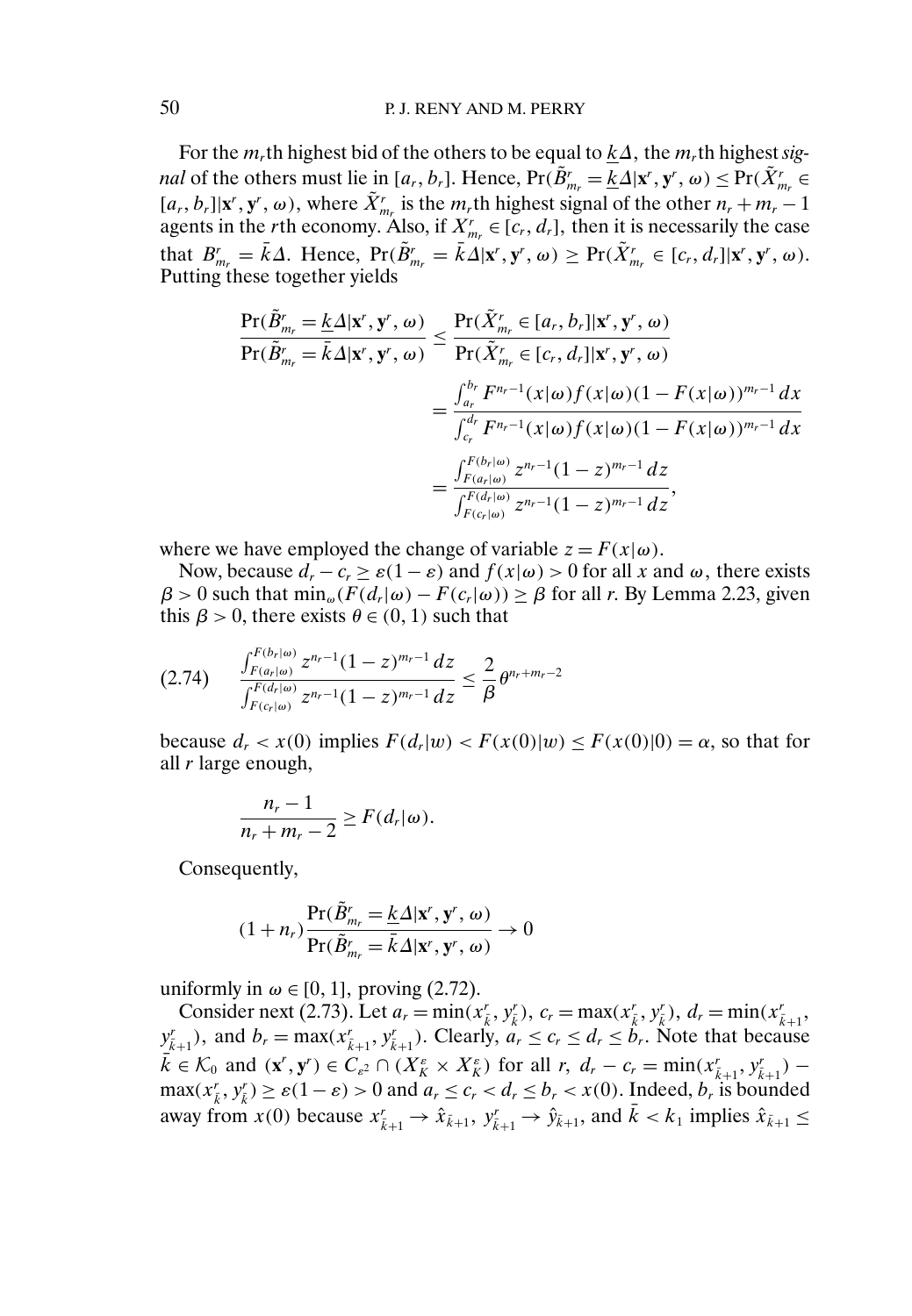$\hat{x}_{k_1} < x(0)$  and  $\hat{y}_{k+1} \leq \hat{y}_{k_1} < x(0)$ . Therefore, because  $\varepsilon$  was chosen so that  $\varepsilon < 1 - x(0)$ , we have  $\varepsilon(1 - \varepsilon) \le d_r < x(0) < 1 - \varepsilon(1 - \varepsilon)$ .

Because  $X_{m_r}^r \in [c_r, d_r]$  implies  $B_{m_r}^r = \overline{k}\Delta$  implies  $X_{m_r}^r \in [a_r, b_r]$  and, conditional on  $B_{m_r}^r$  being equal to the buyer's bid of  $\bar{k}\Delta$ , the probability that the buyer trades is between 1 and  $1/(n_r + 1)$ , we have

$$
(2.75) \quad \frac{\Pr(\tilde{B}_{m_r}^r = \bar{k}\Delta \text{ and trade}|\mathbf{x}^r, \mathbf{y}^r, \bar{\omega})}{\Pr(\tilde{B}_{m_r}^r = \bar{k}\Delta \text{ and trade}|\mathbf{x}^r, \mathbf{y}^r, \underline{\omega})}
$$

$$
\leq (n_r + 1) \frac{\Pr(\tilde{X}_{m_r}^r \in [a_r, b_r]|\mathbf{x}^r, \mathbf{y}^r, \bar{\omega})}{\Pr(\tilde{X}_{m_r}^r \in [c_r, d_r]|\mathbf{x}^r, \mathbf{y}^r, \underline{\omega})}.
$$

Now, as before,

$$
(2.76) \qquad \frac{\Pr(\tilde{X}_{m_r}^r \in [a_r, b_r] | \mathbf{x}^r, \mathbf{y}^r, \bar{\omega})}{\Pr(\tilde{X}_{m_r}^r \in [c_r, d_r] | \mathbf{x}^r, \mathbf{y}^r, \underline{\omega})} = \frac{\int_{F(a_r | \bar{\omega})}^{F(b_r | \bar{\omega})} z^{n_r - 1} (1 - z)^{m_r - 1} dz}{\int_{F(c_r | \underline{\omega})}^{F(d_r | \underline{\omega})} z^{n_r - 1} (1 - z)^{m_r - 1} dz}.
$$

Because  $d_r - c_r > \varepsilon(1 - \varepsilon)$ ,  $F(d_r | \omega) - F(c_r | \omega)$  is strictly positive and bounded away from zero. Also,  $|b_r - d_r| = \max(x_{\bar{k}+1}^r, y_{\bar{k}+1}^r) - \min(x_{\bar{k}+1}^r, y_{\bar{k}+1}^r) \le$  $\varepsilon^2$  because  $(\mathbf{x}^r, \mathbf{y}^r) \in C_{\varepsilon^2}$ , and we have already noted that  $\varepsilon(1 - \varepsilon) \leq d_r$  $x(0) < 1 - \varepsilon(1 - \varepsilon)$ . Hence, given the choice of  $\omega_0$  and  $\varepsilon$ ,  $F(d_r|\omega_0/2)$  –  $F(b_r|\omega_0)$  is strictly positive and bounded away from zero. Therefore, because  $2\omega \leq \omega_0 \leq \bar{\omega}$ ,  $F(d_r|\omega) - F(b_r|\bar{\omega})$  is also strictly positive and bounded away from zero. Consequently, there exists  $\beta > 0$  such that  $F(d_r|\omega) \ge$  $\max(F(b_r|\bar{\omega}), F(c_r|\underline{\omega})) + \beta$  for all *r*.

Given this  $\beta > 0$ , there exists, by Lemma 2.23,  $\theta \in (0, 1)$  such that

$$
\frac{\int_{F(a_r|\bar{\omega})}^{F(b_r|\bar{\omega})} z^{n_r-1} (1-z)^{m_r-1} dz}{\int_{F(c_r|\bar{\omega})}^{F(d_r|\bar{\omega})} z^{n_r-1} (1-z)^{m_r-1} dz} \leq \frac{2}{\beta} \theta^{n_r+m_r-2}
$$

because  $d_r < x(0)$  implies  $F(d_r|w) < F(x(0)|w) \leq F(x(0)|0) = \alpha$  so that for all  $r$  large enough,

$$
\frac{n_r-1}{n_r+m_r-2}\geq F(d_r|\underline{\omega}).
$$

The remainder of the argument proceeds along the lines of the previous argument following (2.74). This proves (2.73).

If a buyer bids p, let  $Pr(\tilde{B}_{m_r}^r < p$  and trade  $|\mathbf{x}, \mathbf{y}, \omega)$  denote the probability that the m<sub>r</sub>th highest bid of the other  $n_r + m_r - 1$  agents is strictly less than p and that the buyer trades at the market-clearing price (which might be  $p$ ), conditional on the state  $\omega$  and given that the other  $n_r - 1$  buyers employ the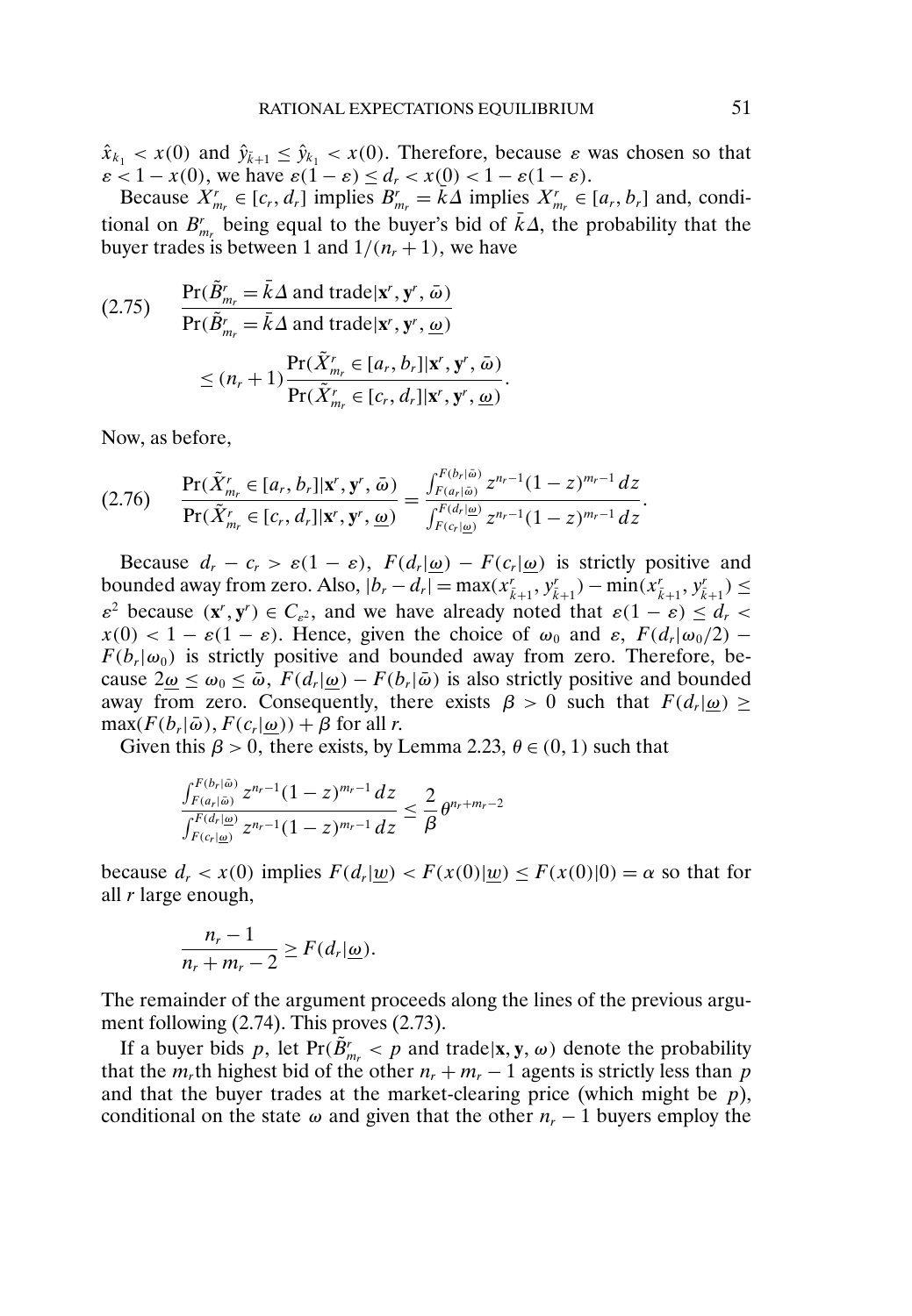bidding function  $b_x(\cdot)$  and all  $m_r$  sellers employ the bidding function  $b_y(\cdot)$ . Then

$$
u_r^{\beta}(p, x | \mathbf{x}, \mathbf{y})
$$
  
=  $\int_0^1 (v(x, \omega) - p) \Pr(\tilde{B}_{m_r}^r = p \text{ and trade} | \mathbf{x}, \mathbf{y}, \omega) h(\omega | x) d\omega$   
+  $\int_0^1 (v(x, \omega) - \bar{\rho}'(p, \mathbf{x}, \mathbf{y}, \omega)) \Pr(\tilde{B}_{m_r}^r < p \text{ and trade} | \mathbf{x}, \mathbf{y}, \omega)$   
×  $h(\omega | x) d\omega$ ,

where  $\bar{\rho}^r(p, x, y, \omega)$  is the expected value of the market-clearing price given the buyer's bid of p, the common strategy  $b_x(\cdot)$  of the remaining buyers, the common strategy  $b_{\mathbf{v}}(\cdot)$  of the sellers, and conditional on (i) the  $m_r$ <sup>th</sup> highest bid of the other agents being strictly less than  $p$ , (ii) the buyer trading at the market-clearing price, and (iii) the state  $\omega$ . The function  $\bar{\rho}^r(p, x, y, \omega)$  is continuous in  $\omega$  for each r and takes values in [0, p] because  $p > B_{m_r}^r$  implies that the market-clearing price is no higher than  $p$ .

Hence,

$$
u_r^{\beta}(\bar{p}, x | \mathbf{x}^r, \mathbf{y}^r) - u_r^{\beta}(\underline{p}, x | \mathbf{x}^r, \mathbf{y}^r)
$$
  
=  $\int_0^1 (v(x, \omega) - \bar{p}) \Pr(\tilde{B}_{m_r}^r = \bar{p} \text{ and trade} | \mathbf{x}^r, \mathbf{y}^r, \omega) h(\omega | x) d\omega$   
+ other terms,

where

other terms  
\n
$$
= \int_0^1 (v(x, \omega) - \bar{\rho}'(\bar{p}, x', y', \omega)) h(\omega|x)
$$
\n
$$
\times \Pr(\tilde{B}'_{m_r} < \bar{p} \text{ and trade}|x', y', \omega) d\omega
$$
\n
$$
- \int_0^1 (v(x, \omega) - \underline{p}) h(\omega|x) \Pr(\tilde{B}'_{m_r} = \underline{p} \text{ and trade}|x', y', \omega) d\omega
$$
\n
$$
- \int_0^1 (v(x, \omega) - \bar{\rho}'(\underline{p}, x', y', \omega)) h(\omega|x)
$$
\n
$$
\times \Pr(\tilde{B}'_{m_r} < \underline{p} \text{ and trade}|x', y', \omega) d\omega.
$$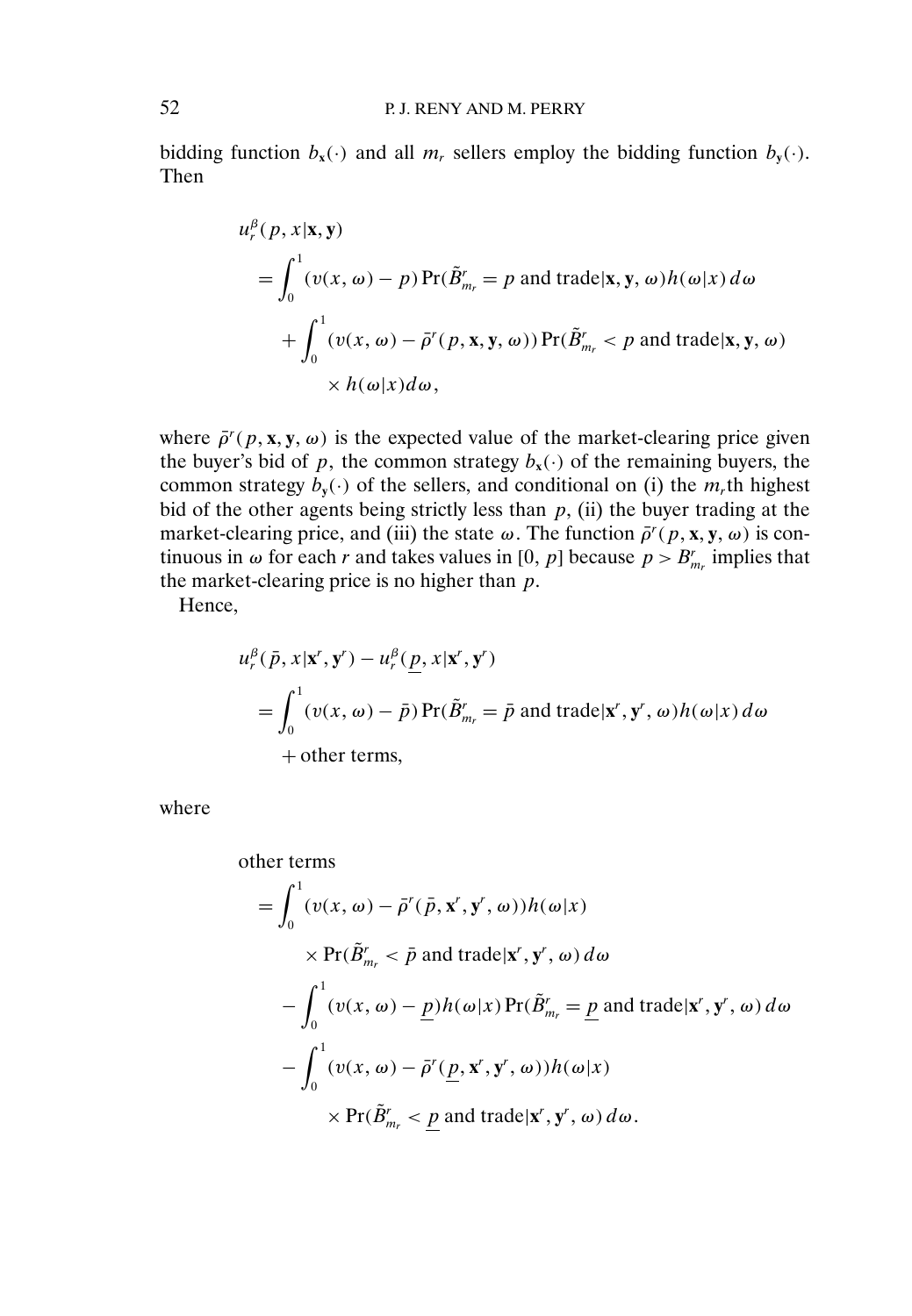Hence, the absolute value of the "other terms" as well as the absolute value of its derivative with respect to  $x$  is bounded above by the sum of finitely many terms each of the form

$$
\int_0^1 \phi(x, \omega) \Pr(\tilde{B}_{m_r}^r = p | \mathbf{x}^r, \mathbf{y}^r, \omega) d\omega,
$$

where the  $\phi(x, \omega)$ , which may be distinct in each such term, is continuous in both variables and  $p < \bar{p}$ . Furthermore, the finite number of such terms is independent of r

Therefore,  $\phi_r(x)$  in (2.71) can be written as  $\gamma_r(x) - \bar{p} + \xi_r(x)$ , where

(2.77) 
$$
\gamma_r(x) = \frac{\int_0^1 (v(x, \omega)) \Pr(\tilde{B}_{m_r}^r = \bar{p} \text{ and trade}| \mathbf{x}^r, \mathbf{y}^r, \omega) h(\omega | x) d\omega}{\Pr(\tilde{B}_{m_r}^r = \bar{p} \text{ and trade}| \mathbf{x}^r, \mathbf{y}^r, x)}
$$

and

$$
(2.78) \qquad \xi_r(x) = \frac{\int_0^1 \phi(x, \omega) \Pr(\tilde{B}_{m_r}^r = p | \mathbf{x}^r, \mathbf{y}^r, \omega) d\omega}{\Pr(\tilde{B}_{m_r}^r = \bar{p} \text{ and trade} | \mathbf{x}^r, \mathbf{y}^r, x)}.
$$

Note that

$$
\Pr(\tilde{B}'_{m_r} = \bar{p} \text{ and trade} | \mathbf{x}^r, \mathbf{y}^r, x)
$$
  
=  $\int_0^1 \Pr(\tilde{B}'_{m_r} = \bar{p} \text{ and trade} | \mathbf{x}^r, \mathbf{y}^r, \omega) h(\omega | x) d\omega,$ 

so that (2.77) can be rewritten as

$$
(2.79) \qquad \gamma_r(x) = \int_0^1 v(x, \omega) \frac{h(\omega|x) \varphi^r(\omega)}{\int_0^1 \varphi^r(\omega) h(\omega|x) d\omega} d\omega,
$$

where  $\varphi^r(\omega) = \Pr(\tilde{B}_{m_r}^r = \bar{p} \text{ and trade} | \mathbf{x}^r, \mathbf{y}^r, \omega)$ . Consequently,

$$
\gamma_r(x) = \int_0^1 v(x, \omega) \frac{h(\omega|x)}{\int_0^1 h(\omega|x) d\mu_r(\omega)} d\mu_r(\omega),
$$

where the probability measure  $\mu_r$  on [0, 1] is defined to have density  $\varphi^r(\omega)$  $\int_0^1 \varphi^r(\omega) d\omega$  at  $\omega$ . We next show that  $\mu_r([0, \omega_0]) \to_r 1$ .

It suffices to show that  $\overline{1}$ 

$$
\frac{\int_{\omega_0}^1 \varphi^r(\omega) d\omega}{\int_0^{\omega_0/2} \varphi^r(\omega) d\omega} \to_r 0.
$$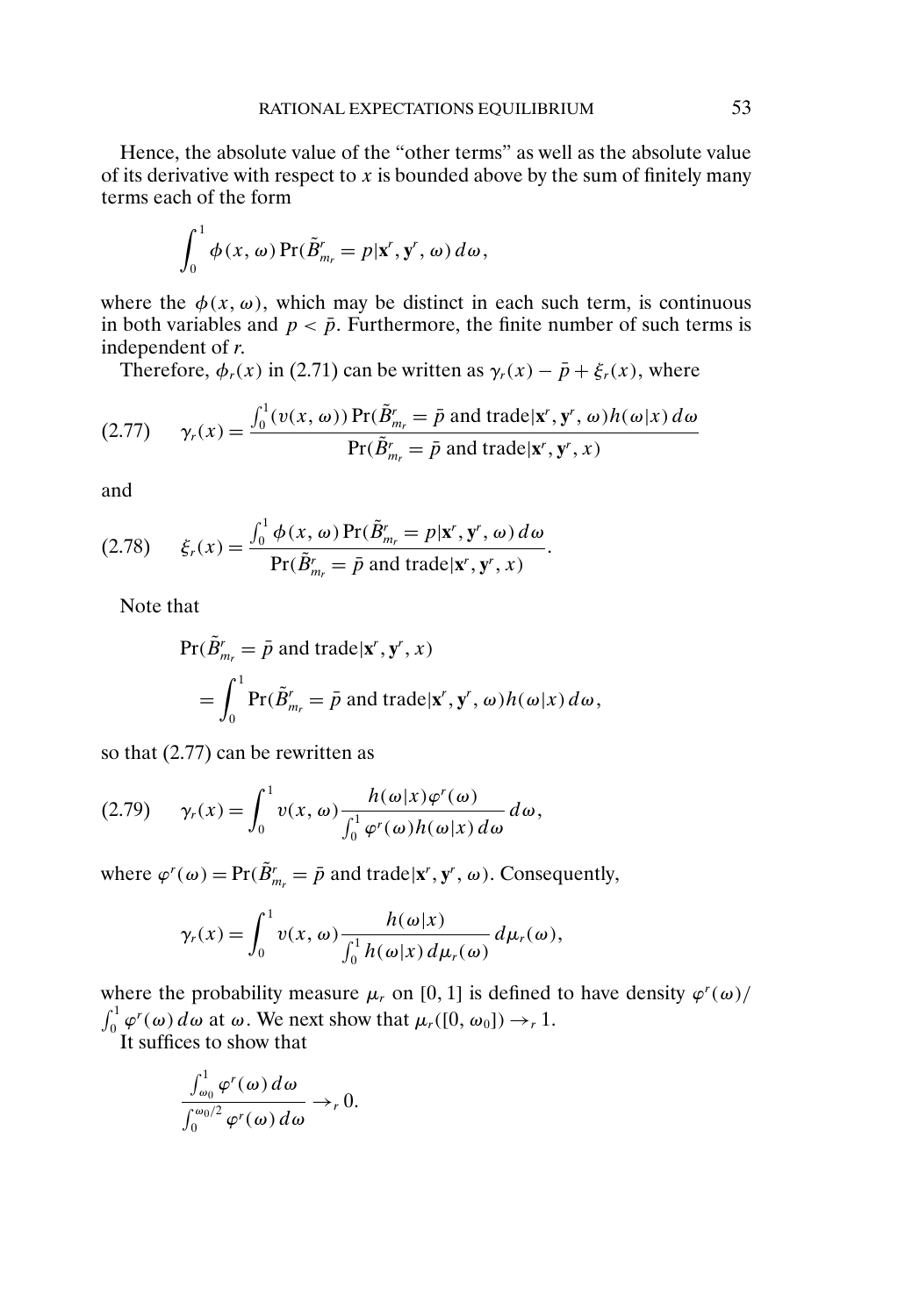The definitions of  $\varphi'(\omega)$  and (2.73) imply that  $\varphi'(\bar{\omega})/\varphi'(\underline{\omega}) \to 0$  for all  $\bar{\omega} > w_0$ and all  $\omega < \omega_0/2$ . Hence,

$$
\frac{\int_{\omega_0}^1 \varphi'( \omega) d\omega}{\int_0^{\omega_0/2} \varphi'( \omega) d\omega} = \int_{\omega_0}^1 \left[ \int_0^{\omega_0/2} \frac{\varphi'(\omega)}{\varphi'(\bar{\omega})} d\omega \right]^{-1} d\bar{\omega}
$$
  

$$
\to 0,
$$

because the integral in square brackets, a function of  $\bar{\omega}$ , converges pointwise to  $+\infty$ .

Consequently,  $\mu_r([0, \omega_0]) \to r$  1 and the choice of  $\omega_0$  implies that  $\gamma_r(x)$  satisfies the inequality in (2.65) for r large enough and all  $x \in [0, 1]$ . Following similar lines but using (2.72) rather than (2.73), it can be shown that  $\xi_r(x)$ and  $\xi'_r(x)$  converge uniformly to zero on [0, 1]. Hence, because  $\gamma_r$  and  $\xi_r$ and their derivatives are continuous, we have that for all  $r$  large enough,  $|\phi_r(x) - (v(x, 0) - \bar{p})| < \zeta_0 \cdot \varepsilon_0$  and  $|\phi'_r(x) - v_x(x, 0)| < \zeta_0 \cdot \varepsilon_0$  for all  $x \in [0, 1]$ . The latter inequality implies that  $\phi'_r(x) > (1 - \varepsilon_0)\zeta_0 > 0$ , because  $\varepsilon_0 < 1$  and  $v_x > \zeta_0$ . This completes the proof of (I) as long as no  $p < k\Delta$  is a best reply for any signal and for  $r$  large enough. However, this follows by combining the two inequalities because when  $\bar{p} = k\Delta$ , the former implies  $\phi_r(0)$  $v(0, 0) - k\Delta - \varepsilon_0 \zeta_0 > 0$  (by the choice of  $\varepsilon_0$ ), so that no  $p < k\Delta$  is as good as  $k\Delta$  when one's signal is zero, but then the latter implies that the same is true for all signals.

To see that condition (II) holds, note that it must hold for all  $\bar{p} \in \{k\Delta : k \in \mathbb{R}\}$  $\mathcal{K}_0, k < k_1$ , because  $|\phi_r(x) - (v(x, 0) - \bar{p})| < \zeta_0 \cdot \varepsilon_0$  and  $v_x > \zeta_0$ , and it must hold for  $\bar{p} = k_1\Delta$  by a continuity argument, because  $k_1\Delta$  is the unique best reply for  $x \in (\hat{x}_{k_1}, \hat{x}_{k_1+1})$  at the limit  $(\hat{\mathbf{x}}, \hat{\mathbf{y}})$ . This proves (II) for  $\mathcal{K}_0$ . The proof for  $K_1$  is similar.  $Q.E.D.$ 

Our final result proves (iii) and (iv) of RP Theorem 6.1. Indeed, Theorem 2.26 (i) and (ii) are slightly stronger than (iii) and (iv) of RP Theorem 6.1.

THEOREM 2.26: *Suppose that for every* r *and every* ∆ ∈ D *a residual subset of*  $(0, \Delta)$ ,  $\mathcal{E}(n_r, m_r, v, f, g, \Delta)$  possesses a double-auction equilibrium,  $(b_r^{\Delta}(\cdot), s_r^{\Delta}(\cdot))$ such that  $\lim_{r} b_r^{\Delta}(x) = \lim_{r} s_r^{\Delta}(x) = b^{\Delta}(x)$  *uniformly in*  $x \in [0, 1]$  *and where*  $b^{\Delta}(\cdot)$ is a double-auction equilibrium for the continuum economy  $\mathcal{E}(\alpha,v,f,g,\varDelta).$ 

*For each equilibrium*  $(b_r^{\Delta}(\cdot), s_r^{\Delta}(\cdot))$ , *let*  $\tilde{P}_r^{\Delta}$  *denote the random double-auction* market-clearing price and let  $\tilde{\beta}^\text{A}_r$  denote the random fraction of agents whose *signals are strictly below the* mr*th highest signal and who* (*inefficiently*) *end up with the good. Then, for every*  $\varepsilon > 0$ , there exists  $\Delta' > 0$  such that for every  $\Delta \in (0, \Delta') \cap D$ , the following equalities hold:

- (i)  $\lim_{r} \Pr(|\tilde{P}_{r}^{\Delta} v(x(\tilde{\omega}), \tilde{\omega})| < \varepsilon) = 1;$
- (ii)  $\lim_{r} \Pr(\tilde{\beta}_{r}^{\Delta} < \varepsilon) = 1.$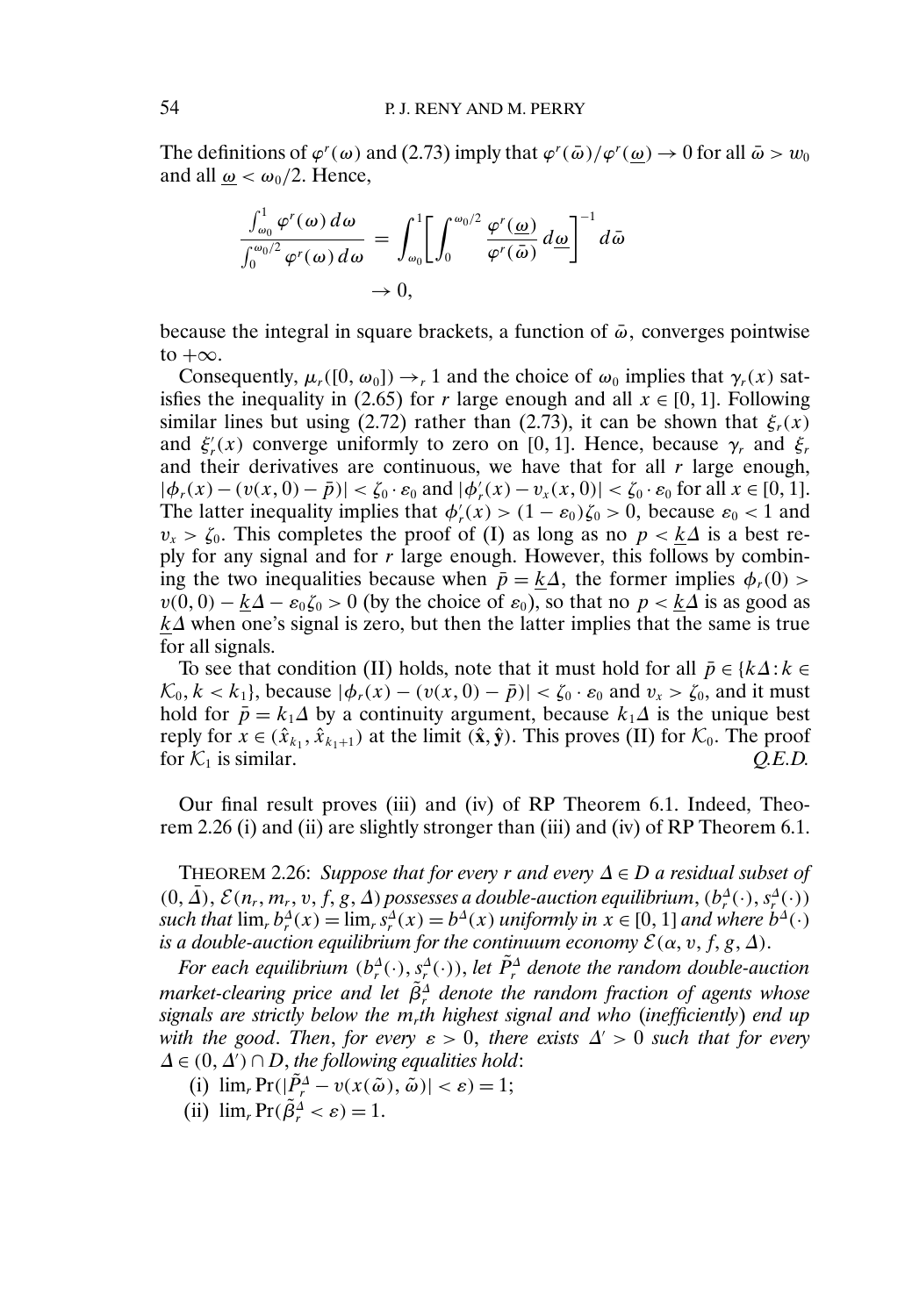PROOF: For each equilibrium  $(b_r^{\Delta}(\cdot), s_r^{\Delta}(\cdot))$  and conditional on each state  $\omega \in [0, 1]$ , let  $\tilde{P}_r^{\Delta}(\omega)$  denote the random double-auction market-clearing price and let  $\tilde{\beta}^{\Delta}_{r}(\omega)$  denote the random fraction of agents whose signals are strictly below the  $m<sub>r</sub>$ th highest signal and who (inefficiently) end up with the good. Also, let  $\tilde{Z}_r^{\Delta}$  denote the  $m_r$ th highest signal among all  $n_r + m_r$  agents.

Suppose that for every  $\varepsilon > 0$ , there exists  $\Delta' > 0$  such that for every  $\Delta \in$  $(0, \Delta') \cap D$  and almost every state of the good  $\omega \in [0, 1]$ , the following equalities hold:

(i')  $\lim_{r} \Pr(|\tilde{P}_{r}^{A}(\omega) - v(x(\omega), \omega)| < \varepsilon |\omega) = 1;$ 

(ii')  $\lim_{r} \Pr(\tilde{\beta}_{r}^{\Delta}(\omega) < \varepsilon | \omega) = 1.$ 

Then, by (i') and the dominated convergence theorem,

$$
Pr(|\tilde{P}_r^{\Delta} - v(x(\tilde{\omega}), \tilde{\omega})| < \varepsilon)
$$
  
=  $\int_0^1 Pr(|\tilde{P}_r^{\Delta}(\omega) - v(x(\omega), \omega)| < \varepsilon|\omega)g(\omega) d\omega$   
 $\to 1$ , as  $r \to \infty$ .

Similarly, (ii') yields

$$
\Pr(\tilde{\beta}_r^{\Delta} < \varepsilon) \to 1, \quad \text{as} \quad r \to \infty.
$$

Hence, it suffices to establish  $(1')$  and  $(2')$ .

Fix  $\varepsilon > 0$ . By Lemma 2.7,  $P^{\Delta}(\omega) = b^{\Delta}(x(\omega)) \rightarrow v(x(\omega), \omega)$  uniformly in  $\omega \in [0, 1)$  as  $\Delta \to 0$  in D. Hence, we may choose  $\Delta' \in (0, \overline{\Delta})$  such that

$$
|P^{\Delta}(\omega) - v(x(\omega), \omega)| < \varepsilon
$$

for every  $\omega \in [0, 1)$  and every  $\Delta \in (0, \Delta') \cap D$ . Hence, for every  $\omega \in [0, 1)$ ,

$$
\begin{aligned} \Pr\bigl(|\tilde{P}_r^{\Delta}(\omega) - v(x(\omega), \omega)| < \varepsilon|\omega\bigr) \\ &\geq \Pr(\tilde{P}_r^{\Delta}(\omega) = P^{\Delta}(\omega)|\omega) \\ &\geq \Pr(\tilde{B}_{m_r-1}^{r,\Delta} = \tilde{B}_{m_r}^{r,\Delta} = \tilde{B}_{m_r+1}^{r,\Delta} = P^{\Delta}(\omega)|\omega\bigr). \end{aligned}
$$

By Lemma 2.19 the last expression converges to unity as  $r \to \infty$  for all but finitely many  $\omega \in [0, 1]$  (all probabilities are implicitly conditional on the equilibrium strategies  $(b_r^{\Delta}(\cdot), s_r^{\Delta}(\cdot))$ ). Hence, (i') holds.

It suffices to separately find  $\Delta'$  so that (ii) holds. For each  $\Delta \in D$ , the limit equilibrium  $b^{\Delta}(\cdot)$  for  $\mathcal{E}(\alpha, v, f, g, \Delta)$  is right-continuous and continuous at  $x = 1$  by definition (and by construction; see the proof of Theorem 2.25). Let  $\overline{\mathcal{P}} = \{0, \Delta, 2\Delta, \ldots, K\Delta\}$ , where  $(K - 1)\Delta < v(1, 1) \leq K\Delta$  and the dependence of K on  $\Delta$  is suppressed. Then  $b^{\Delta}(\cdot)$  is uniquely determined by its nondecreasing vector of jump points  $\mathbf{x}^{\Delta} = (x_1^{\Delta}, \dots, x_K^{\Delta}) \in X_K$ .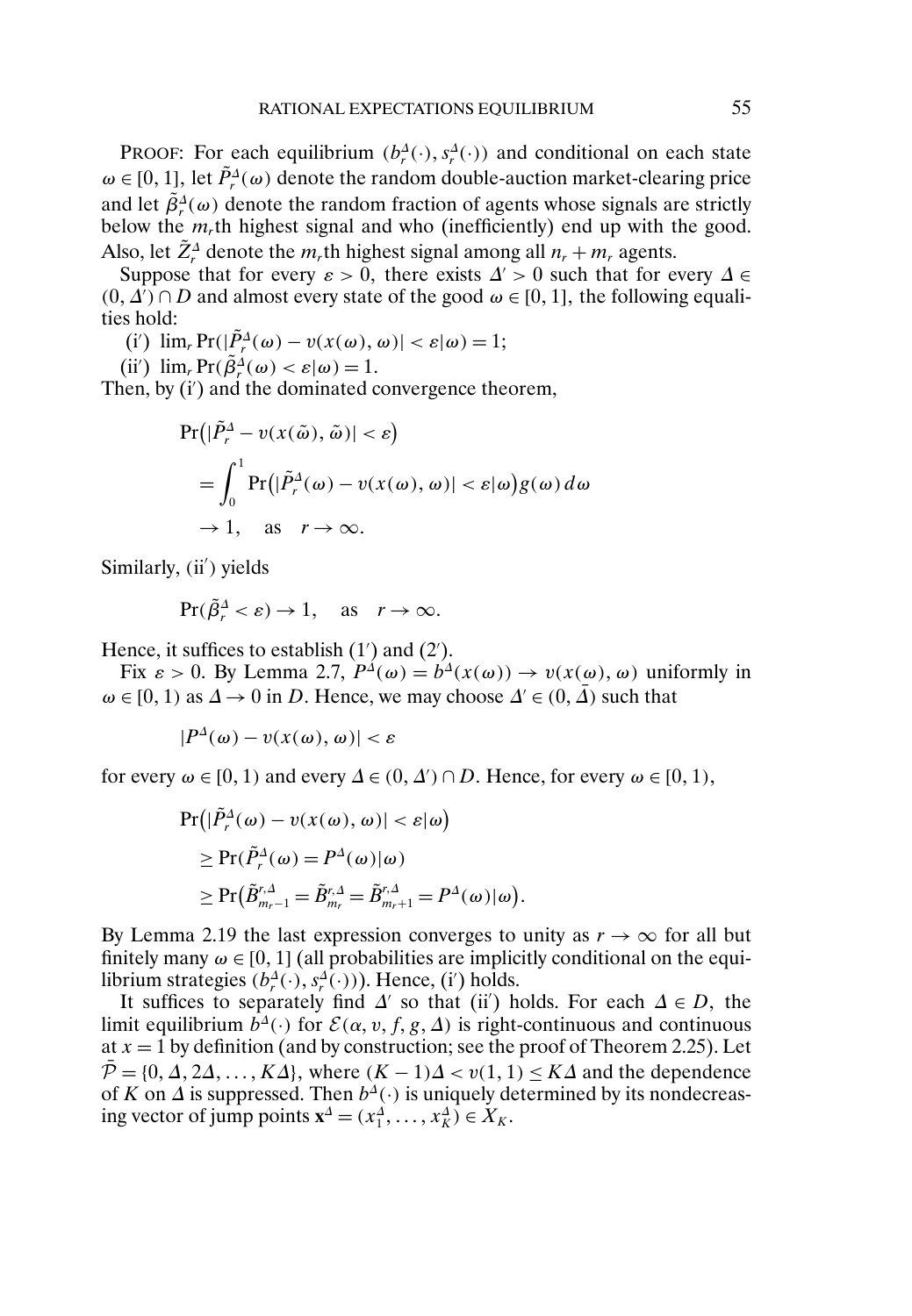Fix  $\varepsilon > 0$ . By Lemma 2.6, we may choose  $\Delta' > 0$  such that for all  $\Delta \in (0, \mathbb{Z})$  $\Delta'$ ) ∩ D, the vector of jump points that determine  $b^{\Delta}(\cdot)$  satisfies

$$
(2.80) \quad \max_{\omega \in [0,1]} \bigl( F(x_{k+1}^{\Delta}|\omega) - F(x_k^{\Delta}|\omega) \bigr) < \varepsilon/2
$$

whenever  $(x_k^{\Delta}, x_{k+1}^{\Delta})$  and  $(x(0), x(1))$  have nonempty intersection.

Fix  $\Delta \in (0, \Delta') \cap D$ . Because  $\alpha \in (0, 1)$  and because  $F(x|\omega)$  is strictly increasing in x and strictly decreasing in  $\omega$  for every state  $\omega \in [0, 1]$ , except perhaps finitely many, there exists precisely one  $k = 0, 1, ..., K$  such that

$$
(2.81) \tF(x_k^4|\omega) < \alpha < F(x_{k+1}^4|\omega),
$$

where  $x_0^{\Delta} = 0$  and  $x_{K+1}^{\Delta} = 1$ . Choose any state  $\omega^0 \in [0, 1]$  other than one of the finitely many exceptional ones and suppose that  $\omega^0$  and  $k^0$  satisfy (2.81). It suffices to show that  $\lim_{r} Pr(\tilde{\beta}_{r}^{A}(\omega^{0}) < \varepsilon|\omega^{0}) = 1.$ 

Because  $F(x(\omega)|\omega) = \alpha$  for all  $\omega$ , (2.81) implies that  $x(\omega^0) \in (x_{k^0}^A, x_{k^0+1}^A)$ , so that  $(x_{k^0}^A, x_{k^0+1}^A)$  and  $(x(0), x(1))$  have nonempty intersection. Hence, by (2.80),

$$
(2.82) \tF(x_{k^0+1}^A|\omega^0) - F(x_{k^0}^A|\omega^0) < \varepsilon/2.
$$

Suppose that the state is  $\omega^0$  and consider for each r the equilibrium  $(b_r^{\Delta}(\cdot), s_r^{\Delta}(\cdot))$ . Let  $\tilde{\gamma}_r^{\Delta}$  be the random fraction of agents whose signals are in  $(x_{k^0}^A, x_{k^0+1}^A)$  and let  $\tilde{\eta}_r^A$  be the random fraction of agents who receive the good and whose signals are less than  $x_{k^0}^{\Delta}$ . Note that if the agents' signals are such that the realization of  $\tilde{Z}_r^{\Delta}$ , the  $m_r$ th highest signal, is less than  $x_{k^0+1}^{\Delta}$ , then the realizations of  $\tilde{\gamma}_r^{\Delta}$ ,  $\tilde{\eta}_r^{\Delta}$ , and  $\tilde{\beta}_r^{\Delta}(\omega^0)$  must satisfy

$$
(2.83) \qquad \gamma_r^{\Delta} + \eta_r^{\Delta} \ge \beta_r^{\Delta}(\omega^0).
$$

Now, techniques similar to those in the proofs of Lemmas 2.55 and 2.56 can be employed to establish three equalities:

- (a)  $\lim_{r} \Pr(\tilde{Z}_{r}^{\Delta} < x_{k^0+1}^{\Delta} | \omega^0) = 1;$
- (b)  $\lim_{r} \Pr(\tilde{\gamma}_r^A < \varepsilon/2 | \omega^0) = 1;$
- (c)  $\lim_{r} \Pr(\tilde{\eta}_{r}^{\Delta} < \varepsilon/2 | \omega^{0}) = 1.$

Informally, (a) follows because  $x(\omega^0)$ , the  $\alpha$ th percentile of  $F(\cdot|\omega^0)$ , is strictly less than  $x_{k^0+1}^{\Delta}$  by (2.81), and the  $m_r$ th highest signal converges with probability 1 to  $x(\omega^0)$  by the law of large numbers as r tends to infinity because  $n_r/(n_r + m_r) \rightarrow \alpha$ . The limit in (b) also follows by the law of large numbers, using (2.82). Finally, (c) too follows from the law of large numbers, because buyers and sellers with signals less than  $x_{k^0}^{\Delta}$  bid less than  $k\Delta$  in the limit, and, by (2.81),  $k\Delta$  is the market-clearing price with probability 1 in the limit.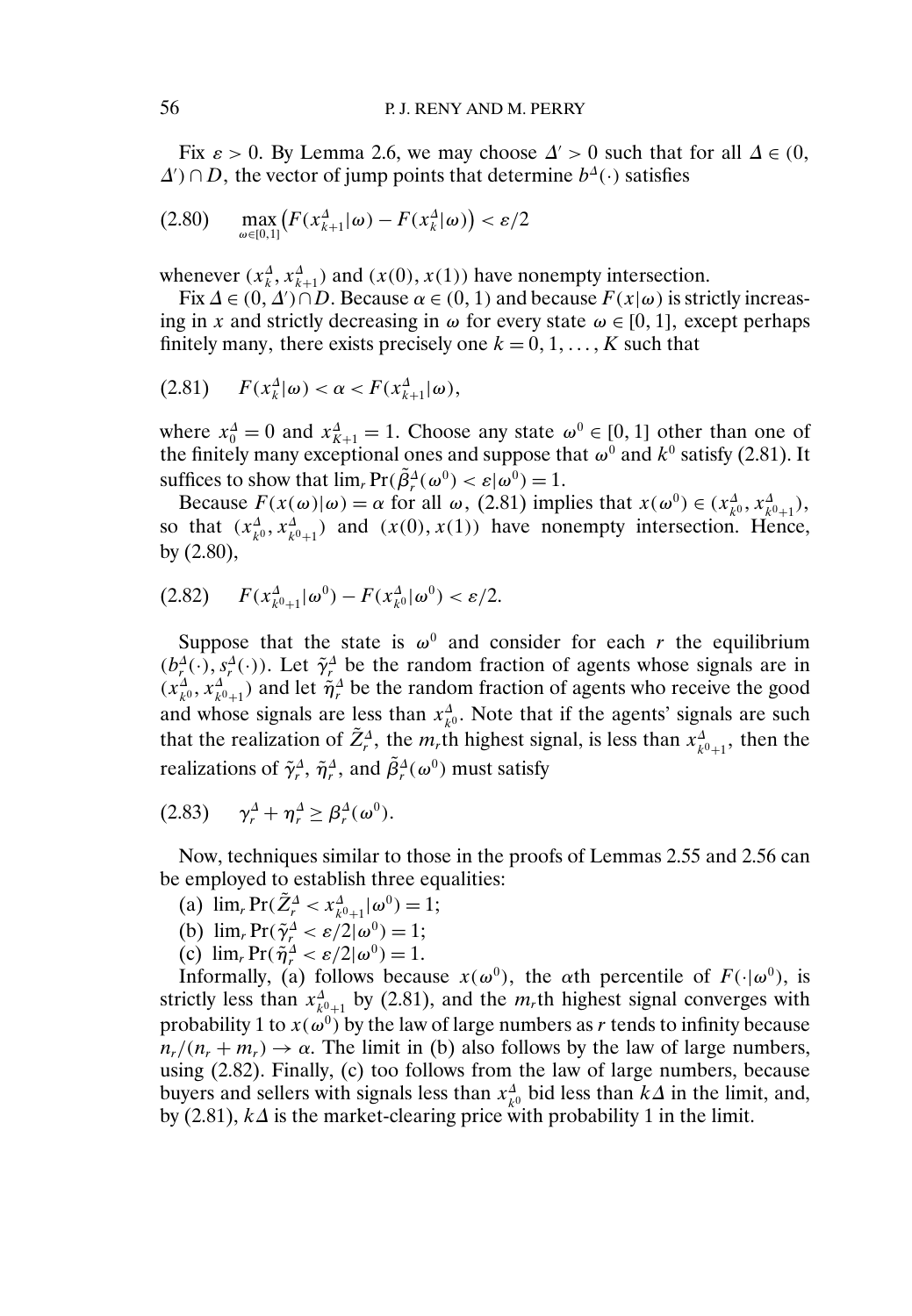Hence,

$$
\lim_{r} \Pr(\tilde{\beta}_r^A(\omega^0) < \varepsilon | \omega^0) = \lim_{r} \Pr(\tilde{\beta}_r^A(\omega^0) < \varepsilon \text{ and } \tilde{Z}_r^A < x_{k^0+1}^A | \omega^0)
$$
\n
$$
\geq \lim_{r} \Pr(\tilde{\gamma}_r^A + \tilde{\eta}_r^A < \varepsilon \text{ and } \tilde{Z}_r^A < x_{k^0+1}^A | \omega^0)
$$
\n
$$
= \lim_{r} \Pr(\tilde{\gamma}_r^A + \tilde{\eta}_r^A < \varepsilon | \omega^0)
$$
\n
$$
\geq \lim_{r} \Pr(\tilde{\gamma}_r^A < \varepsilon / 2 \text{ and } \tilde{\eta}_r^A < \varepsilon / 2 | \omega^0)
$$
\n
$$
= 1,
$$

where the first and third lines follow from (a), the second line follows from (2.83), and the fourth line follows from (b) and (c). *Q.E.D.*

## 3. NONEXISTENCE OF MONOTONE BEST REPLIES IN DOUBLE AUCTIONS: AN EXAMPLE

We present here a finite-agent example in which one agent's only best reply to the nondecreasing strategies of the others is decreasing. Agents' bids are restricted to the discrete grid of prices  $P = \{0, 1, 2, ...\}$ .

In Section 5 of RP, two potential sources for the failure of monotone best replies are discussed: the strategic effect and the rationing effect. An example in which nondecreasing best replies fail due to the rationing affect was also provided. Now, because the rationing effect arises only when ties occur with positive probability, it is absent when agents employ strictly increasing bidding functions, the distribution of private information is atomless, and the bid space is a continuum (the "standard" model). Consequently, the rationing effect alone is unlikely to be a serious deterrent to establishing the existence of nondecreasing equilibria in standard finite double auctions. The more serious deterrent comes from the strategic effect.

Our purpose here is to provide a discrete bid-space example in which nondecreasing best replies fail and only the strategic effect is present. Because the strategic effect is present even in the standard model and even when strictly increasing bidding functions are employed, our example suggests that it is not possible to establish the existence of nondecreasing best replies in finite double auctions with interdependent values and affiliated private information, even if values are private (as they are in our subsequent example).

To isolate the strategic effect, we assume here that the agent we focus on a buyer—is never rationed. That is, this buyer's demand is filled whenever the price is less than or equal to his bid.

Consider a market with seven sellers, one buyer, and another "undecided" buyer who is contemplating his best response to the rest of the market. Bids must be nonnegative integers. Because all agents employ step functions, we may assume, without loss, that the signals are discrete. Let  $X =$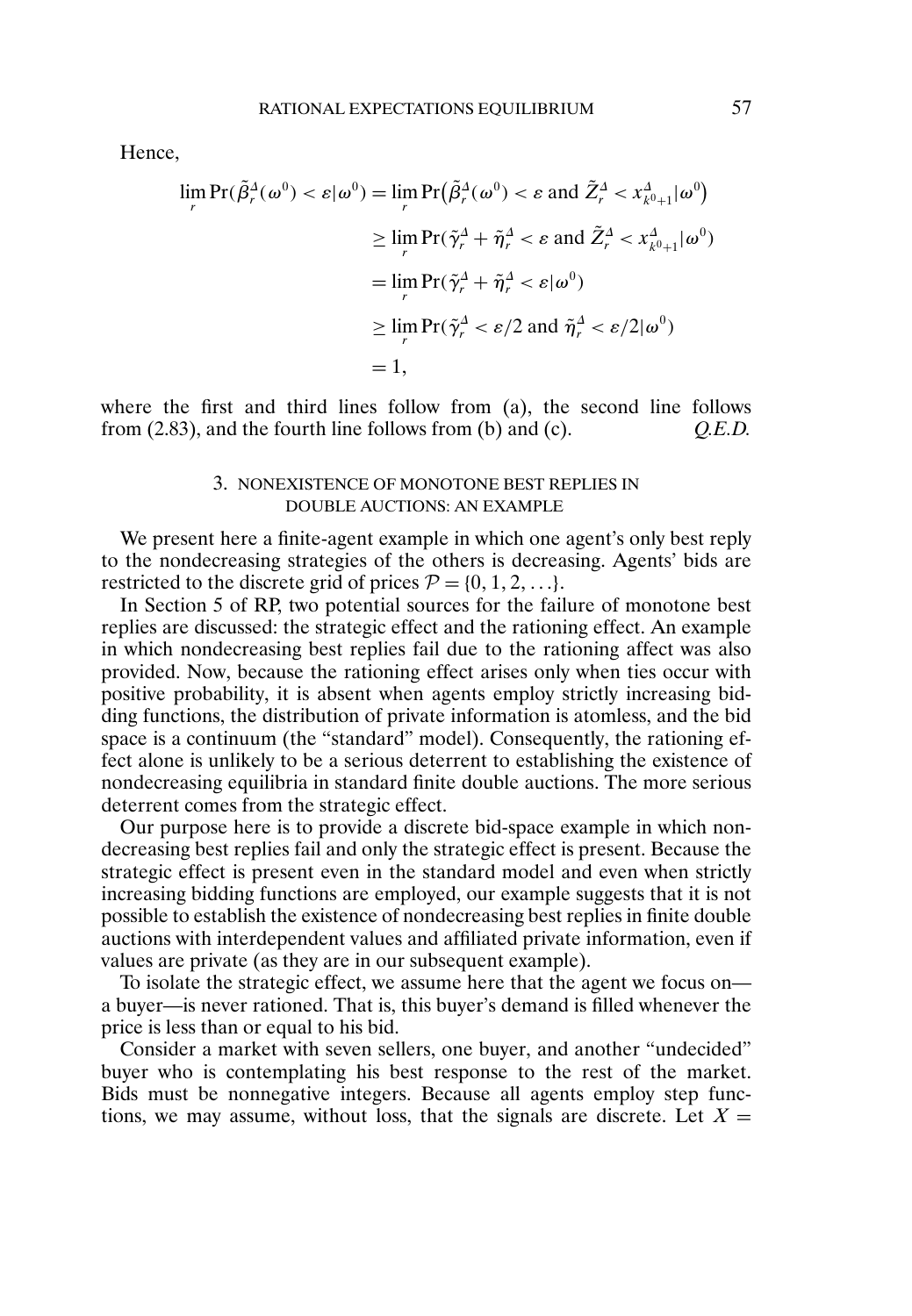$\{0, 1, 2, 3, 4, 5, 6\}$  denote the set of possible signals. Also, we suppose that there are two states of the good,  $\omega = 0$  and 1, each being equally likely.

All agents have private values with value function  $v(x) = 5.16 + x/600$ . Let the conditional distribution of signals be given by

$$
Pr(x|\omega = 0) = \begin{cases} \varepsilon, & \text{if } x = 0, \\ (1 - \varepsilon - \varepsilon^2) 0.262001, & \text{if } x = 1, \\ (1 - \varepsilon - \varepsilon^2) 0.002625, & \text{if } x = 2, \\ (1 - \varepsilon - \varepsilon^2) 0.242958, & \text{if } x = 3, \\ (1 - \varepsilon - \varepsilon^2) 0.468673, & \text{if } x = 4, \\ (1 - \varepsilon - \varepsilon^2) 0.023743, & \text{if } x = 5, \\ \varepsilon^2, & \text{if } x = 6 \end{cases}
$$

and

$$
Pr(x|\omega = 1) = \begin{cases} \varepsilon^2, & \text{if } x = 0\\ (1 - \varepsilon - \varepsilon^2) 0.188757, & \text{if } x = 1, \\ (1 - \varepsilon - \varepsilon^2) 0.001892, & \text{if } x = 2, \\ (1 - \varepsilon - \varepsilon^2) 0.176519, & \text{if } x = 3, \\ (1 - \varepsilon - \varepsilon^2) 0.353832, & \text{if } x = 4, \\ (1 - \varepsilon - \varepsilon^2) 0.279000, & \text{if } x = 5, \\ \varepsilon, & \text{if } x = 6. \end{cases}
$$

It is easy to check that the affiliation property is satisfied.

Let  $x_1$  denote the undecided buyer's signal. Note that, in the limit as  $\varepsilon \to 0$ , the signal  $x_1 = 0$  identifies the state as  $\omega = 0$  and the signal  $x_1 = 6$  identifies the state as  $\omega = 1$ . Hence, in the limit as  $\varepsilon \to 0$ , when the undecided buyer receives a signal of  $x_1 = 0$ , he infers that the others' signals are independent and identically distributed according to

$$
Pr(x|x_1 = 0) = \begin{cases} 0.262001, & \text{if } x = 1, \\ 0.002625, & \text{if } x = 2, \\ 0.242958, & \text{if } x = 3, \\ 0.468673, & \text{if } x = 4, \\ 0.023743, & \text{if } x = 5, \end{cases}
$$

and when he receives a signal of  $x_1 = 6$ , he infers that the others' signals are independent and identically distributed according to

$$
Pr(x|x_1 = 6) = \begin{cases} 0.188757, & \text{if } x = 1, \\ 0.001892, & \text{if } x = 2, \\ 0.176519, & \text{if } x = 3, \\ 0.353832, & \text{if } x = 4, \\ 0.279000, & \text{if } x = 5. \end{cases}
$$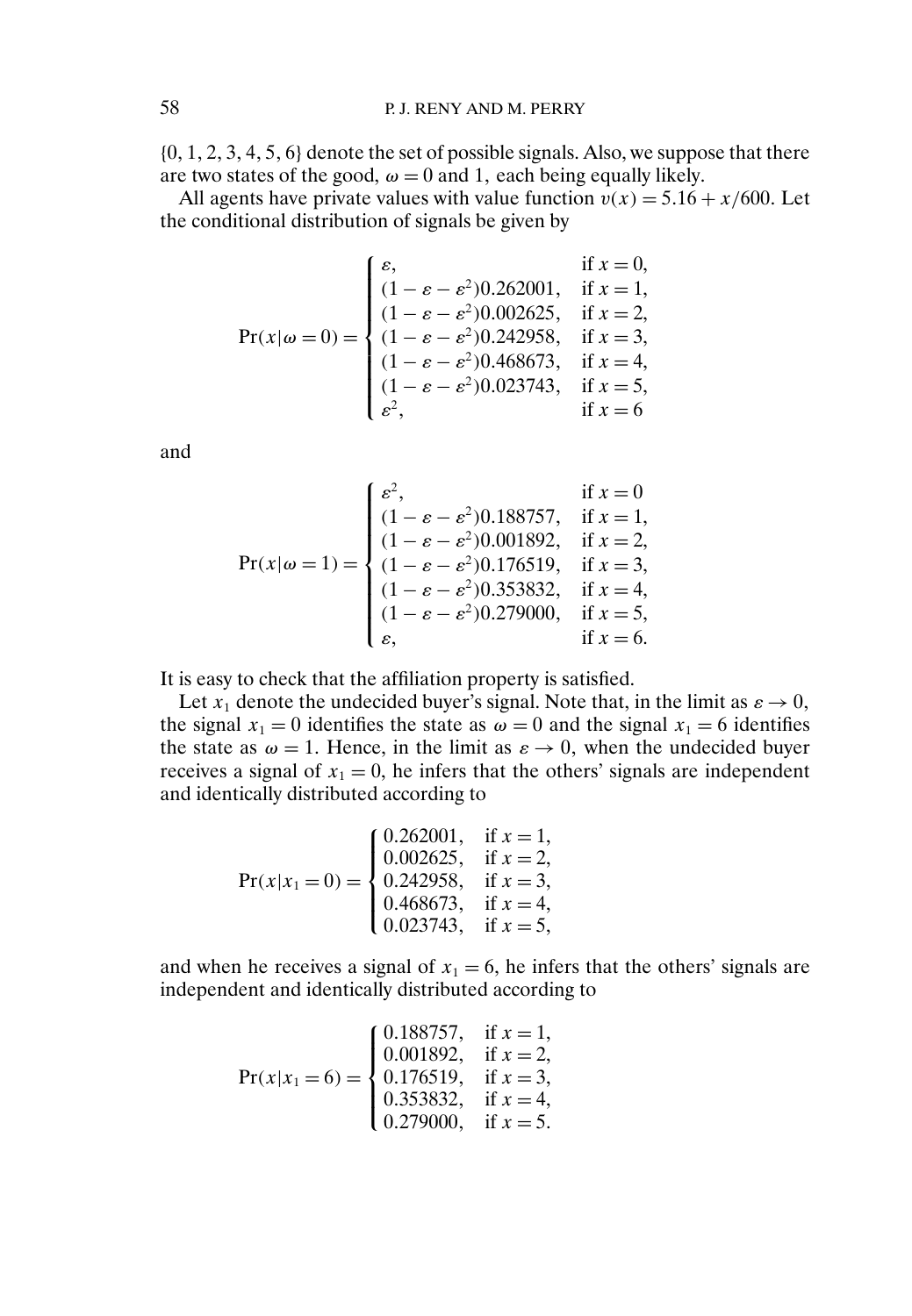Assume all agents in the market adopt the monotone strategies

$$
s(x) = x + 1 \quad \text{and} \quad b(x) = x - 1
$$

and that the market-clearing price is determined by the seventh highest bid.<sup>23</sup> If the seventh and eighth highest bids are equal and equal to the undecided buyer's bid, then the undecided buyer receives a unit at that price with probability 1. This eliminates the rationing effect and so isolates the strategic effect.

We are interested in comparing the undecided buyer's best responses, first when his signal is  $x_1 = 0$  and then when it goes up to  $x_1 = 6$ , in the limit as  $\varepsilon \to 0$ . Let  $u(0, p)$  and  $u(6, p)$  denote the undecided buyer's expected payoff when his signal  $x_1 = 0$  ( $x_1 = 6$ ) and he submits a bid of p. Recall that  $v(0) = 5.16$ ,  $v(6) = 5.17$ , and that, given the undecided buyer's two signals, in the limit as  $\varepsilon \to 0$ , the others' signals are independent and identically distributed according to  $Pr(x|x_1 = 0)$  and  $Pr(x|x_1 = 6)$ . Because the undecided buyer's incentives will be strict under these limiting conditional distributions, they will also be strict for  $\varepsilon > 0$  sufficiently small.

Note that given the strategies of the others, the set of possible marketclearing prices is  $P = \{2, 3, 4, 5, 6\}$ . Direct computations show that<sup>24</sup>

> $u(0, 2) = 2.3221,$  $u(0, 3) = 2.3228,$  $u(0, 4) = 2.1441,$  $u(0, 5) = 2.1146,$  $u(0,6) = 2.1146$

and

 $u(6, 2) = 1.6814,$  $u(6, 3) = 1.675,$  $u(6, 4) = 1.6716,$  $u(6, 5) = 1.5134,$  $u(6, 6) = 1.5109.$ 

<sup>23</sup>Formally, negative bids (i.e.,  $b(0) = 0 - 1 = -1$ ) are not allowed, but because the undecided buyer regards the signal  $x = 0$  to have probability 0, this is irrelevant here. Alternatively, one can suppose that the other buyer employs the strategy  $b(x) = \max(0, x - 1)$ . The result would be the same.

<sup>24</sup>We wish to thank Oren Rigbi for carrying out the programming required to obtain the parameters and payoffs in this example.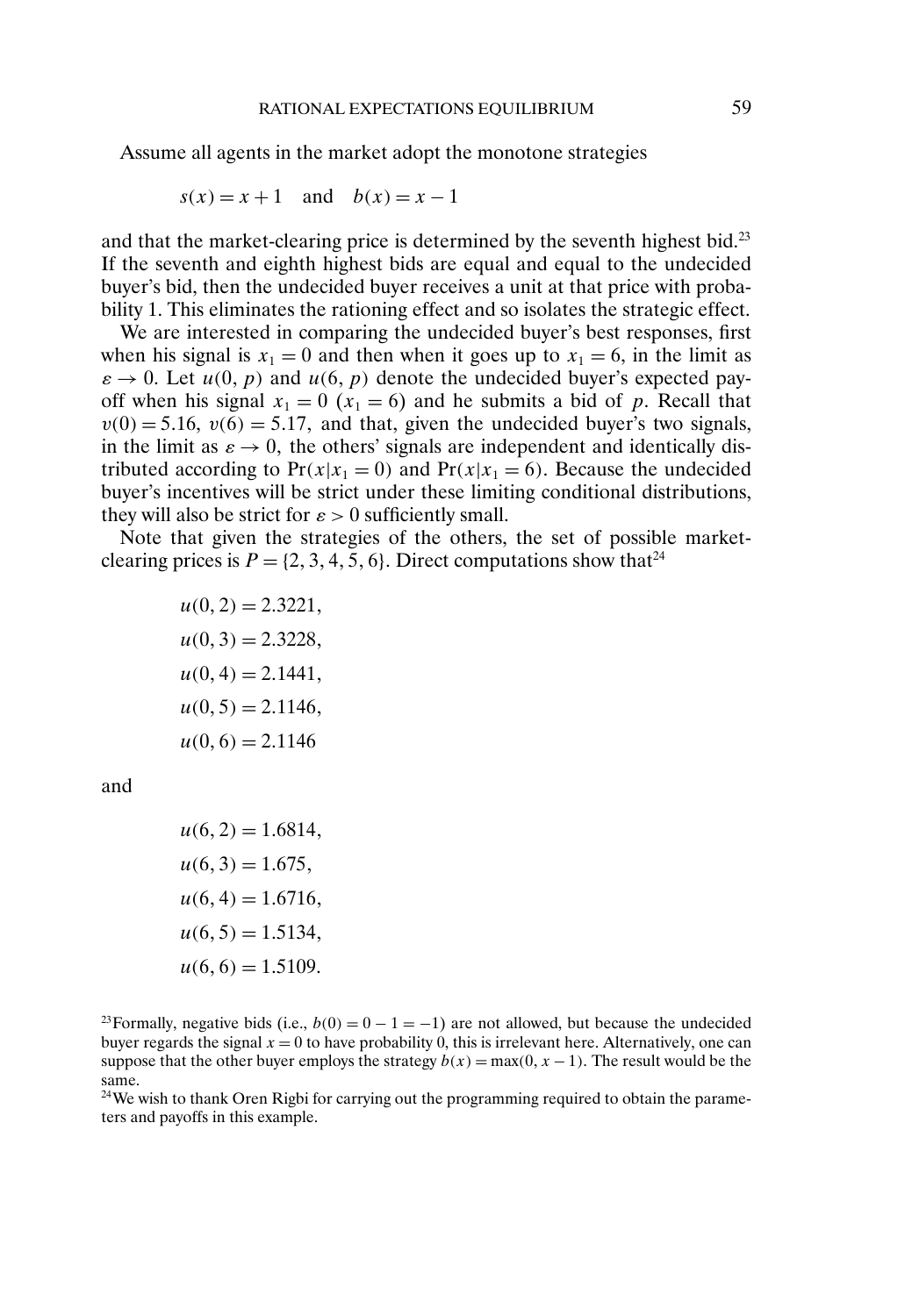Thus, the "undecided" buyer's unique best response when his signal is 0 is  $p = 3$ , while it is  $p = 2$  when his signal is 6. (Note that because the undecided buyer receives the good whenever the market-clearing price is weakly below his bid, his payoff from bidding  $p \ge 7$  is identical to his payoff from bidding  $p = 6$ . Also, his payoff from bidding  $p = 0$  or 1 is zero because he is sure not to trade.)

#### 4. APPROXIMATING THE DENSITY IN RP SECTION 5.2

In Section 5.2 of RP, the following conditional density function is employed for convenience:  $f(x|\omega) = 3/2$  if  $(x, \omega) \in ([0, 2/3] \times [0, 1/2)) \cup ([1/3, 1] \times$ [1/2, 1]) and  $f(x|\omega) = 0$  otherwise. We show here that this conditional density function can be uniformly approximated by one that satisfies RP Assumptions A.1 and A.2.

For  $\varepsilon > 0$  and  $a \in [0, 1 - \varepsilon)$ , let  $\lambda_{\varepsilon}^a : [0, 1] \to [0, 1]$  be any strictly positive C<sup>1</sup> function with strictly positive derivative such that  $\lambda_e^a(x) \leq \varepsilon$  for  $x \leq a$  and  $\lambda_{\varepsilon}^a(x) \ge 1 - \varepsilon$  for  $x \ge a + \varepsilon$ . For  $(x, \omega) \in [0, 1]^2$ , define

$$
h_{\varepsilon}(x,\omega) = [1 - \lambda_{\varepsilon}^{1/2}(\omega)]\lambda_{\varepsilon}^{1/3}(1-x) + \lambda_{\varepsilon}^{1/2}(\omega)\lambda_{\varepsilon}^{1/3}(x)
$$

and define

$$
f_{\varepsilon}(x|\omega) = \frac{h_{\varepsilon}(x,\omega)}{\int_0^1 h_{\varepsilon}(x,\omega)\,dx}.
$$

Then  $f_{\varepsilon}(x|\omega)$  satisfies RP Assumptions A.1 and A.2 for every  $\varepsilon < 1/2$ , and  $f_{\varepsilon}(x|\omega)$  converges uniformly to  $f(x|\omega)$  as  $\varepsilon \to 0$ .

#### 5. A MEASURE-MOTIVATED CONCEPT OF GENERICITY

We now show that the main result in RP, namely Theorem 6.1, also holds when the topological notion of genericity—residual sets—is replaced by a measure-motivated notion. To make such a statement precise, we require a notion of "full measure" for the infinite-dimensional Banach space  $C<sup>1</sup>$  of continuously differentiable value functions  $v(x, \omega)$  on [0, 1]<sup>2</sup> endowed with the supremum metric  $||v|| = \max_{x,\omega} [v(x,\omega) + v_x(x,\omega) + v_\omega(x,\omega)]$ . Unfortunately, there is no analogue of Lebesgue measure in such spaces. However, it *is* possible to limit oneself to defining a class of sets that generalizes the idea of Lebesgue measure zero in Euclidean spaces. One such class of sets is defined in Christensen (1974).

Let X be a separable Banach space.<sup>25</sup> Christensen (1974) defines a measurable subset A of X to be a *Haar zero* set if there exists a probability measure

 $25$ A Banach space, namely a complete normed linear space, is separable if it has a countable dense subset. The space of continuous functions on [0, 1] with the supremum norm is an example, as is any Euclidean space.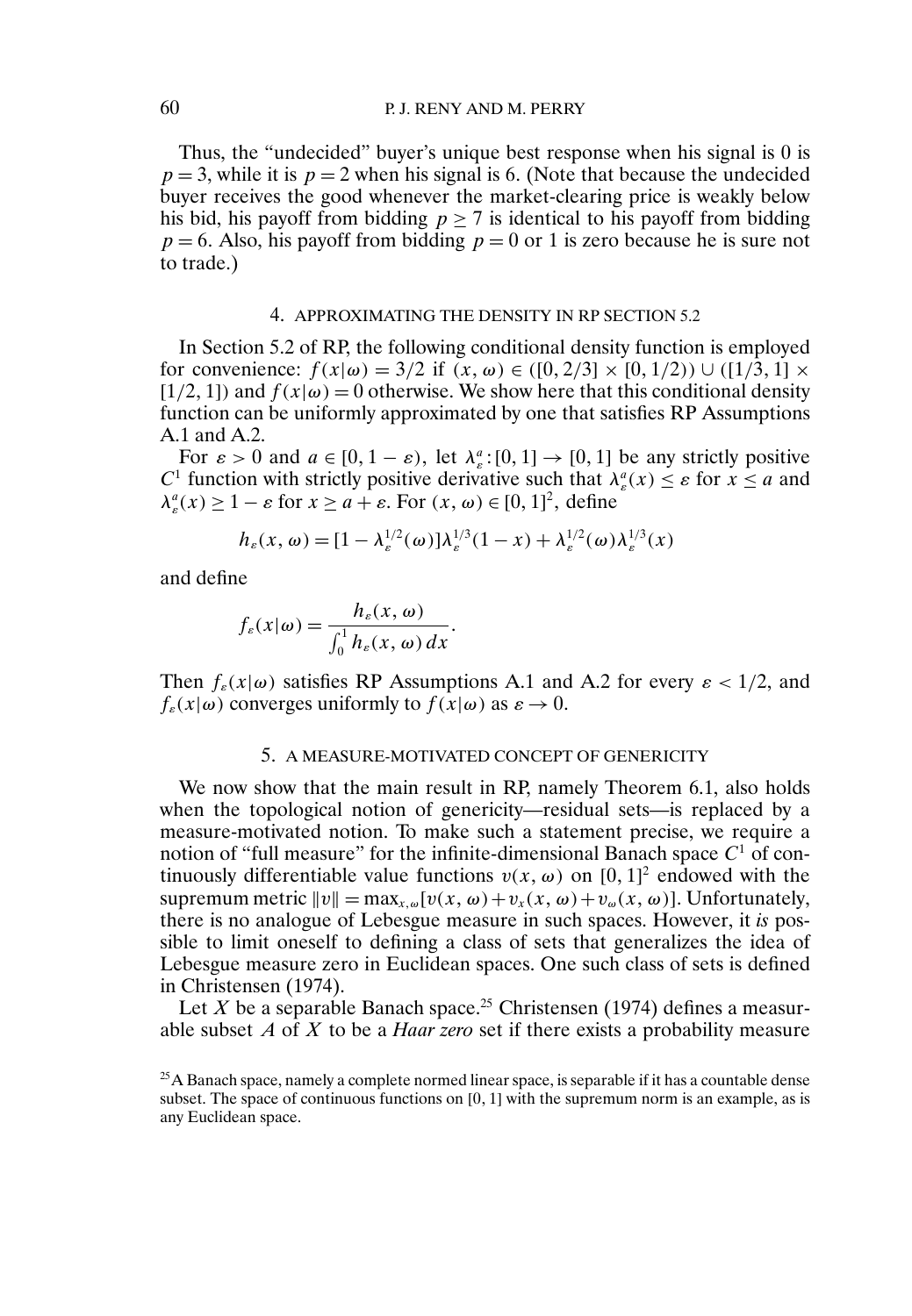$\mu$  on X such that  $\mu(A + x) = 0$  for all  $x \in X^{26,27}$  Following Hunt, Sauer, and Yorke (1996), we shall call the complement of a Haar zero set *prevalent*. Furthermore, when Y is a subset of X with nonempty interior and  $Z = X' \cap Y$  for some prevalent subset  $X'$  of  $X$ , we say that  $Z$  *is a prevalent subset of*  $Y$ . We then have the following:

THEOREM 5.1: *Theorem* 6.1 *of RP remains valid when* "*residual*" *is everywhere replaced by* "*prevalent*" *and where the topology on* C<sup>1</sup> *is induced by the metric*  $||v|| = \max_{x,\omega} [v(x,\omega) + v_x(x,\omega) + v_\omega(x,\omega)].$ 

REMARK 1: Because a prevalent subset of  $(0, \overline{A})$  is a subset of full Lebesgue measure (i.e., of measure  $\overline{A}$ ), the second occurrence of "residual" in RP Theorem 6.1 can equivalently be replaced by "full Lebesgue measure."

To prove Theorem 5.1, it suffices to prove that Lemma 2.13 remains valid when *"*residual*"* is replaced with *"*prevalent.*"* This is because the conclusions of Theorems 2.25 and 2.26 will then also hold when "residual" is replaced with "prevalent." Thus, it suffices to establish the following:

LEMMA 5.2: *The conclusion of Lemma* 2.13 *remains valid when* "*residual*" *is replaced with* "*prevalent*."

PROOF: Recall that  $V \subseteq C^1$  is the set of value functions  $v(x, \omega)$  that satisfy RP Assumptions A.3 and A.4. Let us say that  $v \in V$  is *regular* at  $L \ge 2$  if the statement

(2.42) and (2.43) hold for every  $\Delta \in D$ , for every  $k_0 < k_1 < \cdots < k_L$ , and for every  $0 = x_0 < x_1 < \cdots < x_{L+1} = 1$ such that  $x_2 > x(0)$ ,  $x_{L-1} < x(1)$  and such that (2.41) holds (∗)

is satisfied for some full Lebesgue measure subset D of R. Let us say that  $v \in V$ is *regular at*  $L \ge 2$  *and*  $\Delta \in \mathbb{R}$  if (\*) is satisfied when  $D = \{\Delta\}.$ 

For each integer  $L \ge 2$ , let  $V_L = \{v \in V : v \text{ is not regular at } L\}^{28}$  Let  $C_*^1 =$  $\{v \in C^1 : v(0,0) \neq 0\}$ . Because V has nonempty interior in  $C^1$ , it suffices to show that  $V^0 = (V \cap C_*^1) \setminus \bigcup_{L=2}^{\infty} V_L$  is a prevalent subset of V. Because  $C_*^1$  is a

<sup>&</sup>lt;sup>26</sup>In Euclidean spaces, it can be shown that the Haar zero sets coincide with the sets of Lebesgue measure zero.

<sup>&</sup>lt;sup>27</sup>Recently, Hunt, Sauer, and Yorke (1992) rediscovered Christensen's definition. Their "shy" set is equivalent to Christensen's Haar zero set. Andersen and Zame (2000) take these equivalent concepts a step further by generalizing them to cover subtle, yet economically relevant, situations in which the ambient space is a "small" convex subset of a linear topological space. In the present more straightforward setting in which the ambient space is a Banach space, the definitions of Anderson and Zame, Hunt, Sauer, and Yorke, and Christensen, coincide. We thank George Mailath for calling our attention to Andersen and Zame's (2000) notion of "shyness."

<sup>&</sup>lt;sup>28</sup>It is straightforward to show that  $V<sub>L</sub>$  is a Borel subset of  $C<sup>1</sup>$ .